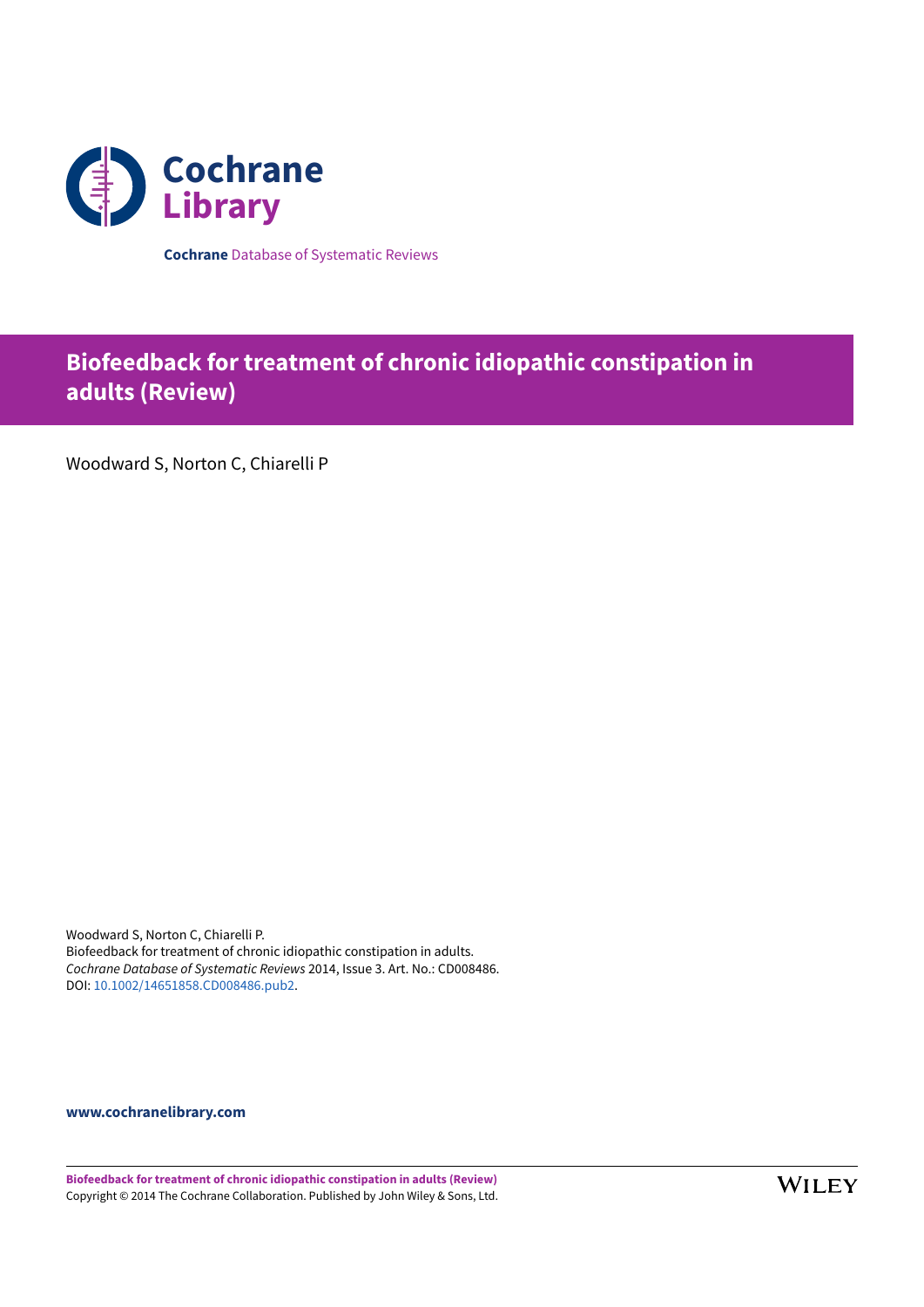

# **TABLE OF CONTENTS**

|                                                                                                                        | л.             |
|------------------------------------------------------------------------------------------------------------------------|----------------|
|                                                                                                                        | 1              |
|                                                                                                                        | $\overline{2}$ |
|                                                                                                                        | $\overline{3}$ |
|                                                                                                                        | 9              |
|                                                                                                                        | 10             |
|                                                                                                                        | 10             |
|                                                                                                                        | 12             |
|                                                                                                                        | 13             |
|                                                                                                                        | 16             |
|                                                                                                                        | 21             |
|                                                                                                                        | 24             |
|                                                                                                                        | 24             |
|                                                                                                                        | 25             |
|                                                                                                                        | 30             |
|                                                                                                                        | 52             |
| Analysis 1.1. Comparison 1 EMG biofeedback versus balloon sensory biofeedback, Outcome 1 Number improved.              | 52             |
| Analysis 2.1. Comparison 2 EMG biofeedback versus manometry biofeedback, Outcome 1 Number improved.                    | 53             |
|                                                                                                                        | 53             |
|                                                                                                                        | 53             |
| Analysis 4.1. Comparison 4 One method of biofeedback versus Botulinum toxin-A, Outcome 1 Number improved.              | 54             |
| Analysis 4.2. Comparison 4 One method of biofeedback versus Botulinum toxin-A, Outcome 2 Constipation score.           | 54             |
| Analysis 5.1. Comparison 5 EMG biofeedback versus electrical stimulation, Outcome 1 Bowel satisfaction score.          | 54             |
|                                                                                                                        | 55             |
|                                                                                                                        | 55             |
| Analysis 7.2. Comparison 7 EMG biofeedback versus STARR procedure, Outcome 2 Obstructed defecation score.              | 55             |
| Analysis 8.1. Comparison 8 One method of biofeedback versus control muscle relaxation, Outcome 1 Constipation severity | 56             |
| Analysis 8.2. Comparison 8 One method of biofeedback versus control muscle relaxation, Outcome 2 IBS-QOL.              | 56             |
| Analysis 9.1. Comparison 9 EMG biofeedback versus laxative (movicol), Outcome 1 Major clinical improvement.            | 56             |
|                                                                                                                        | 56             |
|                                                                                                                        | 57             |
|                                                                                                                        | 57             |
|                                                                                                                        | 60             |
|                                                                                                                        | 66             |
|                                                                                                                        | 66             |
|                                                                                                                        | 66             |
|                                                                                                                        | 67             |
|                                                                                                                        |                |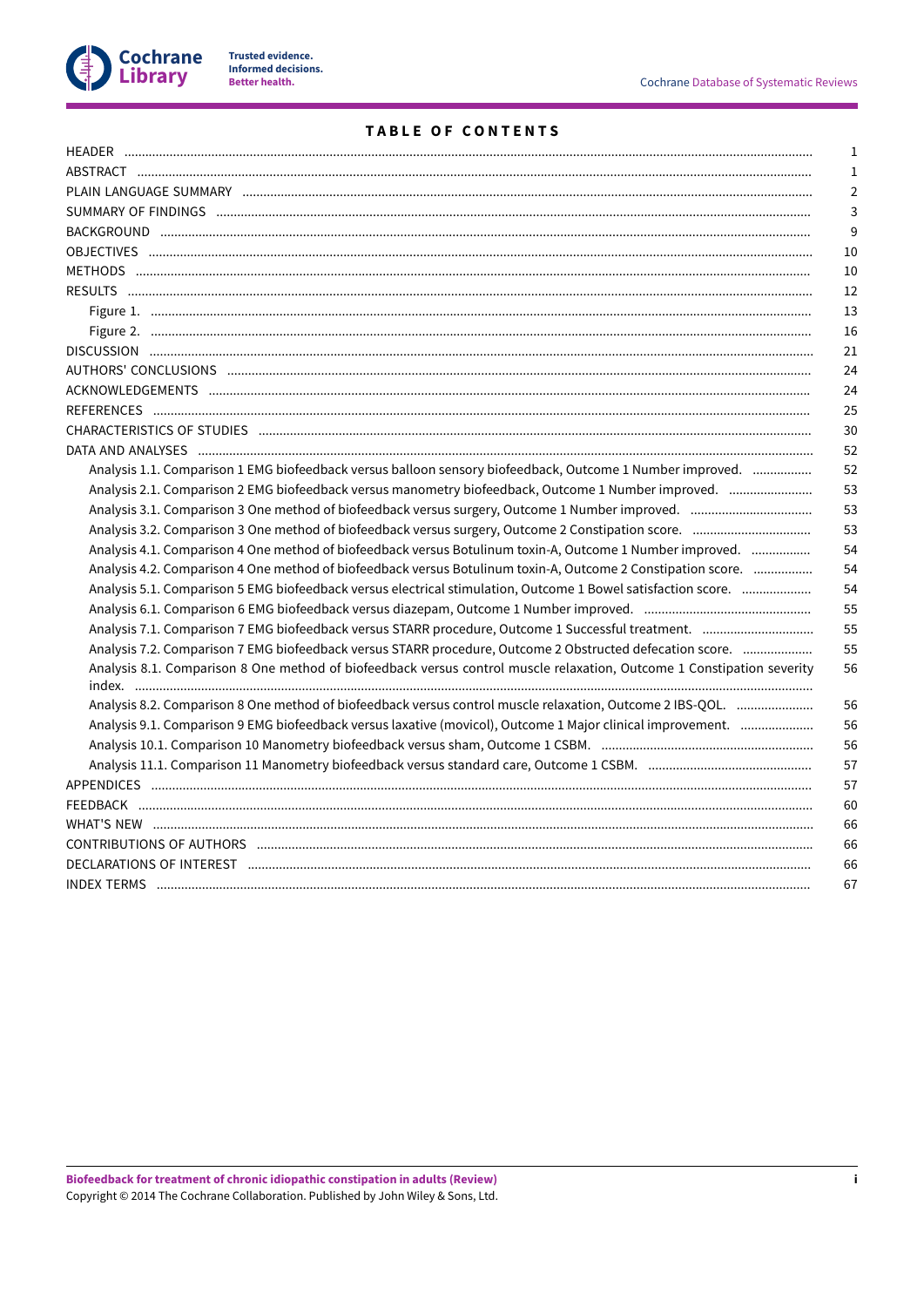

# <span id="page-2-0"></span>**[Intervention Review]**

# **Biofeedback for treatment of chronic idiopathic constipation in adults**

Sue Woodward<sup>1</sup>, Christine Norton<sup>1</sup>, Pauline Chiarelli<sup>2</sup>

<sup>1</sup>King's College London, London, UK. <sup>2</sup>School of Health Sciences, University of Newcastle, Callaghan, Australia

**Contact address:** Sue Woodward, King's College London, 57 Waterloo Road, London, SE1 8WA, UK. [sue.woodward@kcl.ac.uk](mailto:sue.woodward@kcl.ac.uk).

**Editorial group:** Cochrane IBD Group **Publication status and date:** Edited (no change to conclusions), comment added to review, published in Issue 11, 2014.

**Citation:** Woodward S, Norton C, Chiarelli P. Biofeedback for treatment of chronic idiopathic constipation in adults. *Cochrane Database of Systematic Reviews* 2014, Issue 3. Art. No.: CD008486. DOI: [10.1002/14651858.CD008486.pub2](https://doi.org/10.1002%2F14651858.CD008486.pub2).

Copyright © 2014 The Cochrane Collaboration. Published by John Wiley & Sons, Ltd.

# **A B S T R A C T**

#### <span id="page-2-1"></span>**Background**

Biofeedback therapy has been used to treat the symptoms of people with chronic constipation referred to specialist services within secondary and tertiary care settings. However, different methods of biofeedback are used within different centres and the magnitude of suggested benefits and comparable effectiveness of different methods of biofeedback has yet to be established.

#### **Objectives**

To determine the efficacy and safety of biofeedback for the treatment of chronic idiopathic (functional) constipation in adults.

#### **Search methods**

We searched the following databases from inception to 16 December 2013: CENTRAL, the Cochrane Complementary Medicine Field, the Cochrane IBD/FBD Review Group Specialized Register, MEDLINE, EMBASE, CINAHL, British Nursing Index, and PsychINFO. Hand searching of conference proceedings and the reference lists of relevant articles was also undertaken.

#### **Selection criteria**

All randomised trials evaluating biofeedback in adults with chronic idiopathic constipation were considered for inclusion.

#### **Data collection and analysis**

The primary outcome was global or clinical improvement as defined by the included studies. Secondary outcomes included quality of life, and adverse events as defined by the included studies. Where possible, we calculated the risk ratio (RR) and corresponding 95% confidence interval (CI) for dichotomous outcomes and the mean difference (MD) and 95% CI for continuous outcomes. We assessed the methodological quality of included studies using the Cochrane risk of bias tool. The overall quality of the evidence supporting each outcome was assessed using the GRADE criteria.

#### **Main results**

Seventeen eligible studies were identified with a total of 931 participants. Most participants had chronic constipation and dyssynergic defecation. Sixteen ofthe trials were at high risk of bias for blinding. Attrition bias (4 trials) and other potential bias (5 trials) was also noted. Due to differences between study populations, the heterogeneity of the different samples and large range of different outcome measures, meta-analysis was not possible. Different effect sizes were reported ranging from 40 to 100% of patients who received biofeedback improving following the intervention. While electromyograph (EMG) biofeedback was the most commonly used, there is a lack of evidence as to whether any one method of biofeedback is more effective than any other method of biofeedback. We found low or very low quality evidence that biofeedback is superior to oral diazepam, sham biofeedback and laxatives. One study (n = 60) found EMG biofeedback to be superior to oral diazepam. Seventy per cent (21/30) of biofeedback patients had improved constipation at three month followup compared to 23% (7/30) of diazepam patients (RR 3.00, 95% CI 1.51 to 5.98). One study compared manometry biofeedback to sham biofeedback or standard therapy consisting of diet, exercise and laxatives. The mean number of complete spontaneous bowel movements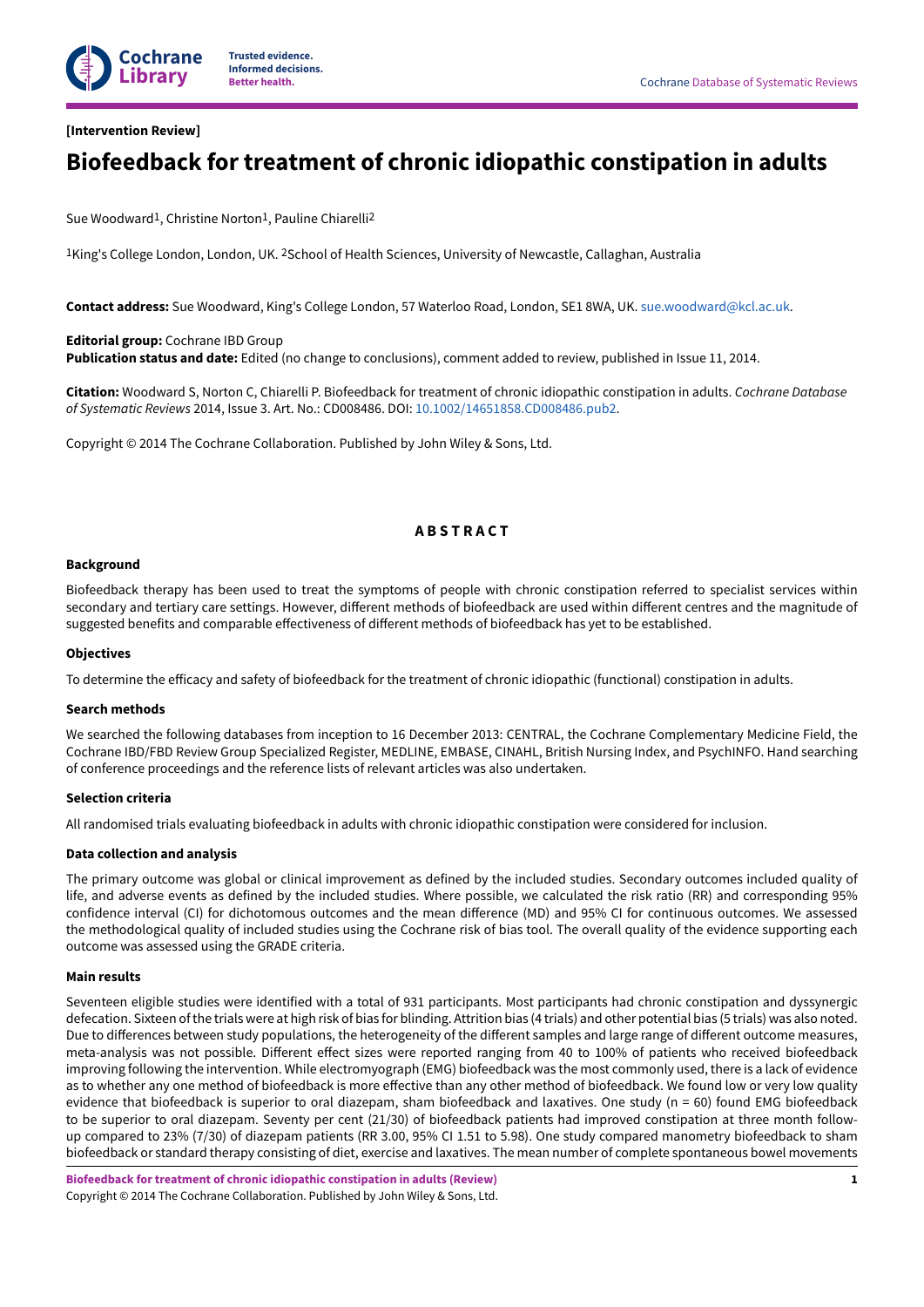

(CSBM) per week at three months was 4.6 in the biofeedback group compared to 2.8 in the sham biofeedback group (MD 1.80, 95% CI 1.25 to 2.35; 52 patients). The mean number of CSBM per week at three months was 4.6 in the biofeedback group compared to 1.9 in the standard care group (MD 2.70, 95% CI 1.99 to 3.41; 49 patients). Another study (n = 109) compared EMG biofeedback to conventional treatmentwith laxatives and dietary and lifestyle advice. This study found that at both 6 and 12 months 80% (43/54) of biofeedback patients reported clinical improvement compared to 22% (12/55) laxative-treated patients (RR 3.65, 95% CI 2.17 to 6.13). Some surgical procedures (partial division of puborectalis and stapled transanal rectal resection (STARR)) were reported to be superior to biofeedback, although with a high risk of adverse events in the surgical groups (wound infection, faecal incontinence, pain, and bleeding that required further surgical intervention). Successful treatment, defined as a decrease in the obstructed defecation score of > 50% at one year was reported in 33% (3/39) of EMG biofeedback patients compared to 82% (44/54) of STARR patients (RR 0.41, 95% CI 0.26 to 0.65). For the other study the mean constipation score at one year was 16.1 in the balloon sensory biofeedback group compared to 10.5 in the partial division of puborectalis surgery group (MD 5.60, 95% CI 4.67 to 6.53; 40 patients). Another study (n = 60) found no significant difference in efficacy did not demonstrate the superiority of a surgical intervention (posterior myomectomy of internal anal sphincter and puborectalis) over biofeedback. Conflicting results were found regarding the comparative effectiveness of biofeedback and botulinum toxin-A. One small study (48 participants) suggested that botulinum toxin-A injection may have short term benefits over biofeedback, but the relative effects of treatments were uncertain at one year follow-up. No adverse events were reported for biofeedback, although this was not specifically reported in the majority of studies. The results of all of these studies need to be interpreted with caution as GRADE analyses rated the overall quality of the evidence for the primary outcomes (i.e. clinical or global improvement as defined by the studies) as low or very low due to high risk of bias (i.e. open label studies, self-selection bias, incomplete outcome data, and baseline imbalance) and imprecision (i.e. sparse data).

#### **Authors' conclusions**

Currently there is insufficient evidence to allow any firm conclusions regarding the efficacy and safety of biofeedback for the management of people with chronic constipation. We found low or very low quality evidence from single studies to support the effectiveness of biofeedback for the management of people with chronic constipation and dyssynergic defecation. However, the majority of trials are of poor methodological quality and subjectto bias. Further well-designed randomised controlled trials with adequate sample sizes, validated outcome measures (especially patient reported outcome measures) and long-term follow-up are required to allow definitive conclusions to be drawn.

# <span id="page-3-0"></span>**P L A I N L A N G U A G E S U M M A R Y**

## Biofeedback (use of equipment to retrain the muscles around the anus and coordinated pushing) for the treatment of chronic **constipation in adults**

Chronic constipation (inability to achieve satisfactory bowel emptying for a prolonged period with no apparent medical cause) can be an embarrassing and socially restricting problem. There are many possible causes, including an inability to relax the muscles which control bowel movements. 'Biofeedback', where computer equipment or a rectal balloon is used to show people how to coordinate and use the muscles properly, is often recommended.

The purpose of this systematic review was to examine the effectiveness and side effects of biofeedback therapy used for the treatment of chronic constipation in adults who are unable to relax the muscles which control bowel movements. This review identified 17 eligible studies that included a total of 931 participants. The studies either compared the effectiveness of different types of biofeedback to one another, or biofeedback to a sham biofeedback (a fake biofeedback treatment) or biofeedback to standard treatment consisting of diet, exercise and laxatives. There is some evidence that biofeedback is superior to treatment with oral diazepam (a sedative known as Valium), sham biofeedback and laxatives.One study of 60 participants found biofeedbackwith computer equipmentto be superiorto oral diazepam (a sedative drug that is not usually used to treat constipation). Another study of 77 participants suggests that biofeedback is superior to sham biofeedback or standard therapy consisting of diet, exercise and laxatives. Another study with 109 participants also suggested that biofeedback with computer equipment is superior to conventional treatment with laxatives and dietary and lifestyle advice. Some surgical procedures (partial division of puborectalis and stapled transanal rectal resection) were reported to be superior to biofeedback. However, there was a high risk of side effects in the surgical treatment groups including wound infection, faecal incontinence, pain, and bleeding that required further surgery. One other study of 60 participants did not find a difference in effectiveness between surgery (posterior myomectomy of internal anal sphincter and puborectalis) and biofeedback treatment. Botulinum toxin-A injection may have short term benefits over biofeedback, but the benefit does not last. No adverse events were reported for biofeedback, although this was not specifically reported in the majority of studies. The results of this review need to be interpreted with caution as they are based on small numbers of patients and the overall quality of the evidence from the studies was rated as low or very low due to lack of precision of the results and the low methodological quality of the studies. Thus no firm conclusions can be made regarding the effectiveness and potential side effects of biofeedback treatment for patients with chronic constipation who are unable to relax the muscles which control bowel movements. Further larger trials are needed to provide better evidence.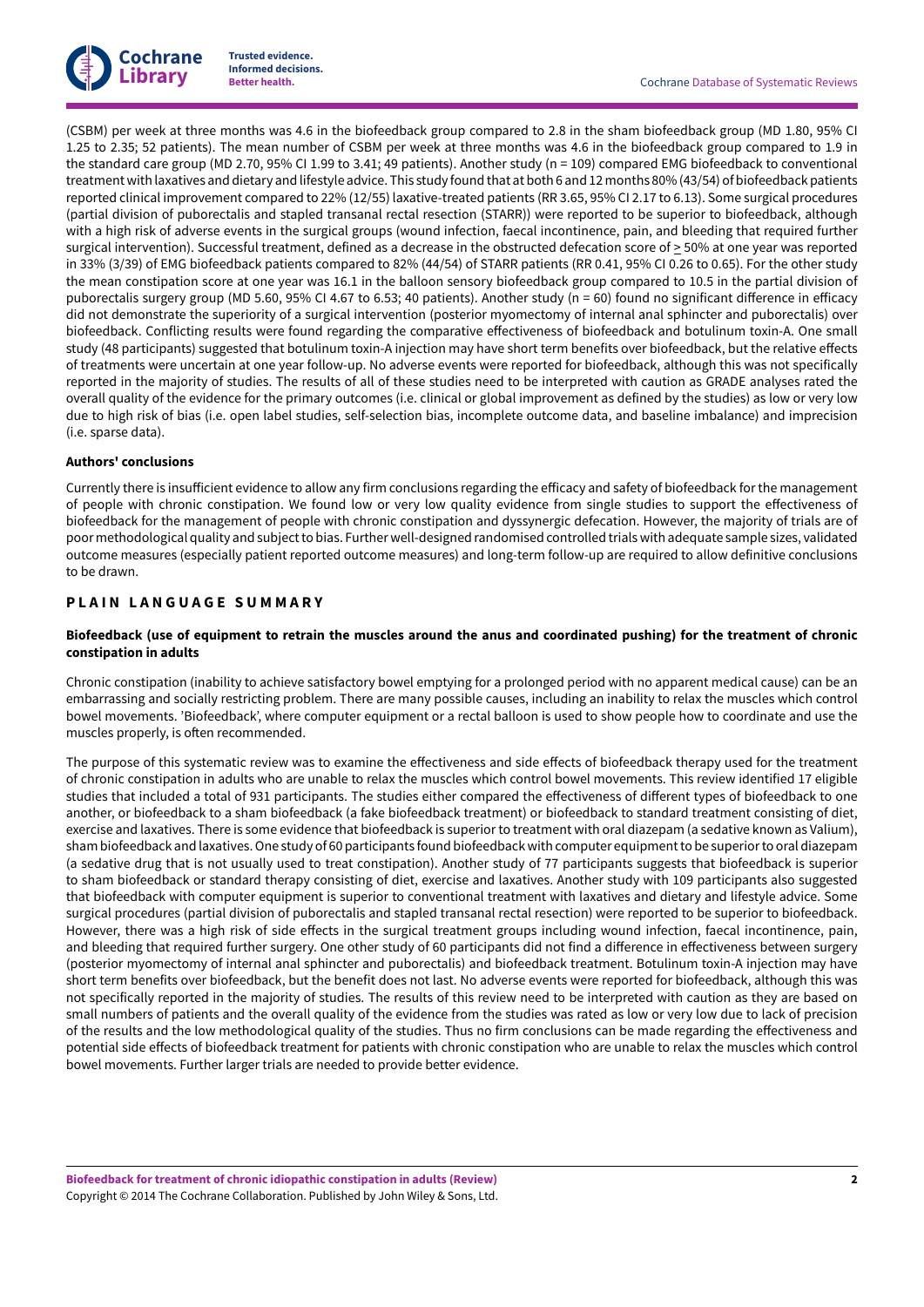# **S U M M A R Y O F F I N D I N G S**

# Summary of findings for the main comparison. Balloon sensory training biofeedback versus surgery for chronic constipation

**Balloon sensory training biofeedback versus surgery for chronic constipation**

**Patient or population:** Patients with anismus and chronic constipation **Settings:** Outpatient procedure **Intervention:** Balloon sensory training biofeedback versus surgery

| <b>Outcomes</b>                     | Illustrative comparative risks* (95% CI)                                    |                                                                                                           | <b>Relative ef-</b><br>fect                | <b>No of Partici-</b><br>pants | <b>Quality of the</b><br>evidence | <b>Comments</b> |
|-------------------------------------|-----------------------------------------------------------------------------|-----------------------------------------------------------------------------------------------------------|--------------------------------------------|--------------------------------|-----------------------------------|-----------------|
|                                     | <b>Assumed risk</b>                                                         | (95% CI)<br><b>Corresponding risk</b>                                                                     |                                            | (studies)                      | (GRADE)                           |                 |
|                                     | <b>Control</b>                                                              | <b>Balloon sensory training biofeedback</b><br>versus surgery                                             |                                            |                                |                                   |                 |
| Number im-<br>proved at one<br>year | 700 per 1000 <sup>1</sup>                                                   | 301 per 1000<br>(147 to 623)                                                                              | <b>RR0.43</b><br>$(0.21 \text{ to } 0.89)$ | 40<br>$(1$ study)              | ⊕⊝⊝⊝<br>very low $2,3$            |                 |
| Constipation<br>score at one year   | The mean constipation score in<br>the control group at one year was<br>10.5 | The mean constipation score in the inter-<br>vention group was 5.6 points higher (4.67<br>to 6.53 higher) |                                            | 40<br>$(1$ study $)$           | ⊕⊝⊝⊝<br>very low $2,4$            |                 |

<span id="page-4-1"></span><span id="page-4-0"></span>\*The basis for the **assumed risk** (e.g. the median control group risk across studies) is provided in footnotes. The **corresponding risk** (and its 95% confidence interval) is based on the assumed risk in the comparison group and the **relative effect** of the intervention (and its 95% CI). **CI:** Confidence interval; **RR:** Risk ratio; **MD:** Mean difference

GRADE Working Group grades of evidence

**High quality:** Further research is very unlikely to change our confidence in the estimate of effect.

**Moderate quality:** Further research is likely to have an important impact on our confidence in the estimate of effect and may change the estimate.

Low quality: Further research is very likely to have an important impact on our confidence in the estimate of effect and is likely to change the estimate. **Very low quality:** We are very uncertain about the estimate.

1 Control group risk estimate comes from the control arm of the included trial.

2 High risk of bias in the included study due to open-label design and risk of other bias

3 Very sparse data (20 events) and wide confidence intervals

4 Sparse data (40 patients)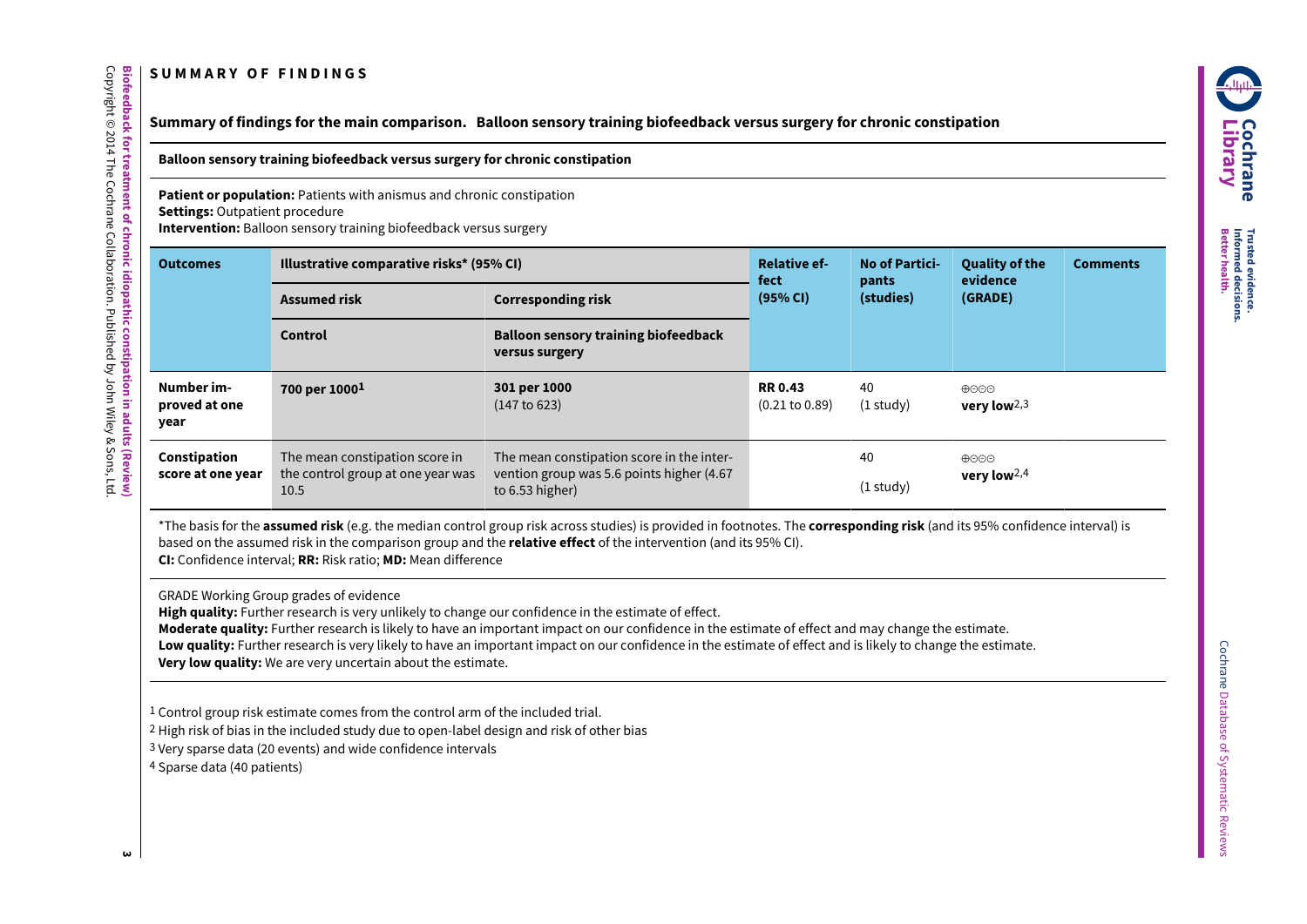# **Summary of findings 2. Balloon sensory training biofeedback versus botulinum toxin-A for chronic constipation**

# **Balloon sensory training biofeedback versus botulinum toxin-A for chronic constipation**

**Patient or population:** Patients with anismus and chronic constipation

**Settings:** Outpatient procedure

**Intervention:** Balloon sensory training biofeedback versus surgery

| <b>Outcomes</b>                      | Illustrative comparative risks* (95% CI)                                 | <b>Relative ef-</b><br>fect                                                                               | <b>No of Partici-</b><br>pants | <b>Quality of the</b><br>evidence | <b>Comments</b>                                 |  |
|--------------------------------------|--------------------------------------------------------------------------|-----------------------------------------------------------------------------------------------------------|--------------------------------|-----------------------------------|-------------------------------------------------|--|
|                                      | <b>Assumed risk</b>                                                      | <b>Corresponding risk</b>                                                                                 | (95% CI)                       | (studies)                         | (GRADE)                                         |  |
|                                      | <b>Control</b>                                                           | <b>Balloon sensory training biofeedback</b><br>versus surgery                                             |                                |                                   |                                                 |  |
| Constipation<br>score at one<br>year | The mean constipation score in the<br>control group at one year was 14.3 | The mean constipation score in the inter-<br>vention group was 1.8 points higher (0.87<br>to 2.73 higher) |                                | 40<br>$(1$ study)                 | $\bigoplus \bigodot \bigodot$<br>very low $1,2$ |  |

\*The basis for the **assumed risk** (e.g. the median control group risk across studies) is provided in footnotes. The **corresponding risk** (and its 95% confidence interval) is based on the assumed risk in the comparison group and the **relative effect** of the intervention (and its 95% CI). **CI:** Confidence interval; **RR:** Risk ratio; **MD:** Mean difference

<span id="page-5-0"></span>GRADE Working Group grades of evidence

**High quality:** Further research is very unlikely to change our confidence in the estimate of effect.

**Moderate quality:** Further research is likely to have an important impact on our confidence in the estimate of effect and may change the estimate.

**Low quality:** Further research is very likely to have an important impact on our confidence in the estimate of effect and is likely to change the estimate.

**Very low quality:** We are very uncertain about the estimate.

1 High risk of bias in the included study due to open-label design and risk of other bias 2 Sparse data (40 patients)

**Summary of findings 3. EMG biofeedback versus diazepam for chronic constipation**

**EMG biofeedback versus diazepam for chronic constipation**

**Patient or population:** Patients with pelvic floor dyssynergia and chronic constipation

**Settings:** Outpatient procedure

**Intervention:** EMG biofeedback versus diazepam

<span id="page-5-1"></span>

| <b>Illustrative comparative risks* (95% CI)</b><br><b>Outcomes</b> | <b>Relative effect</b><br>(95% CI) | <b>No of Partici-</b><br>pants<br>(studies) | Ouality of the evi-<br>dence<br>(GRADE) | Comments |
|--------------------------------------------------------------------|------------------------------------|---------------------------------------------|-----------------------------------------|----------|
|--------------------------------------------------------------------|------------------------------------|---------------------------------------------|-----------------------------------------|----------|



**Trusted Better**

**Informed**

**decisions. health.**

**evidence.**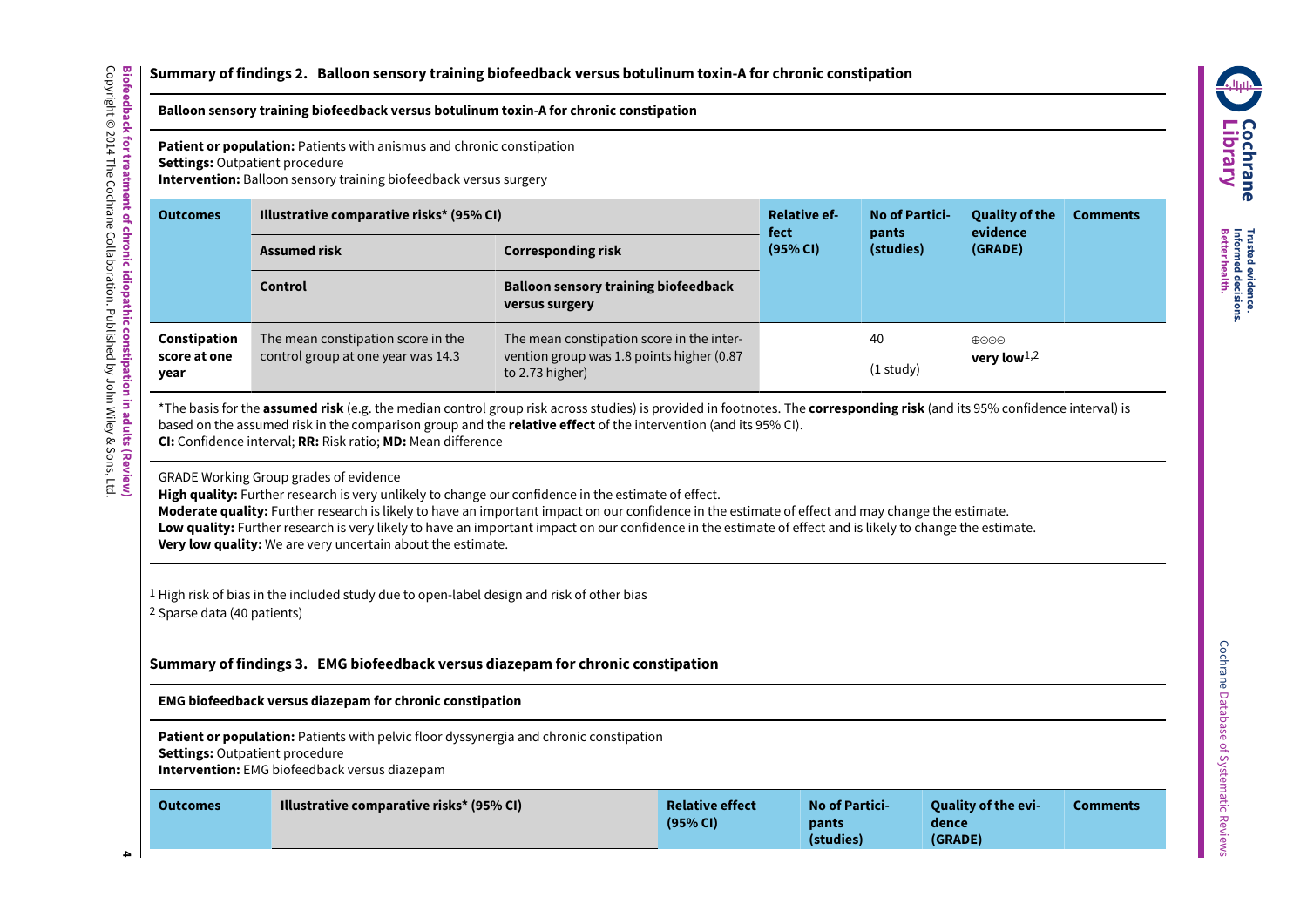|                                                                                                                                                                                                                                                                                                                                                                                                                                                                                                                                        | <b>Assumed risk</b>                                                      | <b>Corresponding risk</b>                                                                                                                                                                                                                                                                                         |                                             |                   |                                                              |
|----------------------------------------------------------------------------------------------------------------------------------------------------------------------------------------------------------------------------------------------------------------------------------------------------------------------------------------------------------------------------------------------------------------------------------------------------------------------------------------------------------------------------------------|--------------------------------------------------------------------------|-------------------------------------------------------------------------------------------------------------------------------------------------------------------------------------------------------------------------------------------------------------------------------------------------------------------|---------------------------------------------|-------------------|--------------------------------------------------------------|
|                                                                                                                                                                                                                                                                                                                                                                                                                                                                                                                                        | Control                                                                  | <b>EMG biofeedback versus di-</b><br>azepam                                                                                                                                                                                                                                                                       |                                             |                   |                                                              |
| Number im-<br>proved at three<br>months                                                                                                                                                                                                                                                                                                                                                                                                                                                                                                | 233 per 10001                                                            | 699 per 1000<br>(352 to 1393)                                                                                                                                                                                                                                                                                     | <b>RR 3.00</b><br>$(1.51 \text{ to } 5.98)$ | 60<br>$(1$ study) | $\bigoplus$ $\bigodot$ $\bigodot$<br>very low <sup>2,3</sup> |
|                                                                                                                                                                                                                                                                                                                                                                                                                                                                                                                                        | CI: Confidence interval; RR: Risk ratio; MD: Mean difference             | *The basis for the <b>assumed risk</b> (e.g. the median control group risk across studies) is provided in footnotes. The <b>corresponding risk</b> (and its 95% confidence interval) is<br>based on the assumed risk in the comparison group and the <b>relative effect</b> of the intervention (and its 95% CI). |                                             |                   |                                                              |
| <b>GRADE Working Group grades of evidence</b><br>High quality: Further research is very unlikely to change our confidence in the estimate of effect.<br>Moderate quality: Further research is likely to have an important impact on our confidence in the estimate of effect and may change the estimate.<br>Low quality: Further research is very likely to have an important impact on our confidence in the estimate of effect and is likely to change the estimate.<br>Very low quality: We are very uncertain about the estimate. |                                                                          |                                                                                                                                                                                                                                                                                                                   |                                             |                   |                                                              |
|                                                                                                                                                                                                                                                                                                                                                                                                                                                                                                                                        | <sup>3</sup> Very sparse data (28 events) and wide confidence intervals. | <sup>1</sup> Control group risk estimate comes from the control arm of the included trial.<br><sup>2</sup> High risk of bias in the included study due to open-label design and risk of self-selection bias among participants.                                                                                   |                                             |                   |                                                              |

# **Summary of findings 4. EMG biofeedback versusSTARR procedure for obstructed defecation**

# **EMG biofeedback versus STARR procedure for obstructed defecation**

**Patient or population:** Patients with obstructed defecation **Settings:** Outpatient procedure

**Intervention:** EMG biofeedback versus STARR procedure

| <b>Outcomes</b>                                      | Illustrative comparative risks* (95% CI) |                                     | <b>Relative ef-</b><br>fect                 | <b>No of Partici-</b><br>pants<br>(studies) | <b>Quality of the</b><br>evidence<br>(GRADE) | <b>Comments</b> |
|------------------------------------------------------|------------------------------------------|-------------------------------------|---------------------------------------------|---------------------------------------------|----------------------------------------------|-----------------|
|                                                      | <b>Assumed risk</b>                      | <b>Corresponding risk</b>           |                                             |                                             |                                              |                 |
|                                                      | <b>Control</b>                           | <b>EMG biofeedback versus STARR</b> |                                             |                                             |                                              |                 |
| <b>Treatment success</b><br>at one year <sup>1</sup> | 815 per 1000 <sup>2</sup>                | 334 per 1000<br>(212 to 530)        | <b>RR 0.41</b><br>$(0.26 \text{ to } 0.65)$ | 93<br>$(1$ study)                           | $\oplus \oplus \odot$<br>low <sup>3,4</sup>  |                 |

**C o c hra n e Lib r a r y**

**ALLINE** 

**Trusted Better**

**Informed**

**decisions. health.**

**evidence.**

<span id="page-6-0"></span>**5**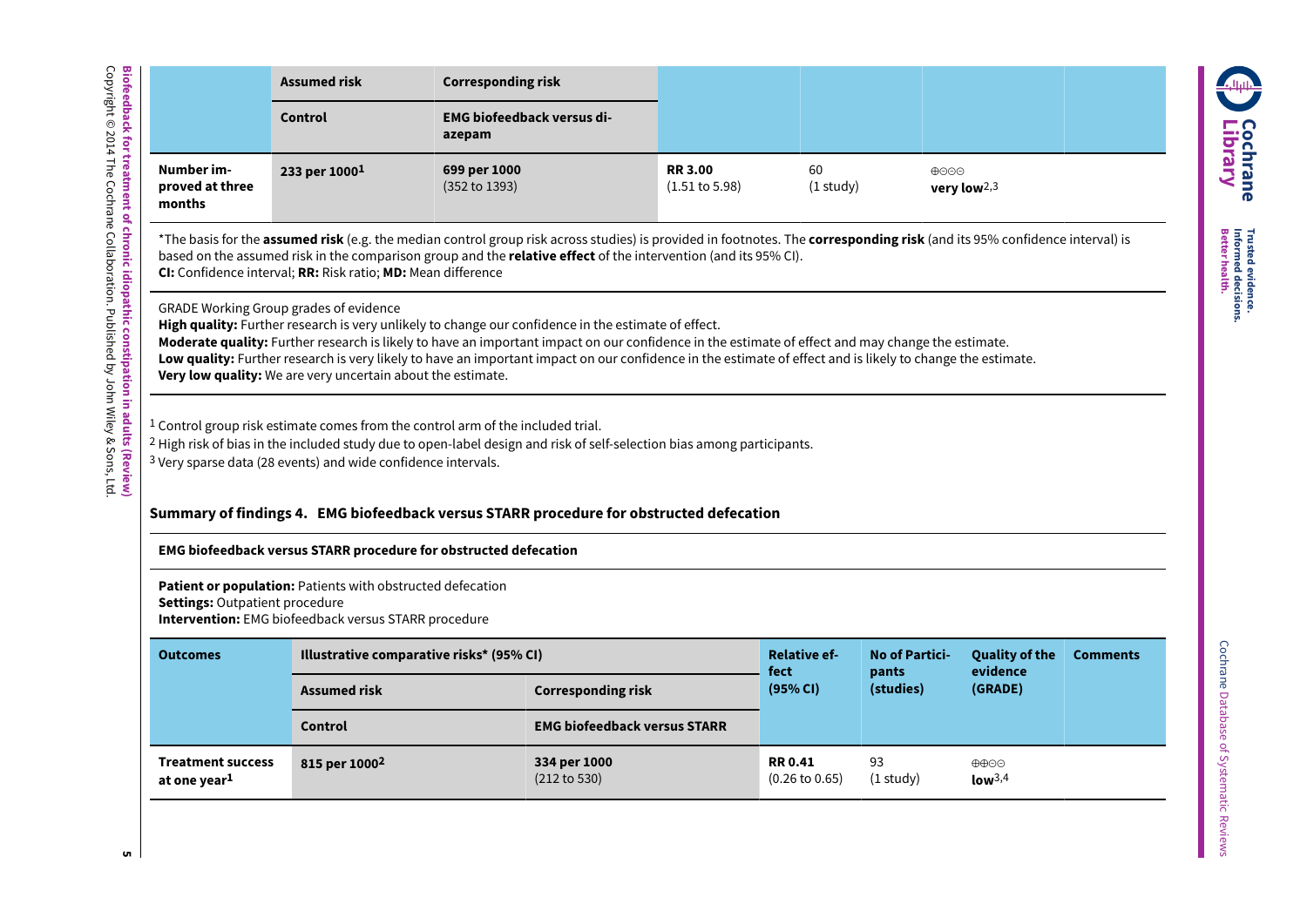| cation score at one<br>year                                                                                    | The mean obstructed defecation<br>score in the control group at one<br>year was 4.7        |                                                                                                                                                                                                                                                                                                                                                                                                                        | The mean obstructed defecation<br>score in the intervention group was<br>5.5 points higher (3.44 to 7.56 higher) | 93<br>$(1$ study $)$  | ⊕⊕⊝<br>low <sup>3,5</sup> |                 |
|----------------------------------------------------------------------------------------------------------------|--------------------------------------------------------------------------------------------|------------------------------------------------------------------------------------------------------------------------------------------------------------------------------------------------------------------------------------------------------------------------------------------------------------------------------------------------------------------------------------------------------------------------|------------------------------------------------------------------------------------------------------------------|-----------------------|---------------------------|-----------------|
|                                                                                                                | CI: Confidence interval; RR: Risk ratio; MD: Mean difference                               | *The basis for the assumed risk (e.g. the median control group risk across studies) is provided in footnotes. The corresponding risk (and its 95% confidence interval) is<br>based on the assumed risk in the comparison group and the relative effect of the intervention (and its 95% CI).                                                                                                                           |                                                                                                                  |                       |                           |                 |
| <b>GRADE Working Group grades of evidence</b>                                                                  | Very low quality: We are very uncertain about the estimate.                                | High quality: Further research is very unlikely to change our confidence in the estimate of effect.<br>Moderate quality: Further research is likely to have an important impact on our confidence in the estimate of effect and may change the estimate.<br>Low quality: Further research is very likely to have an important impact on our confidence in the estimate of effect and is likely to change the estimate. |                                                                                                                  |                       |                           |                 |
|                                                                                                                | <sup>2</sup> Control group risk estimate comes from the control arm of the included trial. | <sup>1</sup> Treatment success was defined as a decrease in the obstructed defecation score of $\geq$ 50% at one year.<br><sup>3</sup> High risk of bias in the included study due to open-label design and incomplete outcome data.                                                                                                                                                                                   |                                                                                                                  |                       |                           |                 |
|                                                                                                                |                                                                                            | Summary of findings 5. EMG biofeedback versus laxative for chronic constipation                                                                                                                                                                                                                                                                                                                                        |                                                                                                                  |                       |                           |                 |
|                                                                                                                | EMG biofeedback versus laxative for chronic constipation                                   |                                                                                                                                                                                                                                                                                                                                                                                                                        |                                                                                                                  |                       |                           |                 |
| <b>Settings: Outpatient procedure</b>                                                                          | <b>Intervention:</b> EMG biofeedback versus laxative                                       | Patient or population: Patients with pelvic floor dyssynergia and chronic constipation                                                                                                                                                                                                                                                                                                                                 |                                                                                                                  |                       |                           |                 |
| <b>Outcomes</b>                                                                                                | Illustrative comparative risks* (95% CI)                                                   |                                                                                                                                                                                                                                                                                                                                                                                                                        | <b>Relative effect</b>                                                                                           | <b>No of Partici-</b> | Quality of the evi-       | <b>Comments</b> |
| <sup>4</sup> Sparse data (57 events) and wide confidence intervals.<br><sup>5</sup> Sparse data (93 patients). | <b>Assumed risk</b>                                                                        | <b>Corresponding risk</b>                                                                                                                                                                                                                                                                                                                                                                                              | (95% CI)                                                                                                         | pants<br>(studies)    | dence<br>(GRADE)          |                 |
|                                                                                                                | Control                                                                                    | <b>EMG biofeedback versus laxa-</b><br>tive                                                                                                                                                                                                                                                                                                                                                                            |                                                                                                                  |                       |                           |                 |

\*The basis for the **assumed risk** (e.g. the median control group risk across studies) is provided in footnotes. The **corresponding risk** (and its 95% confidence interval) is based on the assumed risk in the comparison group and the **relative effect** of the intervention (and its 95% CI).

<span id="page-7-0"></span>**6**

**Trusted Better**

**Informed**

**decisions. health.**

**evidence.**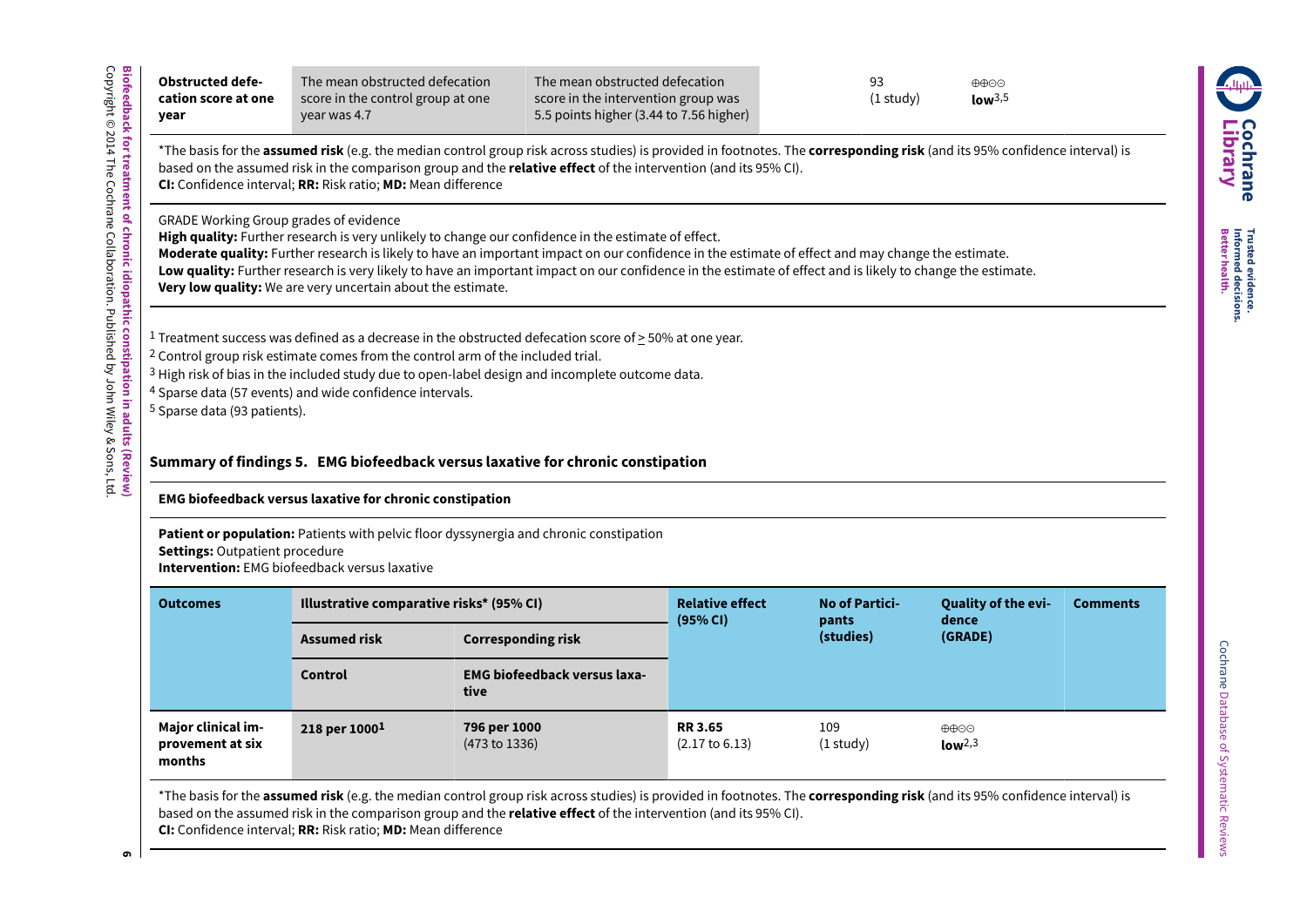**C o c hra n e Lib r a r y Trusted Better evidence. Informed health.**

**decisions.**

GRADE Working Group grades of evidence **High quality:** Further research is very unlikely to change our confidence in the estimate of effect.

**Biofeedback**

Copyright © 2014

The

Cochrane

Collaboration.

Published

হ John

Wiley & Sons,

ltd.<br>E

**for**

**treatment**

<u>ዒ</u> **chronic**

**idiopathic**

**constipation**

**in adults**

**(Review)**

**Moderate quality:** Further research is likely to have an important impact on our confidence in the estimate of effect and may change the estimate.

**Low quality:** Further research is very likely to have an important impact on our confidence in the estimate of effect and is likely to change the estimate.

**Very low quality:** We are very uncertain about the estimate.

1 Control group risk estimate comes from the control arm of the included trial.

2 High risk of bias in the included study due to open-label design.

3 Sparse data (55 events) and wide confidence intervals.

# **Summary of findings 6. Manometry biofeedback versus sham biofeedback for chronic constipation**

# **Manometry biofeedback versus sham biofeedback for chronic constipation**

**Patient or population:** Patients with pelvic floor dyssynergia and chronic constipation

**Settings:** Outpatient procedure

**Intervention:** Manometry biofeedback versus sham biofeedback

| <b>Outcomes</b>                                                             | Illustrative comparative risks* (95% CI)                                                                                        | <b>Relative ef-</b><br>fect                                                                                                                           | <b>No of Partici-</b><br>pants | <b>Quality of the</b><br>evidence | <b>Comments</b>                                   |  |
|-----------------------------------------------------------------------------|---------------------------------------------------------------------------------------------------------------------------------|-------------------------------------------------------------------------------------------------------------------------------------------------------|--------------------------------|-----------------------------------|---------------------------------------------------|--|
|                                                                             | <b>Assumed risk</b><br><b>Corresponding risk</b>                                                                                |                                                                                                                                                       | (95% CI)                       | (studies)                         | (GRADE)                                           |  |
|                                                                             | <b>Control</b>                                                                                                                  | <b>Manometry biofeedback</b><br>versus sham biofeedback                                                                                               |                                |                                   |                                                   |  |
| Complete spon-<br>taneous bowel<br>movements per<br>week at three<br>months | The mean number of complete spontaneous<br>bowel movements per week in the sham con-<br>trol group at three months year was 2.8 | The mean number of com-<br>plete spontaneous bowel<br>movements in the interven-<br>tion group was 1.8 move-<br>ments higher (1.25 to 2.35<br>higher) |                                | 52<br>$(1$ study $)$              | $\oplus \oplus \odot \odot$<br>low <sup>1,2</sup> |  |

<span id="page-8-0"></span>\*The basis for the **assumed risk** (e.g. the median control group risk across studies) is provided in footnotes. The **corresponding risk** (and its 95% confidence interval) is based on the assumed risk in the comparison group and the **relative effect** of the intervention (and its 95% CI). **CI:** Confidence interval; **RR:** Risk ratio; **MD:** Mean difference

GRADE Working Group grades of evidence

**High quality:** Further research is very unlikely to change our confidence in the estimate of effect.

**Moderate quality:** Further research is likely to have an important impact on our confidence in the estimate of effect and may change the estimate.

**Low quality:** Further research is very likely to have an important impact on our confidence in the estimate of effect and is likely to change the estimate.

**Very low quality:** We are very uncertain about the estimate.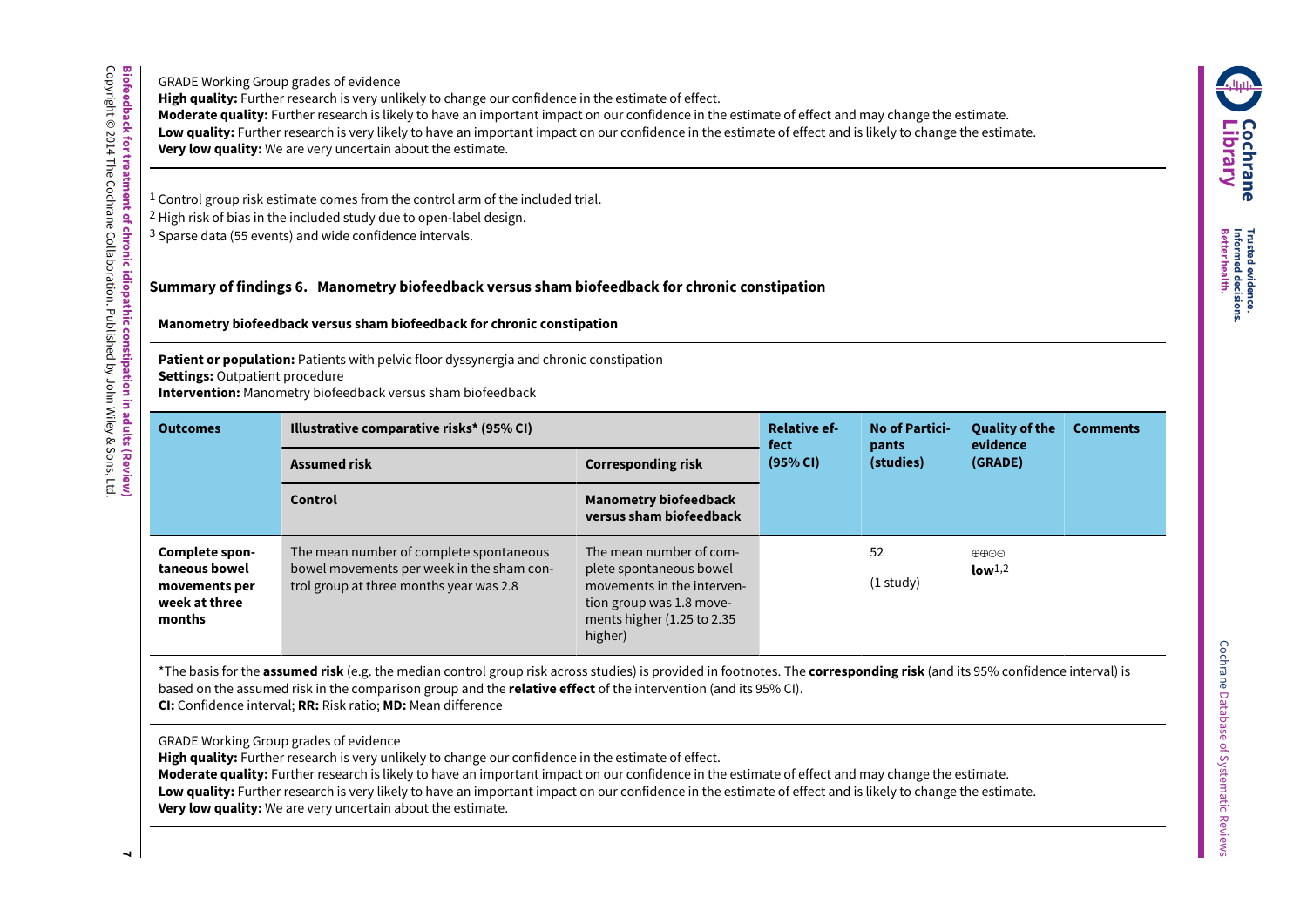<sup>1</sup> High risk of bias in the included study due to open-label design and the two groups were not equal at baseline as the biofeedback group had a significantly lower defecation index and relatively greater pelvic floor dysfunction than the sham group. 2 Sparse data (52 patients).

# **Summary of findings 7. Manometry biofeedback versus standard care for chronic constipation**

## **Manometry biofeedback versus standard care for chronic constipation**

**Patient or population:** Patients with pelvic floor dyssynergia and chronic constipation **Settings:** Outpatient procedure **Intervention:** Manometry biofeedback versus standard care

| <b>Outcomes</b>                                                             | Illustrative comparative risks* (95% CI)                                                                            | <b>Relative ef-</b><br>fect                                                                                                                           | <b>No of Partici-</b><br>pants | <b>Quality of the</b><br>evidence | <b>Comments</b>            |  |
|-----------------------------------------------------------------------------|---------------------------------------------------------------------------------------------------------------------|-------------------------------------------------------------------------------------------------------------------------------------------------------|--------------------------------|-----------------------------------|----------------------------|--|
|                                                                             | <b>Assumed risk</b>                                                                                                 | (95% CI)<br><b>Corresponding risk</b>                                                                                                                 |                                | (studies)                         | (GRADE)                    |  |
|                                                                             | <b>Control</b>                                                                                                      | <b>Manometry biofeedback</b><br>versus standard care                                                                                                  |                                |                                   |                            |  |
| Complete spon-<br>taneous bowel<br>movements per<br>week at three<br>months | The mean number of complete spontaneous<br>bowel movements per week in the control<br>group at three months was 1.9 | The mean number of com-<br>plete spontaneous bowel<br>movements in the interven-<br>tion group was 2.7 move-<br>ments higher (1.99 to 3.41<br>higher) |                                | 52<br>$(1$ study)                 | ⊕⊕⊝⊝<br>low <sup>1,2</sup> |  |

<span id="page-9-0"></span>\*The basis for the **assumed risk** (e.g. the median control group risk across studies) is provided in footnotes. The **corresponding risk** (and its 95% confidence interval) is based on the assumed risk in the comparison group and the **relative effect** of the intervention (and its 95% CI). **CI:** Confidence interval; **RR:** Risk ratio; **MD:** Mean difference

GRADE Working Group grades of evidence

**High quality:** Further research is very unlikely to change our confidence in the estimate of effect.

**Moderate quality:** Further research is likely to have an important impact on our confidence in the estimate of effect and may change the estimate.

**Low quality:** Further research is very likely to have an important impact on our confidence in the estimate of effect and is likely to change the estimate. **Very low quality:** We are very uncertain about the estimate.

1 High risk of bias in the included study due to open-label design. 2 Sparse data (52 patients).

**Trusted Better**

**Informed**

**health.**

**evidence.**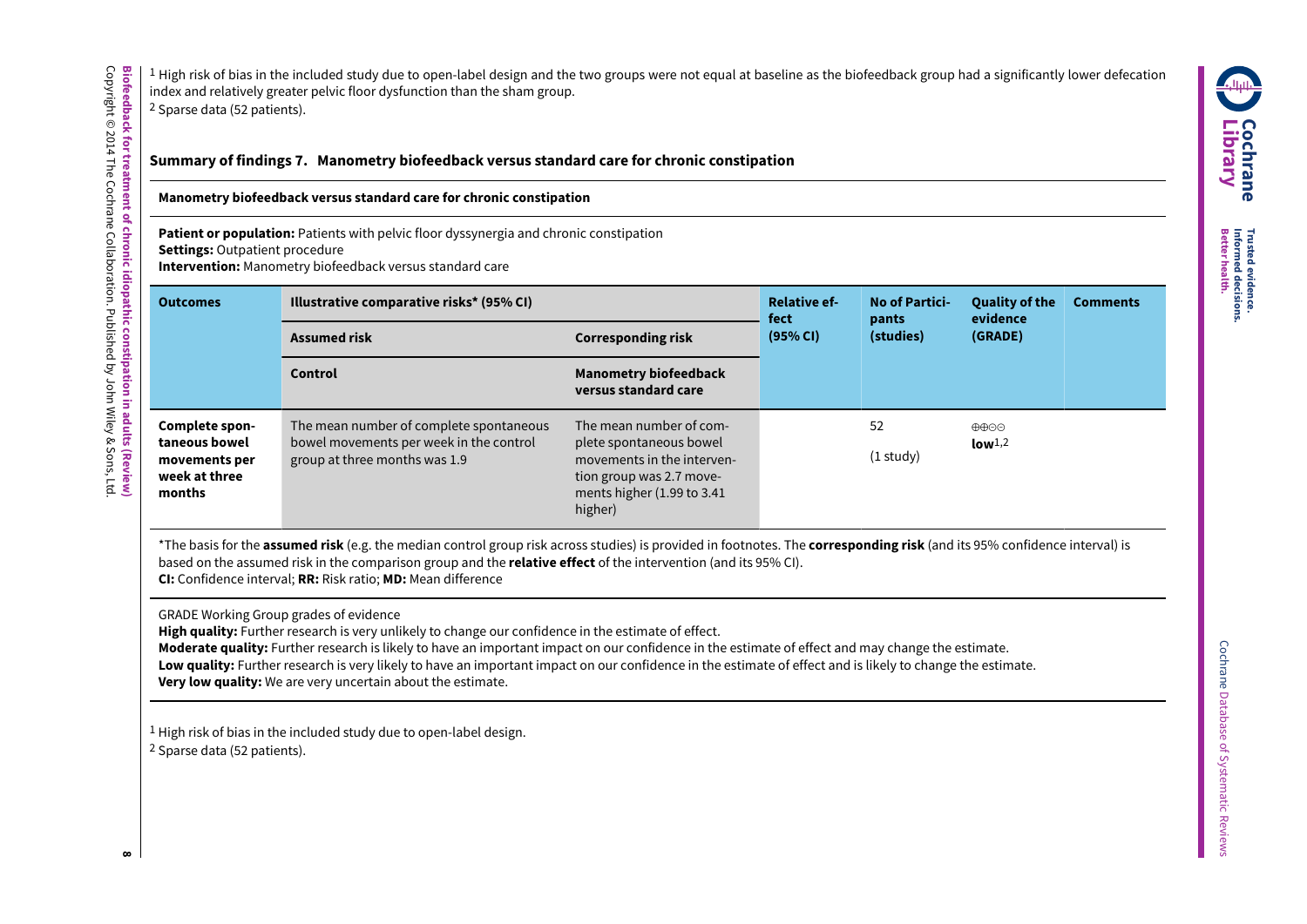

# <span id="page-10-0"></span>**B A C K G R O U N D**

#### **Description of the condition**

Constipation is a symptom-based disorder defined as, "unsatisfactory defecation characterized by infrequent stools, difficult stool passage, or both. Difficult stool passage includes straining, a sense of difficulty passing stool, incomplete evacuation, hard lumpy stools, prolonged time to stool or need for manual manoeuvres to pass stool" [\(Brandt](http://www.archie.cochrane.org/sections/documents/view?document=21014767099661774155090812193602%26format=REVMAN#REF-Brandt-2005) 2005). Chronic constipation is further defined as the presence of these symptoms for at least six months. If investigations exclude all underlying bowel and other pathologies (e.g. neurological or endocrine conditions, adverse effects of medication and immobility), that could be causing the constipation, then the constipation is considered to be functional or idiopathic. Idiopathic constipation accounts for 75% of cases of chronic constipation [\(Gilliland 1997](http://www.archie.cochrane.org/sections/documents/view?document=21014767099661774155090812193602%26format=REVMAN#REF-Gilliland-1997)).

Two main types ofidiopathic constipation have been distinguished: slow transit constipation and functional outlet obstruction or evacuation disorders [\(Bleijenberg](http://www.archie.cochrane.org/sections/documents/view?document=21014767099661774155090812193602%26format=REVMAN#REF-Bleijenberg-1994) 1994), which has also been referred to in the literature as either spastic pelvic floor syndrome, pelvic floor dyssynergia, paradoxical puborectalis contraction or anismus. Outlet obstruction is thought to be due to abnormal use of a normal pelvic floor. During straining, the puborectalis muscle contracts instead of relaxing and the anal canal remains closed, preventing defecation [\(Bleijenberg](http://www.archie.cochrane.org/sections/documents/view?document=21014767099661774155090812193602%26format=REVMAN#REF-Bleijenberg-1994) 1994; [Gilliland 1997\)](http://www.archie.cochrane.org/sections/documents/view?document=21014767099661774155090812193602%26format=REVMAN#REF-Gilliland-1997). It has also been suggested the problem is due to insufficient propulsive force being generated in the pelvis [\(Koutsomanis](http://www.archie.cochrane.org/sections/documents/view?document=21014767099661774155090812193602%26format=REVMAN#REF-Koutsomanis-1995) 1995). Slow transit constipation is the result of a failure of peristalsis to move faecal material through the colon at a normal rate. The aetiology of slow transit constipation is unknown, but is likely to be multifactorial and may differ across individuals.

Some patients exhibit both slow transit and functional outlet obstruction [\(Rieger](http://www.archie.cochrane.org/sections/documents/view?document=21014767099661774155090812193602%26format=REVMAN#REF-Rieger-1997) 1997; Rao [1998](http://www.archie.cochrane.org/sections/documents/view?document=21014767099661774155090812193602%26format=REVMAN#REF-Rao-1998)). Constipation is a common problem in Western populations, with most studies identifying a prevalence of between 12 to 19% [\(Higgins 2004\)](#page-29-0). The prevalence of chronic idiopathic constipation is unknown. Chronic idiopathic constipation can result in increased levels of anxiety, depression and poor quality of life ([Irvine](#page-29-1) 2002; [Mason 2002](#page-29-2); [Cheng 2003](#page-28-0)).

#### **Description of the intervention**

Biofeedback is based on behaviour modification [\(Denis 1996](http://www.archie.cochrane.org/sections/documents/view?document=21014767099661774155090812193602%26format=REVMAN#REF-Denis-1996)). Gut directed biofeedback retraining usually involves patients being taught to defecate effectively using bracing of the abdominal wall muscles and effective relaxation of the pelvic floor muscles [\(Emmanuel 2001\)](http://www.archie.cochrane.org/sections/documents/view?document=21014767099661774155090812193602%26format=REVMAN#REF-Emmanuel-2001), with or without attempts to modify sensation in the rectum. However, there is a wide variety of methods and protocols. The first reports of biofeedback being used for the treatment of constipation were published in 1981 and 1983 ([Denis](#page-28-1) [1981](#page-28-1); Van Baal [1983](#page-30-0)).

Biofeedback treatment for idiopathic constipation has since been studied widely and is used to manage chronic idiopathic constipation that is intractable and non-responsive to dietary manipulation or laxatives. There are three main methods of monitoring the function of the anus and providing biofeedback to patients. These methods include electromyograph (EMG) biofeedback, manometry biofeedback and balloon sensory training ([Bassotti](#page-28-2) 2004). None of these methods have been shown to be consistently more effective than any other method [\(Chronic](#page-28-3)

[Constipation](#page-28-3) Task Force 2005). During biofeedback sessions patients may also be given basic instruction on gut anatomy and function, as well as behavioural advice about frequency and length of toilet visits, posture on the toilet and dietary habits ([Emmanuel](#page-27-0) [2001\)](#page-27-0).

EMG biofeedback relies upon the display of a recording of electromyographic activity from the external anal sphincter and pelvic floor or abdominal muscles or both on a computer monitor [\(Bassotti](http://www.archie.cochrane.org/sections/documents/view?document=21014767099661774155090812193602%26format=REVMAN#REF-Bassotti-2004) 2004). Recordings may be made from electrodes placed within the anal canal or from adhesive surface electrodes on the patient's perianal or perineal skin or abdominal muscles or both. The patient learns to relax the pelvic floor muscles initially by watching the recording on a monitor and subsequently learns to 'push' to defecate, while keeping these same muscles relaxed [\(Bassotti](http://www.archie.cochrane.org/sections/documents/view?document=21014767099661774155090812193602%26format=REVMAN#REF-Bassotti-2004) 2004).

Manometry biofeedback requires the insertion of a manometric probe such as a pressure transducer, perfused catheter or balloon, into the anal canal to measure anal canal pressure and contraction and relaxation of the pelvic floor ([Bassotti](#page-28-2) 2004). Contraction and relaxation of the anal sphincters and pelvic floor is then displayed on a computer monitor and training techniques are very similar to those employed during EMG biofeedback.

Sensory training involves the patient learning to discriminate decreasing volumes in the rectum and to expel a simulated stool, usually an air or water-filled intrarectal balloon. Initially the balloon may be inserted into the rectum, inflated and then withdrawn by the therapist as the patient focuses on the sensations produced and attempts to relax the pelvic floor and anal sphincters ([Bassotti](http://www.archie.cochrane.org/sections/documents/view?document=21014767099661774155090812193602%26format=REVMAN#REF-Bassotti-2004) [2004\)](http://www.archie.cochrane.org/sections/documents/view?document=21014767099661774155090812193602%26format=REVMAN#REF-Bassotti-2004). Later during the training the patient is expected to attempt to pass the balloon independently to improve defecation. Two or three different balloon systems are in use and sensory training may be combined with manometry or EMG biofeedback.

### **How the intervention might work**

The majority of biofeedback studies to date have focused on the effectiveness of the therapy for patients with chronic idiopathic constipation due to evacuation disorders, but the effectiveness of biofeedback for chronic idiopathic constipation as a result of slow gut transit has also been investigated [\(Chiotakaku-Faliakou](#page-28-4) 1998; [Emmanuel 2001](#page-27-0); [Battaglia](#page-27-1) 2004). Patients are enabled to recognise the sensations associated with relaxation of the pelvic floor and anus by a variety of different methods ([Denis 1996](#page-29-3)), learn correct use of abdominal muscles to create an effective pushing force and thus learn to defecate effectively. Evacuating regularly may also stimulate gut transit.

### **Why it is important to do this review**

Non-randomised studies of biofeedback foridiopathic constipation have reported positive results and suggest that 33% to 90% of patients improve following treatment [\(Fleshman 1992](#page-29-4); [Gilliland](#page-29-5) [1997;](#page-29-5) [Coulter](#page-28-5) 2002; [Heymen](#page-29-6) 2003; [Chiarioni 2008\)](#page-28-6). This has led to the assertion that biofeedback is an effective intervention and the treatment of choice for chronic idiopathic constipation occurring as a result of both evacuation disorders and slow gut transit. However, there is an inherent risk of bias with case series and non-randomised trials, which do not control for nonspecific effects of an intervention such as incidental advice and patient-therapist interaction. Non-randomised studies are more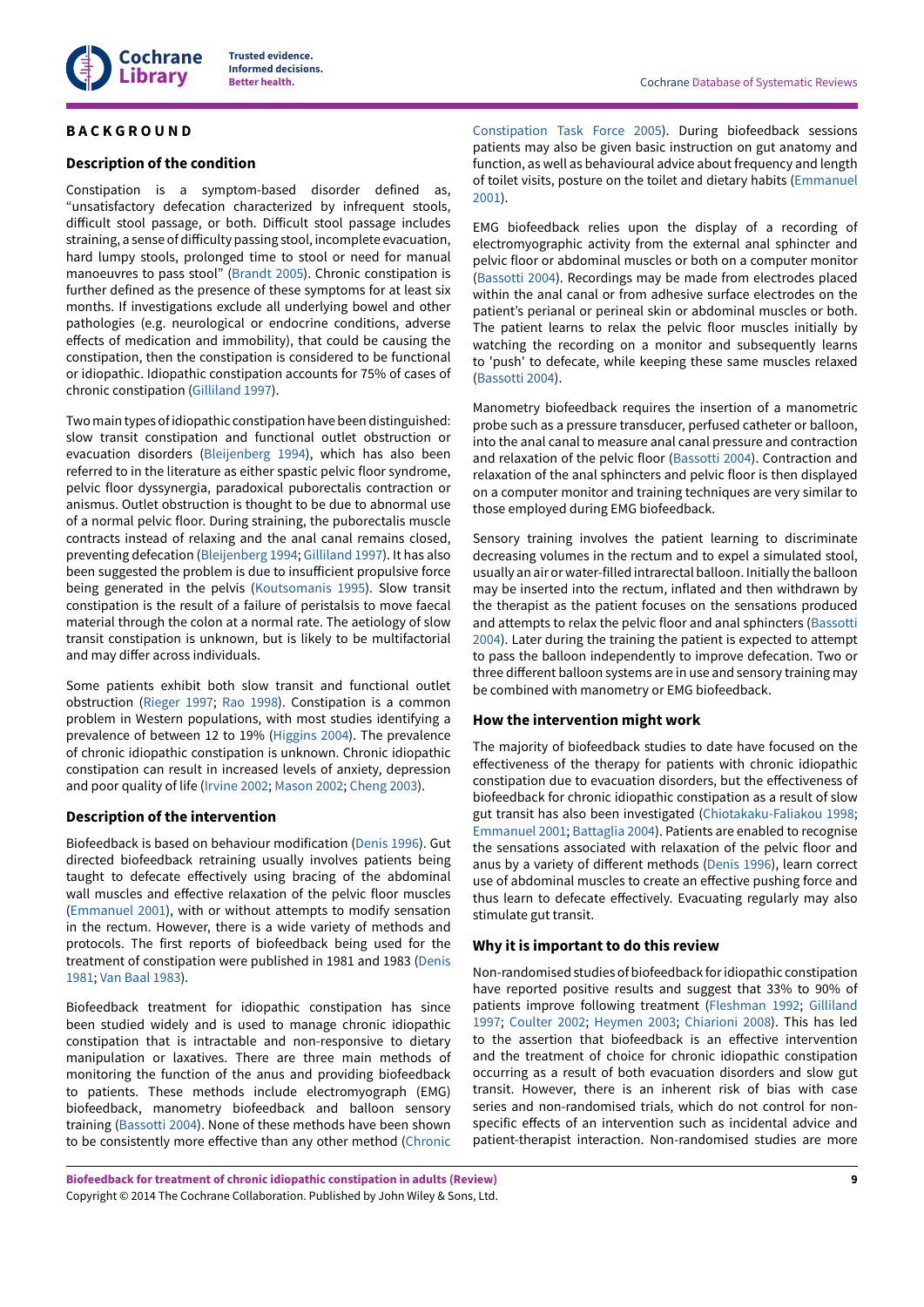

likely to show falsely positive and larger treatment effects than randomised controlled trials [\(Guyatt](#page-29-7) 2008a). Potential biases, such as selection bias, confounding and reporting bias, are likely to occur in non-randomised studies. Effect sizes estimated from such exploratory non-randomised trials have been used to inform power calculations for a minority of subsequent randomised controlled trials included in this review [\(Koutsomanis](#page-26-1) 1995; [Glia](#page-26-2) [1997](#page-26-2); [Chiarioni 2006](#page-26-3); [Heymen](#page-26-4) 2007).

Few investigators have identified the possible 'placebo effect' that the interaction with the biofeedback therapist may produce (Rao [1997\)](#page-30-1). A systematic review is required to summarize the available data on the efficacy of biofeedback for the treatment of chronic idiopathic constipation. The aim of this review was to answer the question: Does biofeedback decrease physical or psychological morbidity and symptom distress and improve quality of life in patients with a diagnosis of chronic idiopathic (functional) constipation?

### <span id="page-11-0"></span>**O B J E C T I V E S**

The primary objective was to assess the efficacy and safety of biofeedback for the treatment of chronic idiopathic (functional) constipation in adults.

### <span id="page-11-1"></span>**M E T H O D S**

# **Criteria for considering studies for this review**

#### **Types of studies**

Randomised controlled trials (RCTs) comparing one method of biofeedback for constipation with sham treatment, conventional treatment, no treatment or another method of biofeedback were considered for inclusion. There were no language restrictions.

### **Types of participants**

Male or female patients over 18 years of age with chronic idiopathic (functional) constipation receiving care in a variety of healthcare settings (hospital, community) were included. Chronic idiopathic constipation can be defined using the Rome I, II or III criteria. Idiopathic constipation according to the Rome III criteria ([Longstreth](#page-29-8) 2006), consists of two or more of the following symptoms for at least 3 months:

- 1. straining during at least 25% defecations;
- 2. lumpy or hard stools in at least 25% defecations;
- 3. sensation of incomplete evacuation for at least 25% defecations;
- 4. sensation of anorectal obstruction or blockage in at least 25% defecations;
- 5. manual manoeuvres to facilitate at least 25% of defecations (e.g. digital evacuation, support of the pelvic floor);
- 6. fewer than 3 defecations per week;
- 7. loose stools are rarely present without the use of laxatives; and 8. insufficient criteria for a diagnosis of irritable bowel syndrome (IBS).

To avoid missing studies that did not utilize Rome criteria the American College of Gastroenterology Chronic Constipation Task Force definition of chronic constipation was also utilized [\(Brandt](#page-28-7) 2005). Patients with constipation secondary to the use of constipating medication orto conditions such as diabetes mellitus, long-term neurological conditions, hypothyroidism, tumour, anal fissure as well as acute constipation were excluded.

#### **Types of interventions**

Studies of biofeedback treatment for chronic idiopathic constipation were considered for inclusion. All types of visual or auditory biofeedback (e.g. EMG biofeedback, manometry biofeedback, balloon sensory training) were considered. Biofeedback treatments needed to be carried out by a qualified healthcare practitioner (e.g. medical practitioner, nurse, physiotherapist), but could be carried out in a primary, secondary or tertiary care setting.

#### **Types of outcome measures**

#### *Primary outcomes*

The primary outcome measures were global or clinical improvement as defined by the included studies (e.g. constipation score, clinical symptoms, frequency of defecation, straining, lumpy or hard stools, sensation of incomplete evacuation, sensation of anorectal blockage, manual manoeuvres to facilitate defecation, pain, and bloating).

#### *Secondary outcomes*

Secondary outcome measures included:

- anxiety and depression;
- quality of life (QoL);
- need for rescue medication such as laxatives or rectal evacuants;

- gastrointestinal transit time measurement (e.g. using radioopaque markers), functional recto-anal evaluation (proctoscopy, ano-rectal manometry, defecography) or electromyography; - cost effectiveness; and

- any adverse events.

# **Search methods for identification of studies**

#### **Electronic searches**

The following databases were searched from inception to December 2013 to obtain relevant studies for this review.

- The Cochrane Central Register of Controlled Trials (CENTRAL).
- The Cochrane Complementary Medicine Field.
- The Cochrane Inflammatory Bowel Disease and Functional Bowel Disorders Group Specialized Register.
- MEDLINE.
- CINAHL (1982 to present).
- British Nursing Index (1984 to present).
- EMBASE (1980 to present).
- PsychINFO (1989 to present).
- SCOPUS.
- Science Citation Index Expanded (SCI-EXPANDED) (1980 present).
- Social Sciences Citation Index (SSCI) (1980-present).
- Conference Proceedings Citation Index Social Science and Humanities (CPCI-SSH) (1990-present).
- Conference Proceedings Citation Index Science (CPCI-S) (1990 present).

MESH and keyword terms were modified as necessary for each database. There were no language restrictions. The searches were restricted by publication type to randomised controlled trials and controlled clinical trials by applying the Cochrane highly sensitive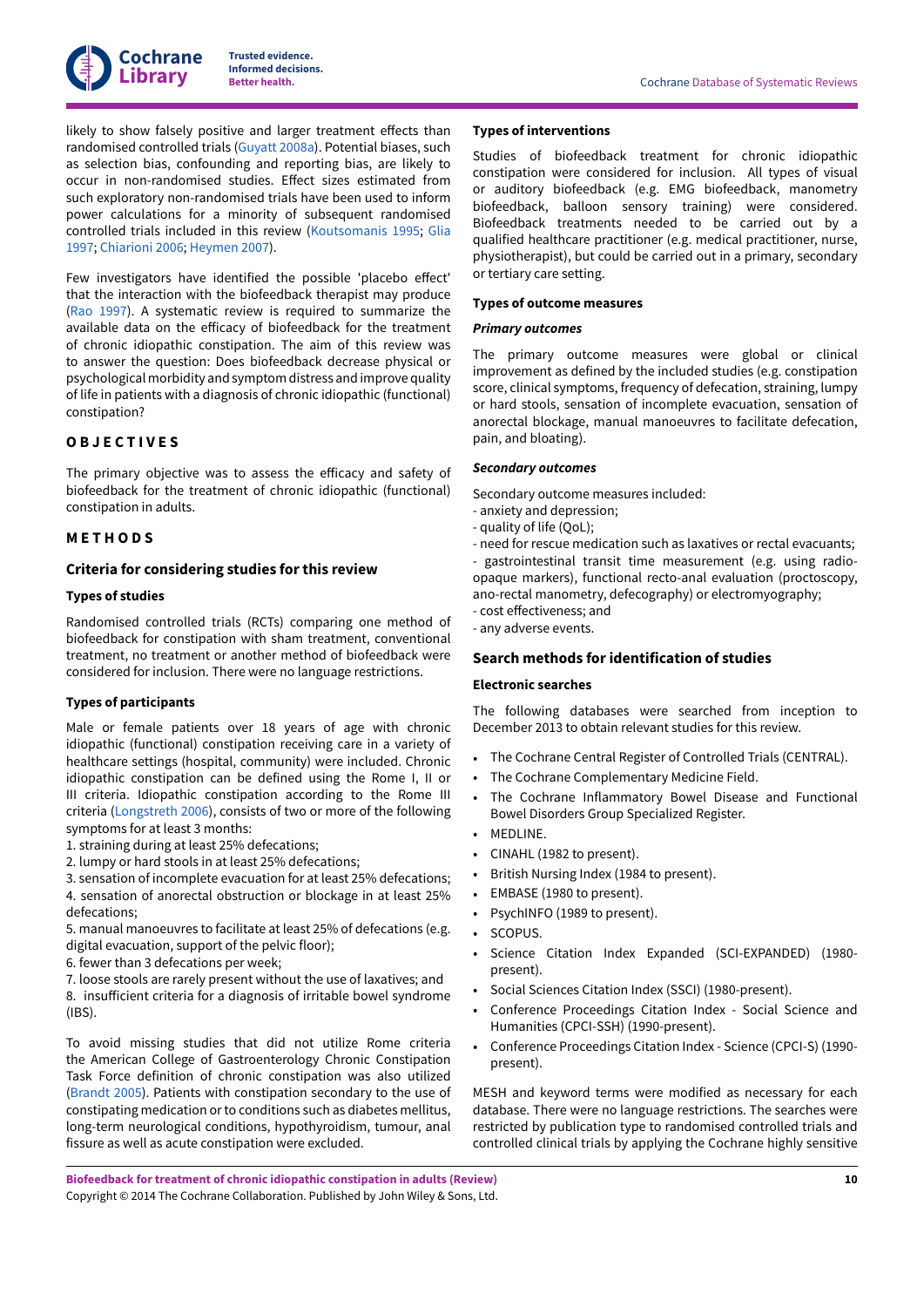

search strategy for identifying randomised controlled trials in MEDLINE: Ovid format [\(Lefebvre](#page-29-9) 2011). The latest search for this review was conducted on 16 December 2013. The search strategies for each database are reported in [Appendix 1](#page-58-2).

### **Searching other resources**

The reference lists of identified randomised clinical trials and review articles were checked in order to find randomised trials not identified by the electronic searches. Ongoing trials were searched through the websites www.controlled-trials.com and www.clinicaltrials.gov. Grey literature was searched through the SIGLE and GreyNet databases and other unpublished literature was obtained through searches of conference proceedings as identified above.

# **Data collection and analysis**

#### **Selection of studies**

Two authors (SW and CN) independently reviewed potentially relevant studies to determine ifthey metthe pre-specified inclusion criteria. Any disagreement between authors was resolved by consensus and if necessary by consultation with the third author (PC).

#### **Data extraction and management**

A standardized data extraction sheet was developed to record data on: study quality, study setting, participants (age and sex; how diagnosis was confirmed; inclusion and exclusion criteria), interventions (type of biofeedback, administration, duration, regimen of controlled intervention), outcome measures, attrition, intention-to-treat (ITT) analysis, duration of follow-up and the type and number of any reported adverse events. Two authors (SW and CN) independently extracted the data from each study. Any disagreement was resolved by discussion and consensus with the third author (PC).

# **Assessment of risk of bias in included studies**

The full text of all eligible studies was obtained for independent review by two reviewers (SW and CN). Reviewers were not blinded as to the authors of studies. The methodological quality of each study was assessed and where necessary the study authors were contacted for missing data or clarification of the published data.

The Cochrane risk of bias tool was used to assess the quality of randomised controlled trials ([Higgins 2011](#page-29-10)). Factors assessed included:

- random sequence generation;
- allocation concealment;
- blinding;
- incomplete outcome data;
- selective outcome reporting; and
- other potential sources of bias.

We rated each of these factors as 'low risk', 'high risk' or 'unclear risk'. Disagreements were resolved by consensus.

We used the GRADE approach to assess the overall quality of evidence for the primary outcome and selected secondary outcomes of interest. Outcomes from pooling of randomised trials start as high quality evidence, but may be downgraded due to:

**Biofeedback for treatment of chronic idiopathic constipation in adults (Review)** Copyright © 2014 The Cochrane Collaboration. Published by John Wiley & Sons, Ltd.

(1) risk of bias, (2) indirectness of evidence, (3) inconsistency (unexplained heterogeneity), (4) imprecision (sparse data), and (5) reporting bias (publication bias). The overall quality of evidence for each outcome was determined after considering each of these elements, and categorized as high quality (i.e. further research is very unlikely to change our confidence in the estimate of effect); moderate quality (i.e. further research is likely to have an important impact on our confidence in the estimate of effect and may change the estimate); low quality (i.e. further research is very likely to have an important impact on our confidence in the estimate of effect and is likely to change the estimate); or very low quality (i.e. we are very uncertain about the estimate) ([Guyatt](#page-29-11) 2008b; [Schünemann 2011\)](#page-30-2).

#### **Measures of treatment effect**

The extracted data from the original studies were used to construct two by two tables (e.g. clinical improvement versus no improvement for biofeedback versus control). Where possible we calculated the risk ratio (RR) with corresponding 95% confidence intervals (95% CI) for each dichotomous outcome and the mean difference (MD) with corresponding 95% CI, however this was not possible from the data presented.

# **Dealing with missing data**

The authors of the included studies were contacted, where possible, to obtain any missing data. Where possible an ITT analysis was used whereby any missing outcome data were assumed to be treatment failures.

# **Data synthesis**

Data were analysed using Review Manager (RevMan 5.2). Data from individual trials were to be combined for meta-analysis if the interventions, patient groups and outcomes were sufficiently similar (determined by consensus). Data were not to be pooled for meta-analysis if a high degree of heterogeneity was detected  $(i.e. 1<sup>2</sup> > 75%)$ . A fixed-effect model was to be used to pool data in the absence of heterogeneity. A random-effects model was to be used if significant heterogeneity was detected. The pooled RR and corresponding 95% CI was to be calculated for dichotomous outcomes. For continuous outcomes the pooled MD or SMD and 95% CI were to be calculated as appropriate.

#### **Subgroup analysis and investigation of heterogeneity**

If a sufficient number of randomised trials were identified, the following subgroups analyses were planned:

1. duration of disease (less than 5 years, 5 to 10 years, more than 10 years);

2. constipation sub-type (slow-transit constipation without evacuation disorder, slow transit constipation with evacuation disorder, normal transit constipation with evacuation disorder); and

3. method of biofeedback (EMG, manometry, sensory training).

# **Sensitivity analysis**

A sensitivity analysis was planned to determine if the findings from the primary analysis were changed by incorporating different trials in the analysis.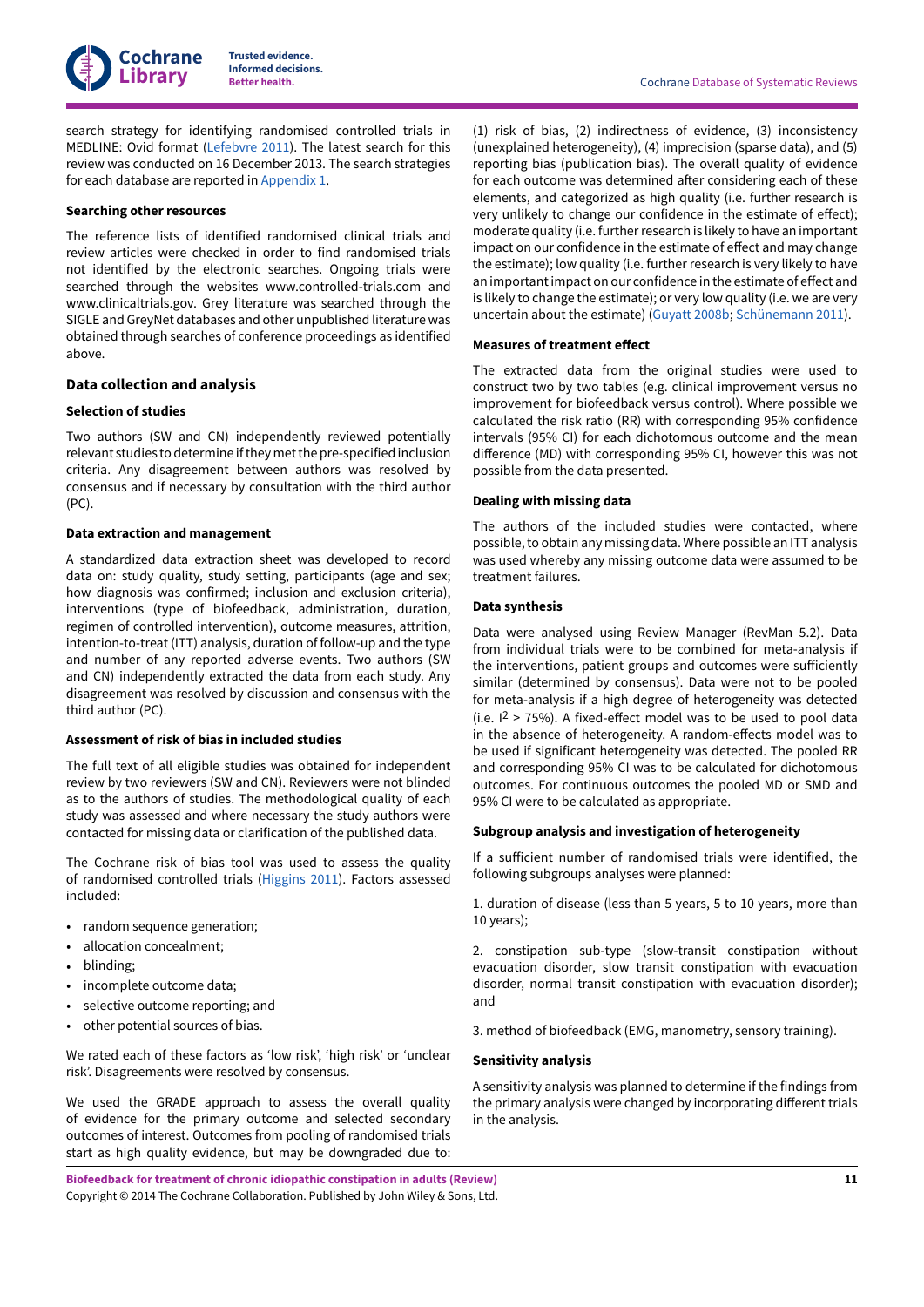

# <span id="page-13-0"></span>**R E S U L T S**

# **Description of studies**

See [Characteristics](#page-31-1) of included studies; [Characteristics](#page-50-0) of excluded [studies](#page-50-0) and [Characteristics](#page-52-0) of ongoing studies.

# **Results of the search**

A total of 1232 results were obtained from the electronic searches, of which 98 were duplicated between the databases. The titles and abstracts of the remaining 1134 results were read and 49 papers were considered for inclusion. The full papers of these 49 studies were read and 19 non-randomised studies, one RCT of biofeedback for anal pain [\(Chiarioni 2010\)](#page-27-2), and one letter were excluded, leaving a total of 25 individual reports of 17 randomised studies for inclusion in the review ([Figure](#page-14-0) 1). Studies reported as an abstract were only included where no full published paper was available [\(Hu 2006;](#page-26-5) [Jung 2007\)](#page-26-6).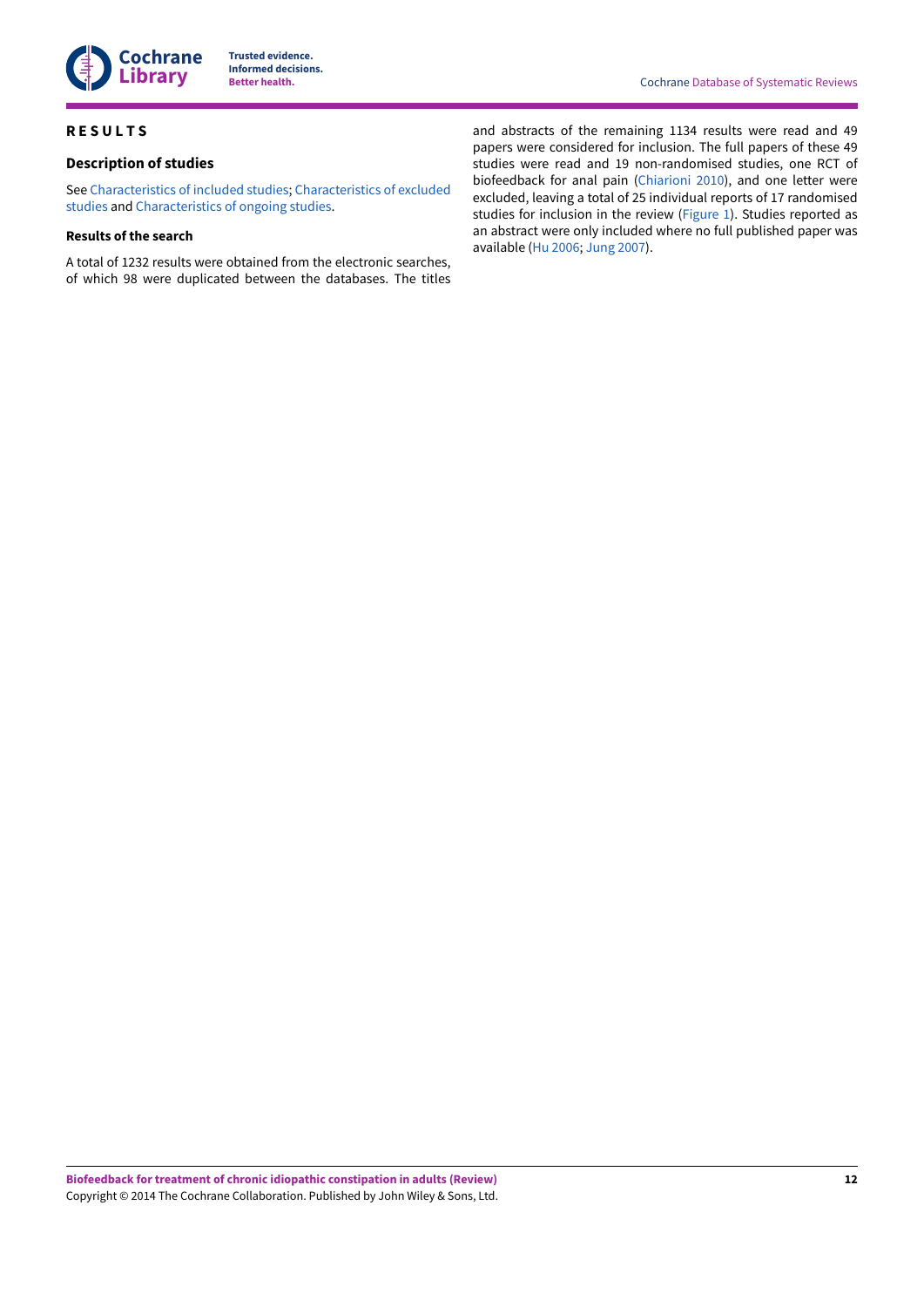

# <span id="page-14-0"></span>**Figure 1. Figure 1:Study flow diagram.**

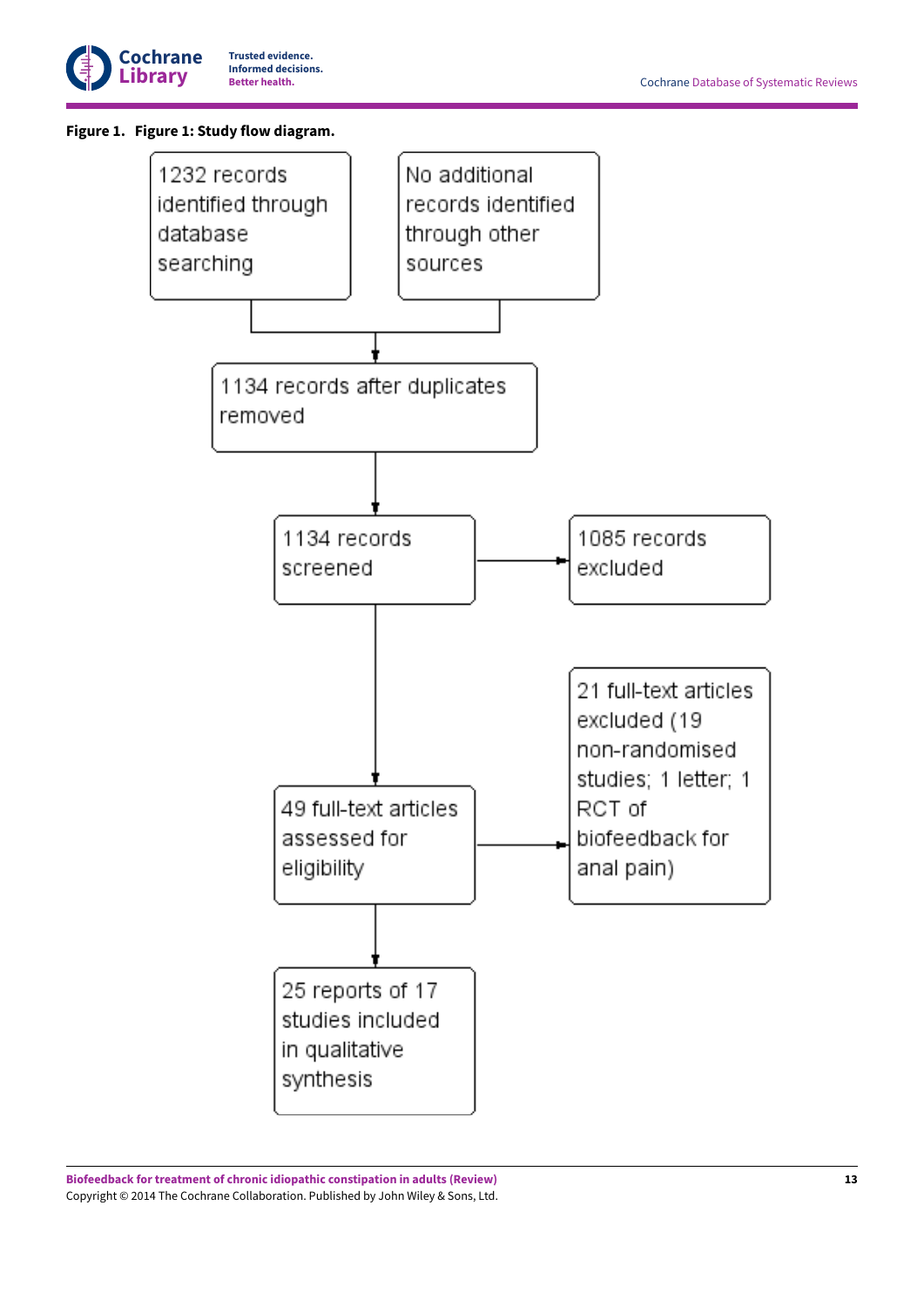

# **Figure 1. (Continued)**



#### **Included studies**

Seventeen individual randomised controlled trials (with a total of 931 participants) of biofeedback for chronic idiopathic constipation were identified (See characteristics of included studies). Seven studies were identified comparing biofeedback with 'conventional' non-surgical treatment (You [2001](#page-27-3); [Chiarioni](#page-26-3) [2006](#page-26-3); [Hu 2006;](#page-26-5) [Heymen](#page-26-4) 2007; [Farid](#page-26-7) 2009; [Simon 2009](#page-27-4); [Hart 2012\)](#page-26-8). Six studies compared one method of biofeedback with another method of biofeedback [\(Bleijenberg](#page-26-9) 1994; [Koutsomanis](#page-26-1) 1995; [Glia 1997](#page-26-2); [Heymen](#page-26-10) 1999; [Chang 2003](#page-26-11); [Pourmomeny](#page-26-12) 2010). Two studies compared biofeedback with a less conventional surgical intervention ([Lehur](#page-26-13) 2008; [Faried](#page-26-14) 2010). One study compared manometry biofeedback for constipation with sham treatment (Rao [2007\)](#page-27-5), and reported long-term follow up separately [\(Rao](#page-30-3) [2010](#page-30-3)). One crossover study compared electrical stimulation to biofeedback [\(Jung 2007\)](#page-26-6). No studies compared biofeedback with no treatment. It is apparent that the lead author Farid and Faried are the same individual, but it is unclear which is the correct spelling of the name.

#### **Sample sizes**

Sample sizes ranged from 21 to 109 randomised subjects with a mean of 48 subjects per study ([Bleijenberg](#page-26-9) 1994; [Chiarioni 2006](#page-26-3); [Hart 2012\)](#page-26-8).

# **Settings**

All seventeen randomised studies were conducted within secondary or tertiary specialist health care settings and all participants had been referred to this service. No studies were identified that had been conducted in primary care settings. It is likely that patients referred to secondary or tertiary settings have more severe constipation, are more needy and bothered by their symptoms, and seek health care more than those in community settings [\(Simren](#page-30-4) 2001; [Simren](#page-30-5) 2006). Therefore it would be difficult to generalise the results from these studies to other populations. However, it is likely that the participants in these studies are at least representative of patients referred to specialist centres with chronic idiopathic constipation. The studies were conducted in a range of countries. Four studies were conducted in the US, two in each of Korea and Egypt and one each in Iran, Spain, the Netherlands, the UK, Sweden, Taiwan and Italy. There was only one international study [\(Lehur](#page-26-13) 2008), which was conducted at three centres in Europe

in Italy, France and the UK. The country of origin was unclear for one study ([Hu 2006](#page-26-5)).

# **Participants**

All participants were diagnosed with chronic idiopathic constipation and most had dyssynergic defecation. Most patients were reported as having failed conservative medical management with dietary fibre and laxatives. However, the failure of conservative medical management was not determined systematically or consistently across all studies. [Heymen](#page-26-4) 2007 utilized a four week 'run-in' period involving education regarding dietary manipulation, exercise, fluid intake, bowel function and correct defecation technique and only recruited patients who failed to improve after the run-in period. [Chiarioni 2006](#page-26-3) administered a 30 day trial of laxatives in patients who were unresponsive to standard treatment. No other study reported on baseline status or previous intervention failure apart from patient self-report of failure of standard care. There was little consistency in selection criteria for participants and many studies did not report detailed sociodemographics or constipation history for study participants. Eight-two per cent of participants were women (764/931). Ages ranged from 18 to 82 years, but data were not reported in a format that allowed the calculation of a mean age.

Eight studies used Rome (I, II or III) criteria for chronic constipation or dyssynergic defecation to determine eligibility of participants for inclusion [\(Glia 1997;](#page-26-2) [Chang 2003](#page-26-11); [Chiarioni 2006;](#page-26-3) [Hu 2006;](#page-26-5) [Heymen](#page-26-4) 2007; Rao [2007](#page-27-5); [Farid](#page-26-7) 2009; [Simon 2009\)](#page-27-4). Eight studies had included only patients with constipation as a result of an evacuation disorder (pelvic floor dyssynergia) ([Bleijenberg](#page-26-9) 1994; [Heymen](#page-26-10) 1999; [Chiarioni 2006;](#page-26-3) [Heymen](#page-26-4) 2007; Rao [2007;](#page-27-5) [Farid](#page-26-7) 2009; [Simon 2009](#page-27-4); [Hart 2012\)](#page-26-8), one study report stated it included patients with slow transit constipation in addition to pelvic floor dyssynergia [\(Koutsomanis](#page-26-1) 1995), while one study included only patients with slow transit constipation (You [2001](#page-27-3)).

Eight studies reported that the randomised groups were comparable in terms of sociodemographics and constipation history at baseline ([Bleijenberg](#page-26-9) 1994; [Koutsomanis](#page-26-1) 1995; [Chang](#page-26-11) [2003;](#page-26-11) [Chiarioni 2006;](#page-26-3) [Jung 2007](#page-26-6); [Heymen](#page-26-4) 2007; [Simon 2009;](#page-27-4) [Faried](#page-26-14) 2010). Six studies failed to report baseline comparability between groups [\(Glia 1997;](#page-26-2) [Heymen](#page-26-10) 1999; You [2001;](#page-27-3) [Hu 2006;](#page-26-5) [Farid](#page-26-7) 2009; [Pourmomeny](#page-26-12) 2010). Rao [2007](#page-27-5) reported that patients in the biofeedback group differed significantly from the other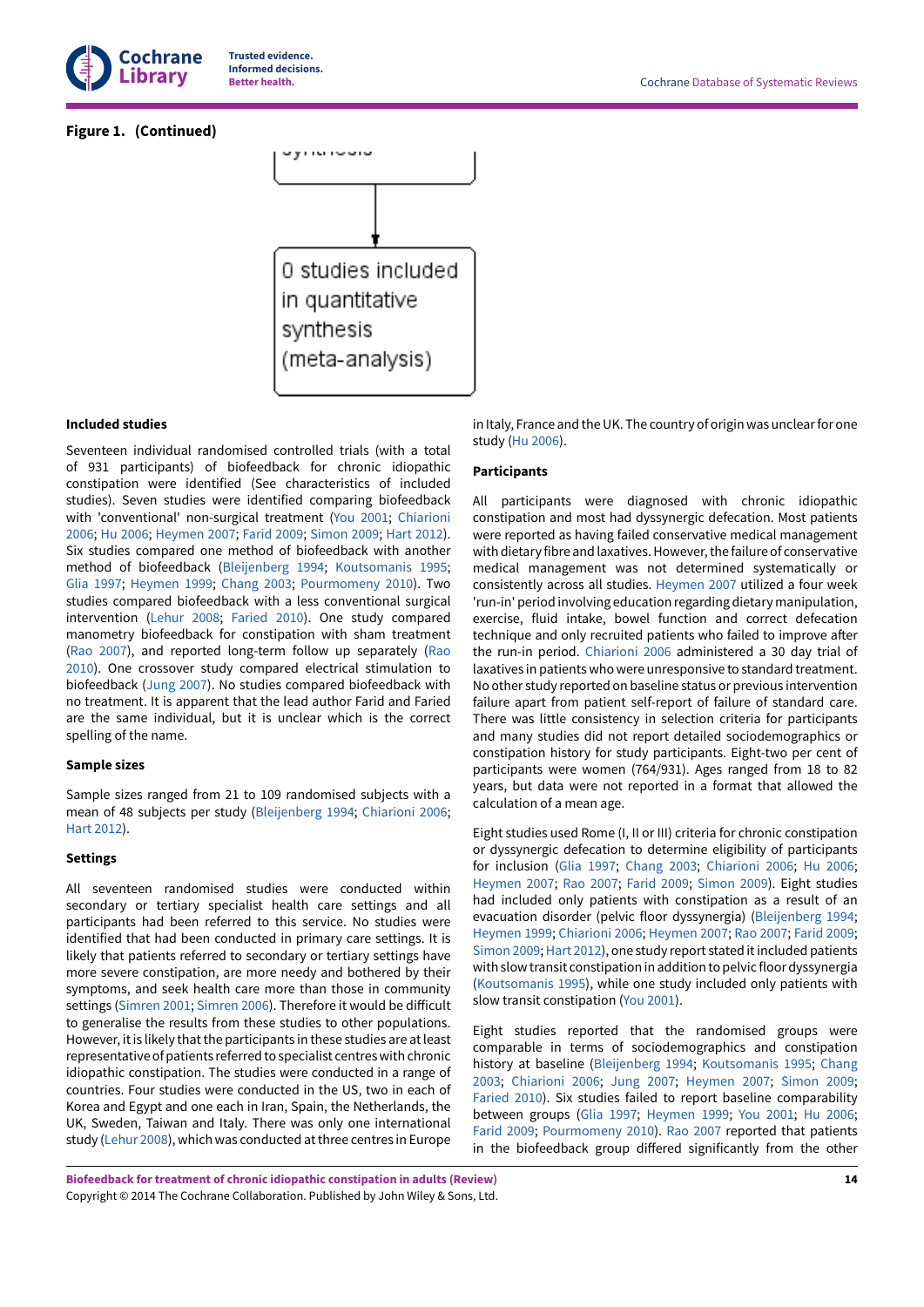groups at baseline for anorectal manometry findings (i.e. higher mean resting sphincter pressure ( $P = 0.02$ ), mean anal residual pressure ( $P = 0.0067$ ) and higher threshold for first perception (P = 0.01)) than controls (Rao [2007\)](#page-27-5). [Hart 2012](#page-26-8) reported baseline characteristics, but did not comment on the comparison between groups, even though some inequalities were evident. [Lehur](#page-26-13) 2008 reported that the baseline 'obstructed defecation score' of the evaluable populations differed between biofeedback and surgical (STARR) treatment groups due to high attrition in the biofeedback arm. However, the statistical significance of this difference was not reported or discussed.

It is noted that [Farid](#page-26-7) 2009 report screening consecutive patients referred to the same institution over the same time period as the [Faried](#page-26-14) 2010 study, with identical demographics reported for both studies. This suggests that the two manuscripts report the results of the same study, however, with major inconsistencies in reporting details. This is a major concern. Attempts to obtain clarification from the authors on this point were unsuccessful and we could find no published comments from other specialist clinicians on these studies.

#### **Interventions**

No two studies included used the same protocol for biofeedback.

EMG biofeedback was used in eleven studies [\(Bleijenberg](#page-26-9) 1994; [Koutsomanis](#page-26-1) 1995; [Heymen](#page-26-10) 1999; [Chang 2003;](#page-26-11) [Chiarioni 2006](#page-26-3); [Heymen](#page-26-4) 2007; [Jung 2007](#page-26-6); [Lehur](#page-26-13) 2008; [Simon 2009;](#page-27-4) [Pourmomeny](#page-26-12) [2010](#page-26-12); [Hart 2012\)](#page-26-8). Within these studies some investigators used perianal skin surface EMG electrodes [\(Koutsomanis](#page-26-1) 1995), while others delivered the EMG training by using a visual display from an anal probe electrode ([Bleijenberg](#page-26-9) 1994; [Heymen](#page-26-10) 1999; [Heymen](#page-26-4) [2007](#page-26-4); [Jung 2007;](#page-26-6) [Hart 2012\)](#page-26-8). Manometry biofeedback was used in two studies [\(Glia 1997;](#page-26-2) Rao [2007](#page-27-5)). Balloon sensory training was used in three studies ([Hu 2006;](#page-26-5) [Farid](#page-26-7) 2009; [Faried](#page-26-14) 2010). The type of biofeedback used in one study was unclear (You [2001\)](#page-27-3). Three studies incorporated education regarding normal bowel function, dietary manipulation and lifestyle advice and considered this an essential component of the biofeedback intervention [\(Heymen](#page-26-10) [1999](#page-26-10); [Heymen](#page-26-4) 2007; [Farid](#page-26-7) 2009), while in four studies this was referred to as standard care and therefore a control intervention [\(Chiarioni 2006](#page-26-3); [Hu 2006;](#page-26-5) Rao [2007;](#page-27-5) [Simon 2009\)](#page-27-4).

The number, frequency and duration of biofeedback sessions also varied between studies. The number of biofeedback training sessions ranged from a minimum of five [\(Chiarioni 2006](#page-26-3)) to a maximum of fourteen (You [2001](#page-27-3)). The frequency of biofeedback sessions varied from daily sessions (You [2001](#page-27-3)) to sessions once every fortnight (Rao [2007](#page-27-5); [Heymen](#page-26-4) 2007). Most of the included studies did not report the length of each biofeedback session. The total duration of the biofeedback intervention ranged from two weeks (You [2001](#page-27-3)) to three months (Rao [2007;](#page-27-5) [Heymen](#page-26-4) 2007; [Hart](#page-26-8) [2012](#page-26-8)). See the [Characteristics](#page-31-1) of included studies tables for more details on the interventions used in each study.

#### **Outcomes**

Most investigators used some sort of symptom scoring system as an outcome, but these 'scores' did not necessarily assess the same symptoms. Only one study used a validated symptom outcome score with sound psychometric properties to assess the

effectiveness of biofeedback [\(Heymen](#page-26-4) 2007). This was the patient assessment of constipation symptoms (PAC-SYM) questionnaire [\(Frank](#page-29-12) 1999). Eleven studies included a patient reported outcome measure (PROM) evaluating the patient's perception of change in, or relief from, symptoms [\(Bleijenberg](#page-26-9) 1994; [Glia 1997;](#page-26-2) You [2001;](#page-27-3) [Chang 2003](#page-26-11); [Chiarioni 2006](#page-26-3); [Heymen](#page-26-4) 2007; Rao [2007](#page-27-5); [Jung 2007;](#page-26-6) [Farid](#page-26-7) 2009; [Faried](#page-26-14) 2010; [Hart 2012](#page-26-8)). A PROM was used as the primary outcome measure in five of the included studies ([Chiarioni](#page-26-3) [2006;](#page-26-3) [Heymen](#page-26-4) 2007; Rao [2007](#page-27-5); [Faried](#page-26-14) 2010; [Hart 2012\)](#page-26-8). In these studies symptom diaries and questionnaires were used to assess the presence of abdominal pain, straining at stool, feeling of incomplete evacuation, frequency of unassisted bowel motions and laxative use. The United States Food and Drug Administration (FDA) has identified complete spontaneous bowel movements (CSBM) as the preferred patient-reported outcome, recommending this as the primary end-point for registry trials of constipation treatments. However, this has only recently been recommended and only one study utilized this outcome (Rao [2007](#page-27-5)).

Some studies specified a pre-determined level of improvement in symptoms that was required before the patient was considered to have a good clinical outcome ([Bleijenberg](#page-26-9) 1994; [Lehur](#page-26-13) 2008; [Farid](#page-26-7) 2009; [Faried](#page-26-14) 2010). Treatment success was defined as a 50% improvement in post-treatment scores compared to baseline scores in two studies ([Bleijenberg](#page-26-9) 1994; [Lehur](#page-26-13) 2008). Treatment success was defined as a return to a 'normal bowel habit' in two studies [\(Farid](#page-26-7) 2009; [Faried](#page-26-14) 2010). Most studies used a combination of outcome measures, such as symptom assessment, patient global report of satisfaction, anorectal manometry and QoL. Only five studies pre-specified primary outcome measures ([Chiarioni 2006;](#page-26-3) [Heymen](#page-26-4) 2007; Rao [2007](#page-27-5); [Lehur](#page-26-13) 2008; [Faried](#page-26-14) 2010).

The length of follow-up varied across the 17 included studies. Four studies did not follow participants beyond the completion of the intervention ([Heymen](#page-26-10) 1999; [Chang 2003](#page-26-11); [Hu 2006;](#page-26-5) [Hart](#page-26-8) [2012\)](#page-26-8). [Chiarioni 2006](#page-26-3) followed patients for up to 24 months after completion of the intervention. Seven studies reported following patients for one year after completion of the biofeedback intervention (You [2001;](#page-27-3) [Chiarioni 2006](#page-26-3); [Heymen](#page-26-4) 2007; Rao [2007;](#page-27-5) [Lehur](#page-26-13) 2008; [Farid](#page-26-7) 2009; [Faried](#page-26-14) 2010).

Five studies did not report outcomes in a format suitable for the production of forest plots within RevMan ([Heymen](#page-26-10) 1999; [Hu 2006;](#page-26-5) [Jung 2007;](#page-26-6) [Simon 2009;](#page-27-4) [Pourmomeny](#page-26-12) 2010). No meta-analyses were possible as study populations, interventions and outcomes were too heterogeneous. As a result planned subgroup and sensitivity analyses were not performed. See the [Characteristics](#page-31-1) of [included](#page-31-1) studies tables for more details on the outcome measures used in each study.

#### **Excluded studies**

Twenty-one studies, including 19 non-randomised trials, one RCT of biofeedback for anal pain [\(Chiarioni 2010\)](#page-27-2), and one letter [\(Chiarioni 2007\)](#page-27-6), were excluded. See the [Characteristics](#page-50-0) of excluded [studies](#page-50-0) tables for further details.

#### **Risk of bias in included studies**

No studies had a low risk of bias for all categories that were assessed. The overall results of the risk of bias assessment are summarised in [Figure](#page-17-0) 2.

**Biofeedback for treatment of chronic idiopathic constipation in adults (Review)** Copyright © 2014 The Cochrane Collaboration. Published by John Wiley & Sons, Ltd.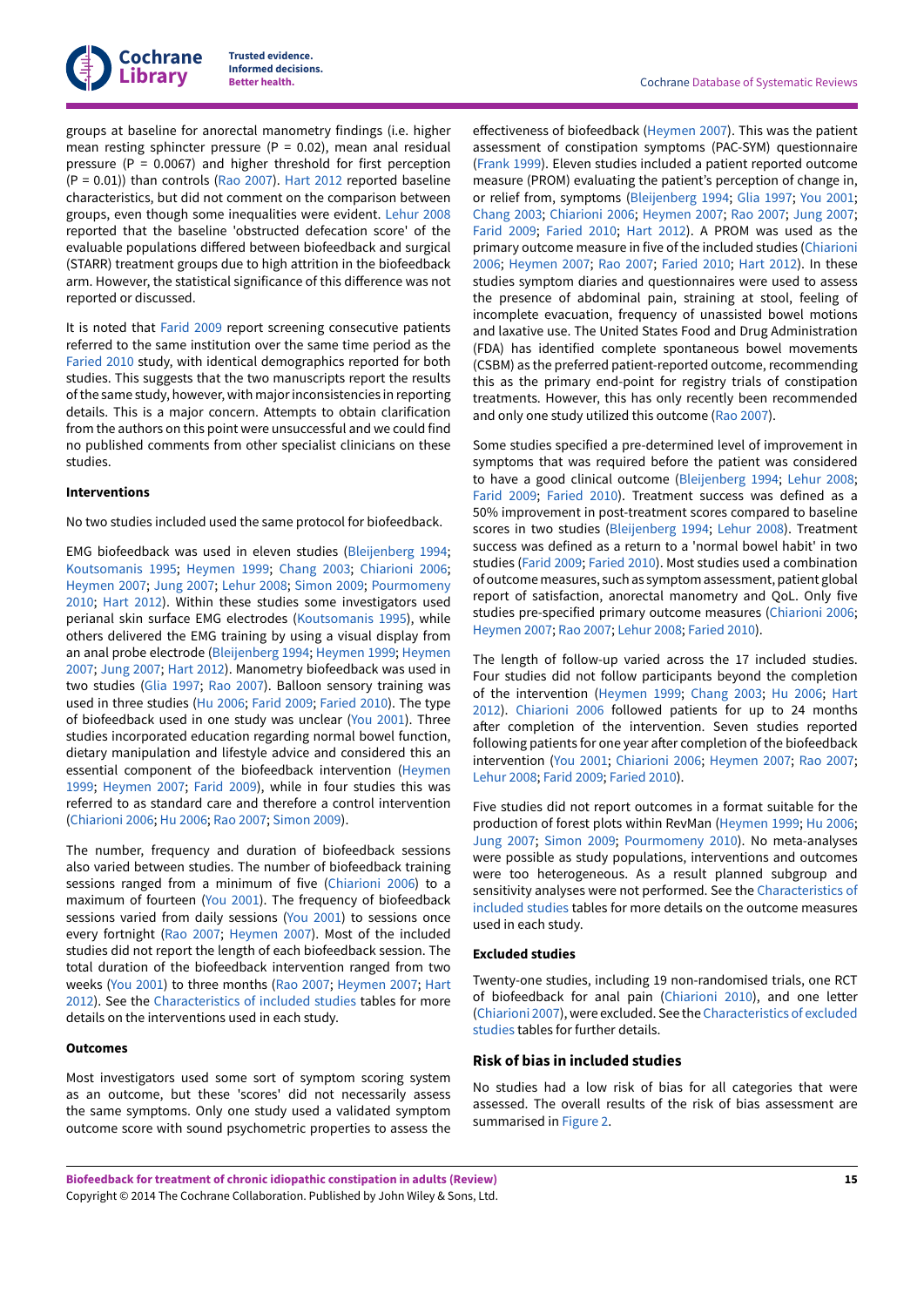

<span id="page-17-0"></span>Figure 2. Risk of bias summary: review authors' judgements about each risk of bias item for each included study.

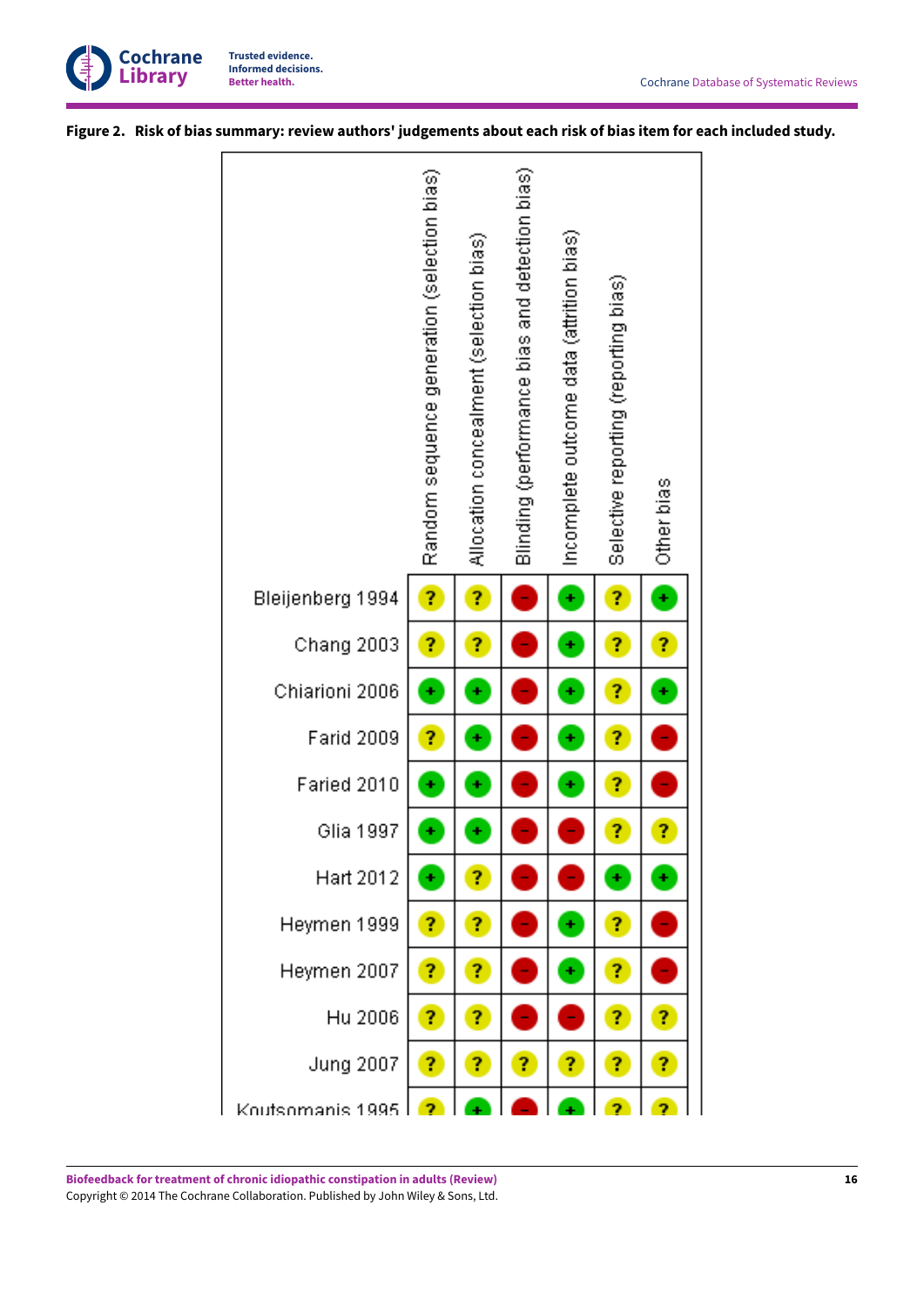

# **Figure 2. (Continued)**

| Koutsomanis 1995  | ? | ٠ |  | 7 |
|-------------------|---|---|--|---|
| Lehur 2008        |   | ? |  |   |
| Pourmomeny 2010   |   | ? |  |   |
| Rao 2007          |   | ٠ |  |   |
| <b>Simon 2009</b> |   | ? |  |   |
| You 2001          |   | ? |  |   |

Overall, random sequence generation was judged to be at low risk of bias in only five studies [\(Glia 1997](#page-26-2); [Chiarioni 2006](#page-26-3); [Rao](#page-27-5) [2007](#page-27-5); [Faried](#page-26-14) 2010; [Hart 2012\)](#page-26-8), at high risk of bias in one study [\(Pourmomeny](#page-26-12) 2010) and at an unclear risk of bias in the remaining 11 studies. Allocation concealment was judged to be adequate in six studies ([Koutsomanis](#page-26-1) 1995; [Glia 1997](#page-26-2); [Chiarioni 2006;](#page-26-3) [Rao](#page-27-5) [2007](#page-27-5); [Farid](#page-26-7) 2009; [Faried](#page-26-14) 2010), and unclearforthe remaining eleven studies.Blinding carried a high risk of bias in all but one studywhich was rated unclear ([Jung 2007](#page-26-6)). Incomplete outcome data carried a high risk of bias for four studies ([Glia 1997](#page-26-2); [Hu 2006](#page-26-5); [Lehur](#page-26-13) 2008; [Hart 2012](#page-26-8)), an unclear risk for three studies ([Jung 2007](#page-26-6); Rao [2007](#page-27-5); [Pourmomeny](#page-26-12) 2010), and a low risk for the remaining ten studies.

#### **Allocation**

Seven studies were considered to have adequate random sequence generation, reporting that the allocation sequence was generated randomly by a computer ([Koutsomanis](#page-26-1) 1995; [Glia 1997](#page-26-2); Rao [2007](#page-27-5); [Farid](#page-26-7) 2009; [Faried](#page-26-14) 2010; [Hart 2012](#page-26-8)), or by shuffling sealed opaque envelopes containing the allocation ([Chiarioni 2006\)](#page-26-3). However, for the remaining included studies the method used for generation of the allocation sequence was not reported and these studies were rated as unclear risk of bias for this item.

Six studies reported adequate allocation concealment and used sealed opaque envelopes prior to allocation [\(Koutsomanis](#page-26-1) 1995; [Glia 1997;](#page-26-2) [Chiarioni 2006;](#page-26-3) Rao [2007;](#page-27-5) [Farid](#page-26-7) 2009; [Faried](#page-26-14) 2010). In the remaining studies the method used for allocation concealment was not described and these studies were rated as unclear risk of bias for this item.

# **Blinding**

Sixteen of 17 included studies were judged to be at high risk of bias for blinding of participants and personnel. One study compared biofeedback with a sham treatment (Rao [2007\)](#page-27-5), but participants were not blinded as to whether they were receiving biofeedback or sham biofeedback. Blinding was partially maintained between oral diazepam and placebo tablet in one study ([Heymen](#page-26-4) 2007), however, participants were not blinded as to whether they were receiving biofeedback or oral tablets. One study was rated as unclear risk of bias for blinding because it was an abstract publication that did not provide any details ([Jung 2007](#page-26-6)). It is acknowledged that it is difficult to blind either participants or therapists in behavioural studies, however outcome assessors could have remained blind to treatment allocation.

### **Incomplete outcome data**

The use of an intent-to-treat analysis was reported in five studies [\(Chiarioni 2006;](#page-26-3) [Heymen](#page-26-4) 2007; Rao [2007](#page-27-5); [Lehur](#page-26-13) 2008; [Farid](#page-26-7) 2009). Three studies were judged to be at high risk of bias due to high rates of attrition [\(Glia 1997;](#page-26-2) Rao [2007;](#page-27-5) [Farid](#page-26-7) 2009).

### **Selective reporting**

No studies were judged to be at high risk of bias for selective reporting. Two studies were judged to be at low risk for selective reporting because these trials were registered on a clinical trials registry (Rao [2007](#page-27-5); [Hart 2012\)](#page-26-8). Studies that were not registered on a clinical trials registry were rated as unclear risk of bias for selective reporting. For most studies it was difficult to determine whether outcomes were reported selectively, as the authors had not registered the trial or published the protocol in advance of publishing the findings. Selective outcome reporting was suspected when studies only reported findings from patients who completed the trial and did not report attrition or losses to followup from the study. It was also considered where an ITT analysis was not conducted.

### **Other potential sources of bias**

Four studies reported that power calculations were conducted to determine required sample sizes ([Koutsomanis](#page-26-1) 1995; [Glia 1997;](#page-26-2) [Chiarioni 2006](#page-26-3); [Heymen](#page-26-4) 2007). It is possible that the remaining studies were not sufficiently powered to detect a difference in efficacy between treatment groups. While a total of 931 patients were studied overall, the sample sizes in most studies were small. However, it is acknowledged that it may be difficult to recruit large numbers of patients to behavioural therapy trials. There is also a chance that some of the studies suffered from poor recruitment, although as a CONSORT flowchart was included in only two studies this was difficult to determine [\(Chiarioni 2006](#page-26-3); [Heymen](#page-26-4) 2007). However it seems unlikely that, for example, that Heymen and colleagues set out to undertake a four arm RCT study including only 36 participants [\(Heymen](#page-26-10) 1999). It is also interesting to note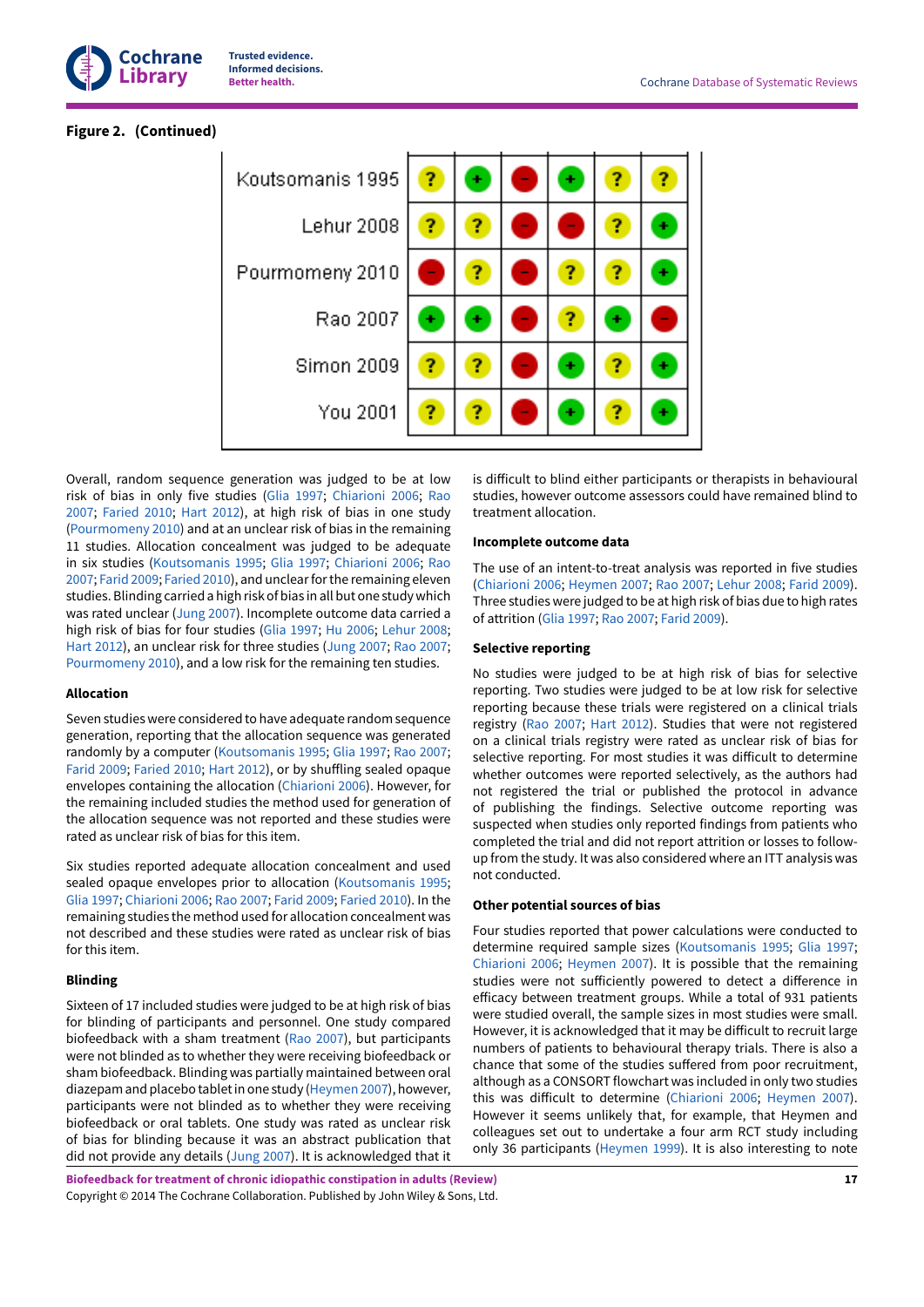

that [Faried](#page-26-14) 2010 appeared to only see 62 eligible 'consecutive' participants over a period of three years and four months, recruiting 60 of these patients to their study, which suggests a low referral rate or slow recruitment. In addition it is noted that the authors report screening consecutive patients referred to the same institution over the same time period, with identical demographics, for both [Farid](#page-26-7) 2009 (biofeedback and botulinum toxin-A arms) and for [Faried](#page-26-14) [2010](#page-26-14), suggesting that the two manuscripts report the results of the same study, however with major inconsistencies in reporting details. This is a major concern and the findings of these two studies need to be interpreted with caution.One study was stopped early due to poor recruitment which may have been influenced by one of the trial arms involving a surgical intervention and patient preference ([Lehur](#page-26-13) 2008). Both trials that were registered on a recognised online trial database in advance of recruitment did not report the expected enrolment so it is impossible to determine if the target recruitment was achieved or not [\(Heymen](#page-26-4) 2007; [Rao](#page-27-5) [2007](#page-27-5)). Both of these studies included CONSORT flowcharts and subsequent communication confirms that Rao [2007](#page-27-5) performed power calculations. However, these details were not reported a priori or within the original study report so it was unclear whether the study recruited to target.

The treatment groups were unequal at baseline in one study with participants who received biofeedback having worse symptoms at baseline than the sham biofeedback group (Rao [2007](#page-27-5)). These symptoms included a 'significantly lower defecation index' and 'relatively greater pelvic floor dysfunction' in the biofeedback group (Rao [2007\)](#page-27-5). Bias could have been introduced as a result. For example the biofeedback group could have perceived an increased benefit over the sham group as they had worse symptoms to start with and therefore there was more room for improvement. This same study used balloon distention 'to promote awareness for stooling and match the sensory conditioning provided under biofeedback' as a sham treatment, which could have had a therapeutic effect (Rao [2007\)](#page-27-5). As such, the difference in effect size between the two groups may be less than expected than if the sham treatment had no therapeutic effect. The same issue affected [Simon 2009](#page-27-4), where the control group (EMG assessment of straining) would be considered a form of biofeedback by many, although it was unclear if the patient saw the monitor or not.

[Heymen](#page-26-4) 2007 reported that patients declined to participate due to lack of time to attend the hospital for appointments, travel difficulties, or wanting to have an alternative treatment. This could have led to a sample being recruited that was not representative of the population of interest. In addition, [Heymen](#page-26-4) 2007 did not report if the characteristics of patients who were not given biofeedback following the run-in period differed from those who remained in the study and went on to receive the intervention. Patients with a more intractable constipation problem could therefore have been entered into the second phase of the study, which tested the biofeedback intervention, and may therefore have been less likely to respond to treatment. This could have led to an underestimation of the effect of the intervention.

In one study there was a disproportionate number of male (n=11/22; 50%) participants compared to the usual population of patients who would be referred to a tertiary treatment centre [\(Chang 2003](#page-26-11)). It is not clear whether men respond differently to biofeedback than women, but this sample was certainly not representative of the population of interest.

#### **Effects of interventions**

See: **Summary of findings for the main [comparison](#page-4-1)** Balloon sensory training [biofeedback](#page-4-1) versus surgery for chronic [constipation;](#page-4-1) **[Summary](#page-5-0) of findings 2** Balloon sensory training biofeedback versus botulinum toxin-A for chronic [constipation;](#page-5-0) **Summary of findings 3** EMG [biofeedback](#page-5-1) versus diazepam for chronic [constipation](#page-5-1); **Summary of findings 4** EMG [biofeedback](#page-6-0) versus STARR procedure for [obstructed](#page-6-0) defecation; **[Summary](#page-7-0) of findings 5** EMG [biofeedback](#page-7-0) versus laxative for chronic [constipation;](#page-7-0) **Summary of findings 6** Manometry [biofeedback](#page-8-0) versus sham biofeedback for chronic [constipation;](#page-8-0) **[Summary](#page-9-0) of findings 7** Manometry [biofeedback](#page-9-0) versus standard care for chronic [constipation](#page-9-0)

Several of the included studies concluded that biofeedback provided a benefit for patients with chronic idiopathic constipation with effect sizes ranging from 40% to 100% of patients [\(Koutsomanis](#page-26-1) 1995; [Glia 1997](#page-26-2)). It was not always possible to identify the percentage of patients who improved as some studies only reported that differences were statistically significant and did not report the proportions improved in each group.

### **Studies comparing one method of biofeedback with no treatment**

No studies comparing biofeedback to a no treatment control were found.

#### **Studies comparing one method of biofeedback with sham biofeedback**

Rao [2007](#page-27-5) investigated the effectiveness of manometry biofeedback compared to a sham treatment and found that patients who received biofeedback had a statistically significant increase in the number of 'complete spontaneous bowel movements' per week compared to baseline ( $P < 0.02$ ), and sham biofeedback ( $P < 0.05$ ). The mean number of complete spontaneous bowel movements per week at three months was 4.6 in the biofeedback group compared to 2.8 in the sham biofeedback group (MD 1.80, 95% CI 1.25 to 2.35). Statistically significant improvement in global bowel satisfaction was found in all groups (P < 0.0001) and the dyssynergic pattern was corrected in 79% of biofeedback recipients, 4% of sham and 8.3% of standard treatment recipients respectively (P < 0.001). Long-term follow-up from this initial study is reported in a separate paper (Rao [2010](#page-30-3)).The original paper reported that 77 subjects were randomised to three arms. The longer term followup report excludes the sham arm (Rao [2010](#page-30-3)). From 77 people originally randomised, the one year follow-up was reported for only 20 patients.

# **Studies comparing one method of biofeedback with another treatment for constipation (e.g. laxatives, education, diet manipulation, botulinum toxin-A, surgery)**

Ten studies compared biofeedback with other medical or surgical treatment. These treatments included 'standard care' and laxatives, botulinum toxin-A injection, diazepam and surgical interventions. Some of these interventions including botulinum toxin-A injection, diazepam and surgery are not widely used, although they considered to be 'conventional' by the reporting authors.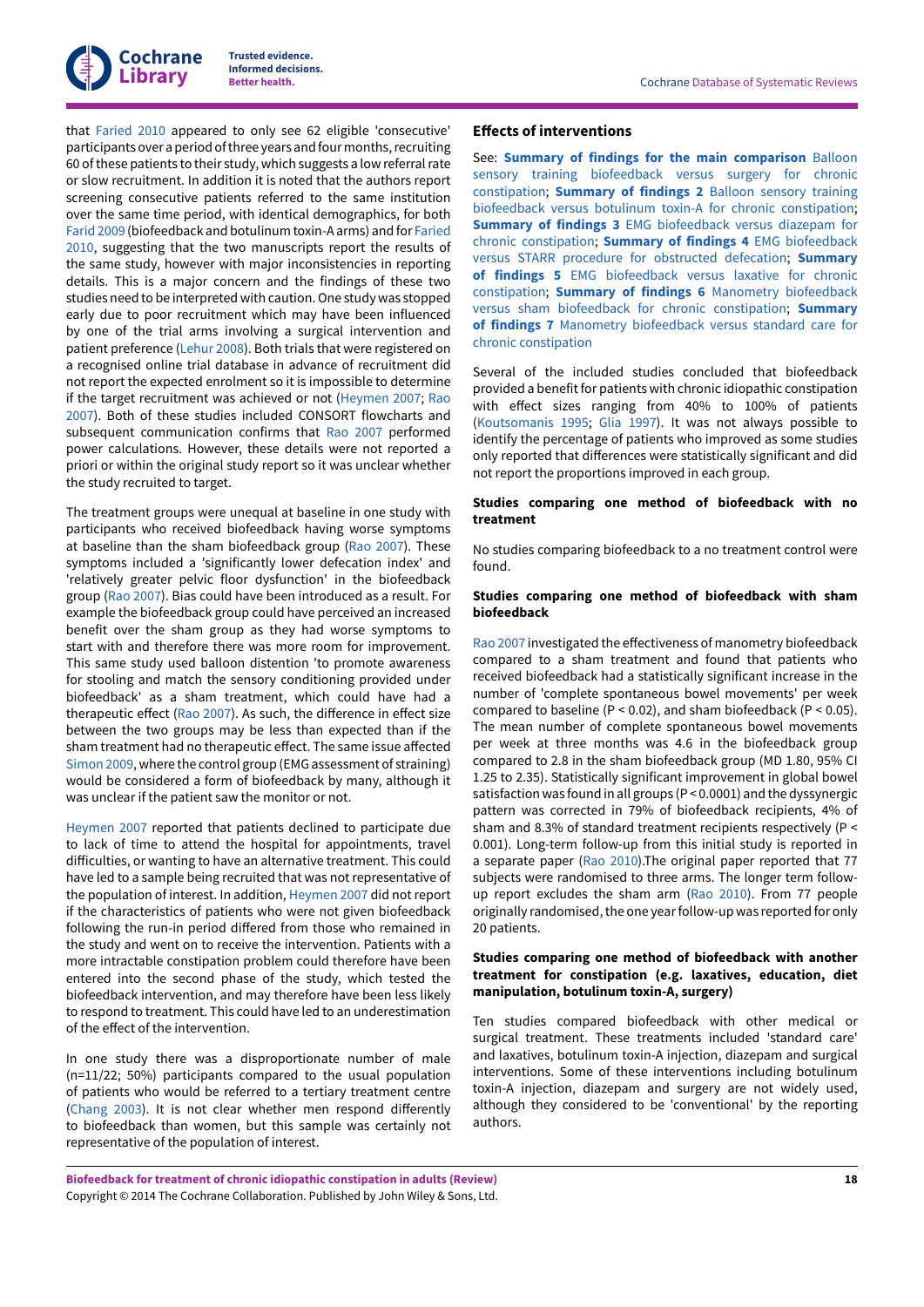

[Hu 2006](#page-26-5) reported that balloon sensory training biofeedback was an effective treatment for functional constipation. The study compared balloon sensory training to dietary and lifestyle advice [\(Hu 2006](#page-26-5)). After treatment the number of spontaneous bowel movements increased similarly in both groups. There was a decrease in bloating, incomplete evacuation, straining and rescue laxative use in the biofeedback group, but not in the control group. Detailed findings were not reported in this abstract so data extraction was not possible.

Rao [2007](#page-27-5) compared manometry biofeedback to standard therapy consisting of diet, exercise and laxatives. Patients who received biofeedback had a statistically significantincrease in the number of complete spontaneous bowel movements per week compared to a standard care group ( $P = 0.006$ ). The mean number of complete spontaneous bowel movements per week at three months was 4.6 in the biofeedback group compared to 1.9 in the standard care group (MD 2.70, 95% CI 1.99 to 3.41).

[Chiarioni 2006](#page-26-3) reported EMG biofeedback to be significantly superior to conventional treatment with laxatives and dietary and lifestyle advice. This study found that at both 6 and 12 months 80% (43/54) of biofeedback patients reported clinical improvement compared to 22% (12/55) laxative-treated patients (RR 3.65, 95% CI 2.17 to 6.13). Over 50% of patients on laxatives self-reported that they were worse or had no change in symptoms compared 15% of the biofeedback group (P < 0.001). The biofeedback group had significantly less straining (P < 0.01) and incomplete evacuation (P < 0.01) compared to patients in the laxative group. Paradoxical contraction on EMG was significantly reduced in the biofeedback group compared to the laxative group (P < 0.001). Patients using digitation were less likely to benefit from biofeedback ( $P = 0.013$ ) and a logistic regression analysis found digitation to be the only significant independent predictor of clinical improvement at six months. This study also demonstrated that the effects of biofeedback were mostly maintained for up to two years following the completion of treatment, without further training.

[Simon 2009](#page-27-4) compared EMG biofeedback to a control intervention of 'counselling sessions' focusing on behavioural mechanisms involved in defecation equivalent to the contact time for biofeedback ([Simon 2009](#page-27-4)). The authors reported a statistically significant difference between biofeedback and control in the frequency of defecations per week, EMG activity during straining to defecate and anismus index. No data extraction was possible from this study.

[Jung 2007](#page-26-6) compared an unspecified biofeedback treatment to electrical stimulation and found no significant differences in clinical improvement between the groups. No data extraction was possible from this abstract.

[Hart 2012](#page-26-8) compared EMG biofeedback to a control intervention during which participants were trained to relax the temporalis or trapezius muscles using feedback from EMG surface electrodes placed over the corresponding muscles. From 81 patients who met eligibility criteria 10 were randomised to receive biofeedback and 11 were randomised to the control group. The primary outcome was constipation severity using a 'constipation severity index' developed by the authors. Quality of life was assessed as a secondary outcome using the Irritable Bowel Syndrome Quality of Life Scale. There were no statistically significant differences in constipation severity or quality of life between the biofeedback

and control groups. The mean constipation severity score in the biofeedback group was 30 compared to 34.9 in the muscle relaxation control group (MD -4.90 95% CI -17.23 to 7.43). The mean quality of life score in the biofeedback group was 96.1 compared to 96.7 in the control group (MD -0.60, 95% CI -38.75 to 37.55).

Biofeedback has been compared with both botulinum toxin-A injections and posterior myomectomy of the internal anal sphincter and puborectalis muscles for people with evacuation difficulty, although it was unclear whether the biofeedback was provided via a manometry or EMG device (You [2001\)](#page-27-3). You [2001](#page-27-3) found that 35 of 40 (88%) biofeedback patients had 'satisfactory improvement' in constipation complaints, compared to 20 of 20 Botulinum toxin-A patients (RR 0.89, 95% CI 0.77 to 1.02). Fourteen patients had some flatus or faecal incontinence following the administration of botulinum toxin-A. No mortality or morbidity was reported in the myomectomy group. Eight-eight per cent (35/40) of patients in the biofeedback improved clinically compared to 85% of patients (17/20) in the myomectomy group (RR 1.03, 95% CI 0.83 to 1.28). Thirty-five biofeedback patients who reported improvement in constipation symptoms had no relapse after two years follow-up. The authors concluded that biofeedback was superior to both botulinum toxin-A and myomectomy, but presented no statistical analysis to support this assertion.

[Farid](#page-26-7) 2009 compared the effectiveness of sensory training biofeedback versus botulinum toxin-A injections into the external anal sphincter and puborectalis muscles. Initial improvement was found in 12 patients (50%) of the biofeedback group, but only maintained in 6 (25%) at 1 year follow-up. Initial improvement was found in 17 (70.83%) of botulinum toxin-A group, but only maintained in 8 (33.3%) long-term. Botulinum toxin-A was found to perform significantly better than biofeedback initially but there was no statistically significant difference at one year (RR 0.75, 95% CI 0.31 to 1.83). Straining symptoms had improved in both groups post-treatment ( $P = 0.04$  for biofeedback;  $P = 0.007$  for botulinum toxin-A), but there was no significant difference between groups. Significant improvement was found for the outcomes manometric relaxation (biofeedback  $P = 0.04$ , botulinum toxin-A  $P = 0.001$ ), and balloon expulsion (biofeedback  $P = 0.01$ , botulinum toxin-A  $P =$ 0.001) but there was no statistically significant difference between treatment groups.

This same group [\(Faried](#page-26-14) 2010) also reported a comparison of biofeedback with both botulinum toxin-A injections and a surgical intervention (bilateral open partial division of puborectalis). Recruitment was slow and there was a risk of selection bias due to patient preference. Initial improvement was found in 50% of biofeedback patients (10/20), compared to 75% of botulinum toxin-A patients (15/20) and 95% of surgery patients (19/20). Surgery was significantly better than biofeedback at one month ( $P = 0.006$ ) and one year ( $P = 0.02$ ). The number of patients with improved constipation at one year was 30% in the biofeedback group compared to 70% in the surgery group (RR 0.43 95% CI 0.21 to 0.89). The mean constipation score at one year was 16.1 in the biofeedback group compared to 10.5 in the surgery group (MD 5.60, 95% CI 4.67 to 6.53). Satisfaction with treatment was reported in 6/20 (30%) of the biofeedback, 7/20 (35%) botulinum toxin-A and 14/20 (70%) surgery patients (P < 0.05), but there was a high rate of adverse reactions in the surgery group: 3 infections, 2 incontinence, 2 intussusception (n = 7/20) but not reported for other groups. The authors concluded that the surgical intervention was superior to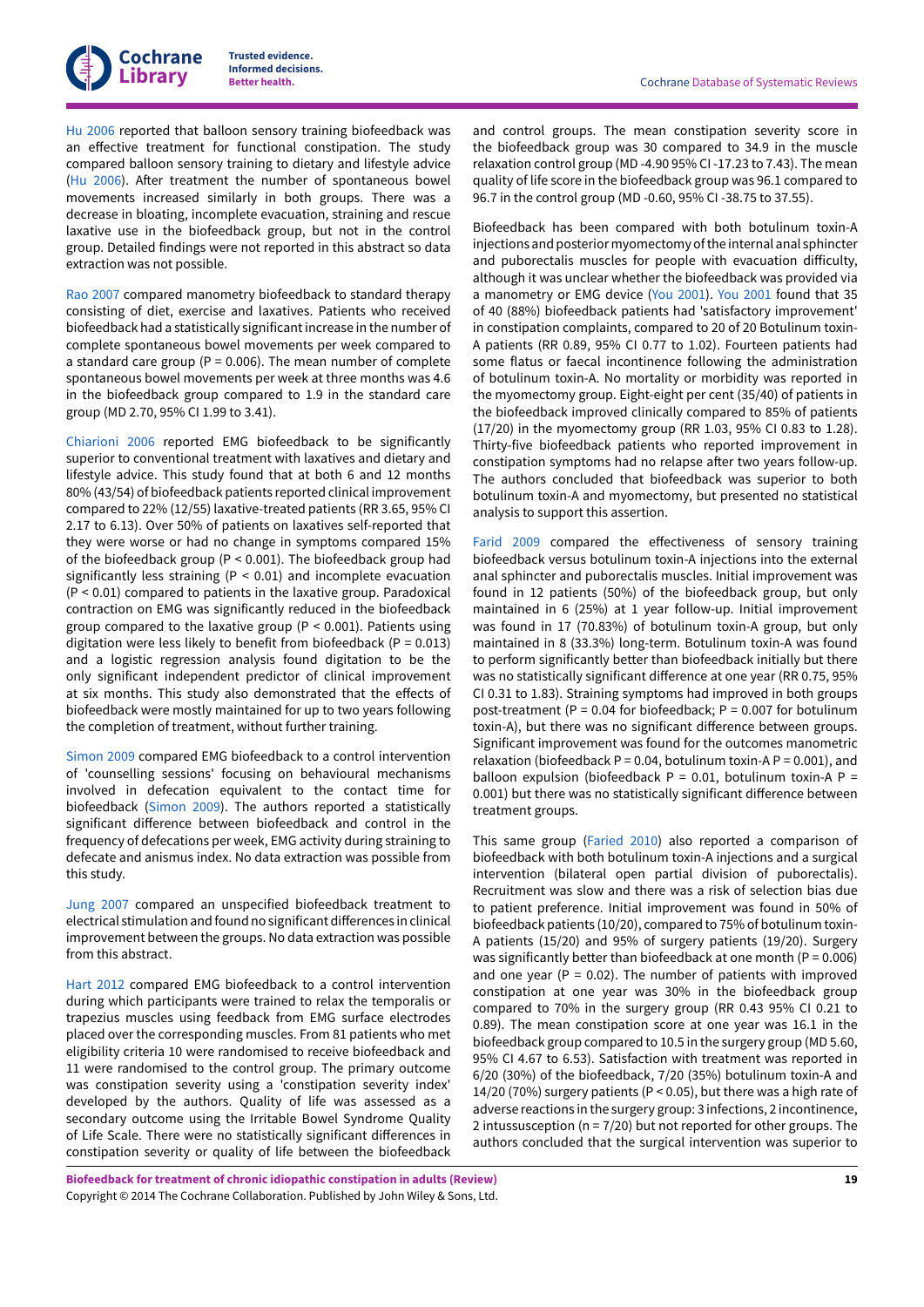biofeedback, in spite of a high level of adverse reactions to surgery in seven of the twenty patients who underwent the procedure. There was no statistically significant difference in the proportion of botulinum toxin-A or biofeedback patients reporting improvement in symptoms at one year. Thirty per cent of biofeedback patients reported improvement of symptoms at one year compared to 35% of botulinum toxin-A patients (RR 0.86, 95% CI 0.35 to 2.10). There was a statistically significant difference in constipation score at one year. The mean constipation score in the biofeedback group was 16.1 compared to 14.3 in the botulinum toxin-A group (MD 1.80, 95% CI 0.87 to 2.73).

In one other study of biofeedback was compared with a surgical intervention (stapled transanal rectal resection (STARR)) ([Lehur](#page-26-13) [2008](#page-26-13)). Successful treatment, defined as a decrease in the obstructed defecation score of > 50% at one year was reported in 33% of biofeedback patients compared to 82% of STARR patients (RR 0.41, 95% CI 0.26 to 0.65). The mean obstructed defecation score at one year was 10.2 in the biofeedback group compared to 4.7 in the STARR group (MD 5.50, 95% CI 3.44 to 7.56). Benefits of both treatments were apparent at the end of treatment. PAC-QOL improved in both groups at 12 months STARR (P < 0.0001) versus biofeedback (P = 0.002), but adverse events occurred in 8 (15%) STARR patients (infection, pain, incontinence, bleeding, UTI, depression), while only one biofeedback patient experienced anal pain. In some cases the bleeding constituted a serious adverse event, requiring further surgery. The authors concluded that surgery was superior to biofeedback in spite of high level of often serious adverse reactions (infection, pain, faecal incontinence, bleeding and depression) among the patients who underwent surgery. It is notable that 25% of biofeedback patients (13/52) withdrew before the end of treatment, most citing unsatisfactory results, and were excluded from the analysis.

[Heymen](#page-26-4) 2007 conducted the only study comparing the effectiveness of EMG biofeedback with oral diazepam or a placebo tablet. Biofeedback was reported to be significantly better than both diazepam ( $P < 0.001$ ) and placebo ( $P = 0.017$ ) at three month follow-up. Seventy per cent (21/30) of biofeedback patients had improved constipation at three month follow-up compared to 23% (7/30) of diazepam patients (RR 3.00, 95% CI 1.51 to 5.98). Biofeedback patients had significantly increased unassisted bowel movements (P = 0.016) and QoL scores were improved following biofeedback on both SF-36 and PAC-QOL compared to the other two groups, but not significantly. EMG findings showed significantly lower activity during straining following biofeedback (P < 0.001) compared with diazepam.

No further data extraction or pooling of data were possible from these studies.

# **Studies comparing one method of biofeedback with another method of biofeedback**

Six studies comparing one method of biofeedback with another method have been published.

All six were poor quality studies with high risk of bias ([Bleijenberg](#page-26-9) [1994](#page-26-9); [Koutsomanis](#page-26-1) 1995; [Glia 1997;](#page-26-2) [Heymen](#page-26-10) 1999; [Chang 2003](#page-26-11); [Pourmomeny](#page-26-12) 2010). [Bleijenberg](#page-26-9) 1994 found EMG biofeedback to be superior to balloon sensory training for clinical improvement, although the difference was not statistically significant. Seventythree per cent (8/11) of patients in the EMG biofeedback group

improved clinically compared to 22% (2/9) of patients in the balloon sensory training group (RR 3.27, 95% CI 0.91 to 11.71). The authors concluded that EMG biofeedback was more effective than either manometry or balloon training methods of biofeedback and that education and balloon training alone is not sufficient ([Bleijenberg](#page-26-9) [1994\)](#page-26-9). Further data extraction was not possible due to the high risk of bias and the confusion over the reporting of statistical results from the tests applied in this study [\(Bleijenberg](#page-26-9) 1994).

A cross-over design was reported in another study [\(Koutsomanis](#page-26-1) [1995\)](#page-26-1), whereby participants crossed over to the alternate treatment arm if they did not improve after two sessions. There were no statistically significant group differences in the frequency of bowel movements, straining or other clinical symptoms. Sixty-two per cent (18/29) of patients who underwent EMG biofeedback with computer visual display reported clinical improvement compared to 53% of patients (16/30)who underwent balloon sensory training with no visual feedback (RR 1.16. 95% CI 0.75 to 1.81). [Koutsomanis](#page-26-1) [1995](#page-26-1) concluded that EMG biofeedback was equally effective with or without visual biofeedback. However this study compared two different methods of biofeedback rather than the emphasis being on the visual display of muscle contraction.

[Glia 1997](#page-26-2) found no statistically significant difference in effectiveness between manometry and EMG biofeedback [\(Glia](#page-26-2) [1997\)](#page-26-2). Eighty per cent (8/10) of patients who received EMG biofeedback reported improvementin symptoms compared to 60% (6/10) of patients who received manometry biofeedback (RR 1.33, 95% CI 0.74 to 2.41).

[Heymen](#page-26-10) 1999 randomised patients to one of four groups: 1. EMG biofeedback; 2. EMG biofeedback plus balloon sensory training; 3: EMG biofeedback plus home EMG trainer; 4: EMG biofeedback plus balloon sensory training plus home EMG trainer. [Heymen](#page-26-10) 1999 reported a statistically significant increase in unassisted bowel movements in groups 1, 2 and 4, and a significant reduction in the use of cathartics in groups 1, 2 and 3. However, the authors did not compare differences across the four groups but rather compared the effects of treatment within each group individually. The authors concluded that neither the addition of a home training device or balloon sensory training improves outcomes over EMG biofeedback alone ([Heymen](#page-26-10) 1999). No data extraction was possible from this study.

[Chang 2003](#page-26-11) assessed the effectiveness of biofeedback compared to electrical stimulation using an anal plug and pulse generator. Ten patients underwent EMG biofeedback and 12 patients received electrical stimulation therapy (EST). The primary outcome was bowel satisfaction which was calculated using a visual analogue scale. No statistically significant difference in mean bowel satisfaction scores was found. The mean bowel satisfaction score in the biofeedback group was 59  $(+/- 28.8)$  compared to 48.3  $(+/- 34.1)$ in the EST group (MD 10.70, 95% CI -15.58 to 36.98).

[Pourmomeny](#page-26-12) 2010 reported more rapid balloon expulsion, an increased volume of balloon expelled and an increased reported sense of satisfaction with defecation in the biofeedback group compared to the balloon training only group. However they only report within group comparisons and no data extraction was possible from this study.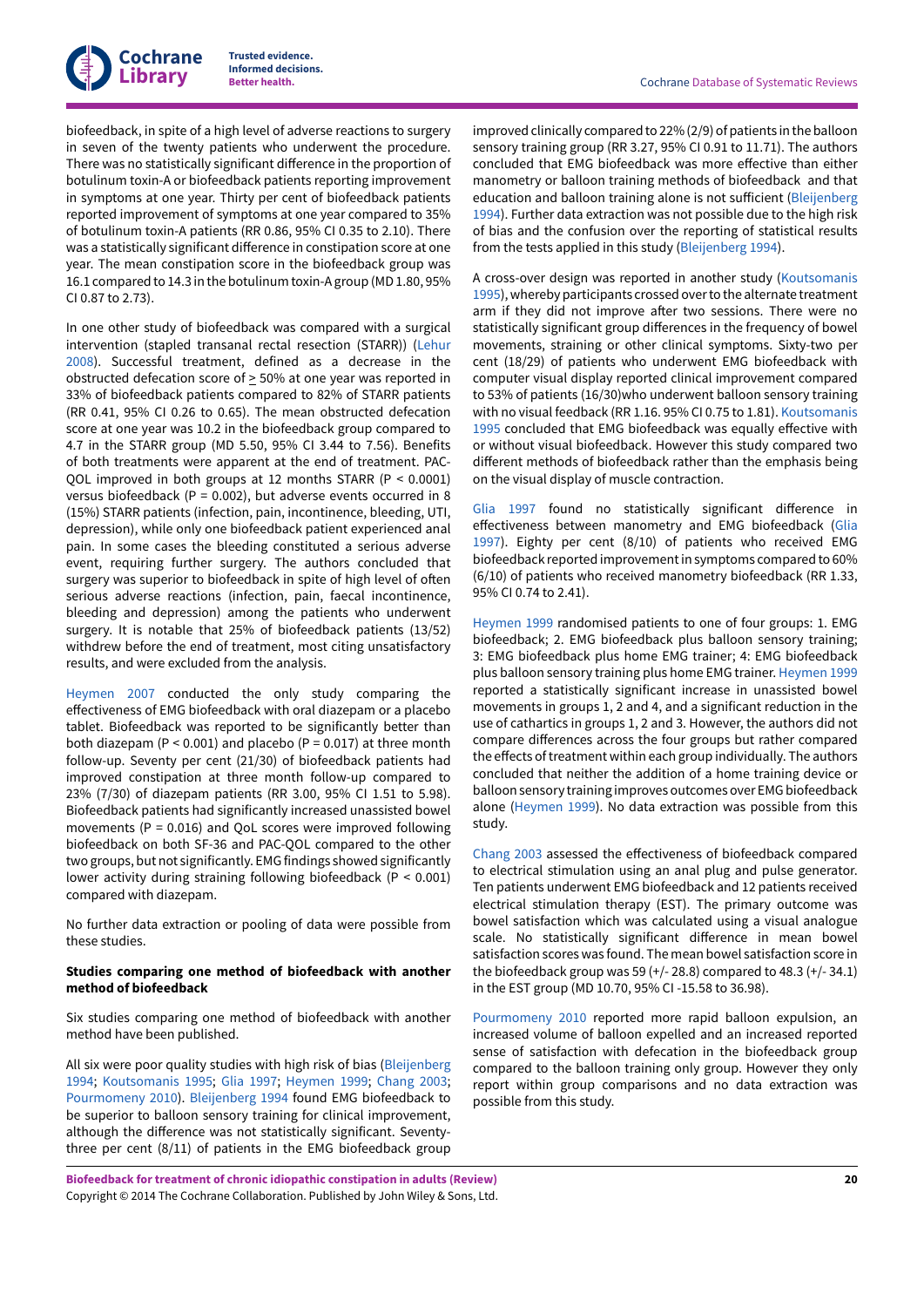# <span id="page-22-0"></span>**D I S C U S S I O N**

There was a wide variation among the included studies in the type of participants, interventions, use of outcome measures, duration of treatment and length of follow-up. Many of the included studies were likely to be underpowered to detect differences between groups. These findings are similar to those of a review of studies of biofeedback for the management of faecal incontinence [\(Norton](#page-29-13) [2012](#page-29-13)).

Studies to date have only been undertaken within specialist or tertiary care settings and populations. Further research is required, particularly within primary care populations. There is now some consensus that the Rome criteria [\(Thompson 1999;](#page-30-6) [Longstreth](#page-29-8) [2006](#page-29-8)), should be used to confirm the diagnosis of chronic idiopathic constipation for inclusion criteria in randomised controlled trials. However, not all of the included studies in this systematic review applied these criteria to the selection of participants. While use of Rome criteria has been recommended to produce homogeneous samples for research, it has recently been shown that the Rome criteria do not adequately differentiate between idiopathic constipation and irritable bowel syndrome ([Wong 2010\)](#page-30-7). Some expert opinion suggests that biofeedback should only be offered to those patients with dyssynergic defecation (Rao [2008\)](#page-30-8). Diagnostic criteria for dyssynergia were inconsistent among the studies that included these patients. There was some consensus regarding the results from the different investigations that would be considered diagnostic of the condition, i.e. the patient would be unable to expel a water filled balloon (simulated stool), EMG would reveal increased pelvic floor muscle activity during straining and defecography would reveal a lack of increase in the anorectal angle during straining. However, these investigations were applied inconsistently among the different studies and there is as yet no clear consensus as to which investigations should be used, or indeed the clinical significance of abnormal findings. Some authors also included delayed gut transit as a diagnostic criterion for diagnosis of dyssynergia, although delayed guttransitis not unique to patients with a dyssynergic pattern of defecation and thus cannot be considered diagnostic (You [2001](#page-27-3); Rao [2007](#page-27-5); [Farid](#page-26-7) 2009; [Faried](#page-26-14) 2010). There is a lack of standardisation of physiological tests (anorectal manometry, balloon expulsion and electromyographical assessment), making results difficult to compare between different centres (Rao [2008;](#page-30-8) [Scott](#page-30-9) 2008; [Bharucha 2010](#page-28-8)). There is also a lack of data regarding normal values, especially regarding age and gender influences on function [\(Scott](#page-30-9) 2008), which makes the use of these tests in research studies less helpful.

Numerous outcome measures were used to assess the effectiveness of biofeedback in the included studies and as yet there is a lack of evidence as to which outcome measures are the most appropriate. This finding is similar to the results of the systematic review by Koh and colleagues who also identified that few trials had clearly defined primary and secondary outcomes (Koh [2008\)](#page-29-14). Many studies also used multiple outcome measures, often without specifying which was the primary outcome measure, which increases the risk of introducing a type I error (false positive result). There is a clear lack of consensus as to the most appropriate outcome measures for assessment of chronic idiopathic constipation, evidenced by the range of outcome measures utilised within the studies included in this review. Due to differences between study populations, the heterogeneity of the different samples and large range of different outcome measures,

meta-analysis was not possible. What is clear, however, is the increasing need to include patient reported outcome measures as the pre-specified primary outcome measure for assessment of the effectiveness of biofeedback.

The outcome measures used in the included studies fall mainly into three groups: (i) anorectal physiological outcome measures, (ii) symptom diaries and symptom-based outcome scores or questionnaires and (iii) patient reported global satisfaction with treatment. Anorectal physiological outcome measures include anorectal manometric recordings or EMG recordings of pressure profiles within the anal canal (e.g. resting tone, squeeze pressure and response to straining) and were also used as a primary outcome measure in early non-randomised biofeedback studies [\(Lestar](#page-29-15) 1991; [Fleshman 1992\)](#page-29-4). Attempts have been made to identify anorectal physiological tests that are predictive of response to biofeedback and inability to expel a balloon and decreased (more acute) anorectal angle were found to be associated with poor outcomes [\(Shin 2010](#page-30-10)). There is little clinical consensus about the appropriateness of many methods for assessing anorectal dysfunction and constipation and the significance of normal and abnormal findings remains unclear [\(Azpiroz](#page-28-9) 2002). Many abnormal results are found in asymptomatic subjects [\(Azpiroz](#page-28-9) [2002\)](#page-28-9). Anorectal physiology has therefore been criticised as an outcome measure, as these parameters do not always reflect symptomatic improvement [\(Koutsomanis](#page-29-16) 1994; [Rhee 2000](#page-30-11)), and abnormalities of anorectal function have been reported in healthy non-constipated subjects [\(Rieger](#page-30-12) 1997; Rao [1998](#page-30-13)). Given that anorectal measures do not always link to patients' perceptions of improvement ([Papachrysostomou](#page-30-14) 1994), they should not be used as a primary outcome measure to assess the success of biofeedback therapy. It is also likely that where such measures have been used, findings may not be comparable between different studies because of variations in test equipment and biofeedback techniques.

Using symptom based outcome measures without patient subjective reports of improvement can lead to differences of opinion between patients and researchers. This was demonstrated in a non-randomised study of biofeedback where a patient considered the treatment to be a failure in spite of an increase in the number of unassisted bowel movements and cessation of laxative use [\(Wexner](#page-30-15) 1992). Perceptions of improvement can be influenced by patients' expectations of outcome and may well be linked to perceived quality of life. However, only two of the included studies assessed the impact of biofeedback on quality of life [\(Heymen](#page-26-4) 2007; [Lehur](#page-26-13) 2008). Stool frequency has been commonly used as an outcome measure, either individually or with other symptoms. It has been shown that 40% of constipated patients in one non-randomised study passed pellets more than once a day before biofeedback and after the intervention bowel frequency was actually reduced (Rao [1998\)](#page-30-13). If such patients were included in a study assessing biofeedback therapy, their frequencies may skew the mean data. Thus bowel frequency may not be the most suitable outcome measure to assess the efficacy of biofeedback. The US FDA has identified complete spontaneous bowel movements (CSBM) as the preferred patient-reported outcome, recommending this as the primary end-point for registry trials of constipation treatments. Only one study in this review utilized this outcome (Rao [2007\)](#page-27-5), although many included studies pre-dated this recommendation. There is no international consensus on the use of CSBM as the primary end-point and this is not a requirement outside of the USA.

**Biofeedback for treatment of chronic idiopathic constipation in adults (Review)** Copyright © 2014 The Cochrane Collaboration. Published by John Wiley & Sons, Ltd.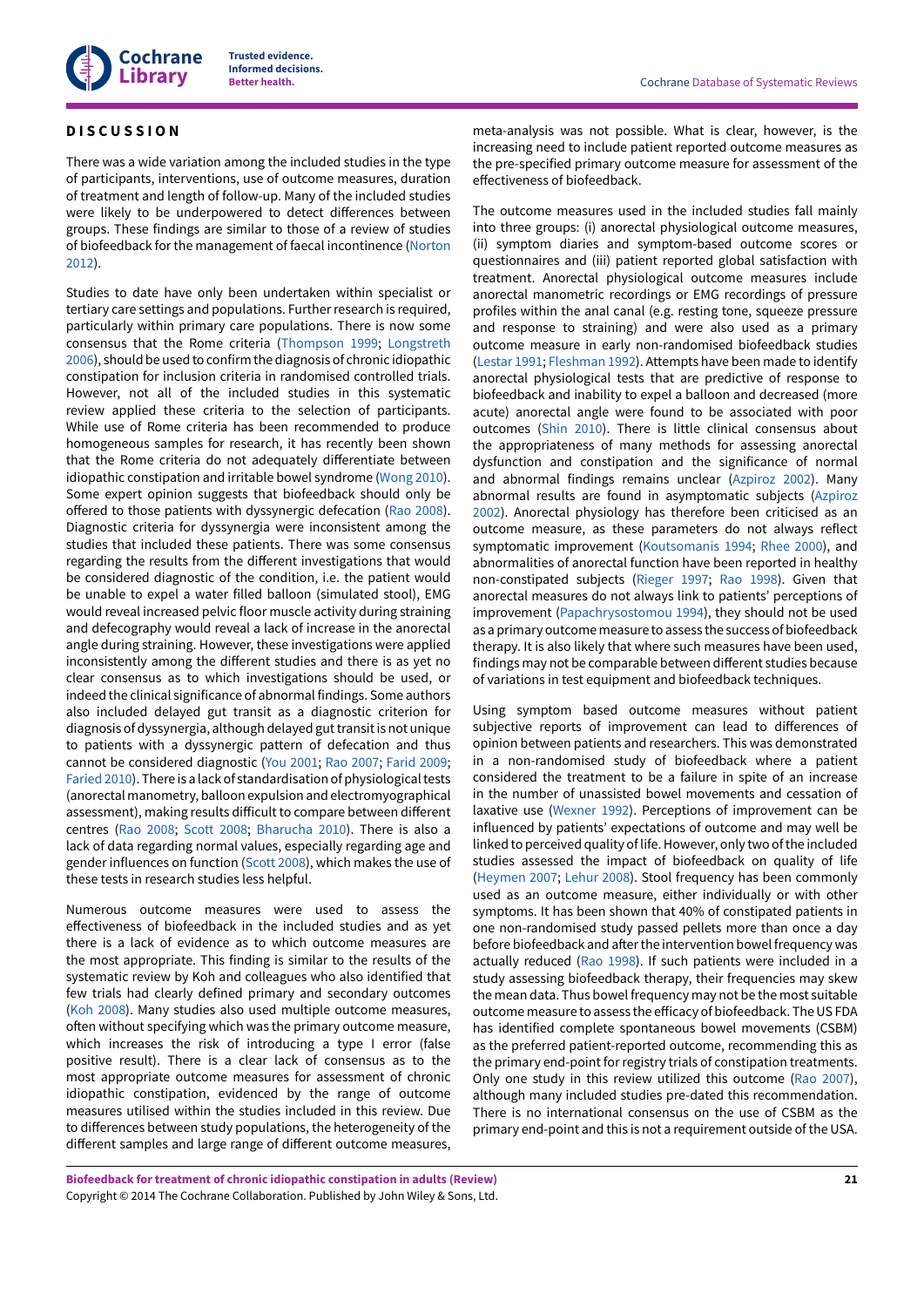

Rao [2007](#page-27-5) investigated the effectiveness of manometry biofeedback compared to a sham treatment and found that patients who received biofeedback had a statistically significant increase in the number of 'complete spontaneous bowel movements' per week compared to baseline and sham biofeedback. However, the sham intervention described by the authors as, "intermittent balloon distensions were performed with the rectal probe to promote awareness for stooling and match the sensory conditioning provided under biofeedback" (Rao [2007\)](#page-27-5), might be considered a form of balloon sensory training, which has been incorporated in some biofeedback programmes. For example, [Heymen](#page-26-10) 1999 included balloon sensory training in which "patients with constipation who had high sensory thresholds (i.e. poor recognition of the urge cue) were trained to perceive decreasing volumes of distention" [\(Heymen](#page-26-10) 1999). Similarly, this technique was reported in a non-randomised study that was excluded from this review [\(Chiotakaku-Faliakou](#page-28-4) 1998). Specialist centres in the UK use balloon sensory training in conjunction with EMG biofeedback as a component of therapy. The Rao [2007](#page-27-5) study may be better described as a trial of one method of biofeedback versus another. Further research comparing EMG and other methods of biofeedback to a credible sham treatment is required.

Ten studies compared biofeedback with other medical or surgical treatment. These treatments included 'standard care' and laxatives, botulinum toxin-A injection, diazepam and surgical interventions, but findings need to be interpreted with caution due to the high risk of bias in most studies. Some of these interventions including botulinum toxin-A injection, diazepam and surgery are not widely used, although they were considered to be 'conventional' by the reporting authors.

Rao [2007](#page-27-5) compared manometry biofeedback to standard therapy consisting of diet, exercise and laxatives. The authors found a statistically significant increase in the number of complete spontaneous bowel movements per week at three months in the biofeedback group compared to the standard care group. [Chiarioni](#page-26-3) [2006](#page-26-3) reported EMG biofeedback to be significantly superior to conventional treatment with laxatives and dietary and lifestyle advice. The results of these studies should be interpreted with caution due to the small numbers of patients enrolled and a high risk of bias due to lack of blinding.

[Heymen](#page-26-4) 2007 compared the effectiveness of EMG biofeedback with oral diazepam or a placebo tablet. Clinical improvement at three months was significantly better in the biofeedback group compared to both diazepam (P < 0.001) and placebo tablets (P = 0.017). The authors asserted that diazepam was selected as a control as this intervention was commonly used in clinical practice. However, this intervention has not been reported in any other study, is not widely used and may be an idiosyncratic practice within the clinical setting in which the study was undertaken.

[Farid](#page-26-7) 2009 compared the effectiveness of sensory training biofeedback to botulinum toxin-A injections into the external anal sphincter and puborectalis muscles. Botulinum toxin-A injection may have short term benefits over biofeedback, but the benefit does not last. Botulinum toxin-A was found to perform significantly better than biofeedback at one month but there was no statistically significant difference at one year. The authors concluded that the botulinum toxin-A injections were significantly more effective than biofeedback initially, in contrast to You [2001,](#page-27-3) but that this efficacy was not maintained at one year in most patients. These results

should be interpreted with caution due to a high risk of selection bias due to patient preference and lack of blinding and the small number of patients enrolled ([Farid](#page-26-7) 2009). While botulinum toxin-A injections may provide more immediate relief through paralysis of the pelvic floor musculature, the effects are only temporary and deteriorate with time so that injections need to be repeated every three months or so. The authors of this study used only a single injection and treatment was not repeated, so it is unclear if repeated efficacy would be achieved with repeated injections compared with biofeedback. The effect of biofeedback was less immediate, but may be maintained over time without the need for further training beyond the initial intervention. This same group [\(Faried](#page-26-14) 2010), also reported a comparison of biofeedback with both botulinum toxin-A injections and surgery (i.e. bilateral open partial division of puborectalis). Recruitment was slow and there was a risk of selection bias due to patient preference. Although there was a statistically significant difference in constipation score at one year favouring surgery over biofeedback this difference is not likely to have any clinical significance. [Farid](#page-26-7) 2009 reported screening consecutive patients referred to the same institution over the same time period as the [Faried](#page-26-14) 2010 study, with identical demographics reported for both studies. This suggests that the two manuscripts report the results of the same study, however, with major inconsistencies in reporting details. This is a major concern. Attempts to obtain clarification from the authors on this point were unsuccessful and we could find no published comments from other specialist clinicians on these studies.

You [2001](#page-27-3) reported no difference in clinical improvement between biofeedback and surgery (i.e. mycomectomy), whereas two studies reported that surgery (i.e. bilateral open partial division of puborectalis or stapled transanal rectal resection) was superior to biofeedback for clinical improvement [\(Lehur](#page-26-13) 2008; [Faried](#page-26-14) 2010) and improvement in constipation score [\(Faried](#page-26-14) 2010) or obstructed defecation score [\(Lehur](#page-26-13) 2008) at one year follow-up. However, adverse events were much more common in the surgical groups than the biofeedback groups. The results of these studies need to be interpreted with caution due to a high risk of bias in these studies (i.e. selection bias and lack of blinding) and the small numbers of patients enrolled. Further research is required. Even if surgical interventions are shown to be superior to biofeedback, they are invasive, require a general anaesthetic and are clearly not without risk. It is therefore important that patient preference is considered when deciding on treatment options for individual patients.

There is a lack of evidence as to whether any one method of biofeedback is more effective than any other method of biofeedback. Clinicians often take a pragmatic approach and use the methods available locally. Some poor quality studies included in this review suggest that EMG biofeedback could be superior to other methods including balloon sensory biofeedback ([Bleijenberg](#page-26-9) [1994;](#page-26-9) [Koutsomanis](#page-26-1) 1995), and manometry ([Glia 1997\)](#page-26-2). However, the superiority of EMG biofeedback was not statistically significant in these studies and there was a lack of consistency in results, which could be due to the heterogeneity of samples, different methods and biofeedback techniques employed and different outcome measures used ([Shin 2010](#page-30-10)). This echoes the findings of a previous systematic review (Koh [2008](#page-29-14)). Differences in diagnostic methods, selection criteria, type of treatment (including type of biofeedback, number of sessions and duration of training) may go some way to explaining the variation in results from the literature. Some investigators have shown that biofeedback can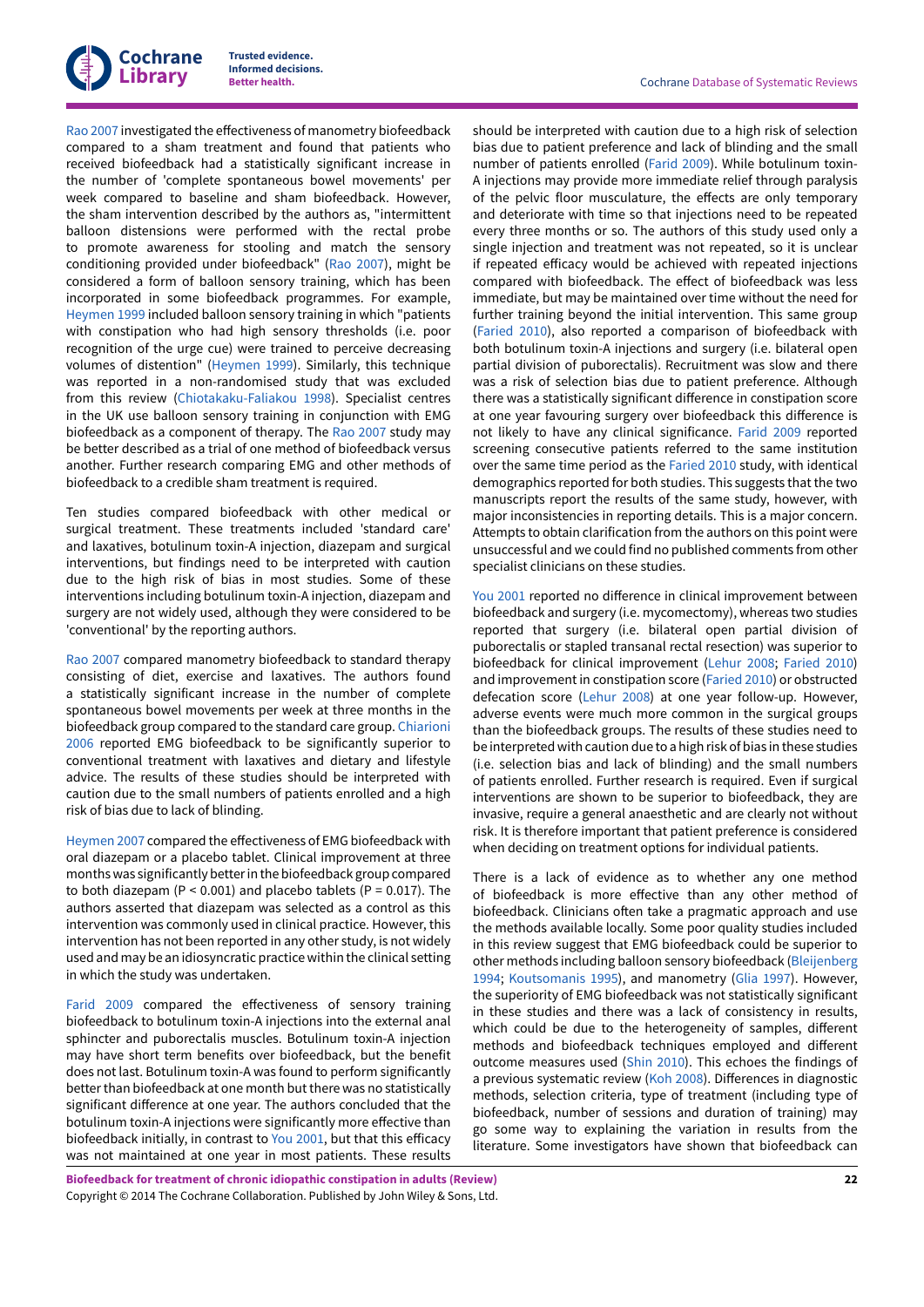

be successful without the use of electronic feedback [\(Koutsomanis](#page-26-1) [1995](#page-26-1)). Most, however, insist that biofeedback must incorporate the use of some form of electronic feedback. The funding arrangements for biofeedback in some healthcare systems are such that only treatments with biofeedback that incorporates EMG are paid for by insurers. Investigators possibly have a vested interest in proving that this form of biofeedback is effective. It is clear that there is no consensus or standardised regimen for administering biofeedback and as no two intervention protocols used in the 17 studies were the same, meta-analysis was not possible.

The results of this review show that there is insufficient evidence from high quality randomised controlled trials to support the effectiveness of biofeedback for the management of chronic idiopathic constipation. Although the studies are not ideally designed, some studies enrolled patients who had failed multiple treatments and had severe symptoms ([Chiarioni 2006](#page-26-3); Rao [2007\)](#page-27-5). Biofeedback may be appropriate for these patients, although the quality of the evidence is limited. The methodological quality and quality of reporting of randomised controlled trials of biofeedback for idiopathic constipation has improved over time, but there is still a lack of high quality trials without risk of bias to support this intervention and on which to base recommendations. As the quality of trial methods and reporting has improved over time, there is now some evidence that the effect of biofeedback for constipation is specific and more than simply a placebo response, but further studies with low risk of bias are required to confirm these findings.

### **Summary of main results**

We found low or very low quality evidence from randomised controlled trials to support the effectiveness of biofeedback for the management of people with chronic idiopathic constipation and dyssynergic defecation. However, the majority of trials are of poor methodological quality and subject to bias.

#### **Overall completeness and applicability of evidence**

There was a wide variation among trial reports in terms of characteristics of participants, characteristics of interventions, choice of outcome measures, duration of treatment and length of follow-up. Most of the trials were small and probably of insufficient power to detect any differences between intervention groups. The outcome measures used were often insufficiently reported to enable further statistical analyses. Length of follow-up was inadequate in many of the trials. The way in which data were reported in many of the trials (e.g. by not reporting measures of variance) made a quantitative synthesis of results (meta-analysis) impossible.

# **Quality of the evidence**

The results of all ofthe included studies need to be interpreted with caution as GRADE analyses rated the overall quality of the evidence for the primary outcomes (i.e. clinical or global improvement as defined by the studies) as very low (See [Summary](#page-4-1) of findings for the main [comparison](#page-4-1); [Summary](#page-5-0) of findings 2; [Summary](#page-5-1) of [findings 3\)](#page-5-1), orlow (See [Summary](#page-6-0) of findings 4; [Summary](#page-7-0) of findings [5;](#page-7-0) [Summary](#page-8-0) of findings 6; [Summary](#page-9-0) of findings 7) due to high risk of bias (i.e. open label studies, self-selection bias, incomplete outcome data, and baseline imbalance) and imprecision (i.e. sparse data).

Most studies were of poor methodological quality with a high risk of bias and reporting in many of the studies did not conform to the CONSORT statement for the quality of methodological reporting of RCTs ([Moher 2001\)](#page-29-17). In spite of the lack of high quality evidence, there is expert consensus that biofeedback is the gold standard medical management for patients with chronic idiopathic constipation and dyssynergic defecation [\(Whitehead](#page-30-16) 2010).

### **Potential biases in the review process**

We attempted to reduce bias in the review process. A comprehensive literature search was performed to identify all applicable studies. Two review authors independently assessed studies for inclusion, extracted data and assessed study quality.

### **Agreements and disagreements with other studies or reviews**

While several literature reviews of the effectiveness of biofeedback have been published [\(Enck 1993;](#page-29-18) [Enck 1996;](#page-29-19) [Bassotti](#page-28-10) 1997; [Schiller](#page-30-17) [2001;](#page-30-17) [Coulter](#page-28-5) 2002; [Heymen](#page-29-6) 2003; [Jorge](#page-29-20) 2003; [Bassotti](#page-28-2) 2004; [Palsson](#page-29-21) 2004; [Chiarelli](#page-28-11) 2008; [Chiarioni 2008](#page-28-6); Koh [2008;](#page-29-14) Rao [2008;](#page-30-8) [Zhou 2008;](#page-30-18) [Enck 2009\)](#page-27-7), and often by the same groups of authors, only four include a systematic approach to searching the literature for randomised controlled trials and are considered here ([Chiarelli](#page-28-11) [2008;](#page-28-11) Koh [2008](#page-29-14); [Zhou 2008;](#page-30-18) [Enck 2009](#page-27-7)). Of these systematic reviews only three include any meta-analysis of RCTs (Koh [2008](#page-29-14); [Zhou](#page-30-18) [2008;](#page-30-18) [Enck 2009\)](#page-27-7), and the work of Zhou and colleagues is only available as an abstract ([Zhou 2008](#page-30-18)). All four of these reviews had methodological limitations.

[Zhou 2008](#page-30-18) undertook a meta-analysis of eight trials involving 488 patients and found that biofeedback was an effective method for the management of chronic idiopathic constipation compared to laxatives and non-biofeedback therapy. They concluded that EMG biofeedback was as effective as manometry biofeedback, but the methods for the review were not fully reported and inclusion and exclusion criteria were not described.

[Chiarelli](#page-28-11) 2008 conducted a somewhat limited review. While a systematic process was followed the review was limited by only including studies published in English and failing to search the Cochrane CENTRAL database of randomised controlled trials, conference abstracts or other trial registers. The date the literature search was conducted was not reported, but the most recent study included was published in 2006. The search strategy was not comprehensive. [Chiarelli](#page-28-11) 2008 did not include studies that were identified by the search strategy for this review (You [2001;](#page-27-3) [Chang](#page-26-11) [2003;](#page-26-11) [Hu 2006;](#page-26-5) [Jung 2007](#page-26-6)). [Chiarelli](#page-28-11) 2008 also incorrectly included narrative reviews that were not 'systematic reviews' and these reviews were excluded from the current review.

Koh [2008](#page-29-14) conducted the most robust review, searching most of the available relevant electronic databases and placing no language limits on the randomised controlled studies they included. However, their search strategy was not comprehensive enough and they failed to identify several studies that were published prior to their review that were included in this review (You [2001;](#page-27-3) [Chang 2003;](#page-26-11) [Hu 2006](#page-26-5); [Jung 2007](#page-26-6)). The seven studies included by the authors were correctly identified as being heterogeneous and yet these studies were combined in a meta-analysis. This was not appropriate as meta-analysis should only be conducted for homogeneous studies that are investigating the same population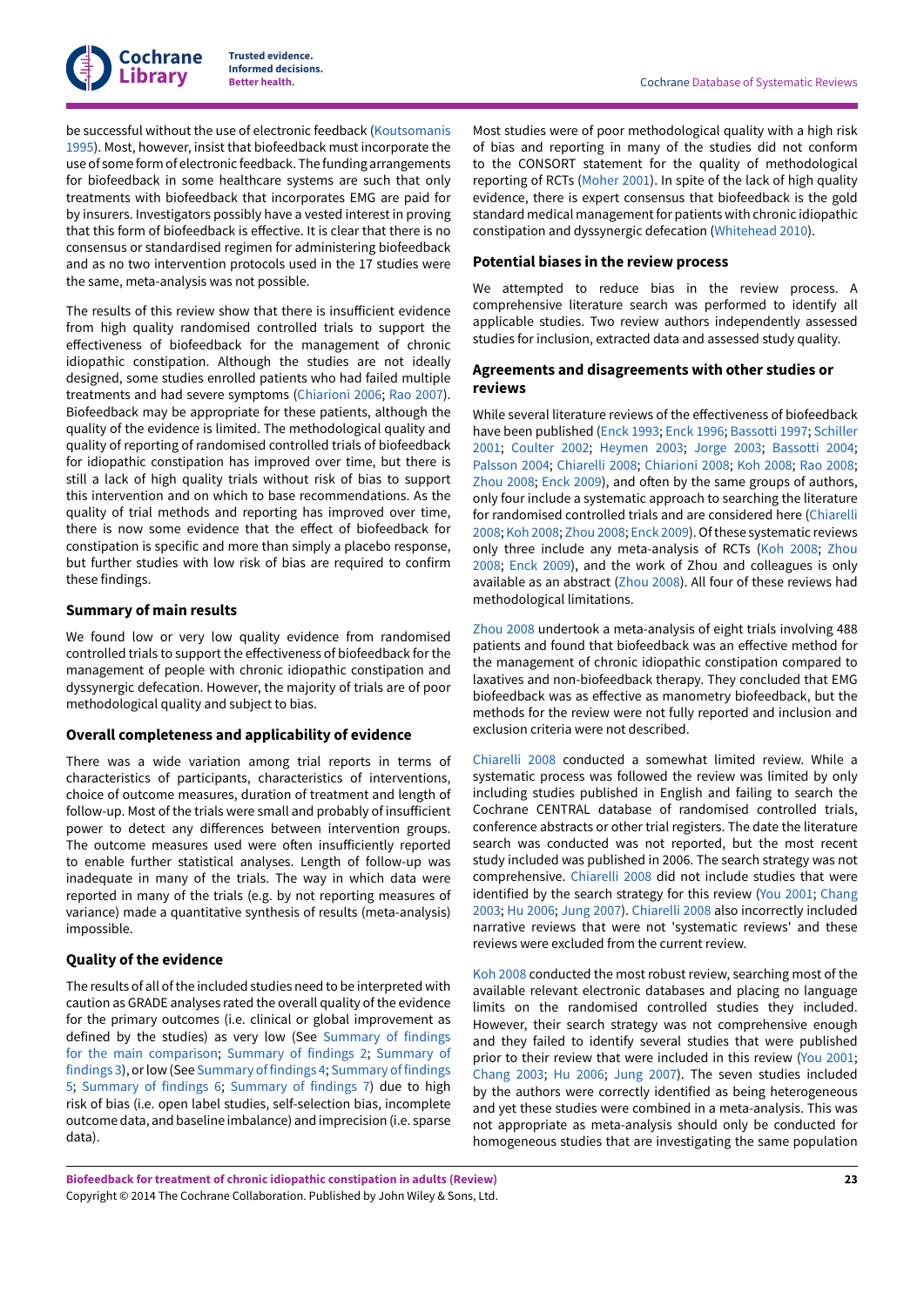

of people, the same intervention and the same outcome measures and clearly this was not the case.

[Enck 2009](#page-27-7) conducted a limited review, searching only PubMed and no other databases. Their review was also limited to English language papers only and searched for papers published between 1980 and 2008. As with the other reviews, four RCTs of biofeedback for chronic idiopathic constipation were missed by the search ([You](#page-27-3) [2001](#page-27-3); [Chang 2003](#page-26-11); [Hu 2006;](#page-26-5) [Jung 2007\)](#page-26-6), and more interestingly the authors included a study published in 2009 which was beyond the date limits of their search [\(Farid](#page-26-7) 2009). This brings into question whether the search strategy and limits of the search were strictly applied by the authors. As with the Koh [2008](#page-29-14) review a metaanalysis of heterogeneous studies was undertaken. This metaanalysis included only four RCTs of biofeedback compared to 'nonbiofeedback' modalities and reported an odds ratio of 3.657 (95% CI 2.127 to 6.290) in favour of biofeedback. As these confidence intervals were narrow and did not cross the line of no effect, the authors concluded that biofeedback was significantly superior to other therapies (P < 0.0001). However, this pooled analysis was not appropriate. The comparator groups for each of the four studies were different and included laxatives ([Chiarioni 2006\)](#page-26-3), an oral placebo for diazepam ([Heymen](#page-26-4) 2007), sham biofeedback [\(Rao](#page-27-5) [2007](#page-27-5)), and botulinum toxin-A injections ([Farid](#page-26-7) 2009). All four studies included in this meta-analysis were rated as high risk of bias forlack of blinding [\(Chiarioni 2006;](#page-26-3) [Heymen](#page-26-4) 2007; Rao [2007](#page-27-5); [Farid](#page-26-7) 2009), possible self-selection bias [\(Heymen](#page-26-4) 2007), and participant groups that were not comparable at baseline (Rao [2007\)](#page-27-5).

The consistent findings from these reviews were that biofeedback was superior to control interventions and that the methodological quality of trials of biofeedback for chronic idiopathic constipation was generally poor and that further research was required. These findings are broadly consistent with the outcomes of this review.

# <span id="page-25-0"></span>**A U T H O R S ' C O N C L U S I O N S**

# **Implications for practice**

Currently there is insufficient evidence to allow any firm conclusions regarding the efficacy and safety of biofeedback for the management of people with chronic constipation. We found low or very low quality evidence from single studies to support the effectiveness of biofeedback for the management of people with chronic constipation and dyssynergic defecation. However, the majority of trials are of poor methodological quality and subject to bias. Most studies investigated biofeedback in patients with dyssynergic defecation only and excluded those with isolated slow transit constipation. We found some evidence that suggests biofeedback may be effective for the management of chronic idiopathic constipation and superior to oral diazepam, sham biofeedback and laxatives. Some surgical procedures were reported to be superior to biofeedback although patients who had surgery had a high risk of adverse events [\(Lehur](#page-26-13) 2008; [Faried](#page-26-14) [2010](#page-26-14)). Conflicting results were found regarding the comparative effectiveness of biofeedback and botulinum toxin-A. One small study suggested that botulinum toxin-A injection may have short term benefits over biofeedback, but the benefit did not last at one

year follow-up. We found very poor evidence that any one method of biofeedback was superior to any other method of biofeedback. There were no reports of adverse events from biofeedback in any of the studies and it is fairly unlikely that this intervention will cause significant harm.

### **Implications for research**

There is a need for well-designed randomised controlled trials with adequate sample sizes, validated outcome measures (especially patient reported outcome measures) and long-term follow-up. However, it is unclear which patient reported outcome measures and physiological end-points are most important. While the concept of complete spontaneous bowel movements has gained popularity, it is not clear that this is the most important outcome from all patients' perspectives. Further work to define patient reported outcome measures, including symptom and disease specific quality of life outcomes that reflect those symptoms that are most bothersome to patients is required. Patient satisfaction with bowel function and treatment may not always correlate with an increase in the number of complete spontaneous bowel movements or other physiological end points, such as gut transit or expulsion of a water-filled balloon. Further work to define an appropriate sham for biofeedback is also required.

There are now other treatments available for the management of chronic idiopathic constipation, such as prokinetic agents (e.g. prucalopride) and modes of electrical stimulation, which were not available when many of the included studies were conducted. Future studies should compare biofeedback with these interventions and any other newer pharmacological, surgical or behavioural treatments that are developed. Biofeedback should also be compared to established conventional treatments for constipation. Most studies were conducted within secondary or tertiary care populations and there is a need forwell-designed trials in primary care settings.

In addition there is a need for studies assessing the effectiveness of the different components or methods of 'biofeedback', including the information, education and counselling given to patients, exercises, balloon sensory training and EMG or manometry feedback of sphincter and pelvic floor function. Economic outcomes should also be assessed in future studies. Studies that explore the effectiveness of biofeedback for patients with pelvic floor dyssynergia (with or without slow gut transit) and patients with slow gut transit without evidence of dyssynergic defecation are required.

# <span id="page-25-1"></span>**A C K N O W L E D G E M E N T S**

Funding forthe IBD/FBD Review Group (September 1, 2010 - August 31, 2015) has been provided by the Canadian Institutes of Health Research (CIHR) Knowledge Translation Branch (CON - 105529) and the CIHR Institutes of Nutrition, Metabolism and Diabetes (INMD); and Infection and Immunity (III) and the Ontario Ministry of Health and Long Term Care (HLTC3968FL-2010-2235).

Miss Ila Stewart has provided support for the IBD/FBD Review Group through the Olive Stewart Fund.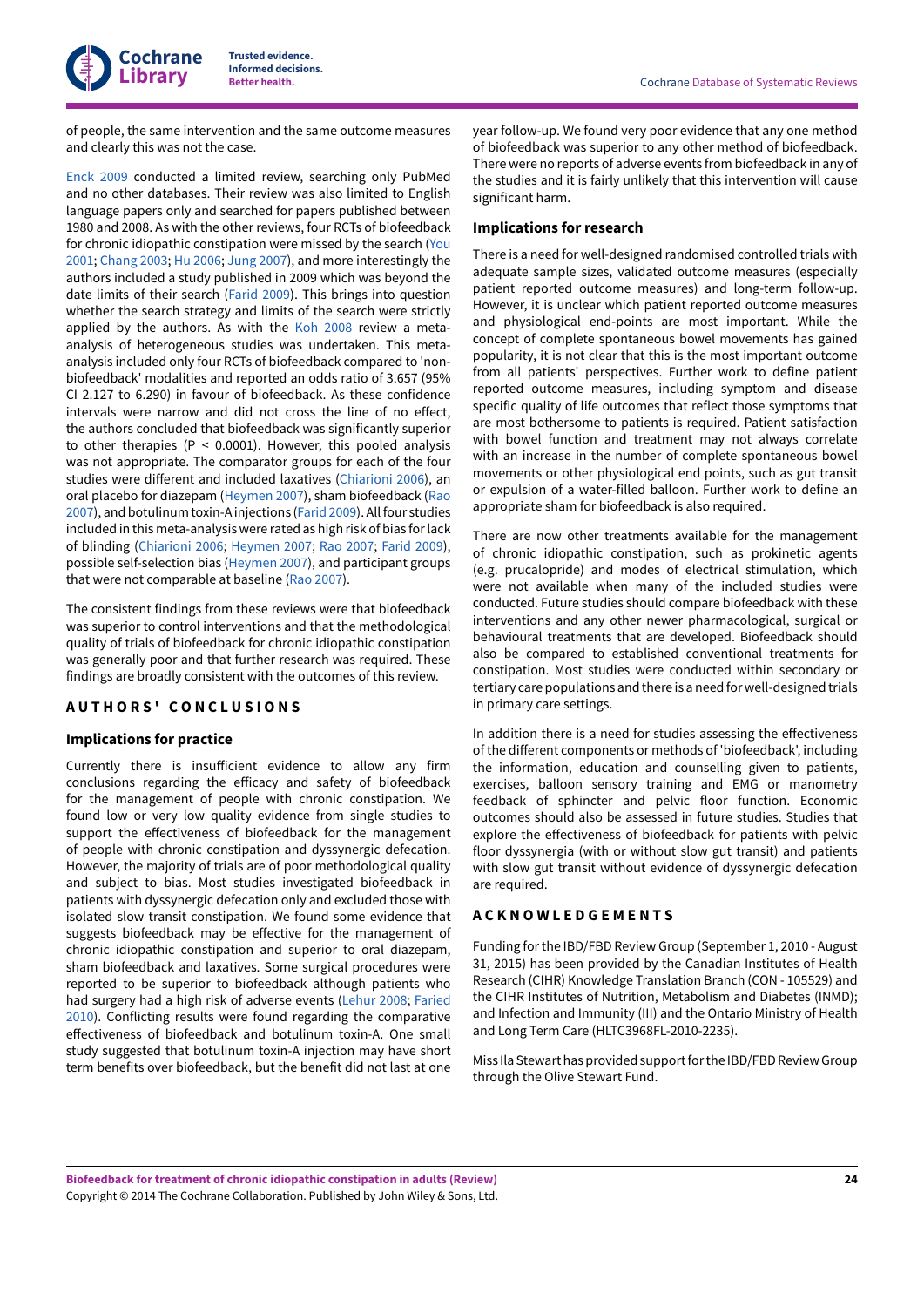# **REFERENCES**

#### <span id="page-26-0"></span>**References to studies included in this review**

#### <span id="page-26-9"></span>**Bleijenberg 1994** *{published data only}*

Bleijenberg G, Kuijpers HC. Biofeedback treatment of constipation: a comparison of two methods. *American Journal of Gastroenterology* 1994;**89**(7):1021-6.

#### <span id="page-26-11"></span>**Chang 2003** *{published data only}*

Chang HS, Myung SJ, Yang SK, Jung HY, Kim TH, Yoon IJ, et al. Effect of electrical stimulation in constipated patients with impaired rectal sensation. *International Journal of Colorectal Disease* 2003;**18**(5):433-8.

#### <span id="page-26-3"></span>**Chiarioni 2006** *{published data only}*

Chiarioni G, Whitehead WE, Pezza V, Morelli A, Bassotti G. Biofeedback is superior to laxatives for normal transit constipation due to pelvic floor dyssynergia. *Gastroenterology* 2006;**130**(3):657-64.

#### <span id="page-26-7"></span>**Farid 2009** *{published data only}*

Farid M, El Monem HA, Omar W, Nakeeb AE, Fikry A, Youssef T, et al. Comparative study between biofeedback retraining and botulinum neurotoxin in the treatment of anismus patients. *International Journal of Colorectal Disease* 2009;**24**(1):115-20.

#### <span id="page-26-14"></span>**Faried 2010** *{published data only}*

Faried M, El Nakeeb A, Youssef M, Omar W, El Monem HA. Comparative study between surgical and non-surgical treatment of anismus in patients with symptoms of obstructed defecation: a prospective randomized study. *Journal of Gastrointestinal Surgery* 2010;**14**(8):1235-43.

#### <span id="page-26-2"></span>**Glia 1997** *{published data only}*

Glia A, Gylin M, Gullberg K, Lindberg G. Biofeedback retraining in patients with functional constipation and paradoxical puborectalis contraction: comparison of anal manometry and sphincter electromyography for feedback. *Diseases of the Colon and Rectum* 1997;**40**(8):889-95.

#### <span id="page-26-8"></span>**Hart 2012** *{published data only}*

Hart SL, Lee JW, Berian J, Patterson TR, del Rosario A, Varma MG. A randomized controlled trial of anorectal biofeedback for constipation. *International Journal of Colorectal Disease* 2012;**27**(4):459-66.

#### <span id="page-26-10"></span>**Heymen 1999** *{published data only}*

\* Heymen S, Wexner SD, Vickers D, Nogueras JJ, Weiss EG, Pikarsky AJ. Prospective, randomized trial comparing four biofeedback techniques for patients with constipation. *Diseases of the Colon and Rectum* 1999;**42**(11):1388-93.

### <span id="page-26-4"></span>**Heymen 2007** *{published data only}*

Heymen S, Scarlett Y, Jones K, Drossman D, Ringel Y, Whitehead WE. Randomized controlled trial shows biofeedback to be superior to alternative treatments for patients with pelvic floor dyssynergia-type constipation. *Gastroenterology* 2005;**128**(4 Suppl 1):A266.

Heymen S, Scarlett Y, Jones K, Ringel Y, Drossman D, Whitehead WE. Randomized controlled trial (RCT) shows biofeedback to be superior to alternative treatments for patients with pelvic floor dyssynergia-type constipation (PFD). *American Journal of Gastroenterology* 2005;**100**(9):S335.

\* Heymen S, Scarlett Y, Jones K, Ringel Y, Drossman D, Whitehead WE. Randomized, controlled trial shows biofeedback to be superior to alternative treatments for patients with pelvic floor dyssynergia-type constipation. *Diseases of the Colon and Rectum* 2007;**50**(4):428-41.

Heymen S, Scarlett Y, Whitehead WE. Twelve-month follow-up of randomized controlled trial (RCT) comparing biofeedback to alternative treatments for patients with pelvic floor dyssynergia-type constipation (PFD). *Gastroenterology* 2008;**134**(4 Suppl 1):A65-6.

#### <span id="page-26-5"></span>**Hu 2006** *{published data only}*

Hu WH, Li JH, Chan AO, Wong NY, Wong SH, Hui WM. Biofeedback is an effective treatment for functional constipation: a randomized controlled study. *Gastroenterology* 2006;**130**(4 Suppl 2):A287.

#### <span id="page-26-6"></span>**Jung 2007** *{published data only}*

Jung KW, Myung SJ, Byeon JS, Min HJ, Yoon IJ, Ko JE, et al. Combined therapy with electrical stimulation and biofeeback in pelvic floor dyssynergia. *Neurogastroenterology and Motility* 2007;**19**(Suppl S3):74.

\* Jung KW, Myung SJ, Byeon JS, Min HJ, Yoon IJ, Ko JE, et al. Electrical stimulation therapy in pelvic floor dyssynergia: prospective, randomized study combined with biofeedback. *Journal of Gastroenterology and Hepatology* 2007;**22**(Suppl 2):A209.

## <span id="page-26-1"></span>**Koutsomanis 1995** *{published data only}*

\* Koutsomanis D, Lennard-Jones JE, Roy AJ, Kamm MA. Controlled randomised trial of visual biofeedback versus muscle training without a visual display for intractable constipation. *Gut* 1995;**37**(1):95-9.

Koutsomanis D, Lennard-Jones JE, Roy AJ, Kamm MA. Controlled randomized trial of biofeedback versus muscle training alone for intractable constipation. *Gut* 1994;**35**(4 Suppl):A184.

#### <span id="page-26-13"></span>**Lehur 2008** *{published data only}*

Lehur PA, Stuto A, Fantoli M, Villani RD, Queralto M, Lazorthes F, et al. Outcomes of stapled transanal rectal resection vs. biofeedback for the treatment of outlet obstruction associated with rectal intussusception and rectocele: a multicentre, randomized, controlled trial. *Diseases of the Colon and Rectum* 2008;**51**(11):1611-8.

#### <span id="page-26-12"></span>**Pourmomeny 2010** *{published data only}*

Pourmomeni A, Emami MH, Amooshahi M, Adibi P. Comparing biofeedback therapy and balloon defecation training in treatment of dyssynergic defecation. *Journal of Isfahan Medical School* 2010;**28**(105).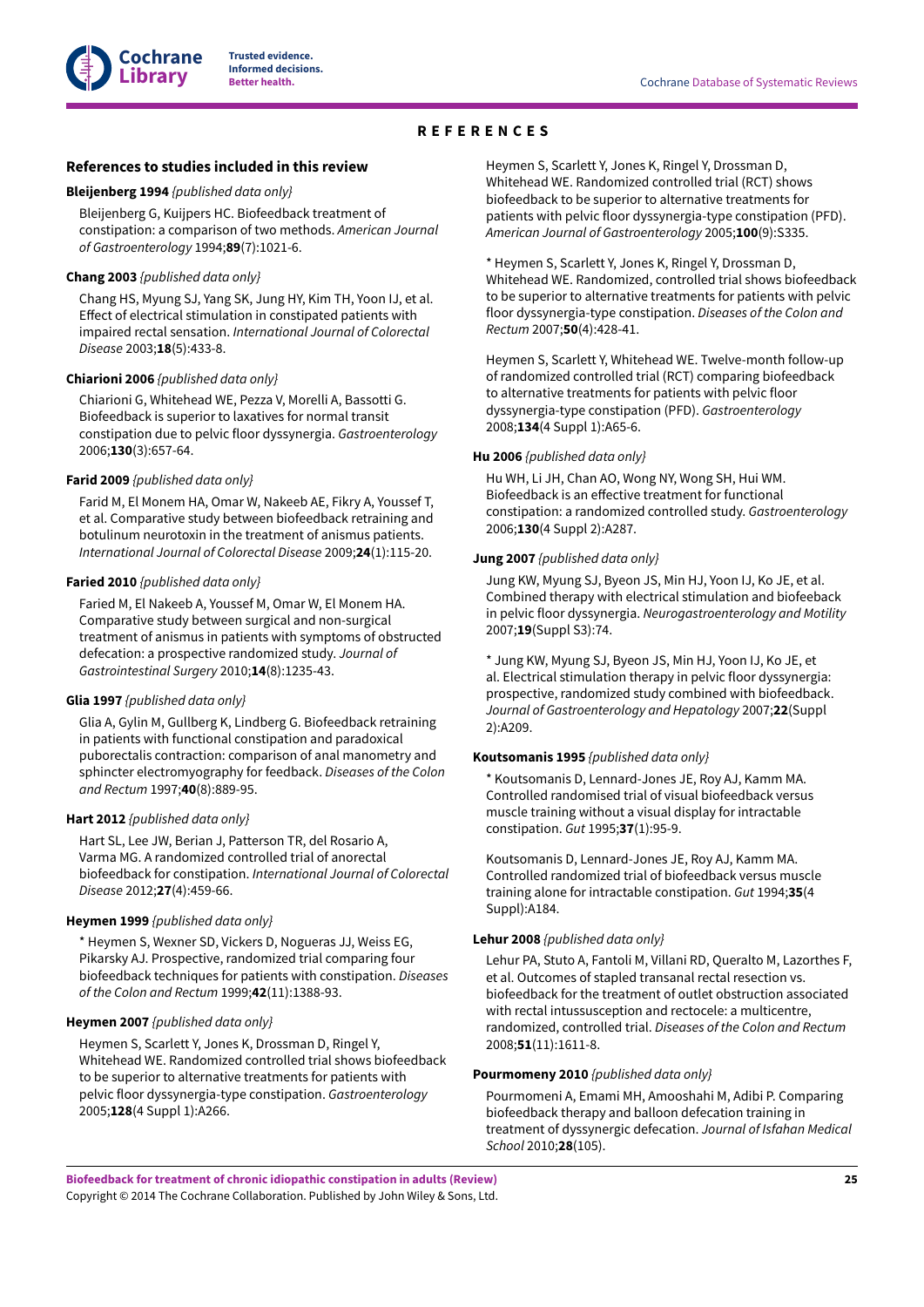

# <span id="page-27-5"></span>**Rao 2007** *{published data only}*

Rao SS, Kinkade KJ, Schulze KS, Nygaard II, Brown KE, Stumbo PE, et al. Biofeedback therapy (bt) for dyssynergic constipation - randomized controlled trial. *Gastroenterology* 2005;**128**(4 Suppl 1):S1853.

\* Rao SS, Seaton K, Miller M, Brown K, Nygaard I, Stumbo P, et al. Randomized controlled trial of biofeedback, sham feedback and standard therapy for dyssynergic defecation. *Clinical Gastroentereology and Hepatology* 2007;**5**(3):331-8.

Rao SS, Seaton K, Schulze KS, Brown K, Zimmerman B. Effects of biofeedback on psychologic profiles and quality of life in dyssynergic defecation (DD) - a randomized controlled trial. *Gastroenterology* 2007;**132**(4 Suppl 2):A522.

Rao SS, Valestin J, Brown CK, Zimmerman B, Schulze K. Long-term efficacy of biodeefback therapy for dyssynergic defecation: randomized controlled trial. *American Journal of Gastroenterology* 2010;**105**(4):890-6.

#### <span id="page-27-4"></span>**Simon 2009** *{published data only}*

Simon MA, Bueno AM. Behavioural treatment of the dyssynergic defecation in chronically constipated elderly patients: a randomized controlled trial. *Applied Psychophysiology and Biofeedback* 2009;**34**(4):273-7.

### <span id="page-27-3"></span>**You 2001** *{published data only}*

You YT, Wang JY, ChangChien CR, Chen JS, Hsu KC, Tang R, et al. The treatment of outlet obstruction constipation. *Formosan Journal of Surgery* 2001;**34**:3-10.

### **References to studies excluded from this review**

# <span id="page-27-1"></span>**Battaglia 2004** *{published data only}*

Battaglia E, Serra AM, Buonafede G, Dughera L, Chistolini F, Morelli A, et al. Long-term study on the effects of visual biofeedback and muscle training as a therapeutic modality in pelvic floor dyssynergia and slow-transit constipation. *Diseases of the Colon and Rectum* 2004;**47**(1):90-5.

#### <span id="page-27-8"></span>**Binnie 1992** *{published data only}*

Binnie NR, Papachrysostomou M, Clare N, Smith AN. Solitary rectal ulcer: the place of biofeedback and surgery in the treatment of the syndrome. *World Journal of Surgery* 1992;**16**(5):836-40.

# <span id="page-27-9"></span>**Chiarioni 2005** *{published data only}*

Chiarioni G, Salandini L, Whitehead WE. Biofeedback benefits only patients with outlet dysfunction, not patients with isolated slow transit constipation. *Gastroenterology* 2005;**129**(1):86-97.

#### <span id="page-27-6"></span>**Chiarioni 2007** *{published data only}*

Chiarioni G, Whitehead WE, Bassotti G. Randomized control of biofeedback. *Clinical Gastroenterology and Hepatology* 2007;**5**(9):1119.

### <span id="page-27-2"></span>**Chiarioni 2010** *{published data only}*

Chiarioni G, Nardo A, Vantini I, Romito A, Whitehead WE. Biofeedback is superior to electrogalvanic stimulation

and massage for treatment of levator ani syndrome. *Gastroenterology* 2010;**138**(4):1321-9.

### <span id="page-27-10"></span>**Chiotakakou-Faliakou 1998** *{published data only}*

Chiotakakou-Faliakou E, Kamm MA, Roy AJ, Storrie JB, Turner IC. Biofeedback provides long-term benefit for patients with intractable, slow and normal transit constipation. *Gut* 1998;**42**(4):517-21.

# <span id="page-27-11"></span>**Dallianas 2000** *{published data only}*

Dallianas A, Skandalis N, Rimikis MN, Koutsomanis D, Kardasi M, Archimandritis A. Pelvic floor study in patients with obstructive defecation: influence of biofeedback. *Journal of Clinical Gastroenterology* 2000;**30**(2):176-80.

## <span id="page-27-0"></span>**Emmanuel 2001** *{published data only}*

Emmanuel A, Kamm M. Response to a behavioural treatment, biofeedback, in constipated patients is associated with improved gut transit and autonomic innervation. *Gut* 2001;**49**(2):214-9.

#### <span id="page-27-7"></span>**Enck 2009** *{published data only}*

Enck P, Van Der Voort IR, Klosterhalfen S. Biofeedback therapy in fecal incontinence and constipation. *Neurogastroenterology and Motility* 2009;**21**(11):1133-41.

### <span id="page-27-12"></span>**Ferrara 2001** *{published data only}*

Ferrara A, De Jesus S, Gallagher JT, Williamson PR, Larach SW, Pappas D, et al. Time-related decay of the benefits of biofeedback therapy. *Techniques in Coloproctology* 2001;**5**(3):131-5.

#### <span id="page-27-13"></span>**Horton 2008** *{published and unpublished data}*

Horton N. A randomized controlled trial of biofeedback versus laxatives for chronic idiopathic constipation in women. *UK Clinical Trials Gateway* 2008. [ISRCTN35017966]

# <span id="page-27-14"></span>**Keck 1994** *{published data only}*

Keck JO, Staniunas RJ, Coller JA, Barrett RC, Oster ME, Schoetz DJ, et al. Biofeedback training is useful in fecal incontinence but disappointing in constipation. *Diseases of the Colon and Rectum* 1994;**37**(12):1271-6.

#### <span id="page-27-15"></span>**Lin 2005** *{published data only}*

Lin Z, Lin L, Zhang HJ, Wang MF. Social psychological and behaviour characteristics of patients with functional constipation and the follow-up of the effects of biofeedback therapy [Chinese]. *Chinese Journal of Clinical Rehabilitation* 2005;**9**(28):67-9.

#### <span id="page-27-16"></span>**NCT00564707** *{published data only}*

NCT00564707. Comparison of biofeedback therapy and botulinum toxin type A injections for treatment of painful levator ani syndrome in women: a randomized, prospective trial. clinicaltrials.gov/ct2/show/NCT00564707 (accessed 22 January 2014).

#### <span id="page-27-17"></span>**Park 2003** *{published data only}*

Park DH, Myung SJ, Yoon IJ, Kwon OR, Ko JE, Chang HS, et al. Clinical factors associated with response to biofeedback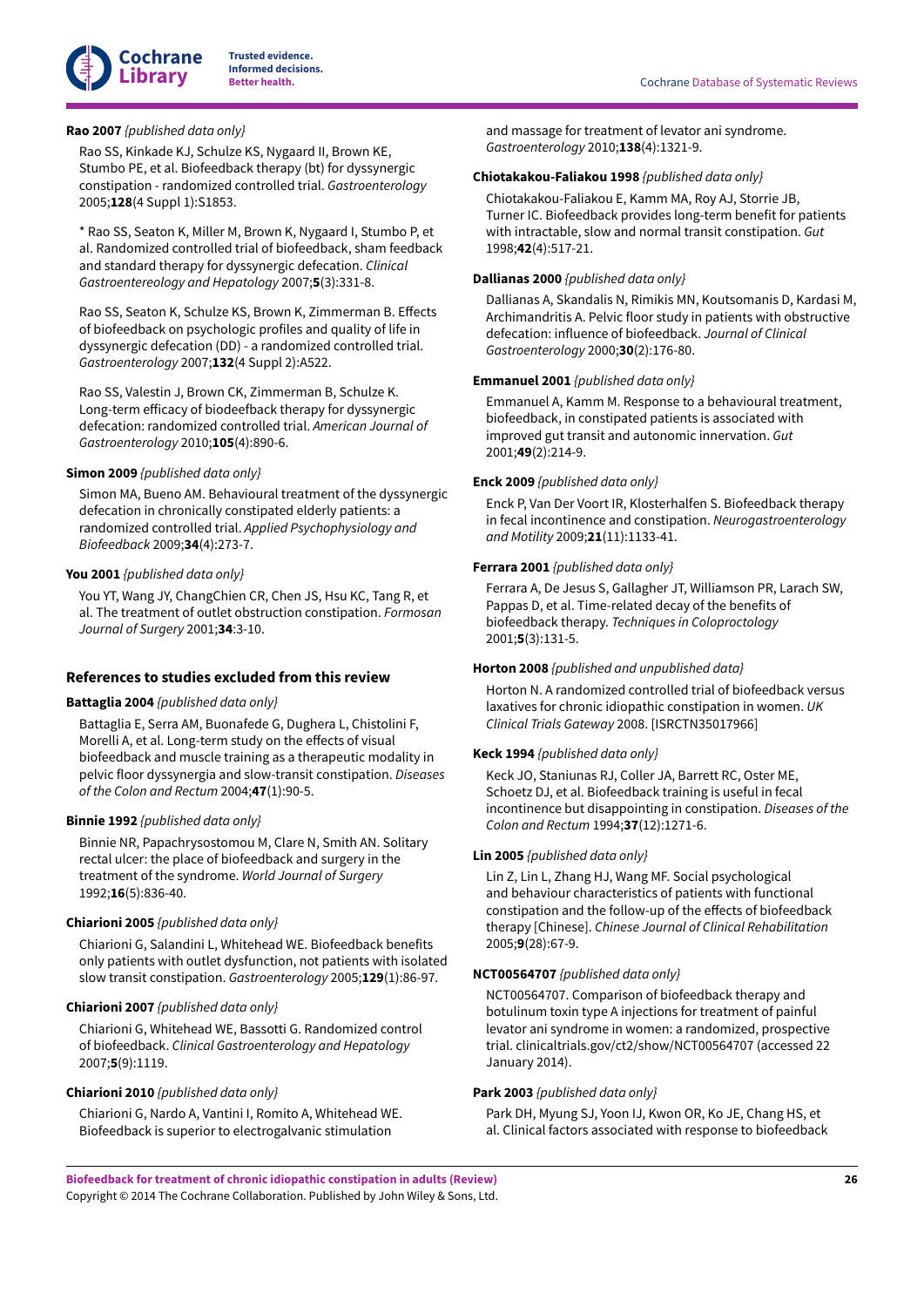

therapy for patients with chronic constipation [Korean]. *Korean Journal of Gastroenterlogy* 2003;**42**(4):289-6.

#### <span id="page-28-12"></span>**Patankar 1997** *{published data only}*

Patankar SK, Ferrara A, Larach SW, Williamson PR, Perozo SE, Levy JR, et al. Electromyographic assessment of biofeedback training for fecal incontinence and chronic constipation. *Diseases of the Colon and Rectum* 1997;**40**(8):907-11.

# <span id="page-28-13"></span>**Roy 2000** *{published data only}*

Roy AJ, Emmanuel AV, Storrie JB, Bowers J, Kamm MA. Behavioural treatment (biofeedback) for constipation following hysterectomy. *British Journal of Surgery* 2000;**87**(1):100-5.

#### <span id="page-28-14"></span>**Siproudhis 1995** *{published data only}*

Siproudhis L, Dautreme S, Ropert A, Briand H, Renet C, Beusnel C, et al. Anismus and biofeedback: who benefits?. *European Journal of Gastroenterology and Hepatology* 1995;**7**(6):547-52.

# <span id="page-28-15"></span>**Wiesel 2001** *{published data only}*

Wiesel PH, Dorta G, Cuypers P, Herranz M, Kreis ME, Schnegg JF, et al. Patient satisfaction after biofeedback for constipation and pelvic floor dyssynergia. *Swiss Medical Weekly* 2001;**131**(11-12):152-6.

# <span id="page-28-16"></span>**Yang 2004** *{published data only}*

Yang LM, Lin JB, Zhao YL, Liang JL, Lin H, Zhong Z, et al. Effects of biofeedback training by EMG on patients with chronic functional constipation. *World Chinese Journal of Digestology* 2004;**12**(3):730-3.

#### **References to studies awaiting assessment**

<span id="page-28-17"></span>**Singles 1990** *{published data only}*

Singles JM. Evaluation of a biofeedback-based behaviour modification program for the treatment of chronic constipation [Thesis]. Norfolk, VA, USA: Old Dominion University, 1990.

#### **References to ongoing studies**

# <span id="page-28-18"></span>**NCT00982839** *{published data only}*

NCT00982839. Rectal sensory training - a randomized controlled study of two techniques. clinicaltrials.gov/ct2/show/ NCT00982839 (accessed 22 January 2014).

#### <span id="page-28-19"></span>**NCT01672216** *{published data only}*

NCT01672216. Multicentre randomized controlled trial to compare the outcome of conservative triple target treatment with EMG-biofeedback in chronic constipation (3T-CO). clinicaltrials.gov/ct2/show/NCT01672216 (accessed 22 January 2014).

# **Additional references**

#### <span id="page-28-9"></span>**Azpiroz 2002**

Azpiroz F, Enck P, Whitehead WE. Anorectal functional testing: review of collective experience. *American Journal of Gastroenterology* 2002;**97**(20):232-40.

#### <span id="page-28-10"></span>**Bassotti 1997**

Bassotti G, Whitehead WE. Biofeedback, relaxation training and cognitive behaviour modification as treatments for lower functional gastrointestinal disorders. *QJM* 1997;**90**(8):545-50.

#### <span id="page-28-2"></span>**Bassotti 2004**

Bassotti G, Chistolini F, Sietchiping-Nzepa F, de Roberto G, Morelli A, Chiarioni G. Biofeedback for pelvic floor dysfunction in constipation. *BMJ* 2004;**328**(7436):393-6.

#### <span id="page-28-8"></span>**Bharucha 2010**

Bharucha AE, Wald AM. Anorectal disorders. *American Journal of Gastroenterology* 2010;**105**(4):786-94.

#### <span id="page-28-7"></span>**Brandt 2005**

Brandt LJ, Prather CM, Quigley EM, Schiller LR, Schoenfeld P, Talley NJ. Systematic review on the management of chronic constipation in North America. *American Journal of Gastroenterology* 2005;**100**(Suppl 1):S5-S21.

### <span id="page-28-0"></span>**Cheng 2003**

Cheng C, Chan AO, Hui WM, Lam SK. Coping strategies, illness perception, anxiety and depression of patients with idiopathic constipation: a population-based study. *Alimentary Pharmacology and Therapeutics* 2003;**18**(3):319-26.

# <span id="page-28-11"></span>**Chiarelli 2008**

Chiarelli P. Systematic review: the management of constipation using physical therapies including biofeedback. *Australian and New Zealand Continence Journal* 2008;**14**(1):6-13.

#### <span id="page-28-6"></span>**Chiarioni 2008**

Chiarioni G, Whitehead WE. The role of biofeedback in the treatment of gastrointestinal disorders. *Gastroenterology and Hepatology* 2008;**5**(7):371-82.

#### <span id="page-28-4"></span>**Chiotakaku-Faliakou 1998**

Chiotakakou-Faliakou E, Kamm MA, Roy AJ, Storrie JB, Turner IC. Biofeedback provides long term benefit for patients with intractable, slow and normal transit constipation. *Gut* 1998;**42**(4):517-21.

#### <span id="page-28-3"></span>**Chronic Constipation Task Force 2005**

American College of Gastroenterology Chronic Constipation Task Force. An evidence-based approach to the management of chronic constipation in North America. *American Journal of Gastroenterology* 2005;**100**(Suppl 1):S1-4.

# <span id="page-28-5"></span>**Coulter 2002**

Coulter ID, Favreau JT, Hardy ML, Morton SC, Roth EA, Shekelle P. Biofeedback interventions for gastrointestinal conditions: a systematic review. *Alternative Therapies in Health and Medicine* 2002;**8**(3):76-83.

### <span id="page-28-1"></span>**Denis 1981**

Denis PB, Cayron G, Galmiche JP. Biofeedback; the light at the end of the tunnel? Maybe for constipation. *Gastroenterology* 1981;**80**(5 Pt 1):1089-90.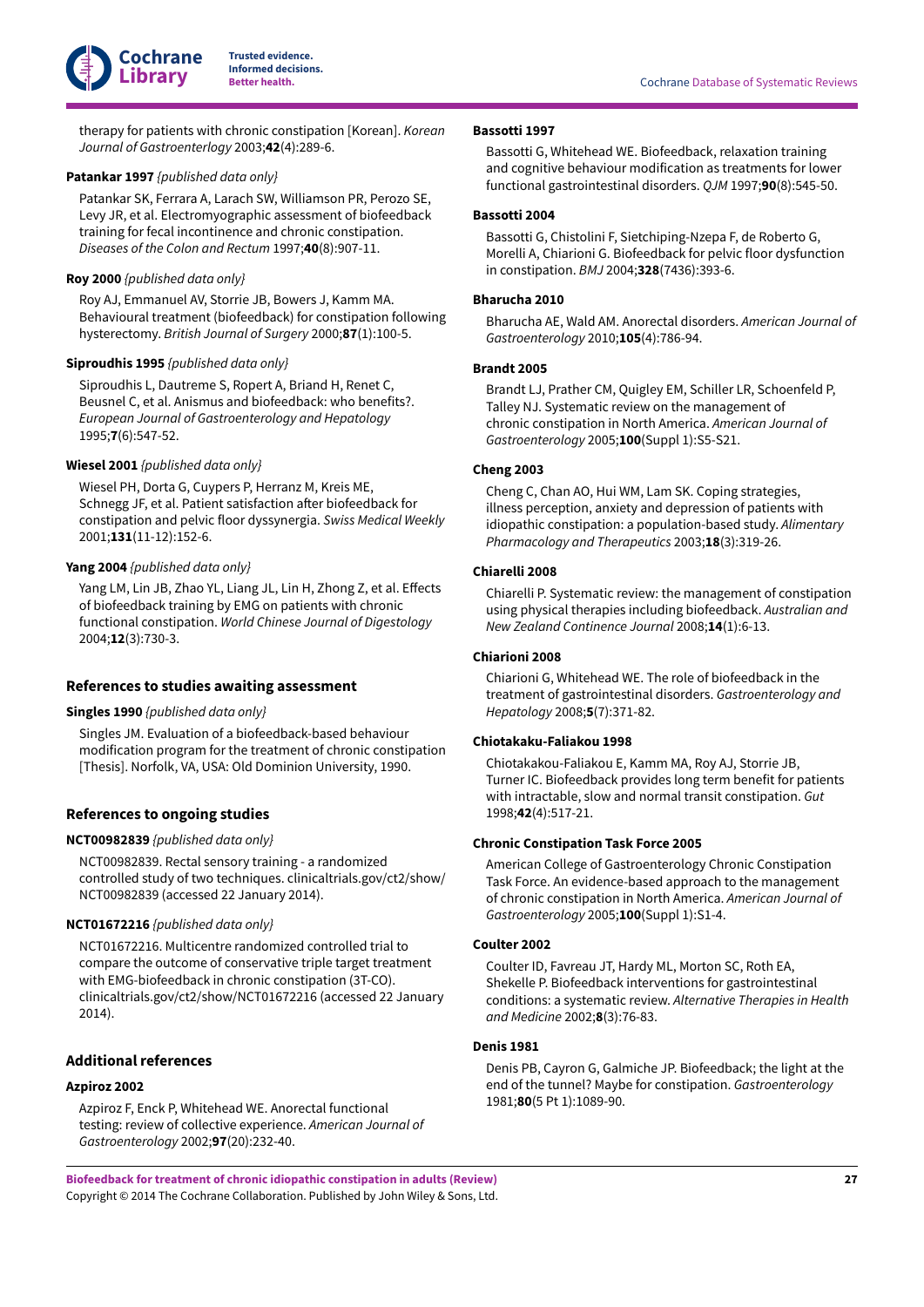

#### <span id="page-29-3"></span>**Denis 1996**

Denis P. Methodology of biofeedback. *European Journal of Gastroenterology and Hepatology* 1996;**8**(6):530-3.

#### <span id="page-29-18"></span>**Enck 1993**

Enck P. Biofeedback training in disordered defecation: a critical review. *Digestive Diseases and Sciences* 1993;**38**(11):1953-60.

#### <span id="page-29-19"></span>**Enck 1996**

Enck P, Schafer R. Biofeedback applications in gastroenterology. *European Journal of Gastroenterology and Hepatology* 1996;**8**(6):534-9.

#### <span id="page-29-4"></span>**Fleshman 1992**

Fleshman JW, Dreznik Z, Meyer K, Fry RD, Carney R, Kodner IJ. Outpatient protocol for biofeedback therapy of pelvic floor outlet obstruction. *Diseases of the Colon and Rectum* 1992;**35**(1):1-7.

#### <span id="page-29-12"></span>**Frank 1999**

Frank L, Kleinman L, Farup C, Taylor L, Miner P. Psychometric validation of a constipation symptom assessment questionnaire. *Scandanavian Journal of Gastroenterology* 1999;**34**(9):870-7.

# <span id="page-29-5"></span>**Gilliland 1997**

Gilliland R, Heymen S, Altomare DF, Park UC, Vickers D, Wexner S. Outcome and predictors of success of biofeedback for constipation. *British Journal of Surgery* 1997;**84**(8):1123-6.

#### <span id="page-29-7"></span>**Guyatt 2008a**

Guyatt G, Rennie D, Meade MO, Cook DJ. User's Guide to the Medical Literature: Essentials of Evidence Based Medicine. 2nd Edition. New York: JAMA Evidence, 2008.

#### <span id="page-29-11"></span>**Guyatt 2008b**

Guyatt GH, Oxman AD, Vist GE, Kunz R, Falck-Ytter Y, Alonso-Coello P, et al. GRADE: an emerging consensus on rating quality of evidence and strength of recommendations. *BMJ* 2008;**336**(7650):924-6.

#### <span id="page-29-6"></span>**Heymen 2003**

Heymen S, Jones KR, Scarlett Y, Whitehead WE. Biofeedback treatment for constipation: a critical review. *Diseases of the Colon and Rectum* 2003;**46**(9):1208-17.

#### <span id="page-29-0"></span>**Higgins 2004**

Higgins PD, Johanson JF. Epidemiology of constipation in North America: a systematic review. *American Journal of Gastroenterology* 2004;**99**(4):750-9.

#### <span id="page-29-10"></span>**Higgins 2011**

Higgins JPT, Altman DG, Sterne JAC (editors). Chapter 8: Assessing risk of bias in included studies. In: Higgins JPT, Green S editor(s). Cochrane Handbook for Systematic Reviews of Interventions Version 5.1.0 [updated March 2011]. The Cochrane Collaboration, 2011. Available from www.cochranehandbook.org.

#### <span id="page-29-1"></span>**Irvine 2002**

Irvine EJ, Ferrazzi S, Pare P, Thompson WG, Rance L. Healthrelated quality of life in functional GI disorders: focus on constipation and resource utilization. *American Journal of Gastroenterology* 2002;**97**(8):1986-93.

#### <span id="page-29-20"></span>**Jorge 2003**

Jorge JMN, Habr-Gama A, Wexner SD. Biofeedback therapy in the colon and rectal practice. *Applied Psychophysiology and Biofeedback* 2003;**28**(1):47-61.

#### <span id="page-29-14"></span>**Koh 2008**

Koh CE, Young CJ, Young JM, Solomon MJ. Systematic review of randomized controlled trials of the effectiveness of biofeedback for pelvic floor dysfunction. *British Journal of Surgery* 2008;**95**(9):1079-87.

#### <span id="page-29-16"></span>**Koutsomanis 1994**

Koutsomanis D, Lennard-Jones JE, Kamm M. Prospective study of biofeedback treatment for patients with slow and normal transit constipation. *European Journal of Gastroenterology and Hepatology* 1994;**6**(2):131-7.

#### <span id="page-29-9"></span>**Lefebvre 2011**

Lefebvre C, Manheimer E, Glanville J. Chapter 6: Searching for studies. In: Higgins JPT, Green S editor(s). Cochrane Handbook for Systematic Reviews of Interventions Version 5.1.0 (updated March 2011). The Cochrane Collaboration, 2011. Available from www.cochrane-handbook.org.

#### <span id="page-29-15"></span>**Lestar 1991**

Lestàr B, Pennickx F, Kerremans R. Biofeedback defaecation training for anismus. *International Journal of Colorectal Disease* 1991;**6**(4):202-7.

### <span id="page-29-8"></span>**Longstreth 2006**

Longstreth GF, Thompson WG, Chey WD, Houghton LA, Mearin F, Spiller RC. Functional bowel disorders. *Gastroenterology* 2006;**130**(5):1480-91.

#### <span id="page-29-2"></span>**Mason 2002**

Mason HJ, Serrano-Ikkos E, Kamm MA. Psychological state and quality of life in patients having behavioural treatment (biofeedback) for intractable constipation. *American Journal of Gastroenterology* 2002;**97**(12):3154-9.

#### <span id="page-29-17"></span>**Moher 2001**

Moher D, Schulz KF, Altman DG. The CONSORT statement: revised recommendations for improving the quality of reports of parallel-group randomised trials. *Lancet* 2001;**357**(9263):1191-4.

#### <span id="page-29-13"></span>**Norton 2012**

Norton C, Cody JD. Biofeedback and/or sphincter exercises for the treatment of faecal incontinence in adults. *Cochrane Database of Systematic Reviews* 2012, Issue 7. [DOI: [10.1002/14651858.CD002111.pub3\]](https://doi.org/10.1002%2F14651858.CD002111.pub3)

#### <span id="page-29-21"></span>**Palsson 2004**

Palsson OS, Heymen S, Whitehead WE. Biofeedback treatment for functional anorectal disorders: a comprehensive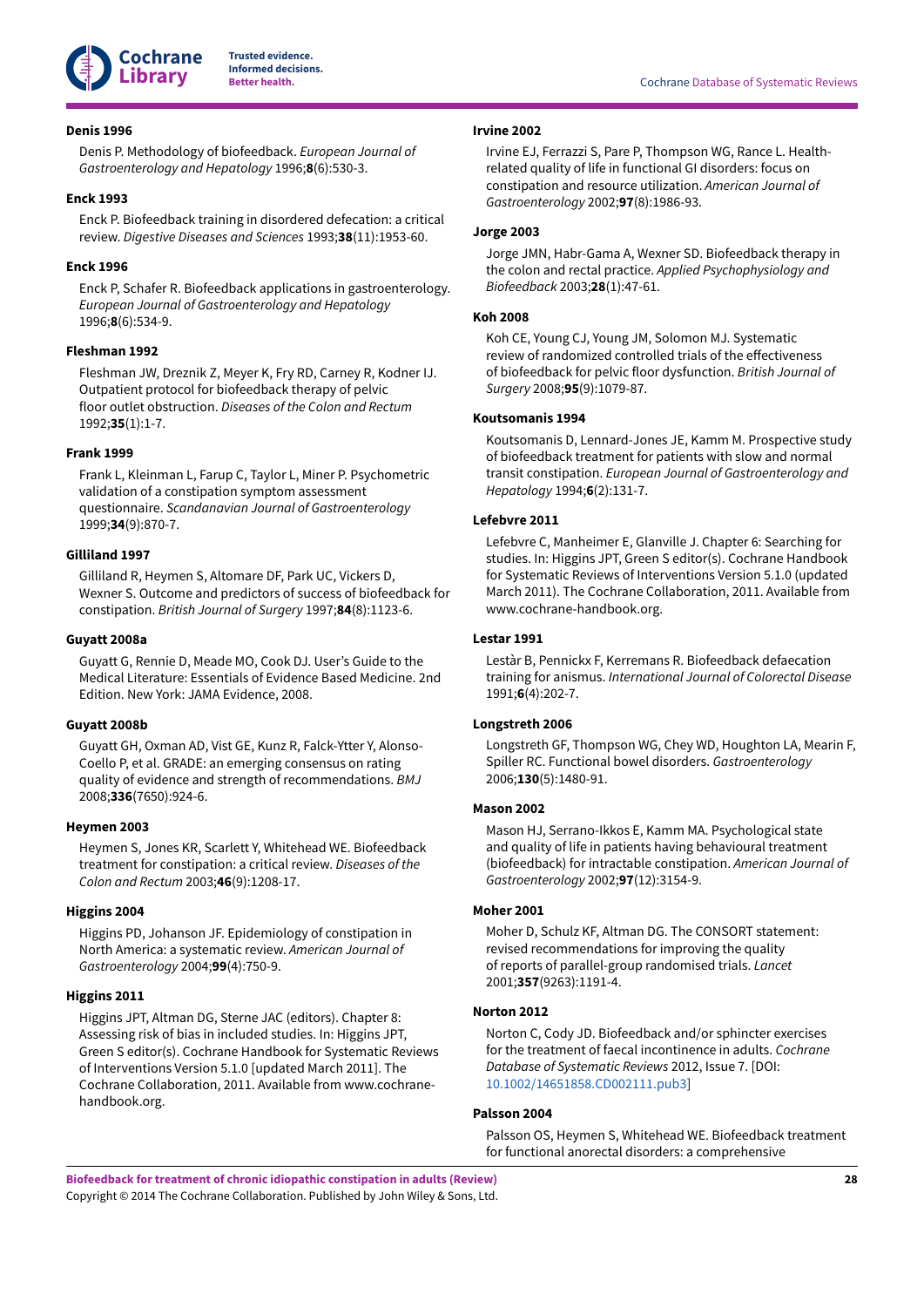

 $efficacy$  *review. Applied Psychophysiology and Biofeedback* 2004;**29**(3):153-74.

#### <span id="page-30-14"></span>**Papachrysostomou 1994**

Papachrysostomou M, Smith AN. Effects of biofeedback on obstructive defecation--reconditioning of the defecation reflex?. *Gut* 1994;**35**(2):252-6.

### <span id="page-30-1"></span>**Rao 1997**

Rao SS, Welcher KD, Pelsang RE. Effects of biofeedback therapy on anorectal function in obstructive defecation. *Digestive Diseases and Sciences* 1997;**42**(11):2197-205.

#### <span id="page-30-13"></span>**Rao 1998**

Rao SS, Welcher KD, Leistikow JS. Obstructive defecation: a failure of rectoanal coordination. *American Journal of Gastroenterology* 1998;**93**(7):1042-50.

#### <span id="page-30-8"></span>**Rao 2008**

Rao SS. Dyssynergic defecation and biofeedback therapy. *Gastroenterology Clinics of North America* 2008;**37**(3):549-86.

# <span id="page-30-3"></span>**Rao 2010**

Rao SS, Valestin J, Brown CK, Zimmerman B, Schulze K. Long-term efficacy of biodeefback therapy for dyssynergic defecation: randomized controlled trial. *American Journal of Gastroenterology* 2010;**105**(4):890-6.

### <span id="page-30-11"></span>**Rhee 2000**

Rhee PL, Choi MS, Kim YH, Son HJ, Kim JJ, Koh KC, et al. An increased rectal maximum tolerable volume and long anal canal are associated with poor short-term response to biofeedback therapy for patients with anismus with decreased bowel frequency and normal colonic transit time. *Diseases of the Colon and Rectum* 2000;**43**(10):1405-11.

#### <span id="page-30-12"></span>**Rieger 1997**

Rieger NA, Wattchow DA, Sarre RG, Saccone GT, Rich CA, Cooper SJ, et al. Prospective study of biofeedback for treatment of constipation. *Diseases of the Colon and Rectum* 1997;**40**(10):1143-8.

#### <span id="page-30-17"></span>**Schiller 2001**

Schiller LR. Review article: the therapy of constipation. *Alimentary Pharmacology and Therapeutics* 2001;**15**(6):749-63.

# <span id="page-30-2"></span>**Schünemann 2011**

Schünemann HJ, Oxman AD, Vist GE, Higgins JPT, Deeks JJ, Glasziou P, et al. Chapter 12: Interpreting results and drawing conclusions. In: Higgins JPT, Green S editor(s). Cochrane Handbook for Systematic Reviews of Interventions Version 5.1.0 (updated March 2011). The Cochrane Collaboration, 2011. Available from www.cochrane-handbook.org.

# <span id="page-30-9"></span>**Scott 2008**

Scott SM, Gladman MA. Manometric, sensorimotor, and neurophysiologic evaluation of anorectal function. *Gastroenterology Clinics of North America* 2008;**37**(3):511-38.

# <span id="page-30-10"></span>**Shin 2010**

Shin JK, Cheon JH, Kim ES, Yoon JY, Lee JH, Jeon SM, et al. Predictive capability of anorectal physiologic tests for unfavourable outcomes following biofeedback therapy in dyssynergic defecation. *Journal of the Korean Medical Science* 2010;**25**(7):1060-5.

# <span id="page-30-4"></span>**Simren 2001**

Simrén M, Abrahamsson H, Svedlund J, Björnsson ES. Quality of life in patients with irritable bowel syndrome seen in referral centres versus primary care: the impact of gender and predominant bowel pattern. *Scandanavian Journal of Gastroenterology* 2001;**36**(5):545-52.

#### <span id="page-30-5"></span>**Simren 2006**

Simrén M, Svedlund J, Posserud I, Björnsson ES, Abrahamsson H. Health-related quality of life in patients attending a gastroenterology outpatient clinic: functional versus organic diseases. *Clinical Gastroenterology and Hepatology* 2006;**4**(2):187-95.

#### <span id="page-30-6"></span>**Thompson 1999**

Thompson WG, Longstreth GF, Drossman DA, Heaton KW, Irvine EJ, Mueller-Lissner SA. Functional Bowel disorders and functional abdominal pain. *Gut* 1999;**45**(Suppl 11):1143-7.

# <span id="page-30-0"></span>**Van Baal 1983**

Van Baal JG, Leguit P, Brummelkamp WH. Relaxation biofeedback conditioning as treatment of a disturbed defecation reflex: Report of a case. *Diseases of the Colon and Rectum* 1983;**27**(3):187-9.

# <span id="page-30-15"></span>**Wexner 1992**

Wexner SD, Cheape JD, Jorge JMN, Heymen S, Jagelman DG. Prospective assessment of biofeedback for the treatment of paradoxical puborectalis contraction. *Diseases of the Colon and Rectum* 1992;**35**(2):145-50.

#### <span id="page-30-16"></span>**Whitehead 2010**

Whitehead WE, Bharucha AE. Diagnosis and treatment of pelvic floor disorders: what's new and what to do. *Gastroenterology* 2010;**138**(4):1231-5.

#### <span id="page-30-7"></span>**Wong 2010**

Wong RK, Palsson OS, Turner MJ, Levy RL, Feld AD, von Korff M, et al. Inability of the Rome III criteria to distinguish functional constipation from constipation-subtype irritable bowel syndrome. *American Journal of Gastroenterology* 2010;**105**(10):2228-34.

# <span id="page-30-18"></span>**Zhou 2008**

Zhou LK, Chang M, Ke MY. Systematic review of biofeedback for adult chronic constipation. *Journal of Gastroenterology and Hepatology* 2008;**23**(Suppl 5):A115.

\* Indicates the major publication for the study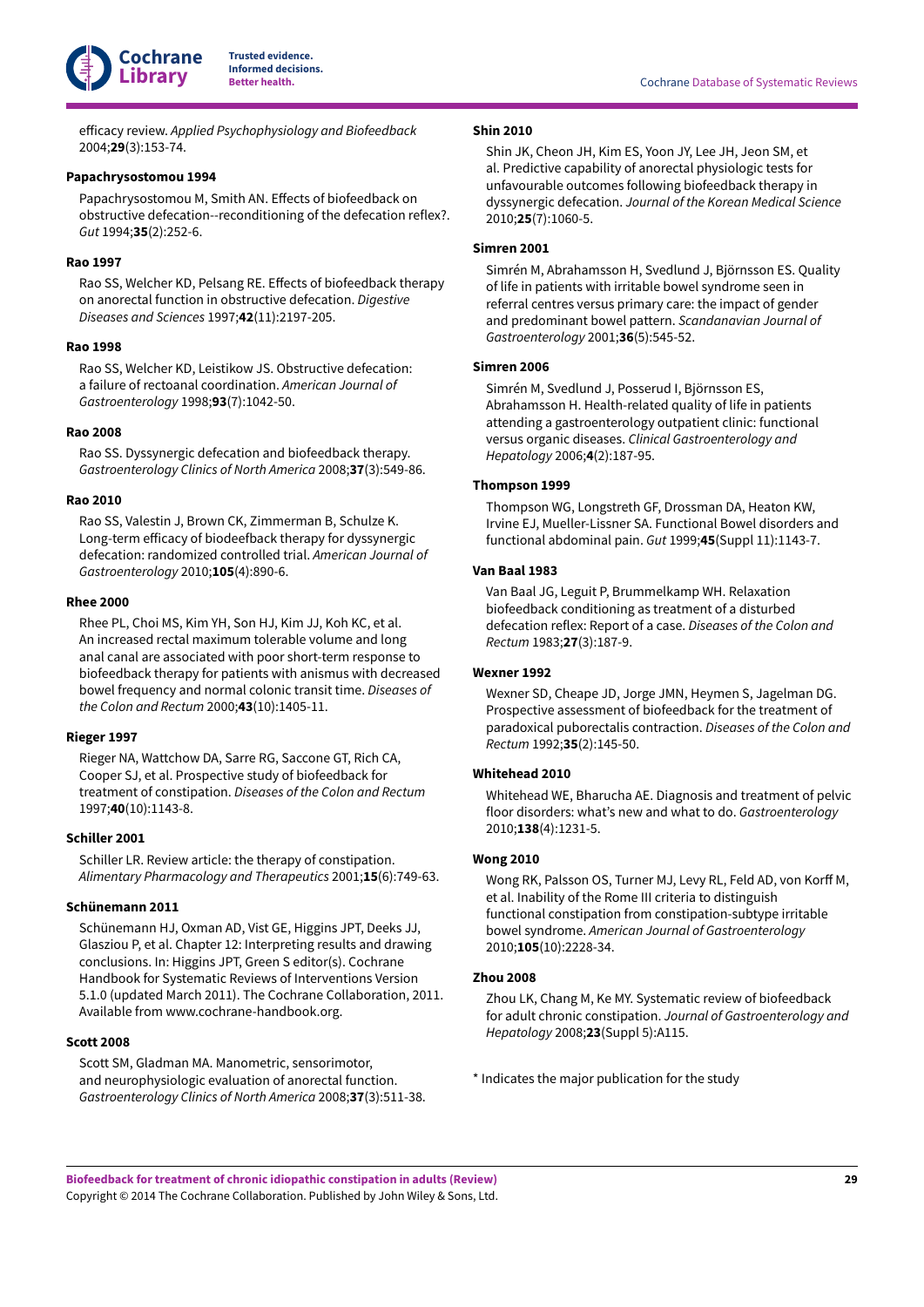# <span id="page-31-0"></span>**C H A R A C T E R I S T I C S O F S T U D I E S**

# <span id="page-31-1"></span>**Characteristics of included studies** *[ordered by study ID]*

|  | <b>Bleijenberg 1994</b> |
|--|-------------------------|

| Methods                 | Study design: randomised controlled trial     |                                                                                                                                                                         |
|-------------------------|-----------------------------------------------|-------------------------------------------------------------------------------------------------------------------------------------------------------------------------|
|                         |                                               | Total study duration: Mean follow-up 14 months (SD 8.9; range 3 to 28 months) for EMG biofeedback<br>and 9 months (SD 7.0; range 3 to 26 months) for comparison group   |
| Participants            |                                               | 21 patients, all with pelvic floor dyssynergia and constipation                                                                                                         |
|                         |                                               | N = 11 electromyograph (EMG) biofeedback (8 female, 3 male) (mean age 35 years, range 20 to 50<br>years); duration of symptoms (mean 8 years, range 2 to 11years)       |
|                         |                                               | N = 10 balloon biofeedback (8 female, 2 male) - 1 drop out (mean age 40 years (range 28 to 47 years));<br>duration of symptoms (mean 7.5 years, range 2 to 15 years)    |
|                         | No difference between groups at pre-test      |                                                                                                                                                                         |
| Interventions           | No laxatives allowed                          |                                                                                                                                                                         |
|                         | Weekly outpatient sessions for 8 weeks        |                                                                                                                                                                         |
|                         | Intervention group:                           |                                                                                                                                                                         |
|                         |                                               | Phase 1: EMG biofeedback using anal-plug electrode and digital display                                                                                                  |
|                         |                                               | Phase 2: simulated defecation of oatmeal porridge                                                                                                                       |
|                         | decide whether 'straining' was correct or not | Phase 3: toilet instructions - to strain a maximum of 5 times on the toilet after each meal and patient to                                                              |
|                         | <b>Comparison group:</b>                      |                                                                                                                                                                         |
|                         |                                               | Phase 1: Balloon biofeedback using balloon catheter inflated with 20 mL air inserted 8 cm into rectum,<br>patient to pull balloon out over 10 seconds without straining |
|                         | Phase 2 and 3 same as EMG biofeedback         |                                                                                                                                                                         |
| Outcomes                | straining, 100 = maximal relaxation)          | EMG quality score (based on depth and amplitude of EMG signal from 0 to 100: $0 =$ no relaxation during                                                                 |
|                         | tion, hard stools, abdominal pain             | Patient symptom diary (recorded 4 times daily): frequency, difficult evacuation, incomplete evacua-                                                                     |
|                         |                                               | Constipation score (calculated from symptom diary)                                                                                                                      |
|                         |                                               | VAS (0 to 200: 100 = unchanged) of subjective rating of change                                                                                                          |
|                         |                                               | SCL-90 - validated psychopathology symptom checklist                                                                                                                    |
| <b>Notes</b>            |                                               |                                                                                                                                                                         |
| <b>Risk of bias</b>     |                                               |                                                                                                                                                                         |
| Bias                    | Authors' judgement                            | <b>Support for judgement</b>                                                                                                                                            |
| Random sequence genera- | Unclear risk                                  | Not reported                                                                                                                                                            |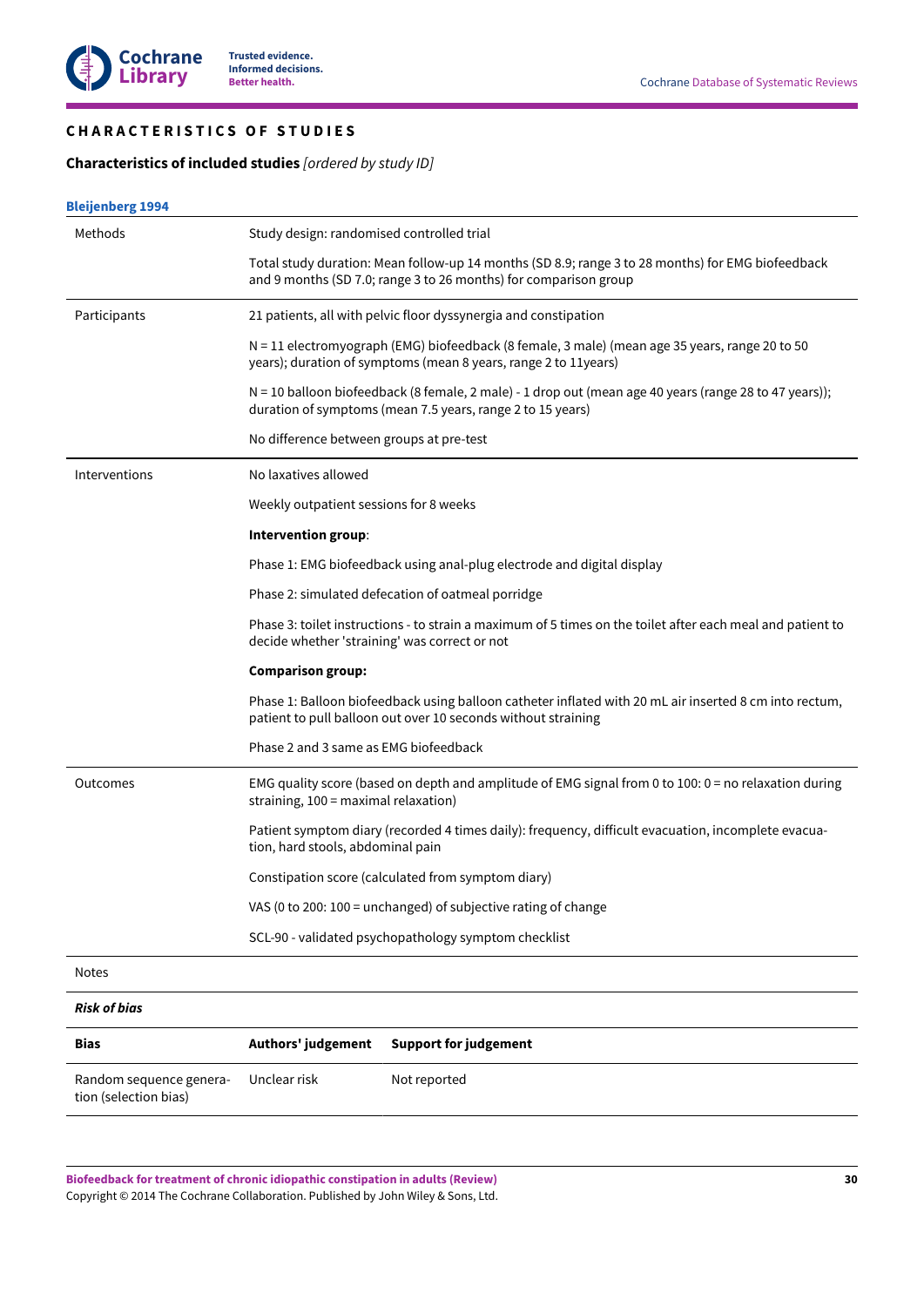

# **[Bleijenberg](#page-26-9) 1994**  *(Continued)*

| Allocation concealment<br>(selection bias)                         | Unclear risk | Not reported                                          |
|--------------------------------------------------------------------|--------------|-------------------------------------------------------|
| Blinding (performance)<br>bias and detection bias)<br>All outcomes | High risk    | Not blinded                                           |
| Incomplete outcome data<br>(attrition bias)<br>All outcomes        | Low risk     | Low attrition (one participant only)                  |
| Selective reporting (re-<br>porting bias)                          | Unclear risk | Not registered on a clinical trials registry          |
| Other bias                                                         | Low risk     | The study appears to be free of other sources of bias |

| <b>Chang 2003</b> |                                                                                                                                                                                                                                                  |  |  |
|-------------------|--------------------------------------------------------------------------------------------------------------------------------------------------------------------------------------------------------------------------------------------------|--|--|
| Methods           | Study design: randomised controlled trial                                                                                                                                                                                                        |  |  |
|                   | Total study duration: 10 to 12 days - no long-term follow-up beyond end of treatment                                                                                                                                                             |  |  |
| Participants      | 22 patients selected from 130 consecutive referrals who met Rome II criteria for functional constipation<br>and were thought to have 'impaired rectal sensation' defined as rectal sensory threshold volume for<br>desire to defecate of > 90 mL |  |  |
|                   | Electrical stimulation: n = 12 (5 male, 7 female) (Age - mean 41 years (range 18 to 71 years)                                                                                                                                                    |  |  |
|                   | Electromyograph (EMG) biofeedback: n = 10 (6 male 4 female) (Age - mean 53 years (range 28 to 74<br>years)                                                                                                                                       |  |  |
|                   | Duration of symptoms not reported                                                                                                                                                                                                                |  |  |
|                   | Baseline comparability-reported 'no significant difference', but no P values were reported                                                                                                                                                       |  |  |
| Interventions     | Intervention group:                                                                                                                                                                                                                              |  |  |
|                   | Electrical stimulation using anal plug with pulse generator introduced into the anal canal                                                                                                                                                       |  |  |
|                   | 'Variant stimulation' parameters scheduled individually within pre-specified range                                                                                                                                                               |  |  |
|                   | Performed for 20 minutes daily for 10 to 12 sessions                                                                                                                                                                                             |  |  |
|                   | <b>Comparison group:</b>                                                                                                                                                                                                                         |  |  |
|                   | EMG biofeedback with visual changes in pressure activity displayed on monitor                                                                                                                                                                    |  |  |
|                   | 10 to 14 sessions lasting 60 to 90 minutes (frequency not reported)                                                                                                                                                                              |  |  |
| Outcomes          | Symptom questionnaire (bowel frequency and urge, satisfaction with bowel habit, straining, sensation<br>of incomplete evacuation, anal obstruction scored on VAS)                                                                                |  |  |
|                   | Anorectal manometry immediately before and after each treatment                                                                                                                                                                                  |  |  |
|                   | Rectal sensation measured using balloon distention                                                                                                                                                                                               |  |  |
| <b>Notes</b>      |                                                                                                                                                                                                                                                  |  |  |
|                   |                                                                                                                                                                                                                                                  |  |  |

*Risk of bias*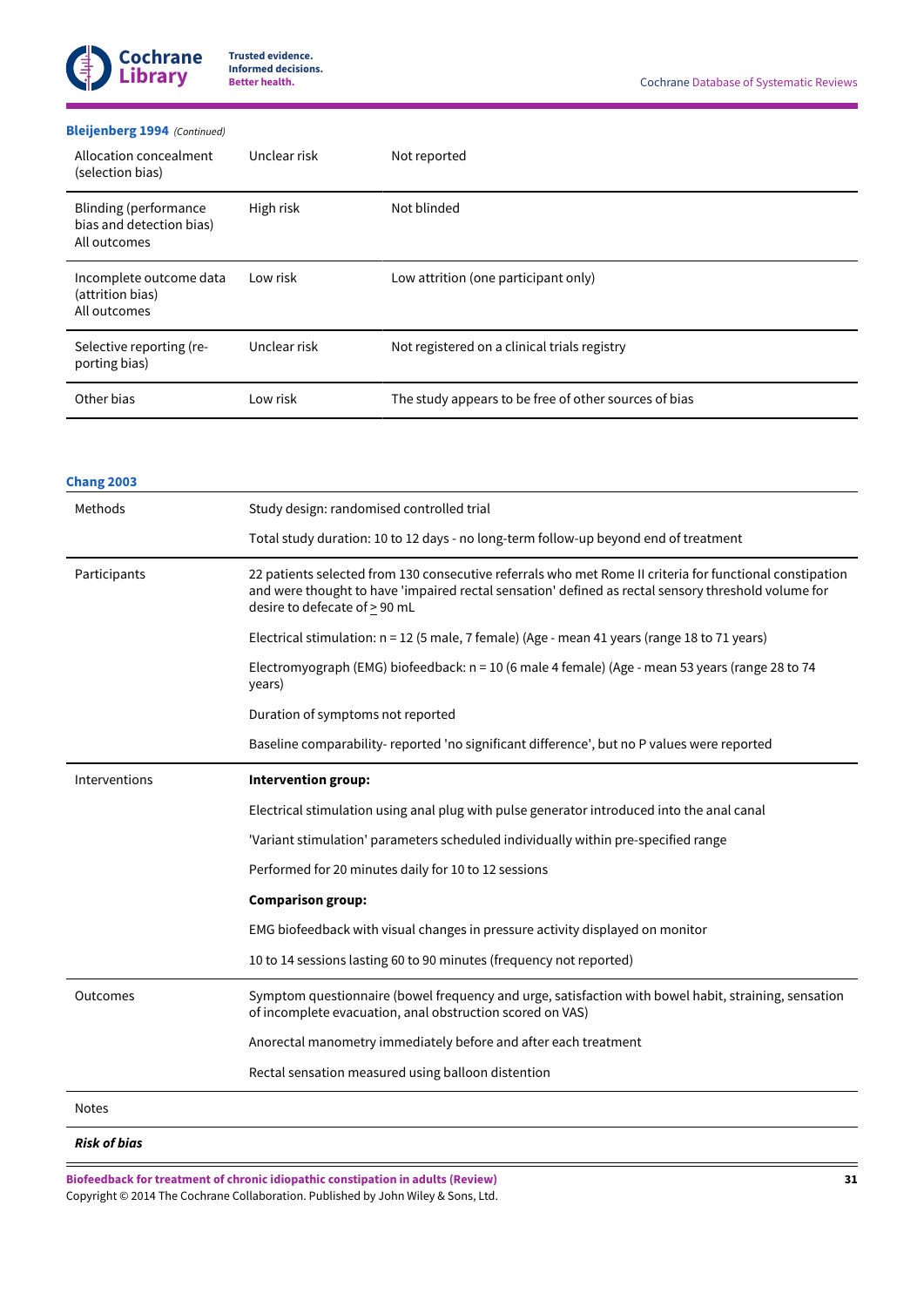

# **[Chang 2003](#page-26-11)**  *(Continued)*

| <b>Bias</b>                                                       | Authors' judgement | <b>Support for judgement</b>                                                                 |
|-------------------------------------------------------------------|--------------------|----------------------------------------------------------------------------------------------|
| Random sequence genera-<br>tion (selection bias)                  | Unclear risk       | Not reported                                                                                 |
| Allocation concealment<br>(selection bias)                        | Unclear risk       | Not reported                                                                                 |
| Blinding (performance<br>bias and detection bias)<br>All outcomes | High risk          | Not blinded                                                                                  |
| Incomplete outcome data<br>(attrition bias)<br>All outcomes       | Low risk           | No attrition                                                                                 |
| Selective reporting (re-<br>porting bias)                         | Unclear risk       | Not registered on a clinical trials registry                                                 |
| Other bias                                                        | Unclear risk       | Disproportionate number of male participants compared with usual biofeed-<br>back population |

# **[Chiarioni 2006](#page-26-3)**

| Methods       | Study design: randomised controlled trial                                                                                                                           |  |
|---------------|---------------------------------------------------------------------------------------------------------------------------------------------------------------------|--|
|               | Total study duration: 12 months for both groups, 24 months for biofeedback group only                                                                               |  |
| Participants  | 109 patients with severe constipation (Rome II criteria) for > 12 months, unresponsive to standard<br>treatment or 30 day trial of fibre                            |  |
|               | All with paradoxical contraction or non-relaxing pelvic floor on EMG and inability to defecate 50 mL wa-<br>ter-filled balloon                                      |  |
|               | Excluded patients with slow transit                                                                                                                                 |  |
|               | Biofeedback $n = 54$ (3 male, 51 female) (Age - mean 33.3 years (SE $+/- 1.5$ years)                                                                                |  |
|               | Controls $n = 55$ (2 male, 54 female) (Age - mean 35.1 years (SE $+/-$ 1.4 years)                                                                                   |  |
|               | The authors reported groups to be similar at baseline, but no statistical analysis of comparability was<br>reported                                                 |  |
| Interventions | Intervention group:                                                                                                                                                 |  |
|               | Biofeedback: 5 weekly 30 minute training sessions                                                                                                                   |  |
|               | EMG biofeedback with contraction and relaxation of pelvic floor displayed on monitor                                                                                |  |
|               | Practice defecation of simulated stool (50 mL water-filled balloon) while traction applied                                                                          |  |
|               | <b>Comparison group:</b>                                                                                                                                            |  |
|               | Laxatives (polyethylene glycol [PEG] 14.6 g/day) plus education                                                                                                     |  |
|               | Five 30 minute counselling sessions: avoiding unnecessary straining, defecation posture, routine, phys-<br>iology of constipation, adverse effects of PEG discussed |  |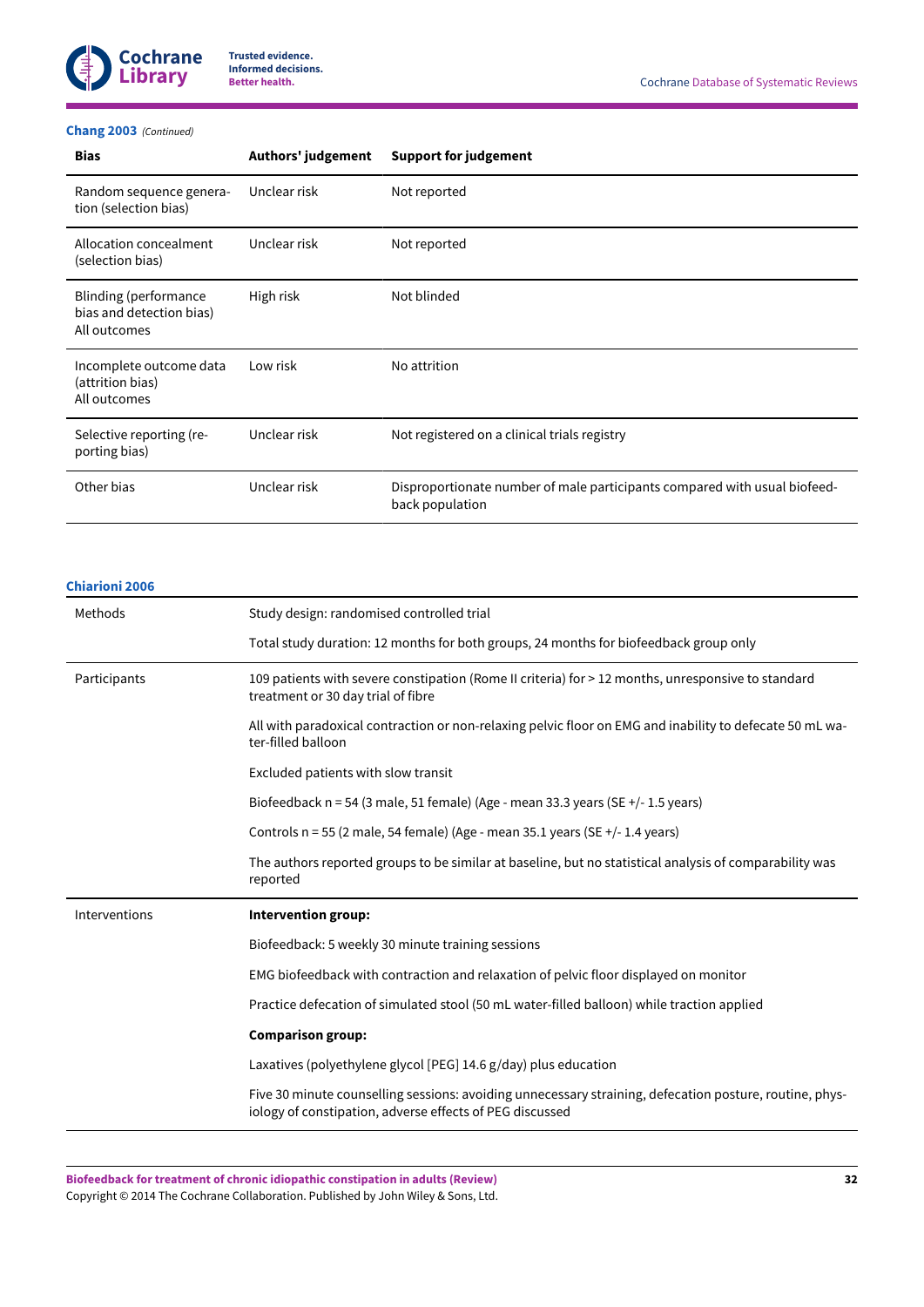# **[Chiarioni 2006](#page-26-3)**  *(Continued)*

| Outcomes | Patient response to the question "how would you grade your symptom improvement: worse (0), no im-<br>provement (1), mild (2), fair (3) or major improvement (4)" (primary outcome)                                          |  |  |
|----------|-----------------------------------------------------------------------------------------------------------------------------------------------------------------------------------------------------------------------------|--|--|
|          | Bowel diary of stool frequency, laxative use (other than PEG), straining, sense of incomplete evacu-<br>ation, feeling of blocked defecation (kept for 30 days prior to follow-up visits following telephone re-<br>minder) |  |  |
|          | Anorectal manometry (anal canal pressure)                                                                                                                                                                                   |  |  |
|          | Surface intra-anal EMG to measure responses to attempted defecation                                                                                                                                                         |  |  |

Ability to defecate a 50 ml water-filled balloon (simulated stool)

Notes

# *Risk of bias*

| <b>Bias</b>                                                       | Authors' judgement | <b>Support for judgement</b>                          |
|-------------------------------------------------------------------|--------------------|-------------------------------------------------------|
| Random sequence genera-<br>tion (selection bias)                  | Low risk           | Shuffled sealed opaque envelopes                      |
| Allocation concealment<br>(selection bias)                        | Low risk           | Adequate concealment: sealed opaque envelopes         |
| Blinding (performance<br>bias and detection bias)<br>All outcomes | High risk          | Not blinded                                           |
| Incomplete outcome data<br>(attrition bias)<br>All outcomes       | Low risk           | Intent-to-treat analysis                              |
| Selective reporting (re-<br>porting bias)                         | Unclear risk       | Not registered on a clinical trials registry          |
| Other bias                                                        | Low risk           | The study appears to be free of other sources of bias |

# **[Farid](#page-26-7) 2009**

| Methods      | Study design: randomised controlled trial                                                                                                                                      |  |
|--------------|--------------------------------------------------------------------------------------------------------------------------------------------------------------------------------|--|
|              | Total study duration: 1 year                                                                                                                                                   |  |
| Participants | 48 patients - all met Rome II criteria for functional constipation and unresponsive to laxatives or ene-<br>mas                                                                |  |
|              | All patients had anismus (non-relaxing anal sphincter) based on transit time, manometry, balloon ex-<br>pulsion test, defecography and EMG activity of external anal sphincter |  |
|              | Biofeedback n = 24 (8 male: 16 female) mean age 39.6 years (range 20 to 69 years), symptom duration<br>4.8 years (range 1 to 10 years)                                         |  |
|              | Botulinum toxin-A n = 24 (7 male : 17 female) mean age 34.7 years (range 20 to 63), symptom duration<br>5.9 years (range 2 to 12 years)                                        |  |
|              | Baseline comparability between groups was not reported                                                                                                                         |  |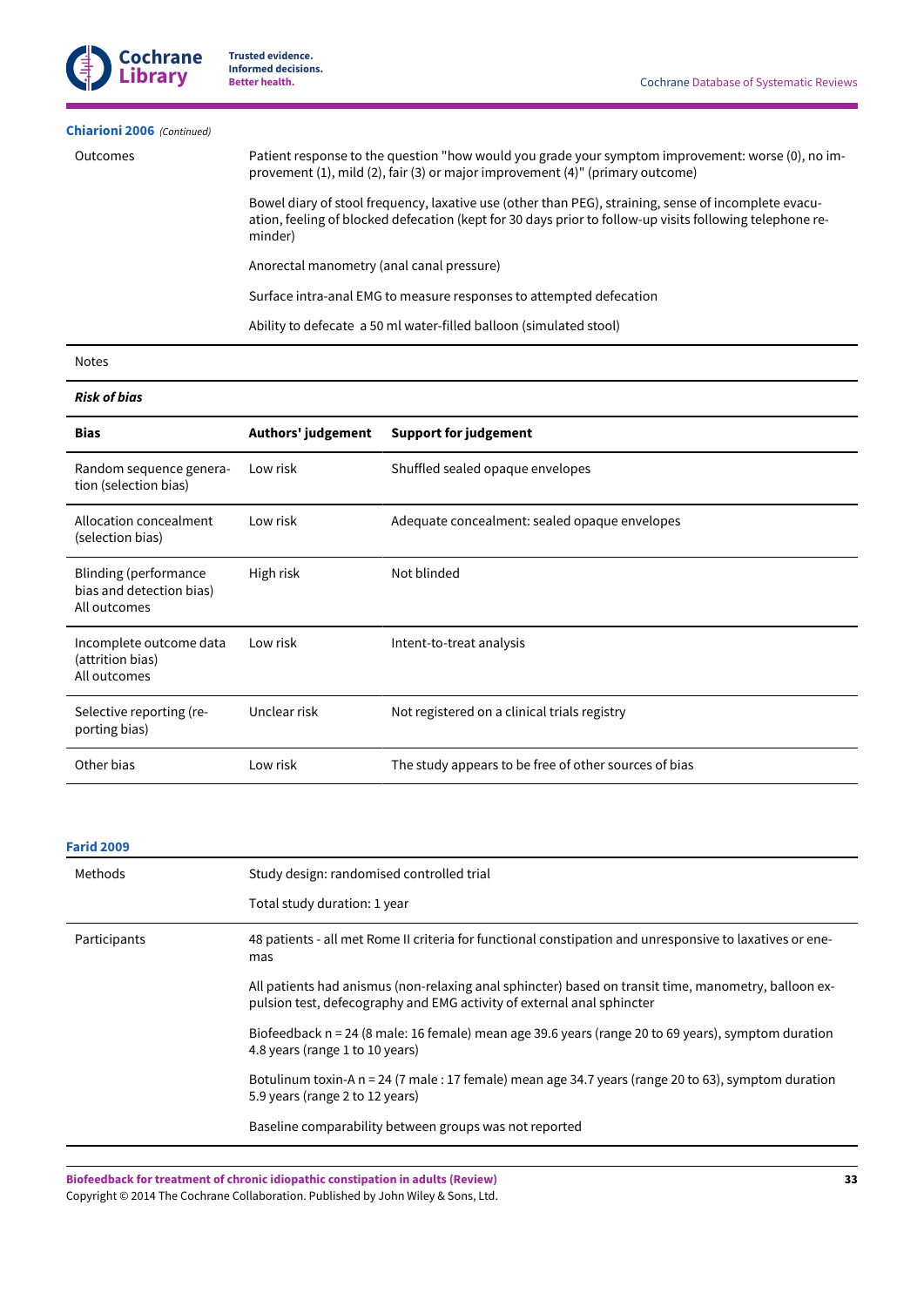| Intervention group:                                                                                                                                                                                                                                                                                                                                                                                                                                                           |  |  |
|-------------------------------------------------------------------------------------------------------------------------------------------------------------------------------------------------------------------------------------------------------------------------------------------------------------------------------------------------------------------------------------------------------------------------------------------------------------------------------|--|--|
| Biofeedback twice weekly for 1 month as outpatient.                                                                                                                                                                                                                                                                                                                                                                                                                           |  |  |
| Explained normal bowel and anal physiology                                                                                                                                                                                                                                                                                                                                                                                                                                    |  |  |
| Sensory training biofeedback - 'pressure-based' using balloon expulsion                                                                                                                                                                                                                                                                                                                                                                                                       |  |  |
| <b>Comparison group:</b>                                                                                                                                                                                                                                                                                                                                                                                                                                                      |  |  |
| Botulinum toxin-A injected (Dysport 100 u dissolved in saline (0.5 ml) single injection via insulin sy-<br>ringe) into left and right sides of the puborectalis and external anal sphincters with the patient in left<br>lateral position                                                                                                                                                                                                                                     |  |  |
| No anaesthesia was necessary                                                                                                                                                                                                                                                                                                                                                                                                                                                  |  |  |
| Improvement in bowel symptoms: "clinical improvement or success Patients who returned to nor-<br>mal with regard to their bowel habits"                                                                                                                                                                                                                                                                                                                                       |  |  |
| PR assessment of relaxation of puborectalis                                                                                                                                                                                                                                                                                                                                                                                                                                   |  |  |
| Symptom questionnaire 1 month post-treatment and at 1 year (straining, anorectal pain, incomplete<br>evacuation, anal digitation and enema use) assessed using visual analogue scale                                                                                                                                                                                                                                                                                          |  |  |
| At 1 month: anorectal manometry, balloon expulsion test, defecography, EMG examination of anal<br>sphincter                                                                                                                                                                                                                                                                                                                                                                   |  |  |
| At 1 year patients asked: "Are you satisfied with the result of procedure performed to you" [sic]                                                                                                                                                                                                                                                                                                                                                                             |  |  |
| It is noted that the authors report screening consecutive patients referred to the same institution over<br>the same time period (Colorectal Surgery Unit of Mansoura University Hospital, Mansoura, Egypt), with<br>identical demographics, for both this study (biofeedback and botulinum toxin-A arms) and for Faried<br>2010, suggesting that the two papers report the same study, however with major inconsistencies in re-<br>porting details, this is a major concern |  |  |
|                                                                                                                                                                                                                                                                                                                                                                                                                                                                               |  |  |

# *Risk of bias*

| <b>Bias</b>                                                       | Authors' judgement | <b>Support for judgement</b>                                |
|-------------------------------------------------------------------|--------------------|-------------------------------------------------------------|
| Random sequence genera-<br>tion (selection bias)                  | Unclear risk       | Not reported                                                |
| Allocation concealment<br>(selection bias)                        | Low risk           | Sealed opaque envelopes                                     |
| Blinding (performance<br>bias and detection bias)<br>All outcomes | High risk          | Not blinded                                                 |
| Incomplete outcome data<br>(attrition bias)<br>All outcomes       | Low risk           | Attrition reported and included in intent-to-treat analysis |
| Selective reporting (re-<br>porting bias)                         | Unclear risk       | Not registered on a clinical trials registry                |
| Other bias                                                        | High risk          | See comments in table above                                 |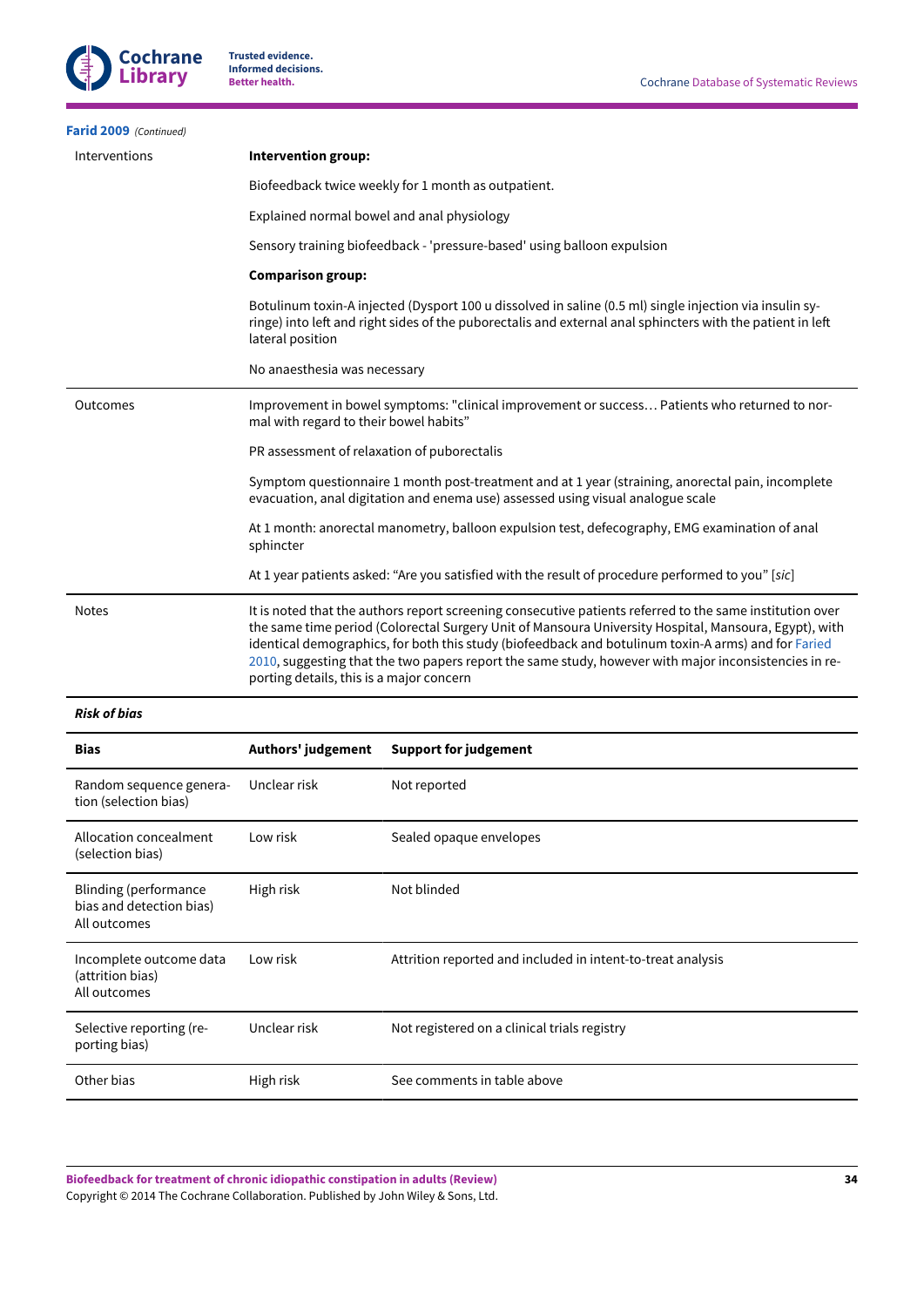| <b>Faried 2010</b>                               |                                                                                                                                                                                                                                                                                                                                                                |  |
|--------------------------------------------------|----------------------------------------------------------------------------------------------------------------------------------------------------------------------------------------------------------------------------------------------------------------------------------------------------------------------------------------------------------------|--|
| Methods                                          | Study design: randomised controlled trial                                                                                                                                                                                                                                                                                                                      |  |
|                                                  | Total study duration: 1 year                                                                                                                                                                                                                                                                                                                                   |  |
| Participants                                     | 60 patients seen during recruitment period (> 3 years) met Rome II criteria for functional constipation<br>and unresponsive to laxatives                                                                                                                                                                                                                       |  |
|                                                  | Anismus diagnosed as non-relaxing external anal sphincter, inability to expel water-filled balloon, non-<br>relaxing puborectalis, prolonged evacuation time                                                                                                                                                                                                   |  |
|                                                  | 17 male, 43 female                                                                                                                                                                                                                                                                                                                                             |  |
|                                                  | Mean age 37.53 years (range 20 to 69 years)                                                                                                                                                                                                                                                                                                                    |  |
|                                                  | No difference between groups at baseline                                                                                                                                                                                                                                                                                                                       |  |
|                                                  | NB: demographic data for patients in two groups of this study are identical to the patients in Farid 2009                                                                                                                                                                                                                                                      |  |
| Interventions                                    | Intervention group:                                                                                                                                                                                                                                                                                                                                            |  |
|                                                  | Biofeedback ( $n = 20$ )                                                                                                                                                                                                                                                                                                                                       |  |
|                                                  | Two times per week for one month (8 sessions), expert therapist                                                                                                                                                                                                                                                                                                |  |
|                                                  | Each session 30 minutes as out-patient                                                                                                                                                                                                                                                                                                                         |  |
|                                                  | Explanation of pelvic floor and own test results                                                                                                                                                                                                                                                                                                               |  |
|                                                  | Pressure-based biofeedback learning to expel 50 mL balloon and push down with abdominal muscles<br>using 'trial and error'                                                                                                                                                                                                                                     |  |
|                                                  | Continued periodic supervision for 6 months if successful                                                                                                                                                                                                                                                                                                      |  |
|                                                  | <b>Comparison groups:</b>                                                                                                                                                                                                                                                                                                                                      |  |
|                                                  | 1. Botulinum toxin (BTX-A) ( $n = 20$ ) into left and right sides of puborectalis and EAS as outpatient                                                                                                                                                                                                                                                        |  |
|                                                  | 2. Bilateral open partial division of puborectalis (n = 20) under GA                                                                                                                                                                                                                                                                                           |  |
| Outcomes                                         | Primary end point - 'improvement in bowel habits' using symptom questionnaire (unspecified - possi-<br>bly Cleveland Clinic Score) at 1 month                                                                                                                                                                                                                  |  |
|                                                  | Success defined as bowel habits that 'returned to normal'                                                                                                                                                                                                                                                                                                      |  |
|                                                  | Secondary endpoints: complications, satisfaction using visual analogue scale (change of at least 2 out<br>of 10 score) post-operative incontinence, anorectal manometry balloon expulsion test, defecography<br>and EMG of anal sphincter                                                                                                                      |  |
| <b>Notes</b>                                     | It is noted that the authors report screening consecutive patients referred to the same unit over the<br>same time period, with identical demographics, for both this study (biofeedback and botulinum toxin-A<br>arms) and for Farid 2009, suggesting that the two papers report the same study, however with major in-<br>consistencies in reporting details |  |
|                                                  | This is a major concern                                                                                                                                                                                                                                                                                                                                        |  |
| <b>Risk of bias</b>                              |                                                                                                                                                                                                                                                                                                                                                                |  |
| Bias                                             | Authors' judgement<br><b>Support for judgement</b>                                                                                                                                                                                                                                                                                                             |  |
| Random sequence genera-<br>tion (selection bias) | Computer generated randomisation sequence<br>Low risk                                                                                                                                                                                                                                                                                                          |  |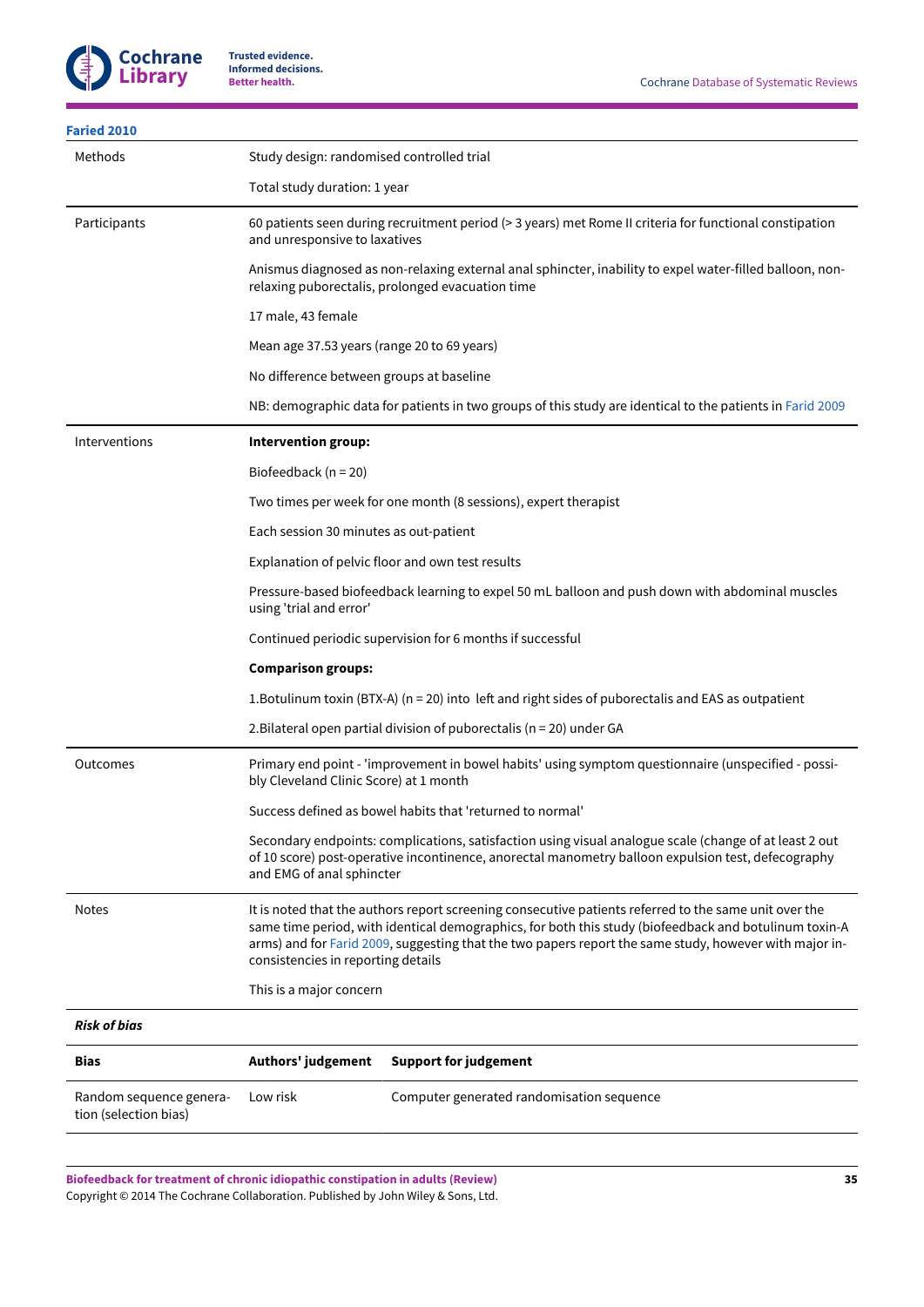

## **[Faried](#page-26-14) 2010**  *(Continued)*

| Allocation concealment<br>(selection bias)                               | Low risk     | Sealed opaque envelopes                      |
|--------------------------------------------------------------------------|--------------|----------------------------------------------|
| <b>Blinding (performance</b><br>bias and detection bias)<br>All outcomes | High risk    | Not blinded                                  |
| Incomplete outcome data<br>(attrition bias)<br>All outcomes              | Low risk     | No attrition                                 |
| Selective reporting (re-<br>porting bias)                                | Unclear risk | Not registered on a clinical trials registry |
| Other bias                                                               | High risk    | See comments in table above                  |

# **[Glia 1997](#page-26-2)**

| Methods             | Study design: randomised controlled trial                                                                                                                                                |
|---------------------|------------------------------------------------------------------------------------------------------------------------------------------------------------------------------------------|
|                     | Total study duration: six month follow-up following five week intervention                                                                                                               |
| Participants        | 26 consecutive patients with functional constipation - based on Rome I criteria - organic lesions exclud-<br>ed                                                                          |
|                     | Proportion of females or males not reported. Age - mean 55 years (range 28 to 78 years); duration of<br>symptoms - mean 11 years (range 1 to 35 years)                                   |
|                     | 10 patients had rectocele, 1 had enterocele, 11 had intussusception and 4 had rectal prolapse                                                                                            |
|                     | Baseline comparability between groups not reported                                                                                                                                       |
| Interventions       | Intervention group:                                                                                                                                                                      |
|                     | Manometry Biofeedback 1 to 2 sessions per week for maximum of 10 sessions                                                                                                                |
|                     | Pressure-based training using four-lumen catheter - patients were allowed to view manometric record-<br>ings of pressure and encouraged to relax anal sphincter during balloon expulsion |
|                     | <b>Comparison group:</b>                                                                                                                                                                 |
|                     | EMG biofeedback using bilateral surface electrodes, same frequency as manometry                                                                                                          |
| Outcomes            | Balloon expulsion test of 60 mL water filled balloon.                                                                                                                                    |
|                     | Whole gut transit                                                                                                                                                                        |
|                     | Anorectal manometry and EMG                                                                                                                                                              |
|                     | Bowel symptom diary daily for 1 week                                                                                                                                                     |
|                     | Global rating of treatment effect: worse or unaltered or better                                                                                                                          |
| <b>Notes</b>        |                                                                                                                                                                                          |
| <b>Risk of bias</b> |                                                                                                                                                                                          |
| Bias                | Authors' judgement<br><b>Support for judgement</b>                                                                                                                                       |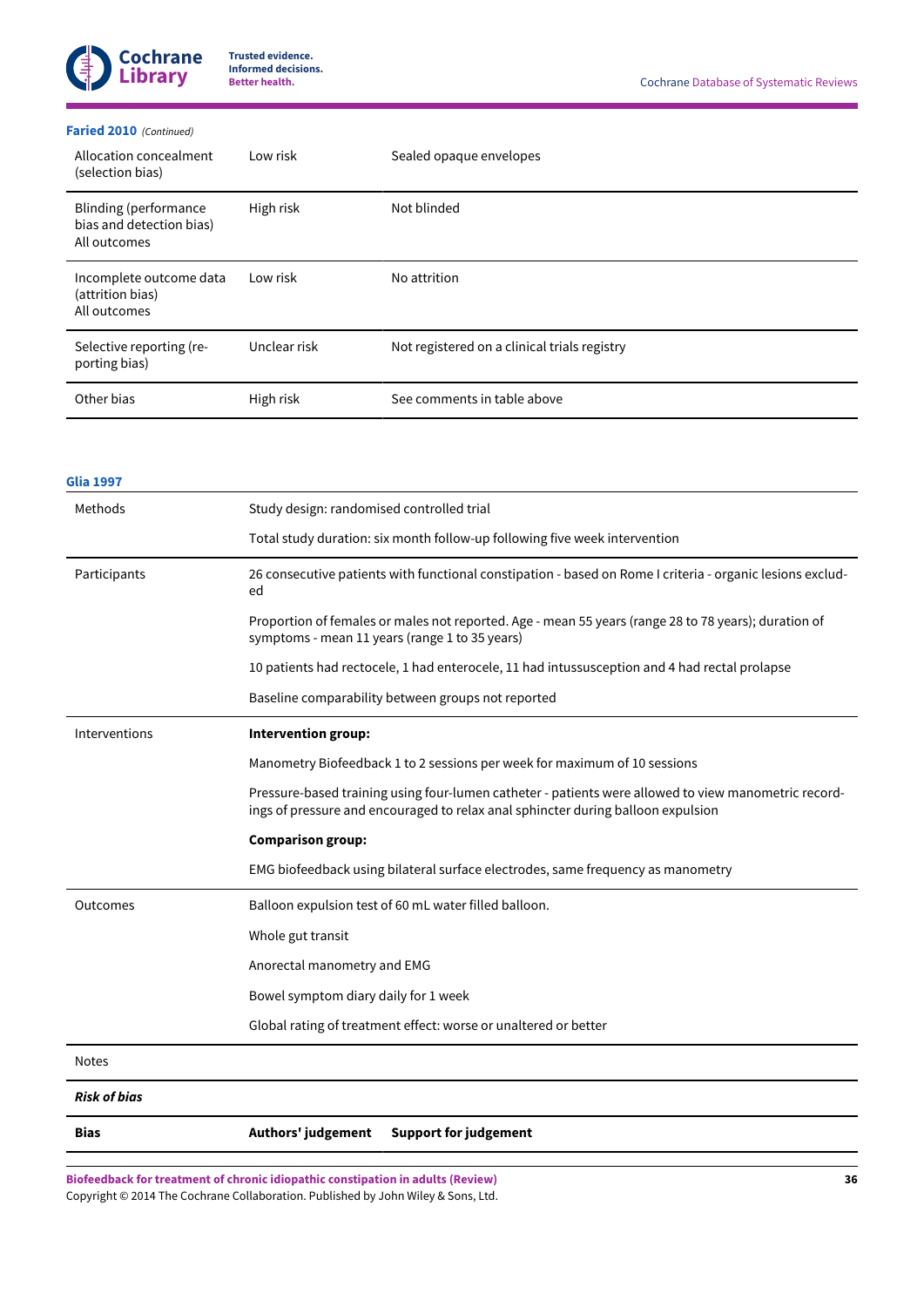

## **[Glia 1997](#page-26-2)**  *(Continued)*

| Random sequence genera-<br>tion (selection bias)                  | Low risk     | Computer randomised sequence generation                                                                      |
|-------------------------------------------------------------------|--------------|--------------------------------------------------------------------------------------------------------------|
| Allocation concealment<br>(selection bias)                        | Low risk     | Sealed opaque envelopes                                                                                      |
| Blinding (performance<br>bias and detection bias)<br>All outcomes | High risk    | Not blinded                                                                                                  |
| Incomplete outcome data<br>(attrition bias)<br>All outcomes       | High risk    | High attrition (six participants from 26, but three from each group) and no in-<br>tention-to-treat analysis |
| Selective reporting (re-<br>porting bias)                         | Unclear risk | Not registered on a clinical trials registry                                                                 |
| Other bias                                                        | Unclear risk | Recruitment bias and power unclear                                                                           |

| <b>Hart 2012</b> |                                                                                                                                                                                                            |  |  |
|------------------|------------------------------------------------------------------------------------------------------------------------------------------------------------------------------------------------------------|--|--|
| Methods          | Study design: randomised controlled trial                                                                                                                                                                  |  |  |
|                  | Total study duration: 12 weeks - no long-term follow-up                                                                                                                                                    |  |  |
| Participants     | 21 outpatients with pelvic floor dyssynergia, failed lifestyle modification and other medical interven-<br>tions                                                                                           |  |  |
|                  | Confirmed pelvic floor dyssynergia on anorectal manometry, balloon expulsion and defecography                                                                                                              |  |  |
|                  | 14 female:1 male. Mean age (SD) 50.1 years (16.8 years)                                                                                                                                                    |  |  |
|                  | Duration of symptoms not reported                                                                                                                                                                          |  |  |
|                  | $n = 10$ randomised to biofeedback; $n = 11$ randomised to control                                                                                                                                         |  |  |
|                  | Gender split unequal between groups at baseline                                                                                                                                                            |  |  |
| Interventions    | Intervention group:                                                                                                                                                                                        |  |  |
|                  | Anorectal biofeedback by registered nurse                                                                                                                                                                  |  |  |
|                  | Six 1 hour sessions (alternate weeks) - 20 minutes EMG biofeedback (rectal probe) plus coaching for re-<br>laxation of pelvic floor muscles                                                                |  |  |
|                  | Practice pelvic floor exercises between sessions                                                                                                                                                           |  |  |
|                  | <b>Comparison group:</b>                                                                                                                                                                                   |  |  |
|                  | Muscle relaxation of trapezius or temporalis with feedback from registered nurse                                                                                                                           |  |  |
|                  | Six 1 hour sessions (alternate weeks) - EMG with surface electrodes on either site plus coaching for re-<br>laxation of the right and left trapezius or right and left temporalis plus breathing technique |  |  |
|                  | Practice relaxation and breathing technique between sessions                                                                                                                                               |  |  |
| Outcomes         | Constipation severity instrument (3 subscales: obstructive defecation, colonic inertia, pain)                                                                                                              |  |  |
|                  | Irritable bowel syndrome quality of life scale (IBS-QOL)                                                                                                                                                   |  |  |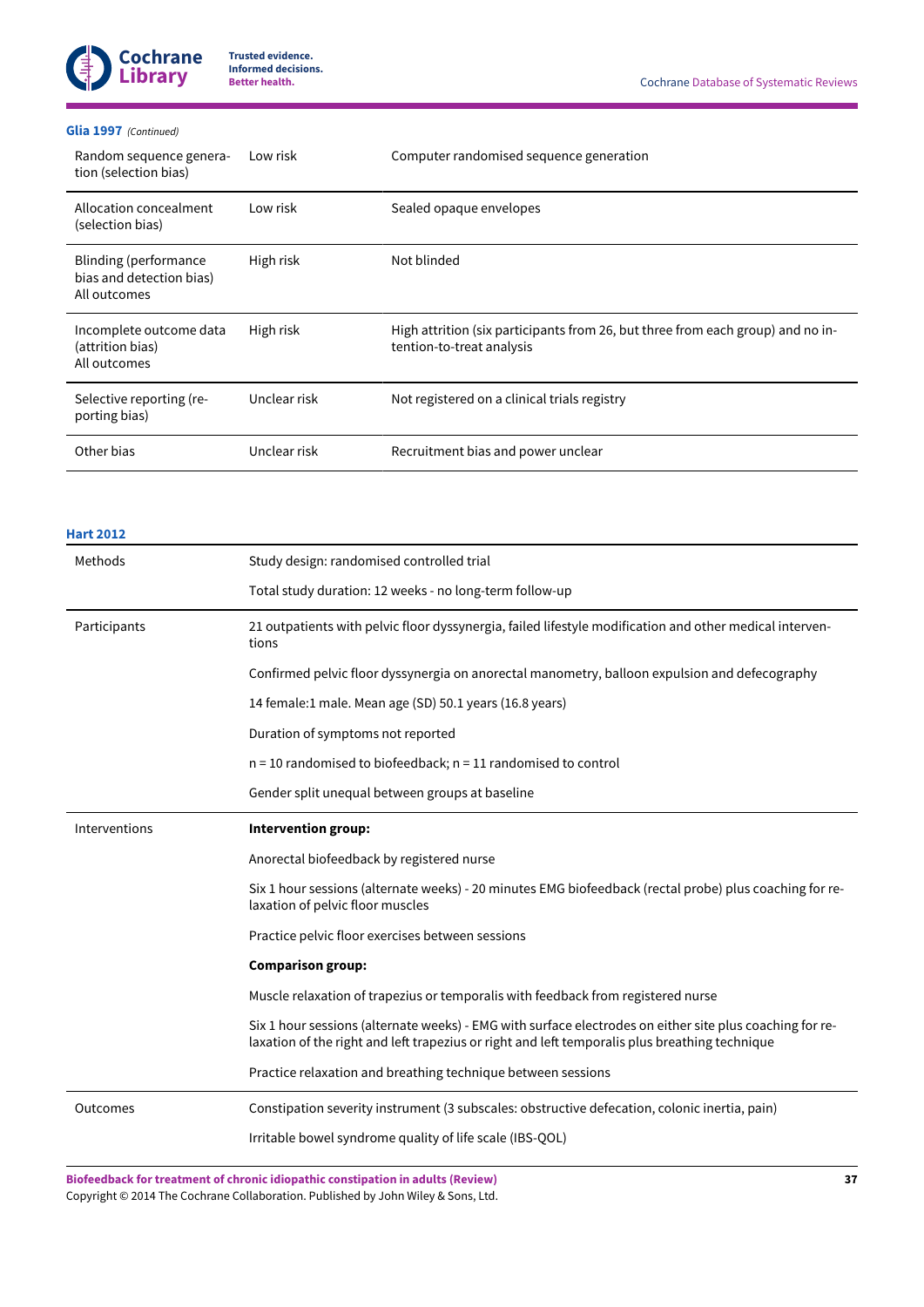# **[Hart 2012](#page-26-8)**  *(Continued)*

SF-36

History of childhood sexual or physical abuse using Trauma History Questionnaire (24-item scale for traumatic events in 3 areas: crime-related events, general disaster and trauma, unwanted physical and sexual experiences)

#### Notes

# *Risk of bias* **Bias Authors' judgement Support for judgement** Random sequence generation (selection bias) Low risk Computer generated randomisation sequence Allocation concealment (selection bias) Unclear risk Reported allocation concealed until randomised, although method unclear Blinding (performance bias and detection bias) All outcomes High risk Participants and therapists not blinded: assessor blinding unclear Incomplete outcome data (attrition bias) All outcomes High risk 4 dropped out from biofeedback group, 2 from control group: total attrition n = 6 from 21 Selective reporting (reporting bias) Low risk **Registered prospectively on clinical trials registry** Other bias Low risk The study appears to be free of other sources of bias

#### **[Heymen](#page-26-10) 1999**

| Methods       | Study design: randomised controlled trial                                                                                                                                                                                                        |  |  |
|---------------|--------------------------------------------------------------------------------------------------------------------------------------------------------------------------------------------------------------------------------------------------|--|--|
|               | Total study duration: no follow-up beyond end of treatment                                                                                                                                                                                       |  |  |
| Participants  | 36 patients referred to tertiary centre with pelvic floor dyssynergia, who required laxatives, enemas,<br>digitation or combination to achieve bowel movement                                                                                    |  |  |
|               | (26 female, 10 male) gender split between groups was not reported                                                                                                                                                                                |  |  |
|               | Age - mean 61 years (range 18 to 82 years); duration of symptoms not reported                                                                                                                                                                    |  |  |
|               | Baseline comparability not reported                                                                                                                                                                                                              |  |  |
| Interventions | Randomised to four groups                                                                                                                                                                                                                        |  |  |
|               | All patients in intervention and comparison groups also educated as to normal bowel function, pos-<br>ture, not to prolong defecation attempts beyond 10 to 15 minutes, not to strain and to schedule bowel<br>movements after meals or exercise |  |  |
|               | Intervention group:                                                                                                                                                                                                                              |  |  |
|               | Group 1: Weekly one hour EMG biofeedback - use of intra-anal sensor with EMG display of muscle activ-<br>ity                                                                                                                                     |  |  |
|               | <b>Comparison groups:</b>                                                                                                                                                                                                                        |  |  |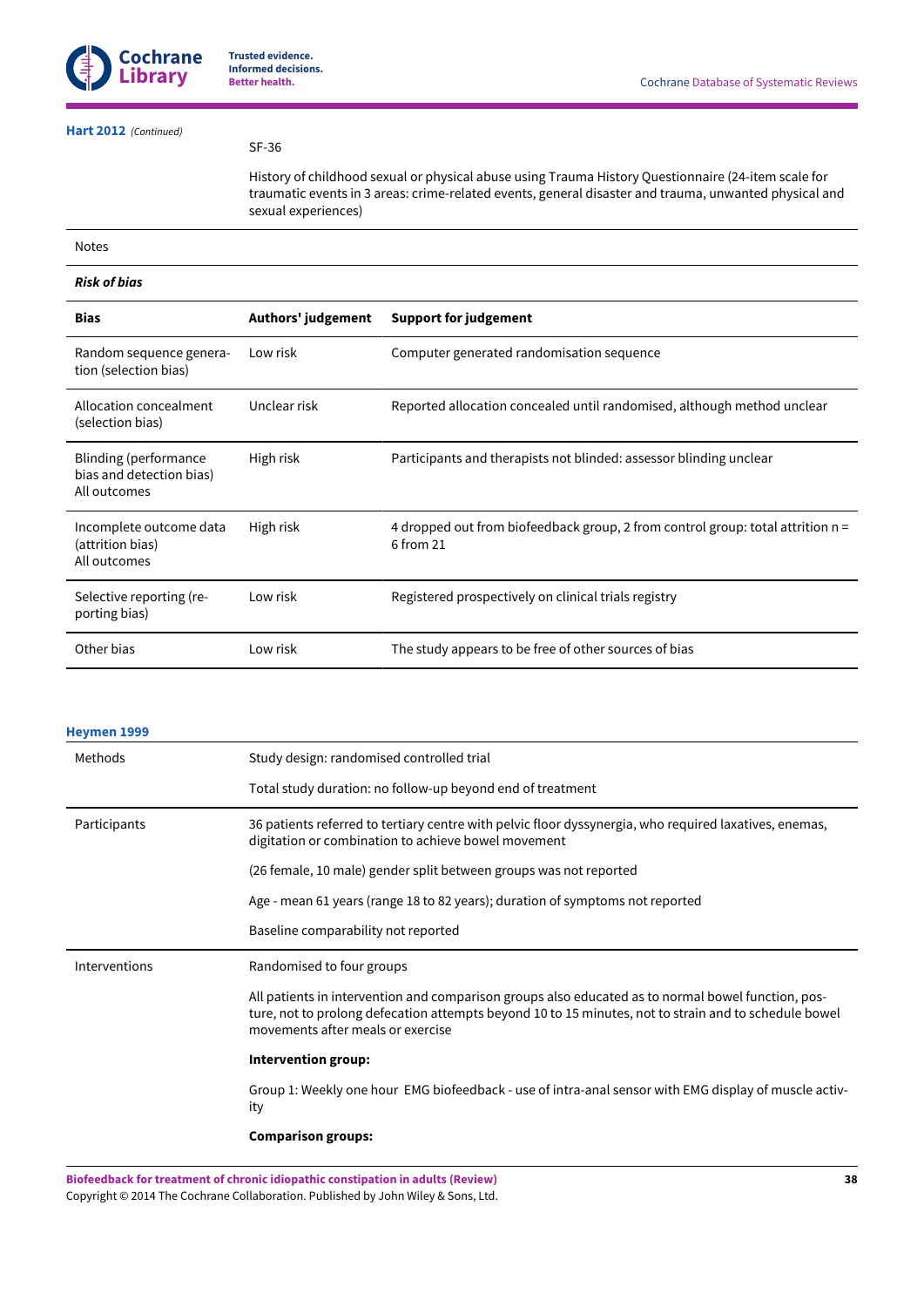| <b>Heymen 1999</b> (Continued) | Group 2. EMG biofeedback plus balloon distention sensory training (using flexible manometry catheter<br>with balloon attached and inflated up to 140 mL) |
|--------------------------------|----------------------------------------------------------------------------------------------------------------------------------------------------------|
|                                | 3. EMG biofeedback plus home trainer EMG biofeedback unit                                                                                                |
|                                | 4. EMG biofeedback plus balloon distention sensory training plus home trainer EMG biofeedback unit                                                       |
| <b>Outcomes</b>                | Change in frequency of unassisted bowel movements (UBM) (meaning of UBM not defined)                                                                     |
|                                | Laxative use                                                                                                                                             |

# Notes

## *Risk of bias*

| <b>Bias</b>                                                       | Authors' judgement | <b>Support for judgement</b>                                                                     |
|-------------------------------------------------------------------|--------------------|--------------------------------------------------------------------------------------------------|
| Random sequence genera-<br>tion (selection bias)                  | Unclear risk       | Not reported                                                                                     |
| Allocation concealment<br>(selection bias)                        | Unclear risk       | Not reported                                                                                     |
| Blinding (performance<br>bias and detection bias)<br>All outcomes | High risk          | Not blinded                                                                                      |
| Incomplete outcome data<br>(attrition bias)<br>All outcomes       | Low risk           | No attrition reported                                                                            |
| Selective reporting (re-<br>porting bias)                         | Unclear risk       | Not registered on a clinical trials registry                                                     |
| Other bias                                                        | High risk          | Primary outcome was assessed by unblinded therapist making contact with<br>patients by telephone |

#### **[Heymen](#page-26-4) 2007**

| Methods      | Study design: randomised controlled trial                                                                                                                                                                                                                     |  |  |
|--------------|---------------------------------------------------------------------------------------------------------------------------------------------------------------------------------------------------------------------------------------------------------------|--|--|
|              | Total study duration: 12 months follow-up for those who reported adequate relief only                                                                                                                                                                         |  |  |
| Participants | 84 patients who met Rome II criteria for pelvic floor dyssynergia and chronic constipation, manometric,<br>EMG or defecographic evidence of non-relaxing pelvic floor, inadequate propulsive forces during defe-<br>cation on manometry                       |  |  |
|              | Evidence of incomplete evacuation                                                                                                                                                                                                                             |  |  |
|              | Excluded patients currently using diazepam or previous use of biofeedback                                                                                                                                                                                     |  |  |
|              | Still symptomatic following 4 week run in with education regarding diet, exercise, fluid intake, bowel<br>function and correct defecation technique                                                                                                           |  |  |
|              | 84 patients (85% female) randomised to biofeedback (n = 30) (mean age 51.4 years, symptom dura-<br>tion 14 years), diazepam (n = 30) (mean age 51.7 years, symptom duration 14.5 years), placebo (n = 24)<br>(mean age 46.1 years, symptom duration 19 years) |  |  |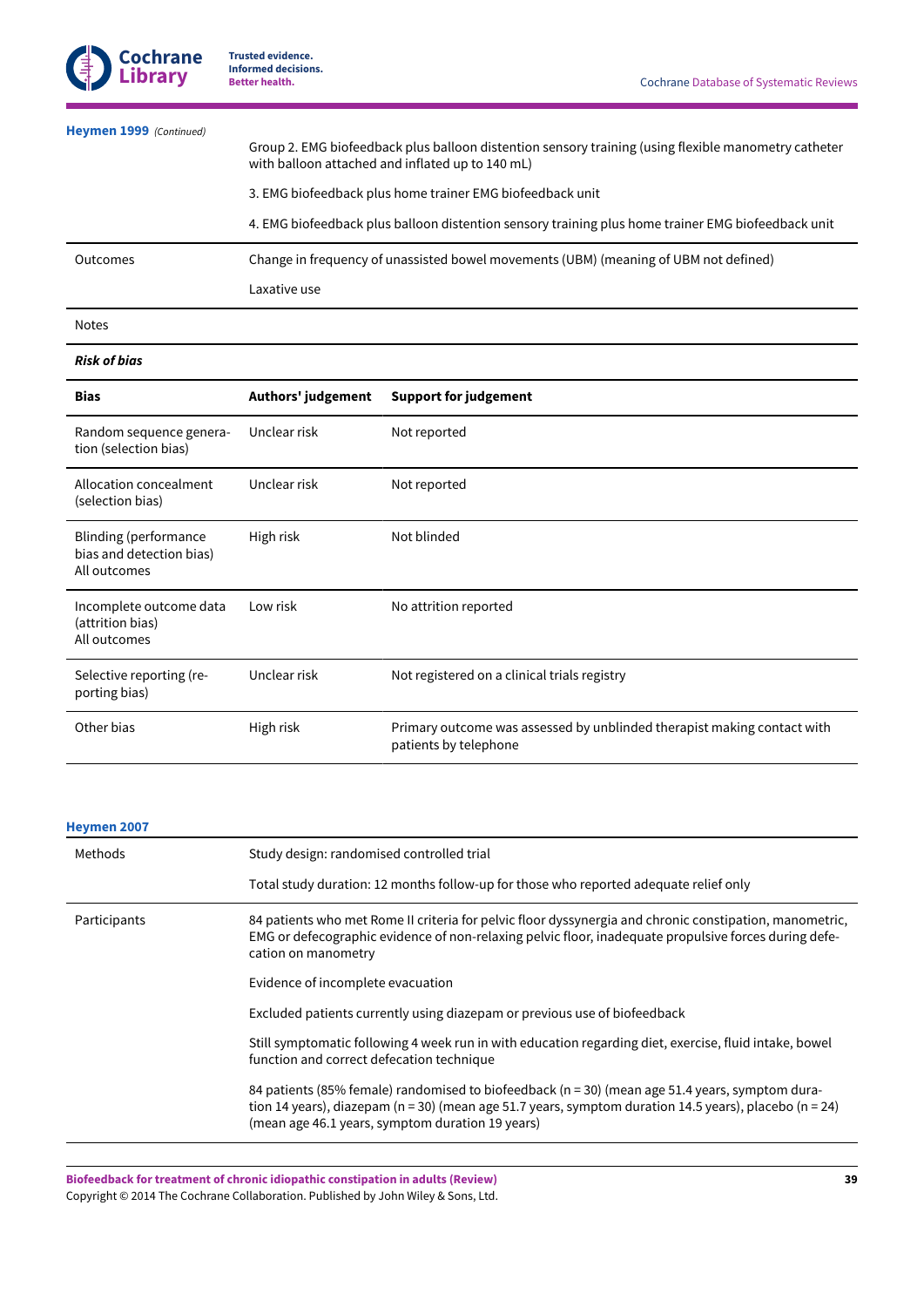| Heymen 2007 (Continued) |                                                                                                                                                                                                                                                                                |  |  |
|-------------------------|--------------------------------------------------------------------------------------------------------------------------------------------------------------------------------------------------------------------------------------------------------------------------------|--|--|
| Interventions           | <b>Intervention group:</b>                                                                                                                                                                                                                                                     |  |  |
|                         | Intensive education intervention plus EMG biofeedback to teach relaxation of pelvic floor during strain-<br>ing to defecate                                                                                                                                                    |  |  |
|                         | Six x 50 minute biweekly sessions over 3 months using EMG anal plug and function of anal sphincters<br>displayed on monitor                                                                                                                                                    |  |  |
|                         | <b>Comparison group:</b>                                                                                                                                                                                                                                                       |  |  |
|                         | (1) Diazepam 5 mg orally one hour before attempted defecation                                                                                                                                                                                                                  |  |  |
|                         | (2) Placebo in place of diazepam one hour before attempted defecation                                                                                                                                                                                                          |  |  |
|                         | Patients in both of these groups received the same intensive education as the intervention group but<br>no biofeedback                                                                                                                                                         |  |  |
| Outcomes                | Primary outcome: report of adequate relief of constipation at 3 months follow-up assessed by ques-<br>tion asked by the therapist during a telephone follow up interview: "compared to before you started<br>the study, have you experienced adequate relief of constipation?" |  |  |
|                         | Secondary outcomes: Bowel symptoms - unassisted bowel movements, assisted bowel movements,<br>straining, incomplete evacuation                                                                                                                                                 |  |  |
|                         | PAC-SYM                                                                                                                                                                                                                                                                        |  |  |
|                         | PAC-QOL                                                                                                                                                                                                                                                                        |  |  |
|                         | <b>SF36</b>                                                                                                                                                                                                                                                                    |  |  |
|                         | Anorectal manometry                                                                                                                                                                                                                                                            |  |  |
|                         | <b>EMG</b> testing                                                                                                                                                                                                                                                             |  |  |
|                         | Whole gut transit time                                                                                                                                                                                                                                                         |  |  |

Notes

*Risk of bias*

| <b>Bias</b>                                                       | Authors' judgement | <b>Support for judgement</b>                                                                                                                                          |
|-------------------------------------------------------------------|--------------------|-----------------------------------------------------------------------------------------------------------------------------------------------------------------------|
| Random sequence genera-<br>tion (selection bias)                  | Unclear risk       | Not reported                                                                                                                                                          |
| Allocation concealment<br>(selection bias)                        | Unclear risk       | Not reported                                                                                                                                                          |
| Blinding (performance<br>bias and detection bias)<br>All outcomes | High risk          | Both the investigators and the patients knew whether the patients were as-<br>signed to biofeedback or to pills<br>Partial blinding between diazepam and placebo only |
| Incomplete outcome data<br>(attrition bias)<br>All outcomes       | Low risk           | Intent-to-treat analysis                                                                                                                                              |
| Selective reporting (re-<br>porting bias)                         | Unclear risk       | Not registered on a clinical trials registry                                                                                                                          |
| Other bias                                                        | High risk          | Possible self-selection bias among participants                                                                                                                       |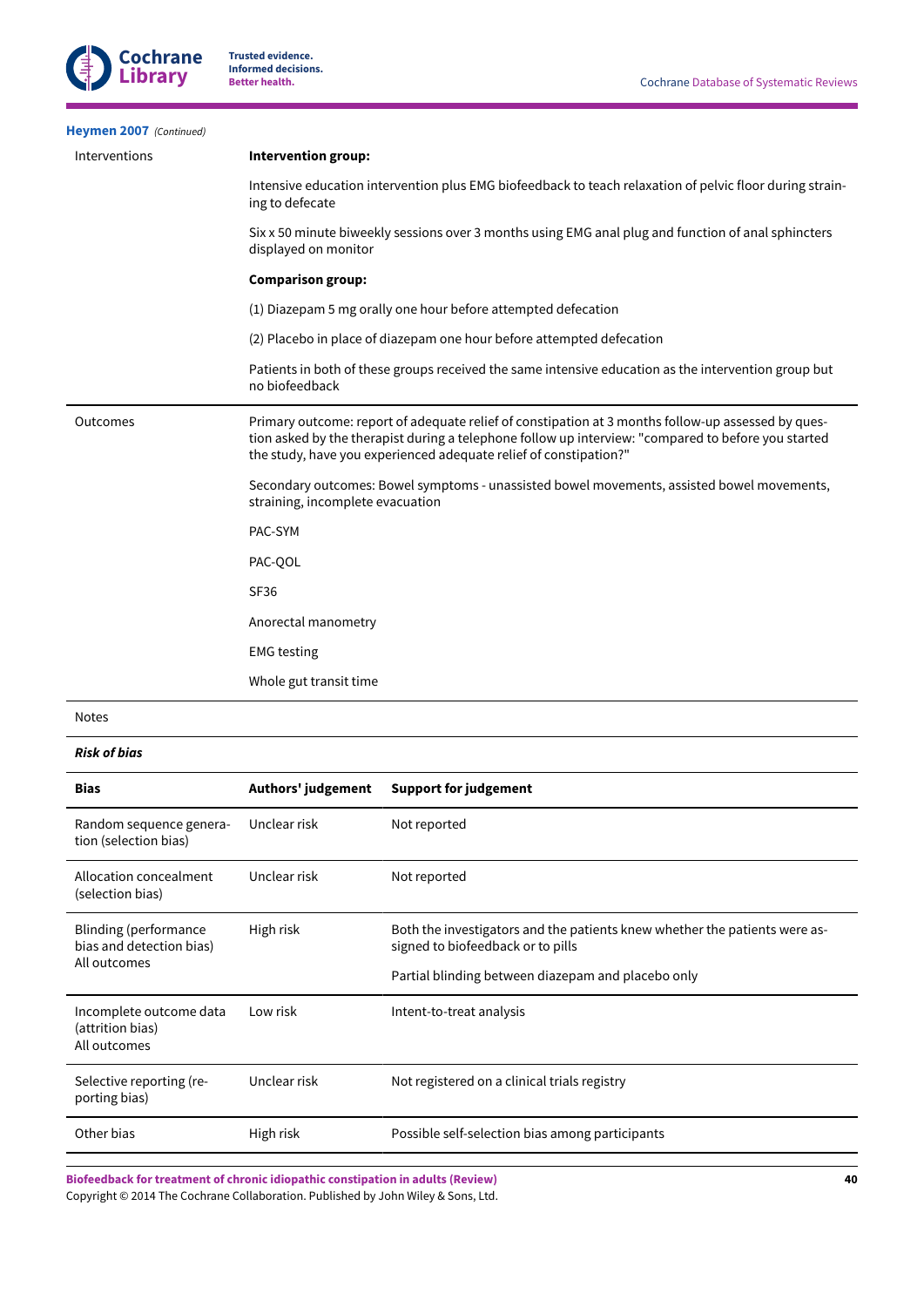

# **[Hu 2006](#page-26-5)**

| Methods                                                                  | Study design: randomised controlled trial                                      |                                                                                                                                                         |  |
|--------------------------------------------------------------------------|--------------------------------------------------------------------------------|---------------------------------------------------------------------------------------------------------------------------------------------------------|--|
|                                                                          | Total study duration: 12 weeks                                                 |                                                                                                                                                         |  |
| Participants                                                             | 60 patients who met Rome II criteria for chronic idiopathic constipation       |                                                                                                                                                         |  |
|                                                                          | Symptoms lasting 1 year or more                                                |                                                                                                                                                         |  |
|                                                                          | No organic pathology - ruled out via colonoscopy                               |                                                                                                                                                         |  |
|                                                                          | Mean age 44                                                                    |                                                                                                                                                         |  |
|                                                                          | 95% female                                                                     |                                                                                                                                                         |  |
|                                                                          |                                                                                | Randomised biofeedback ( $n = 30$ ), control ( $n = 30$ )                                                                                               |  |
| Interventions                                                            | All patients stopped laxatives in both groups                                  |                                                                                                                                                         |  |
|                                                                          | Intervention group:                                                            |                                                                                                                                                         |  |
|                                                                          |                                                                                | Biofeedback - teaching of proper defecation posture, abdominal muscle and pelvic floor exercises,<br>'pressure' training and balloon expulsion training |  |
|                                                                          |                                                                                | Each session 30 to 60 minutes every two weeks for six sessions                                                                                          |  |
|                                                                          | <b>Comparison group:</b>                                                       |                                                                                                                                                         |  |
|                                                                          | Lifestyle, dietary and general advice only                                     |                                                                                                                                                         |  |
|                                                                          | Timing of sessions as biofeedback                                              |                                                                                                                                                         |  |
| Outcomes                                                                 | Symptom diary - daily bowel habits and use of rescue laxatives                 |                                                                                                                                                         |  |
|                                                                          | Constipation symptom severity questionnaire - 5 point Likert scale             |                                                                                                                                                         |  |
| <b>Notes</b>                                                             | abstract only - never published as full manuscript in peer reviewed literature |                                                                                                                                                         |  |
| <b>Risk of bias</b>                                                      |                                                                                |                                                                                                                                                         |  |
| <b>Bias</b>                                                              | Authors' judgement                                                             | <b>Support for judgement</b>                                                                                                                            |  |
| Random sequence genera-<br>tion (selection bias)                         | Unclear risk                                                                   | Not reported                                                                                                                                            |  |
| Allocation concealment<br>(selection bias)                               | Unclear risk                                                                   | Not reported                                                                                                                                            |  |
| <b>Blinding (performance</b><br>bias and detection bias)<br>All outcomes | High risk                                                                      | Not blinded                                                                                                                                             |  |
| Incomplete outcome data<br>(attrition bias)<br>All outcomes              | High risk                                                                      | Attrition not reported                                                                                                                                  |  |
| Selective reporting (re-<br>porting bias)                                | Unclear risk                                                                   | All patients stopped laxatives in both groups                                                                                                           |  |
| Other bias                                                               | Unclear risk                                                                   | Full manuscript not published                                                                                                                           |  |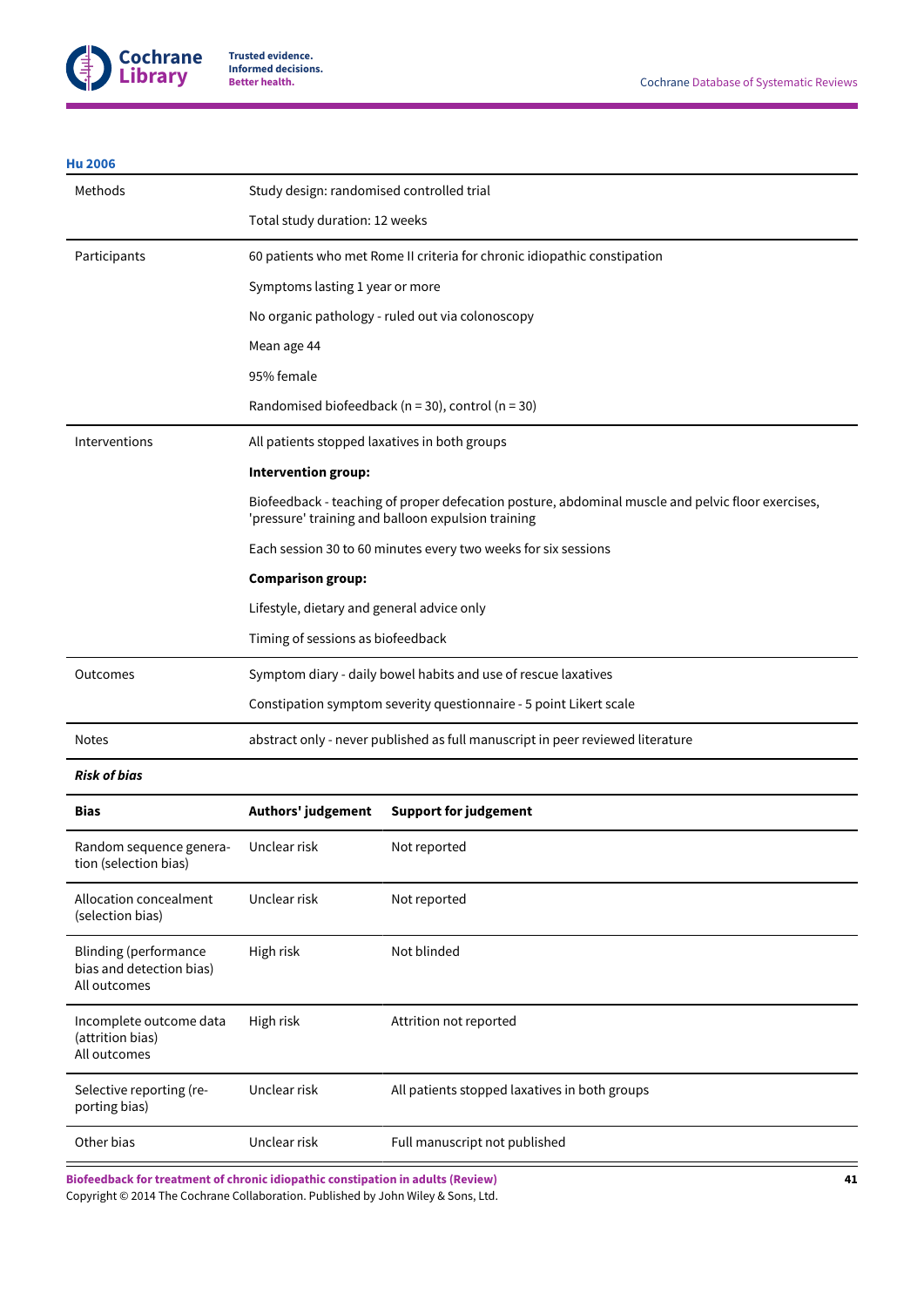

# **[Jung 2007](#page-26-6)**

| Methods       | Study design: randomised cross-over design                                                                                             |  |  |
|---------------|----------------------------------------------------------------------------------------------------------------------------------------|--|--|
|               | Total study duration: five weeks                                                                                                       |  |  |
|               | No long-term follow-up beyond end of treatment                                                                                         |  |  |
| Participants  | 40 patients who met Rome II criteria for pelvic floor dyssynergia                                                                      |  |  |
|               | Intervention group ( $n = 20$ ) (21 to 77 years, Male/Female 8:12)                                                                     |  |  |
|               | Comparison group (n = 20) (24 to 70 years, Male/Female 7:13)                                                                           |  |  |
| Interventions | Intervention group:                                                                                                                    |  |  |
|               | Electrical stimulation therapy (EST) for 2 weeks then Biofeedback for 5 weeks                                                          |  |  |
|               | EST performed for 24 minutes (EST parameters not reported) for twelve sessions using anal plug and<br>pulse generator                  |  |  |
|               | <b>Comparison group:</b>                                                                                                               |  |  |
|               | Biofeedback (unspecified method) for 5 weeks then EST for 2 weeks                                                                      |  |  |
| Outcomes      | Symptom assessment (subjective overall satisfaction, straining, incomplete evacuation, feeling of ob-<br>struction) rated from 0 to 10 |  |  |
|               | Patient's opinion about treatment (success/fail)                                                                                       |  |  |
|               | Anorectal manometry                                                                                                                    |  |  |
|               | <b>Balloon expulsion</b>                                                                                                               |  |  |
|               | substance P expression within rectal mucosa                                                                                            |  |  |
|               | All above recorded before and after each treatment                                                                                     |  |  |
| <b>Notes</b>  | Abstract only - never published as a full manuscript in peer reviewed literature                                                       |  |  |

# *Risk of bias*

| <b>Bias</b>                                                       | Authors' judgement | <b>Support for judgement</b> |
|-------------------------------------------------------------------|--------------------|------------------------------|
| Random sequence genera-<br>tion (selection bias)                  | Unclear risk       | Not reported                 |
| Allocation concealment<br>(selection bias)                        | Unclear risk       | Not reported                 |
| Blinding (performance<br>bias and detection bias)<br>All outcomes | Unclear risk       | Not reported                 |
| Incomplete outcome data<br>(attrition bias)<br>All outcomes       | Unclear risk       | Not reported                 |
| Selective reporting (re-<br>porting bias)                         | Unclear risk       | Drop outs not reported       |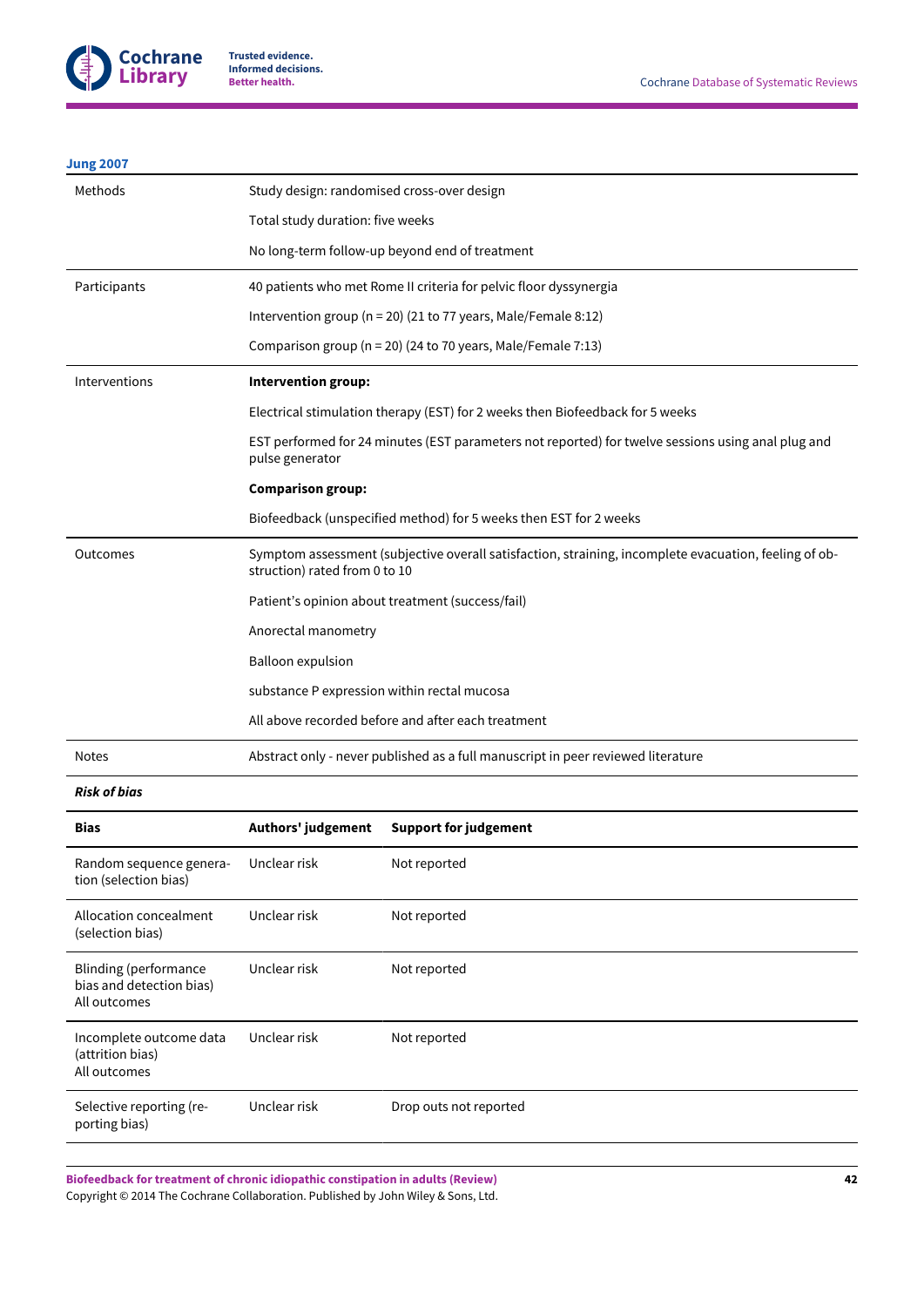

# **[Jung 2007](#page-26-6)**  *(Continued)*

Other bias Unclear risk Not published as a full manuscript

| <b>Koutsomanis 1995</b>                                                  |                                                                                                                                                                                                                                                                                                                                              |                                                                                                                                                                           |  |
|--------------------------------------------------------------------------|----------------------------------------------------------------------------------------------------------------------------------------------------------------------------------------------------------------------------------------------------------------------------------------------------------------------------------------------|---------------------------------------------------------------------------------------------------------------------------------------------------------------------------|--|
| Methods                                                                  | Study design: Randomised controlled trial                                                                                                                                                                                                                                                                                                    |                                                                                                                                                                           |  |
|                                                                          | Total study duration: 2 to 3 month follow-up                                                                                                                                                                                                                                                                                                 |                                                                                                                                                                           |  |
| Participants                                                             |                                                                                                                                                                                                                                                                                                                                              | 60 patients all unresponsive to standard treatment                                                                                                                        |  |
|                                                                          |                                                                                                                                                                                                                                                                                                                                              | Included both patients with pelvic floor dyssynergia ( $n = 47$ ) and slow transit ( $n = 17$ )                                                                           |  |
|                                                                          |                                                                                                                                                                                                                                                                                                                                              | 30 biofeedback (24 female, 6 male) - 1 withdrew and lost to follow-up, age - mean 40 years (range 20 to<br>64 years), duration of symptoms 14 years (range 1 to 40 years) |  |
|                                                                          | toms 13 years (range 3 to 40 years)                                                                                                                                                                                                                                                                                                          | 30 muscle training (29 female, 1 male), age - mean 41 years (range 23 to 63 years), duration of symp-                                                                     |  |
|                                                                          | Reported 'no major differences' between groups at baseline, but no statistical comparison presented                                                                                                                                                                                                                                          |                                                                                                                                                                           |  |
| Interventions                                                            | <b>Intervention group</b>                                                                                                                                                                                                                                                                                                                    |                                                                                                                                                                           |  |
|                                                                          | Visual biofeedback:                                                                                                                                                                                                                                                                                                                          |                                                                                                                                                                           |  |
|                                                                          | Muscle training: Patient taught to direct propulsive forces towards pelvis, while relaxing and protruding<br>lower abdomen to pass balloon filled with 50 mL air, when lying on left side, plus watched EMG trace on<br>a computer screen from surface electrodes placed on the skin over the external anal sphincter at the<br>anal margin. |                                                                                                                                                                           |  |
|                                                                          | <b>Comparison group</b>                                                                                                                                                                                                                                                                                                                      |                                                                                                                                                                           |  |
|                                                                          | Muscle training as for other group without visual display.                                                                                                                                                                                                                                                                                   |                                                                                                                                                                           |  |
| Outcomes                                                                 | Patient symptom diary (daily for 1 week)                                                                                                                                                                                                                                                                                                     |                                                                                                                                                                           |  |
|                                                                          | Whole gut transit                                                                                                                                                                                                                                                                                                                            |                                                                                                                                                                           |  |
|                                                                          | Surface EMG                                                                                                                                                                                                                                                                                                                                  |                                                                                                                                                                           |  |
|                                                                          |                                                                                                                                                                                                                                                                                                                                              | Simulated defecation (50 mL water filled balloon) - successful if balloon passed within 5 minutes                                                                         |  |
|                                                                          |                                                                                                                                                                                                                                                                                                                                              | All outcomes were assessed at end of treatment and symptom diary only during 2 to 3 month follow-up                                                                       |  |
| <b>Notes</b>                                                             |                                                                                                                                                                                                                                                                                                                                              |                                                                                                                                                                           |  |
| <b>Risk of bias</b>                                                      |                                                                                                                                                                                                                                                                                                                                              |                                                                                                                                                                           |  |
| <b>Bias</b>                                                              | Authors' judgement                                                                                                                                                                                                                                                                                                                           | <b>Support for judgement</b>                                                                                                                                              |  |
| Random sequence genera-<br>tion (selection bias)                         | Unclear risk                                                                                                                                                                                                                                                                                                                                 | Not reported                                                                                                                                                              |  |
| Allocation concealment<br>(selection bias)                               | Low risk                                                                                                                                                                                                                                                                                                                                     | Sealed opaque envelopes                                                                                                                                                   |  |
| <b>Blinding (performance</b><br>bias and detection bias)<br>All outcomes | High risk                                                                                                                                                                                                                                                                                                                                    | Not blinded                                                                                                                                                               |  |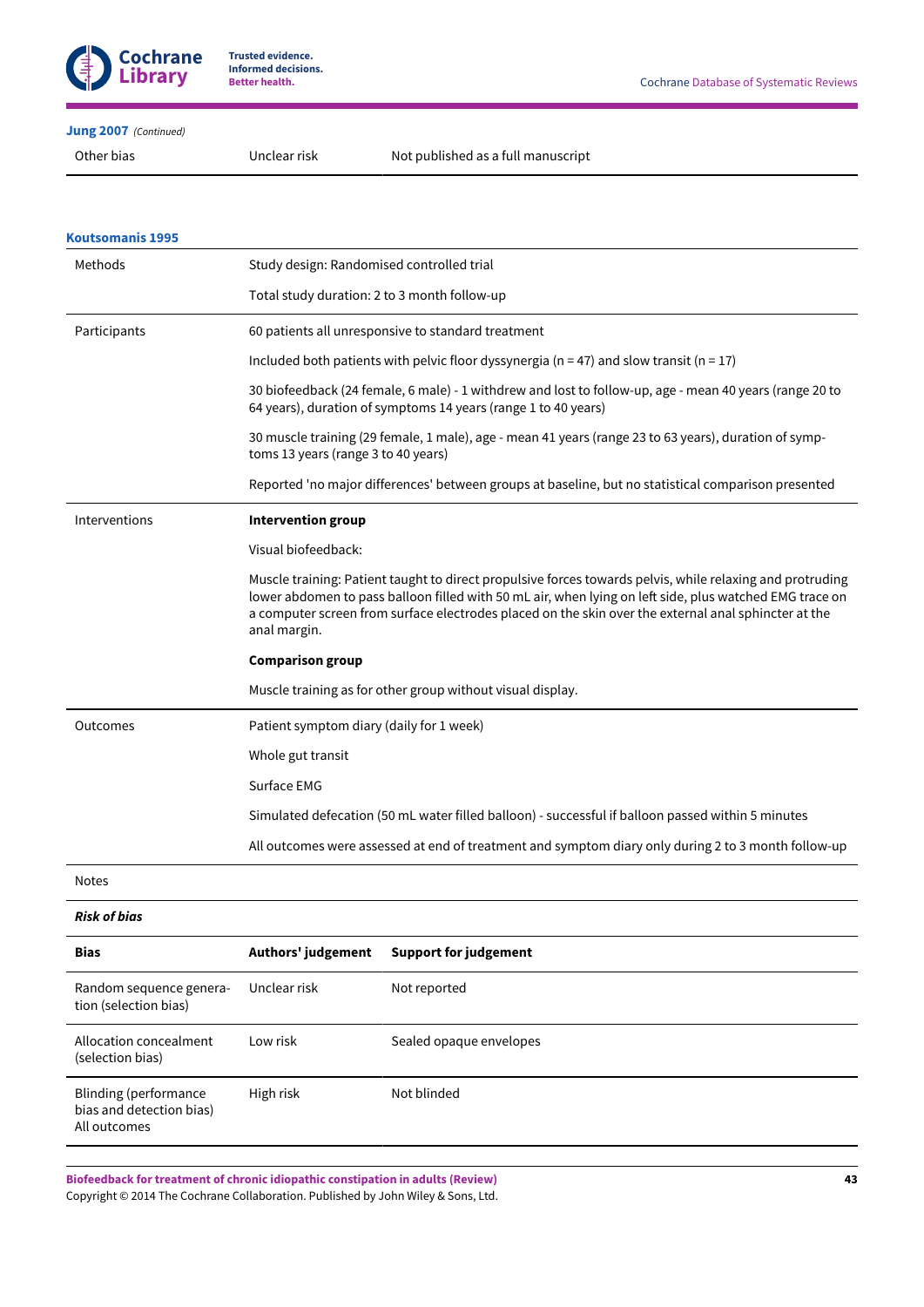# **[Koutsomanis](#page-26-1) 1995**  *(Continued)*

| Incomplete outcome data<br>(attrition bias)<br>All outcomes | Low risk     | Low attrition (only one participant from intervention group), but no intent-to-<br>treat analysis |
|-------------------------------------------------------------|--------------|---------------------------------------------------------------------------------------------------|
| Selective reporting (re-<br>porting bias)                   | Unclear risk | Not registered on a clinical trials registry                                                      |
| Other bias                                                  | Unclear risk | Recruitment bias and power unclear                                                                |

| <b>Lehur 2008</b> |                                                                                                                                                                                                                                                                         |  |  |
|-------------------|-------------------------------------------------------------------------------------------------------------------------------------------------------------------------------------------------------------------------------------------------------------------------|--|--|
| Methods           | Study design: randomised controlled trial across nine European centres                                                                                                                                                                                                  |  |  |
|                   | Total study duration: 12 months                                                                                                                                                                                                                                         |  |  |
| Participants      | 119 female patients with 'obstructive defecation syndrome score' >7 (score is the sum of individual<br>scores for 7 symptoms of outlet obstruction), all had confirmed rectocele on defecography, 'Adequate<br>(not defined) external sphincter function on examination |  |  |
|                   | STARR group ( $n = 59$ ) mean age ( $\pm$ SD) 56 years ( $\pm$ 9.2 years: range 34 to 80 years)                                                                                                                                                                         |  |  |
|                   | Biofeedback group (n = 60) mean age 56 years (± 14.3 years: range 24 to 78 years)                                                                                                                                                                                       |  |  |
| Interventions     | Intervention group:                                                                                                                                                                                                                                                     |  |  |
|                   | Stapled transanal rectal resection (STARR) under general anaesthetic, with patient in lithotomy posi-<br>tion                                                                                                                                                           |  |  |
|                   | Designed to achieve transanal full-thickness resection of the lower rectum                                                                                                                                                                                              |  |  |
|                   | Used 2 times Ethicon Endo-surgery PPH01 kits per procedure                                                                                                                                                                                                              |  |  |
|                   | Same surgeon at each centre, all trained and had conducted 10 STARR procedures previously                                                                                                                                                                               |  |  |
|                   | <b>Comparison group:</b>                                                                                                                                                                                                                                                |  |  |
|                   | Biofeedback training two sessions per week for a planned minimum of 10 sessions, but not > 24 given<br>over 3 month period                                                                                                                                              |  |  |
|                   | Each session 1 hour of EMG based biofeedback - visual and acoustic feedback via perianal skin elec-<br>trodes of muscle relaxation during straining                                                                                                                     |  |  |
|                   | Biofeedback 'standardised among different practitioners'                                                                                                                                                                                                                |  |  |
| Outcomes          | Primary outcome: obstructed defecation score (ODS)                                                                                                                                                                                                                      |  |  |
|                   | Defined a responder a priori as ≥ 50% reduction in ODS score at one year                                                                                                                                                                                                |  |  |
|                   | Secondary outcomes:                                                                                                                                                                                                                                                     |  |  |
|                   | PAC-QOL                                                                                                                                                                                                                                                                 |  |  |
|                   | Continence grading scale (interviewer-led questionnaire) (six questions rated 0-4)                                                                                                                                                                                      |  |  |
|                   | Patient-reported success (self-administered questionnaire) (1-10 scale)                                                                                                                                                                                                 |  |  |
|                   | Anatomic correction of rectocele in surgery group only                                                                                                                                                                                                                  |  |  |
|                   | Adverse events                                                                                                                                                                                                                                                          |  |  |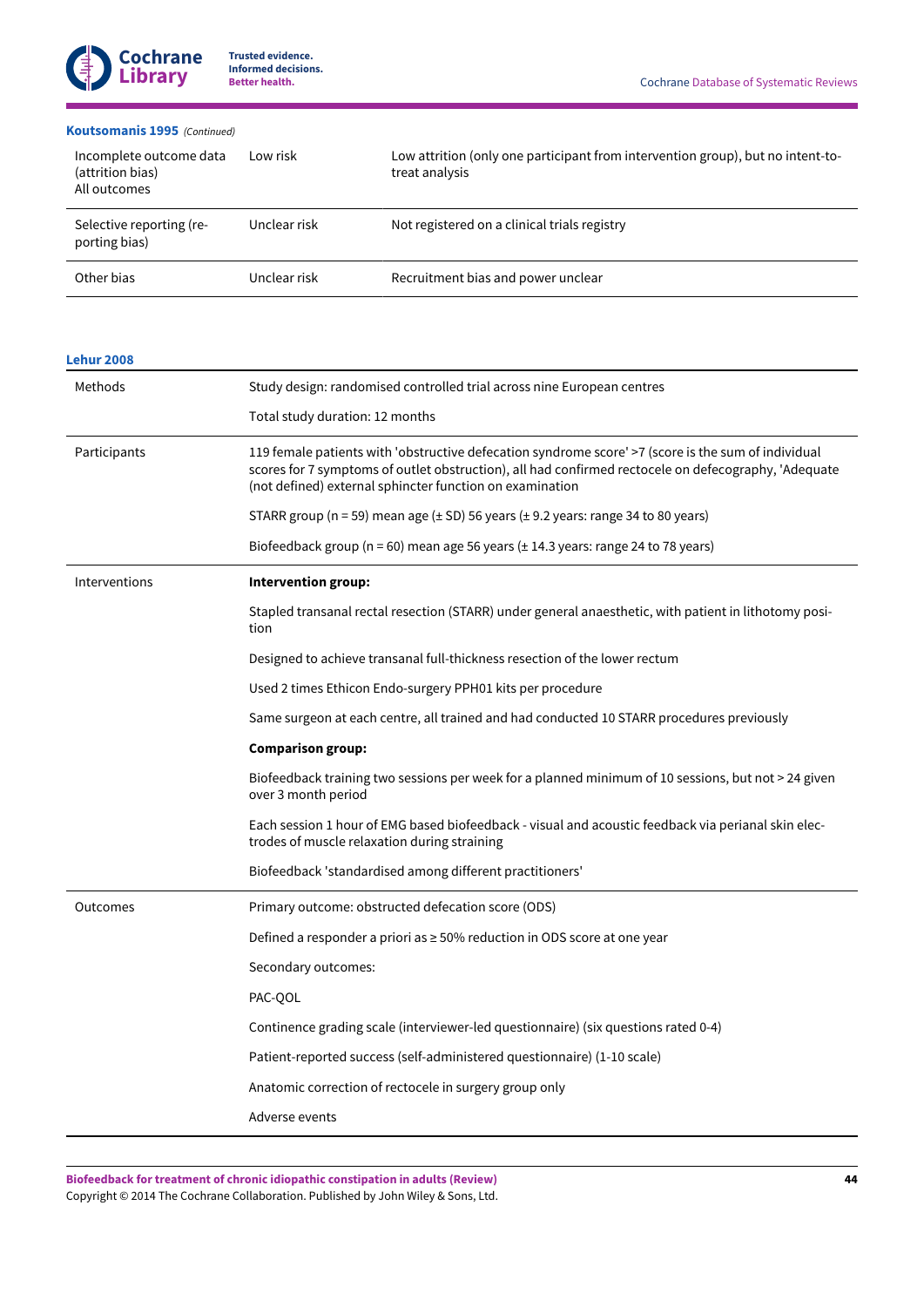

## **[Lehur](#page-26-13) 2008**  *(Continued)*

Notes

## *Risk of bias*

| <b>Bias</b>                                                        | Authors' judgement | <b>Support for judgement</b>                                                                        |
|--------------------------------------------------------------------|--------------------|-----------------------------------------------------------------------------------------------------|
| Random sequence genera-<br>tion (selection bias)                   | Unclear risk       | Sequence generation not reported                                                                    |
| Allocation concealment<br>(selection bias)                         | Unclear risk       | Not reported                                                                                        |
| Blinding (performance)<br>bias and detection bias)<br>All outcomes | High risk          | Not blinded                                                                                         |
| Incomplete outcome data<br>(attrition bias)<br>All outcomes        | High risk          | High drop out (50%) from biofeedback group and not all included in inten-<br>tion-to-treat analysis |
| Selective reporting (re-<br>porting bias)                          | Unclear risk       | Not registered on a clinical trials registry                                                        |
| Other bias                                                         | Low risk           | The study appears to be free of other sources of bias                                               |

# **[Pourmomeny](#page-26-12) 2010**

| Methods       | Study design: randomised controlled trial                                              |  |  |
|---------------|----------------------------------------------------------------------------------------|--|--|
|               |                                                                                        |  |  |
|               | Total study duration: follow-up 1 week following treatment completion (6 sessions)     |  |  |
| Participants  | 65 out-patients with dyssynergic defecation (Rome III criteria): symptoms > 6 months   |  |  |
|               | Failed to respond to diet and lifestyle modification, psyllium husk and daily exercise |  |  |
|               | 49 women: 16 men                                                                       |  |  |
|               | EMG Biofeedback group (n = 34) mean age (SD) 38 years (12 years)                       |  |  |
|               | Balloon-assisted training group ( $n = 31$ ) mean age (SD) 36.8 years (10 years)       |  |  |
|               | No significant differences between groups at baseline                                  |  |  |
|               |                                                                                        |  |  |
| Interventions | Intervention group:                                                                    |  |  |
|               | EMG biofeedback: trained to increase abdominal pressure and relax rectal muscles       |  |  |
|               | Frequency of 6 training sessions not reported                                          |  |  |
|               | <b>Comparison group:</b>                                                               |  |  |
|               | Balloon defecation training: asked to expel water-filled balloon                       |  |  |
|               | Frequency of six training sessions not reported                                        |  |  |
| Outcomes      | Satisfaction (low, moderate or high)                                                   |  |  |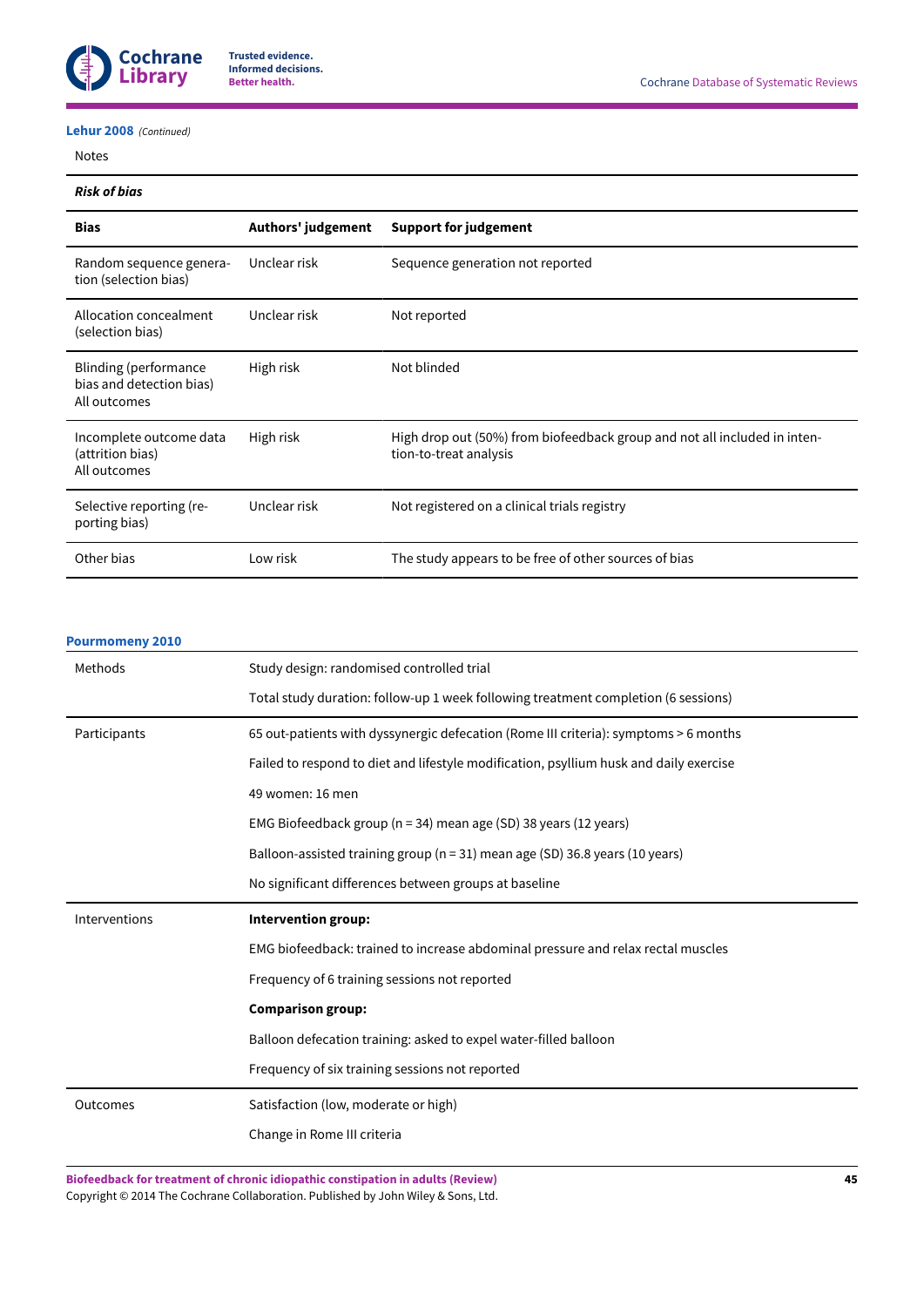

## **[Pourmomeny](#page-26-12) 2010**  *(Continued)*

Ability to expel a rectal balloon (volume and time)

| <b>Notes</b>                                                             |                    |                                                                                                                        |
|--------------------------------------------------------------------------|--------------------|------------------------------------------------------------------------------------------------------------------------|
| <b>Risk of bias</b>                                                      |                    |                                                                                                                        |
| <b>Bias</b>                                                              | Authors' judgement | <b>Support for judgement</b>                                                                                           |
| Random sequence genera-<br>tion (selection bias)                         | High risk          | Alternate allocation                                                                                                   |
| Allocation concealment<br>(selection bias)                               | Unclear risk       | Not reported                                                                                                           |
| <b>Blinding (performance</b><br>bias and detection bias)<br>All outcomes | High risk          | Not blinded                                                                                                            |
| Incomplete outcome data<br>(attrition bias)<br>All outcomes              | Unclear risk       | ITT analysis but did not report number of participants who completed or how<br>missing data were dealt with within ITT |
| Selective reporting (re-<br>porting bias)                                | Unclear risk       | Not registered on a clinical trials registry                                                                           |
| Other bias                                                               | Low risk           | The study appears to be free of other sources of bias                                                                  |

| <b>Rao 2007</b> |                                                                                                                                                                                                                                    |
|-----------------|------------------------------------------------------------------------------------------------------------------------------------------------------------------------------------------------------------------------------------|
| Methods         | Study design: randomised controlled trial                                                                                                                                                                                          |
|                 | Total study duration: 3 month and one year follow-up (one year follow-up reported in separate paper<br>(Rao 2010))                                                                                                                 |
| Participants    | 77 patients referred to tertiary centre for constipation and met Rome II criteria for functional constipa-<br>tion.                                                                                                                |
|                 | Evidence of pelvic floor dyssynergia on attempted defecation                                                                                                                                                                       |
|                 | 77 patients (69 female, 8 male) randomised 24 to standard therapy, 28 to biofeedback, 25 to sham<br>biofeedback)                                                                                                                   |
|                 | Age - mean 43 years (range 18 to 75 years)                                                                                                                                                                                         |
|                 | Mean symptom duration 17 years                                                                                                                                                                                                     |
|                 | No difference in demographics between groups at baseline, but biofeedback group had 'significant-<br>ly lower defecation index' and 'relatively greater pelvic floor dysfunction' (Rao 2007, p.333) than other<br>groups at outset |
| Interventions   | Intervention group:                                                                                                                                                                                                                |
|                 | Manometry biofeedback: biweekly one hour sessions up to maximum of 6 over a three month period,<br>with visual display of anal sphincter pressures during simulated defecation                                                     |
|                 | Also received standard advice: advice on bowel habit, diet, exercise, laxatives and fluid intake, postural<br>and diaphragmatic breathing techniques to improve pushing efforts                                                    |
|                 | <b>Comparison groups (2):</b>                                                                                                                                                                                                      |
|                 | Biofeedback for treatment of chronic idiopathic constipation in adults (Review)<br>46                                                                                                                                              |

Copyright © 2014 The Cochrane Collaboration. Published by John Wiley & Sons, Ltd.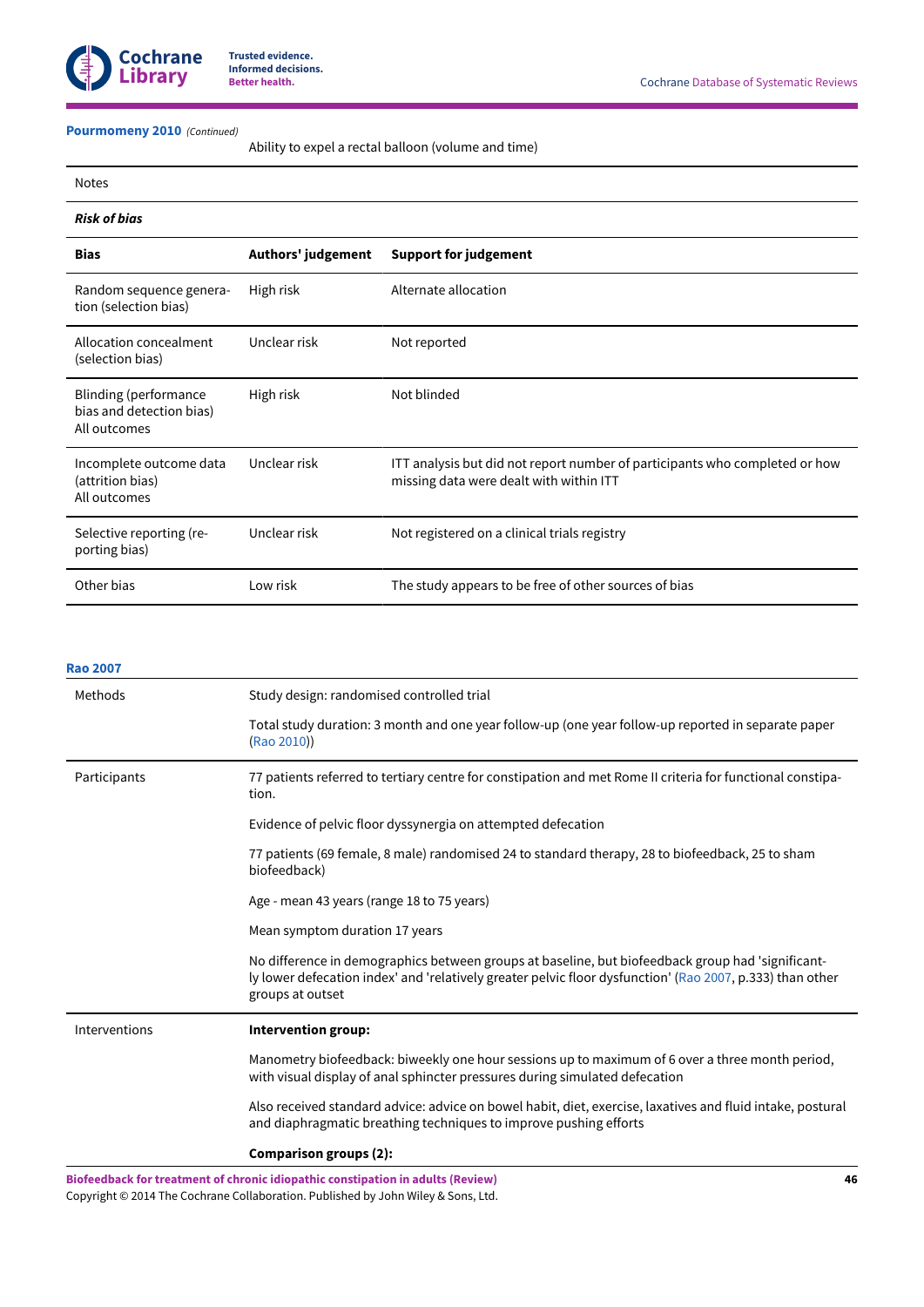| Rao 2007 (Continued) |                                                                                                                                                                                     |  |  |
|----------------------|-------------------------------------------------------------------------------------------------------------------------------------------------------------------------------------|--|--|
|                      | Sham biofeedback: standard advice plus 6 biweekly I hour relaxation therapy sessions during a period<br>of 3 months                                                                 |  |  |
|                      | Manometry probe placed in rectum and practiced progressive muscle relaxation to audiotape for 20<br>minutes                                                                         |  |  |
|                      | Also received intermittent balloon distension using the rectal probe to match sensory conditioning<br>component of biofeedback                                                      |  |  |
| Outcomes             | Subjective primary outcome measure: number of complete spontaneous bowel movements (CSBM)<br>per week plus global satisfaction on visual analogue scale                             |  |  |
|                      | Physiological primary outcome: dyssynergic pattern of defecation and balloon expulsion time                                                                                         |  |  |
|                      | Secondary subjective outcome measures: symptom diary for 1 week: time and consistency of stool (us-<br>ing Bristol Stool Form Scale), straining, incomplete evacuation, digitation. |  |  |
|                      | Secondary objective outcomes: anorectal manometry and colonic transit study                                                                                                         |  |  |
| <b>Notes</b>         |                                                                                                                                                                                     |  |  |
| <b>Risk of bias</b>  |                                                                                                                                                                                     |  |  |
|                      |                                                                                                                                                                                     |  |  |

| <b>Bias</b>                                                              | Authors' judgement | <b>Support for judgement</b>                                                                                                                                                                        |
|--------------------------------------------------------------------------|--------------------|-----------------------------------------------------------------------------------------------------------------------------------------------------------------------------------------------------|
| Random sequence genera-<br>tion (selection bias)                         | Low risk           | Computer-generated randomisation sequence                                                                                                                                                           |
| Allocation concealment<br>(selection bias)                               | Low risk           | Sealed opaque envelopes - adequate concealment                                                                                                                                                      |
| <b>Blinding (performance</b><br>bias and detection bias)<br>All outcomes | High risk          | Not blinded                                                                                                                                                                                         |
| Incomplete outcome data<br>(attrition bias)<br>All outcomes              | Unclear risk       | High attrition ( $n = 12$ from 77), but performed intention-to-treat analysis at 3<br>months. From 52 patients randomised to biofeedback or standard care, data<br>from 20 are reported at one year |
| Selective reporting (re-<br>porting bias)                                | Low risk           | Registered on clinical trials registry                                                                                                                                                              |
| Other bias                                                               | High risk          | The two groups were not equal at baseline as the biofeedback group had a sig-<br>nificantly lower defecation index and relatively greater pelvic floor dysfunction<br>than the sham group           |

**[Simon 2009](#page-27-4)**

| JIIIVII 4VVJ |                                                                                                     |  |  |
|--------------|-----------------------------------------------------------------------------------------------------|--|--|
| Methods      | Study design: Randomised controlled trial                                                           |  |  |
|              | Total study duration: follow-up for two months after end of treatment                               |  |  |
| Participants | 30 participants with dyssynergic defecation unresponsive to diet or fibre, fulfil Rome III criteria |  |  |
|              | Paradoxical contraction of anal sphincter during defecation evident                                 |  |  |
|              | Mean age 73.8 years (range 67 to 80 years)                                                          |  |  |
|              | 11 male, 19 female                                                                                  |  |  |
|              |                                                                                                     |  |  |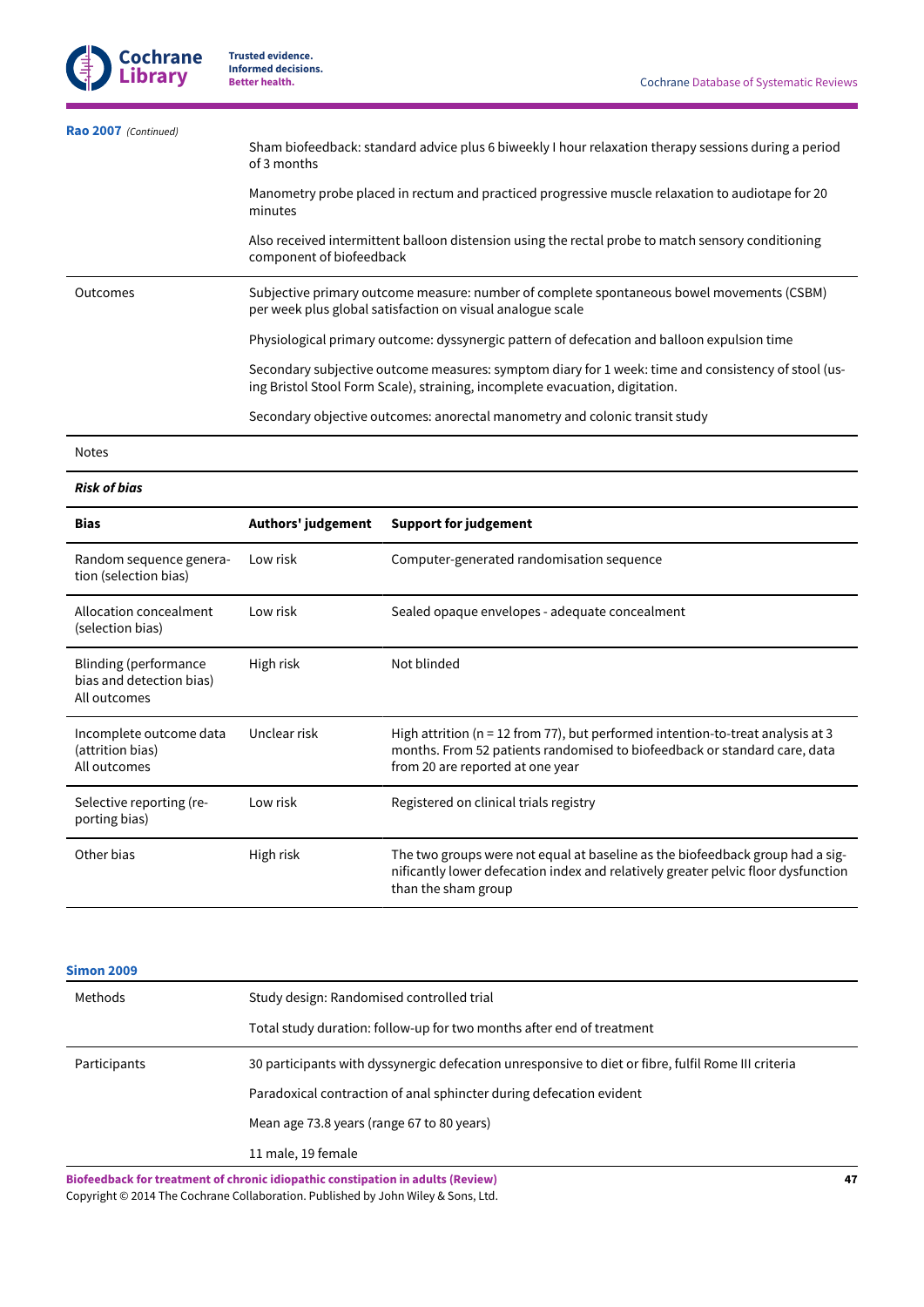(attrition bias) All outcomes

porting bias)

Selective reporting (re-

| <b>Simon 2009</b> (Continued)                                            | Duration of symptoms mean 12.8 years (range 6 to 21 years)                                                                                                                                                                          |                                                                                                    |  |
|--------------------------------------------------------------------------|-------------------------------------------------------------------------------------------------------------------------------------------------------------------------------------------------------------------------------------|----------------------------------------------------------------------------------------------------|--|
|                                                                          | 15, control $n = 15$ )                                                                                                                                                                                                              | No significant difference between groups for frequency of defecation per week (EMG biofeedback n = |  |
| Interventions                                                            | Intervention group:                                                                                                                                                                                                                 |                                                                                                    |  |
|                                                                          |                                                                                                                                                                                                                                     | EMG biofeedback - 8 sessions (x2 per week) over 1 month, each lasting 45 minutes                   |  |
|                                                                          | EMG during straining displayed via visual and auditory feedback, with patient lying in left lateral posi-<br>tion                                                                                                                   |                                                                                                    |  |
|                                                                          | <b>Comparison group:</b>                                                                                                                                                                                                            |                                                                                                    |  |
|                                                                          | Eight 45 minute counselling sessions - covered behavioural mechanisms involved in defecation, diet,<br>positioning, avoid straining, routine time for defecation                                                                    |                                                                                                    |  |
|                                                                          | Each session ended with EMG assessment during straining to defecate                                                                                                                                                                 |                                                                                                    |  |
| Outcomes                                                                 | Self-report of bowel frequency, sensation of incomplete evacuation, evacuation difficulty and perianal<br>pain on defecation<br>Latter 3 symptoms rated on a scale ( $0 = no$ symptom, $5 =$ middle symptom, $10 =$ severe symptom) |                                                                                                    |  |
|                                                                          |                                                                                                                                                                                                                                     |                                                                                                    |  |
|                                                                          | EMG activity during rest, squeezing and straining to defecate - also used to calculate an 'anismus index'                                                                                                                           |                                                                                                    |  |
| <b>Notes</b>                                                             |                                                                                                                                                                                                                                     |                                                                                                    |  |
| <b>Risk of bias</b>                                                      |                                                                                                                                                                                                                                     |                                                                                                    |  |
| <b>Bias</b>                                                              | Authors' judgement                                                                                                                                                                                                                  | <b>Support for judgement</b>                                                                       |  |
| Random sequence genera-<br>tion (selection bias)                         | Unclear risk                                                                                                                                                                                                                        | Not reported                                                                                       |  |
| Allocation concealment<br>(selection bias)                               | Unclear risk                                                                                                                                                                                                                        | Not reported                                                                                       |  |
| <b>Blinding (performance</b><br>bias and detection bias)<br>All outcomes | High risk                                                                                                                                                                                                                           | Not blinded                                                                                        |  |
| Incomplete outcome data                                                  | Low risk                                                                                                                                                                                                                            | Reported no attrition                                                                              |  |

| <b>You 2001</b> |                                                      |
|-----------------|------------------------------------------------------|
| Methods         | Study design: randomised controlled trial            |
|                 | Total study duration: 1 year beyond end of treatment |
| Participants    | 80 patients with slow transit constipation           |

Unclear risk Not registered on a clinical trials registry

Other bias **Low risk** Low risk The study appears to be free of other sources of bias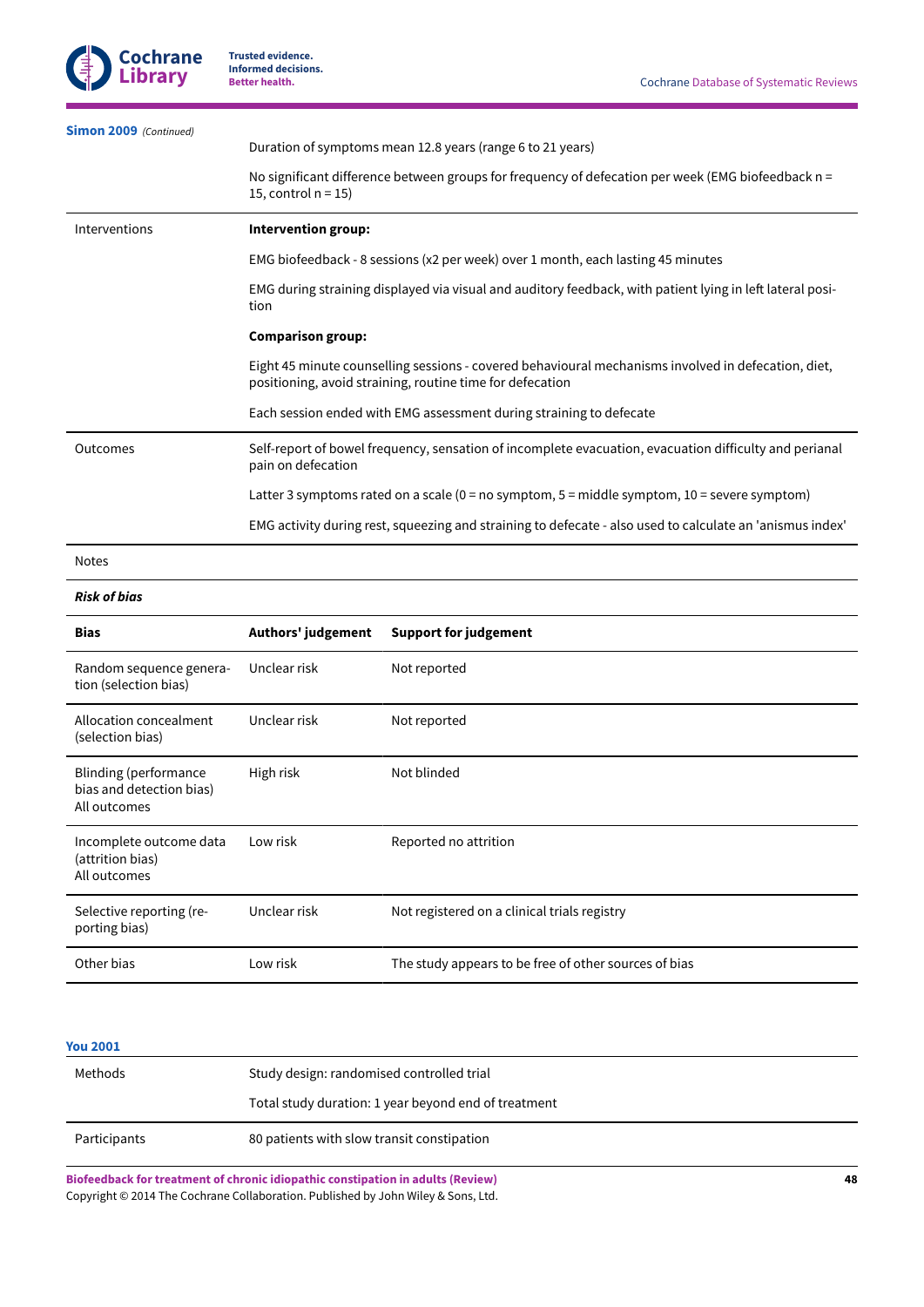| You 2001 (Continued)                                                     | Age ranged from 20 to 70 years    |                                                                                                                                                      |  |  |
|--------------------------------------------------------------------------|-----------------------------------|------------------------------------------------------------------------------------------------------------------------------------------------------|--|--|
|                                                                          |                                   |                                                                                                                                                      |  |  |
|                                                                          |                                   | Duration of symptoms and baseline comparability not reported, male: female 4:1 (exact numbers not<br>reported - calculated to be 64 female, 16 male) |  |  |
|                                                                          | group)                            | Distribution of characteristics not reported (20 patients in each of control groups, 40 in biofeedback                                               |  |  |
| Interventions                                                            | Intervention group:               |                                                                                                                                                      |  |  |
|                                                                          | floor exercises, balloon training | Biofeedback using device with anal probe - unclear if this was an EMG or manometry device plus pelvic                                                |  |  |
|                                                                          |                                   | Daily intervention for 14 days - not clear if as in-patient or outpatient                                                                            |  |  |
|                                                                          | <b>Comparison group:</b>          |                                                                                                                                                      |  |  |
|                                                                          |                                   | (1) botulinum toxin-A injection to external anal sphincter and puborectalis                                                                          |  |  |
|                                                                          |                                   | (2) posterior myomectomy of internal anal sphincter and puborectalis                                                                                 |  |  |
| Outcomes                                                                 | Defecation satisfaction level     |                                                                                                                                                      |  |  |
|                                                                          | Frequency of bowel movements      |                                                                                                                                                      |  |  |
|                                                                          | <b>Transit time</b>               |                                                                                                                                                      |  |  |
|                                                                          | <b>Balloon expulsion</b>          |                                                                                                                                                      |  |  |
|                                                                          |                                   | Anorectal physiology and EMG of anal sphincters and puborectalis                                                                                     |  |  |
| <b>Notes</b>                                                             |                                   |                                                                                                                                                      |  |  |
| <b>Risk of bias</b>                                                      |                                   |                                                                                                                                                      |  |  |
| <b>Bias</b>                                                              | Authors' judgement                | <b>Support for judgement</b>                                                                                                                         |  |  |
| Random sequence genera-<br>tion (selection bias)                         | Unclear risk                      | Not reported                                                                                                                                         |  |  |
| Allocation concealment<br>(selection bias)                               | Unclear risk                      | Not reported                                                                                                                                         |  |  |
| <b>Blinding (performance</b><br>bias and detection bias)<br>All outcomes | High risk                         | Not blinded                                                                                                                                          |  |  |
| Incomplete outcome data<br>(attrition bias)<br>All outcomes              | Low risk                          | No attrition                                                                                                                                         |  |  |
| Selective reporting (re-<br>porting bias)                                | Unclear risk                      | Not registered on a clinical trials registry                                                                                                         |  |  |

Other bias **Low risk** Low risk The study appears to be free of other sources of bias

# <span id="page-50-0"></span>**Characteristics of excluded studies** *[ordered by study ID]*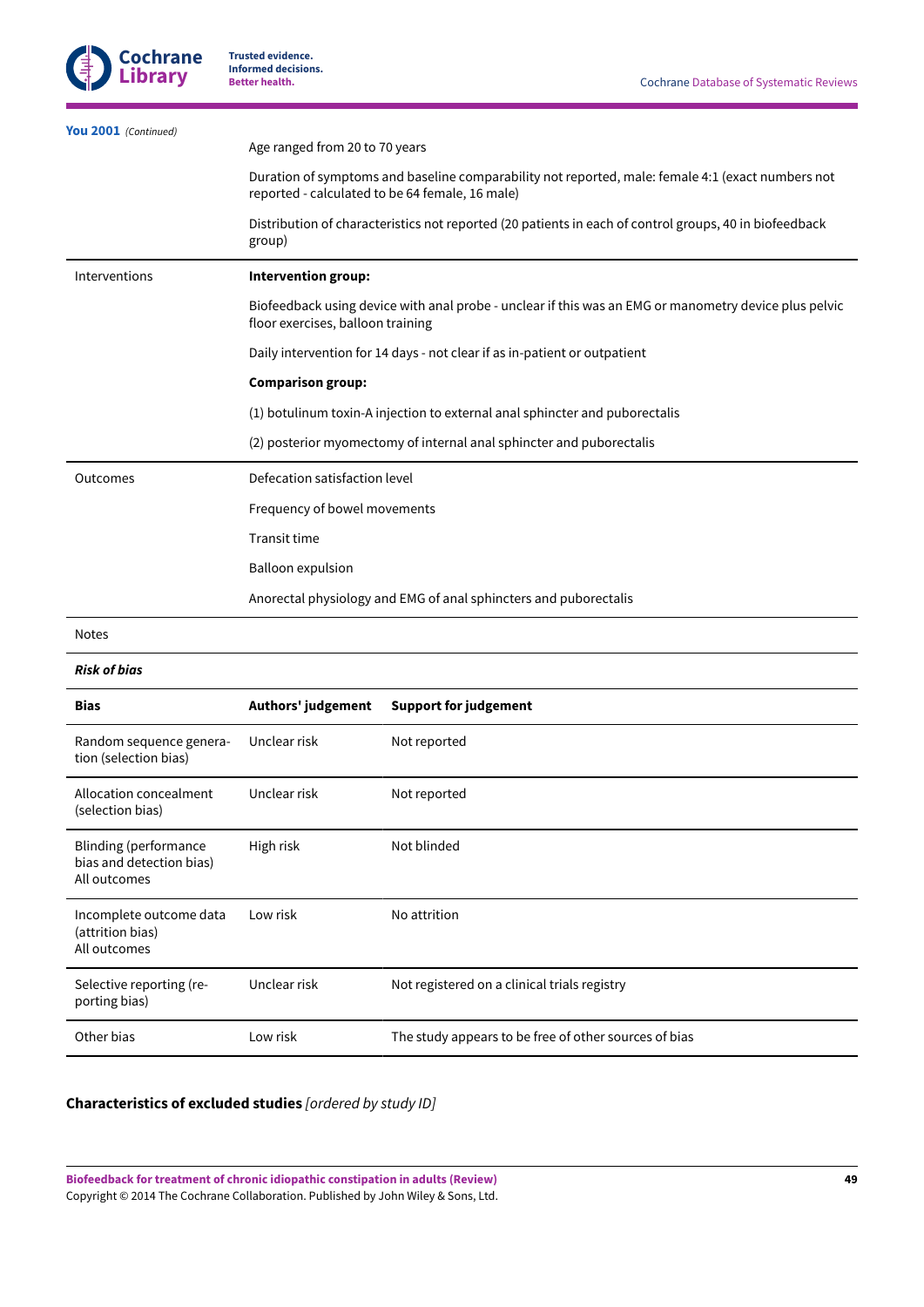

| <b>Study</b>              | <b>Reason for exclusion</b>                                           |
|---------------------------|-----------------------------------------------------------------------|
| Battaglia 2004            | Non-randomised study                                                  |
| Binnie 1992               | Non-randomised study                                                  |
| Chiarioni 2005            | Non-randomised study                                                  |
| Chiarioni 2007            | Letter - not a study                                                  |
| Chiarioni 2010            | RCT of biofeedback for anal pain, not chronic idiopathic constipation |
| Chiotakakou-Faliakou 1998 | Non-randomised study                                                  |
| Dallianas 2000            | Non-randomised study                                                  |
| <b>Emmanuel 2001</b>      | Non-randomised study                                                  |
| <b>Enck 2009</b>          | Meta-analysis. Not an RCT                                             |
| Ferrara 2001              | Non-randomised study                                                  |
| Horton 2008               | Contacted author                                                      |
|                           | Trial abandoned due to poor recruitment                               |
| <b>Keck 1994</b>          | Non-randomised study                                                  |
| <b>Lin 2005</b>           | Non-randomised study                                                  |
|                           | Included healthy controls                                             |
| NCT00564707               | Trial of biofeedback for anal pain, not constipation                  |
| Park 2003                 | Non-randomised study                                                  |
|                           | Post-hoc analysis of responders and non-responders to biofeedback     |
| Patankar 1997             | Non-randomised study                                                  |
| <b>Roy 2000</b>           | Non-randomised study                                                  |
| Siproudhis 1995           | Non-randomised study                                                  |
| Wiesel 2001               | Non-randomised study                                                  |
| <b>Yang 2004</b>          | Non-randomised study                                                  |

# **Characteristics of studies awaiting assessment** *[ordered by study ID]*

# **[Singles 1990](#page-28-17)**

| Methods      | Unobtainable |
|--------------|--------------|
| Participants | Unobtainable |
|              |              |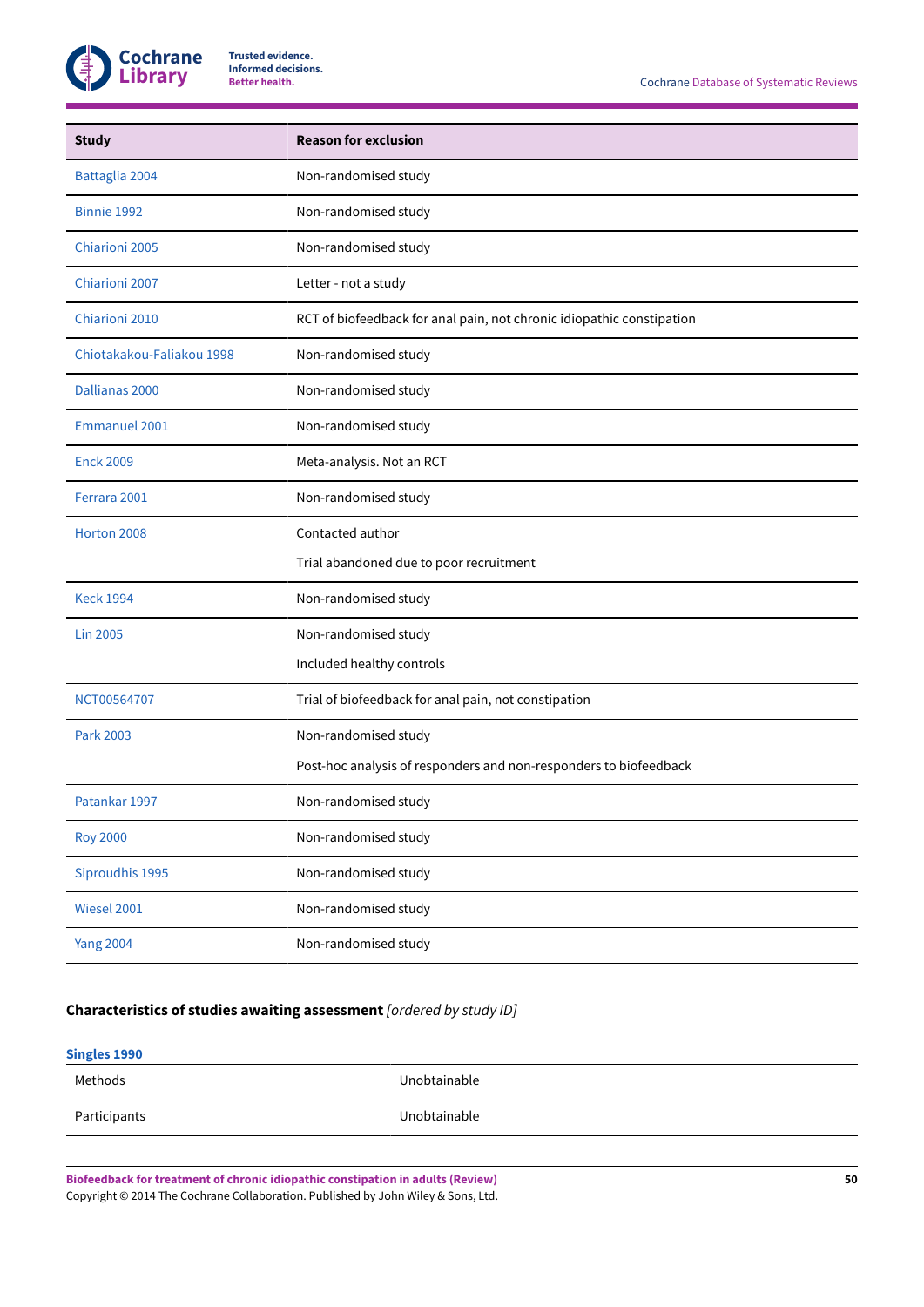

# **[Singles 1990](#page-28-17)** *(Continued)*

| Interventions | Unobtainable       |
|---------------|--------------------|
| Outcomes      | Unobtainable       |
| Notes         | Unpublished thesis |

# <span id="page-52-0"></span>**Characteristics of ongoing studies** *[ordered by study ID]*

# **[NCT00982839](#page-28-18)**

| Trial name or title | Rectal Sensory Training - a randomized controlled study of two techniques                                                   |
|---------------------|-----------------------------------------------------------------------------------------------------------------------------|
| Methods             | Randomised, open label, parallel assignment trial comparing two techniques for rectal hyposensi-<br>tivity and constipation |
| Participants        | Patients categorised as having dyssynergic defecation or slow transit constipation or normal tran-<br>sit constipation      |
| Interventions       | Intervention: syringe-assisted sensory conditioning (biofeedback)                                                           |
|                     | Comparison: barostat assisted sensory conditioning                                                                          |
| Outcomes            | Primary outcome - rectal sensory thresholds                                                                                 |
|                     | Secondary outcome - satisfaction with bowel function based on visual analogue scale (VAS)                                   |
| Starting date       | March 2004                                                                                                                  |
| Contact information | Satish SC Rao, MD satish-rao@uiowa.edu                                                                                      |
| <b>Notes</b>        | Expected completion June 2012, but not yet published                                                                        |

# **[NCT01672216](#page-28-19)**

| Trial name or title | Multicentre randomized controlled trial to compare the outcome of conservative triple target treat-<br>ment with EMG-biofeedback for chronic constipation (3T-CO)                                                                                                                                                      |  |  |  |  |  |  |
|---------------------|------------------------------------------------------------------------------------------------------------------------------------------------------------------------------------------------------------------------------------------------------------------------------------------------------------------------|--|--|--|--|--|--|
| Methods             | Parallel group randomised multicentre study with blinded observers                                                                                                                                                                                                                                                     |  |  |  |  |  |  |
| Participants        | 140 Patients > 18 years with chronic constipation (Rome II criteria)                                                                                                                                                                                                                                                   |  |  |  |  |  |  |
| Interventions       | Intervention:                                                                                                                                                                                                                                                                                                          |  |  |  |  |  |  |
|                     | Stimulation with a carrier wave of 25 KHz and biphasic modulations of the pulse train of 40 KHz -<br>combination of EMG-biofeeback plus EMG-triggered AM-MF stimulation, carried out at home, with<br>an alternating combination in the morning and EMG-triggered stimulation in the evening for 20<br>minute periods. |  |  |  |  |  |  |
|                     | Comparison:                                                                                                                                                                                                                                                                                                            |  |  |  |  |  |  |
|                     | EMG-biofeedback alone, carried out at home, standing, mornings and evenings for 20 minute peri-<br>ods.                                                                                                                                                                                                                |  |  |  |  |  |  |
| <b>Outcomes</b>     | Primary outcome - Altomare ODS score in its validated form after 3 and 12 months, compared to<br>baseline                                                                                                                                                                                                              |  |  |  |  |  |  |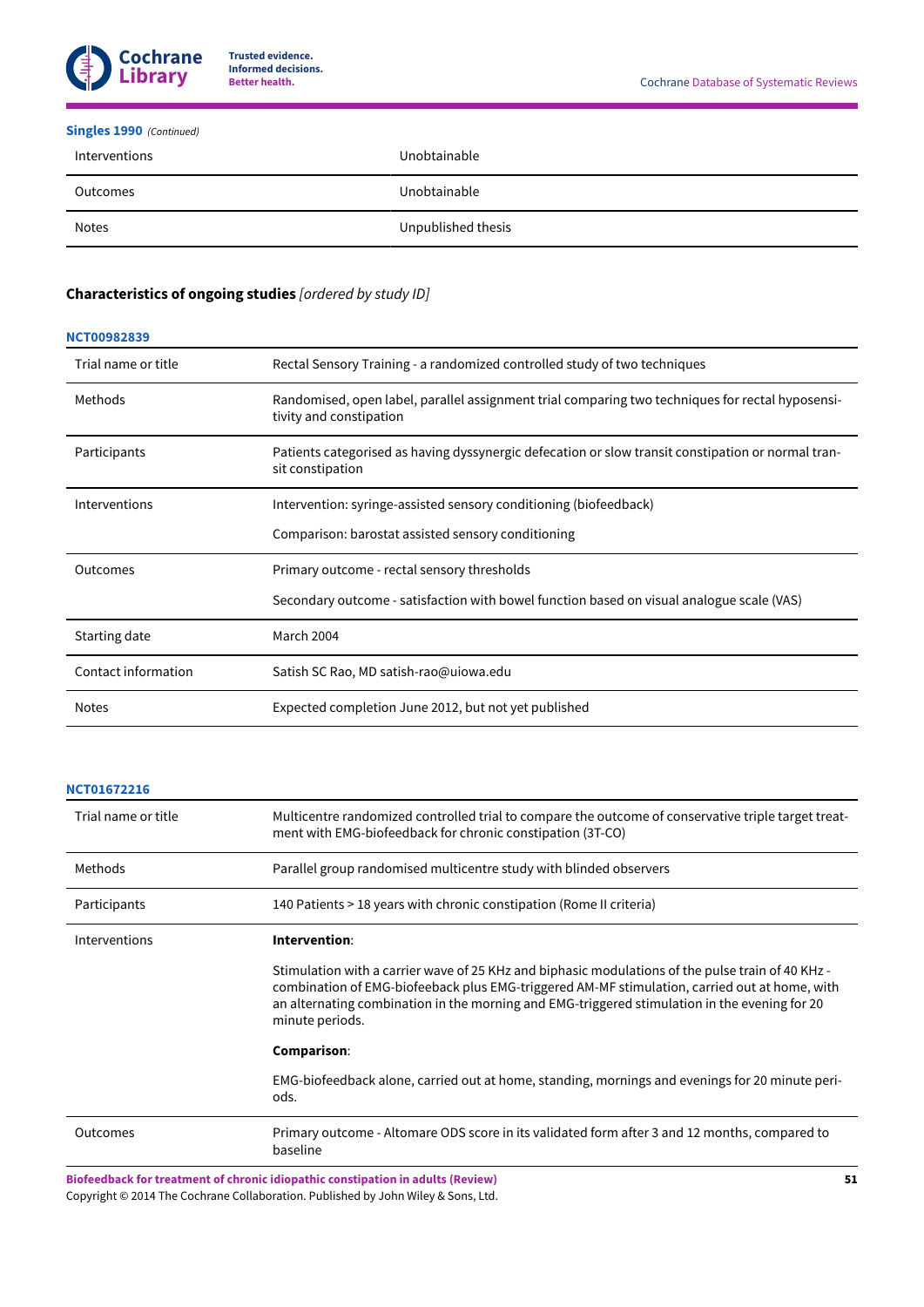

**[NCT01672216](#page-28-19)**  *(Continued)*

### Secondary outcomes -

|                     | • Constipation Severity Instrument                                                             |
|---------------------|------------------------------------------------------------------------------------------------|
|                     | modified Wexner Incontinence Score                                                             |
|                     | • PAC-QOL                                                                                      |
|                     | • Hinton test                                                                                  |
|                     | • Cleveland Clinic Incontinence Score                                                          |
|                     | Adapted Vaizey Score                                                                           |
|                     | • International Consultation on Incontinence Questionnaire Short Form (ICIQ-SF)                |
| Starting date       | August 2012                                                                                    |
| Contact information | Dr T Schwander, University of Giessen, Dept of General Surgery, Giessen, Hessen, Germany 35385 |
| <b>Notes</b>        | ongoing, but not recruiting participants - estimated completion May 2015                       |

# <span id="page-53-0"></span>**D A T A A N D A N A L Y S E S**

# **Comparison 1. EMG biofeedback versus balloon sensory biofeedback**

| Outcome or subgroup title | No. of<br>studies | No. of partici-<br>pants | <b>Statistical method</b>       | <b>Effect size</b> |
|---------------------------|-------------------|--------------------------|---------------------------------|--------------------|
| 1 Number improved         |                   |                          | Risk Ratio (M-H, Fixed, 95% CI) | Subtotals only     |

# <span id="page-53-1"></span>**Analysis 1.1. Comparison 1 EMG biofeedback versus balloon sensory biofeedback, Outcome 1 Number improved.**

| Study or subgroup | <b>EMG</b> biofeed-<br>back | <b>Balloon sen-</b><br>sory training      | <b>Risk Ratio</b>  | Weight              | <b>Risk Ratio</b>  |
|-------------------|-----------------------------|-------------------------------------------|--------------------|---------------------|--------------------|
|                   | n/N                         | n/N                                       | M-H, Fixed, 95% CI |                     | M-H, Fixed, 95% CI |
| Bleijenberg 1994  | 8/11                        | 2/9                                       |                    | 0%                  | 3.27[0.91,11.71]   |
| Koutsomanis 1995  | 18/29                       | 16/30                                     |                    | 0%                  | 1.16[0.75, 1.81]   |
|                   |                             | For a construction of the construction of | 01 02<br>05<br>10  | <b>CALLASS CARD</b> |                    |

Favours sensory training 0.1 0.2 0.5 1 2 5 10 Favours EMG

# **Comparison 2. EMG biofeedback versus manometry biofeedback**

| Outcome or subgroup title | No. of<br>studies | No. of partici-<br>pants | Statistical method              | <b>Effect size</b> |
|---------------------------|-------------------|--------------------------|---------------------------------|--------------------|
| 1 Number improved         |                   |                          | Risk Ratio (M-H, Fixed, 95% CI) | Subtotals only     |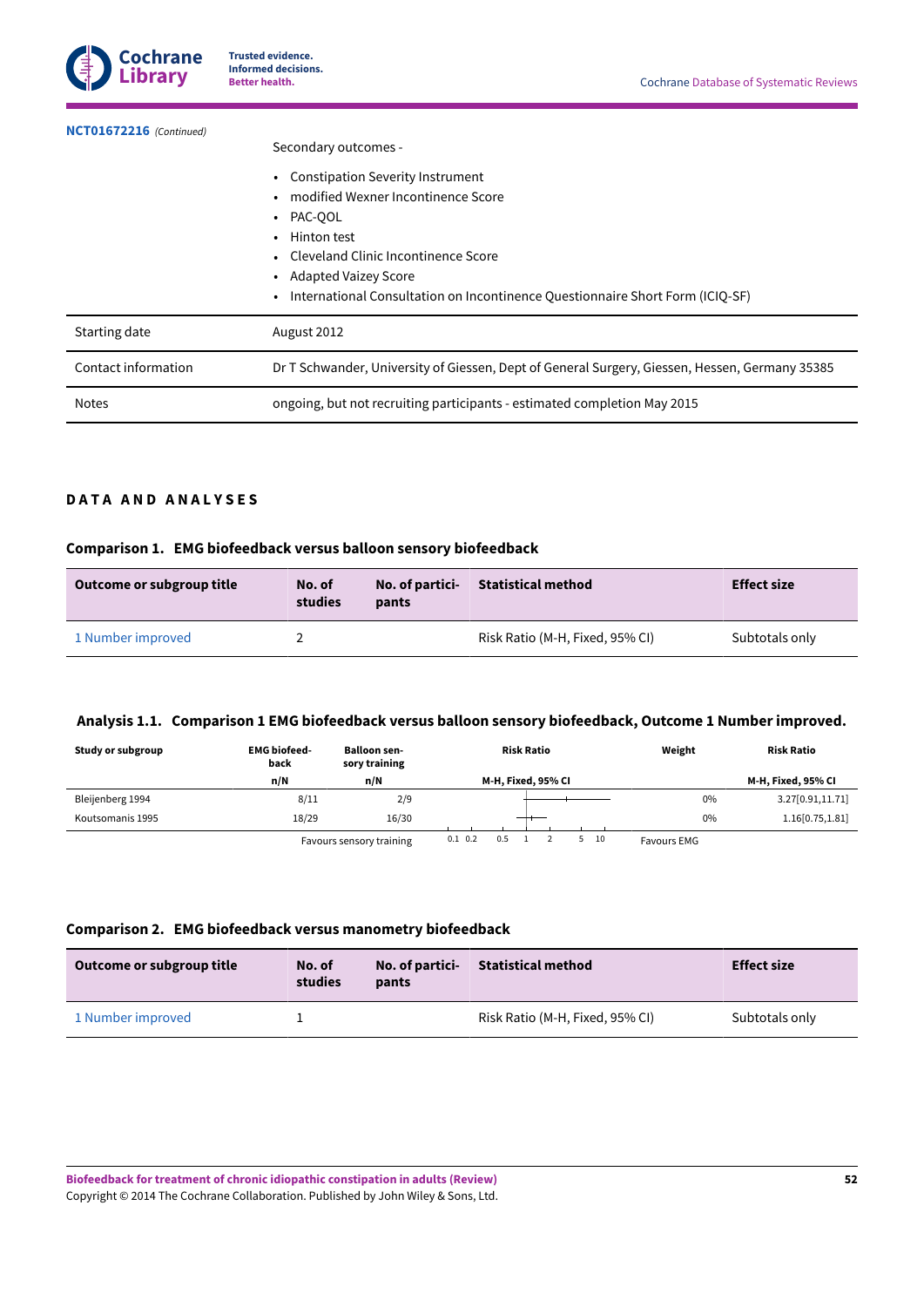# <span id="page-54-0"></span>**Analysis 2.1. Comparison 2 EMG biofeedback versus manometry biofeedback, Outcome 1 Number improved.**

| Study or subgroup | <b>EMG biofeed-</b><br>back | Manometry<br>biofeedback | <b>Risk Ratio</b> |     |  |                    |  |    | Weight             | <b>Risk Ratio</b>   |
|-------------------|-----------------------------|--------------------------|-------------------|-----|--|--------------------|--|----|--------------------|---------------------|
|                   | n/N                         | n/N                      |                   |     |  | M-H, Fixed, 95% CI |  |    |                    | M-H, Fixed, 95% CI  |
| Glia 1997         | 8/10                        | 6/10                     |                   |     |  |                    |  |    | 0%                 | 1.33 $[0.74, 2.41]$ |
|                   |                             | Favours manometry        | $0.1 \quad 0.2$   | 0.5 |  |                    |  | 10 | <b>Favours EMG</b> |                     |

# **Comparison 3. One method of biofeedback versus surgery**

| Outcome or subgroup title | No. of<br>studies | No. of<br>partici-<br>pants | <b>Statistical method</b>           | <b>Effect size</b> |
|---------------------------|-------------------|-----------------------------|-------------------------------------|--------------------|
| 1 Number improved         |                   |                             | Risk Ratio (M-H, Fixed, 95% CI)     | Subtotals only     |
| 2 Constipation score      |                   |                             | Mean Difference (IV, Fixed, 95% CI) | Subtotals only     |

# **Analysis 3.1. Comparison 3 One method of biofeedback versus surgery, Outcome 1 Number improved.**

<span id="page-54-1"></span>

| Study or subgroup | <b>Biofeedback</b> | <b>Surgery</b>  |     |     |     | <b>Risk Ratio</b>  |  |    | Weight              | <b>Risk Ratio</b>  |
|-------------------|--------------------|-----------------|-----|-----|-----|--------------------|--|----|---------------------|--------------------|
|                   | n/N                | n/N             |     |     |     | M-H, Fixed, 95% CI |  |    |                     | M-H, Fixed, 95% CI |
| Faried 2010       | 6/20               | 14/20           |     |     |     |                    |  |    | 0%                  | 0.43[0.21, 0.89]   |
| You 2001          | 35/40              | 17/20           |     |     |     |                    |  | 0% | 1.03 $[0.83, 1.28]$ |                    |
|                   |                    | Favours surgery | 0.1 | 0.2 | 0.5 |                    |  | 10 | Favours biofeedback |                    |

gery' 0.1 0.2 0.5 1 2 5 10 Favours biofeedback

# **Analysis 3.2. Comparison 3 One method of biofeedback versus surgery, Outcome 2 Constipation score.**

<span id="page-54-2"></span>

| Study or subgroup |    | <b>Biofeedback</b> |    | Surgery             |     | <b>Mean Difference</b> |   |    | Weight          | <b>Mean Difference</b> |
|-------------------|----|--------------------|----|---------------------|-----|------------------------|---|----|-----------------|------------------------|
|                   |    | Mean(SD)           | N  | Mean(SD)            |     | Fixed. 95% CI          |   |    |                 | Fixed. 95% CI          |
| Faried 2010       | 20 | 16.1(1.5)          | 20 | 10.5(1.5)           |     |                        | — |    | 0%              | 5.6 [4.67, 6.53]       |
|                   |    |                    |    | Favours biofeedback | -10 |                        |   | 10 | Favours surgery |                        |

# **Comparison 4. One method of biofeedback versus Botulinum toxin-A**

| Outcome or subgroup title | No. of<br>studies | No. of<br>partici-<br>pants | <b>Statistical method</b>           | <b>Effect size</b> |
|---------------------------|-------------------|-----------------------------|-------------------------------------|--------------------|
| 1 Number improved         |                   |                             | Risk Ratio (M-H, Fixed, 95% CI)     | Subtotals only     |
| 2 Constipation score      |                   |                             | Mean Difference (IV, Fixed, 95% CI) | Subtotals only     |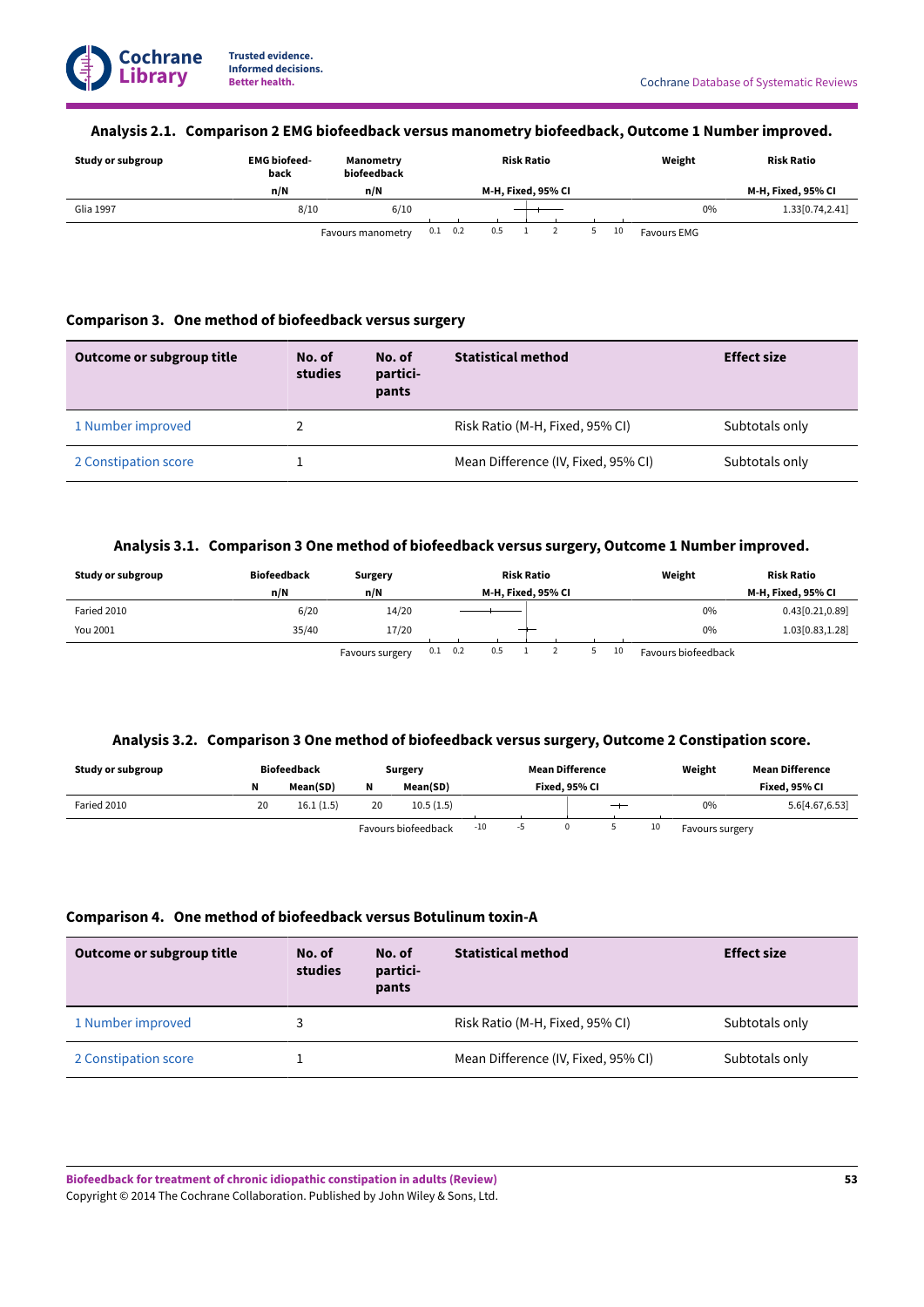# <span id="page-55-0"></span>**Analysis 4.1. Comparison 4 One method of biofeedback versus Botulinum toxin-A, Outcome 1 Number improved.**

| Study or subgroup | <b>Biofeedback</b> | <b>Botulinum</b><br>toxin-A | <b>Risk Ratio</b>  | Weight | <b>Risk Ratio</b>  |
|-------------------|--------------------|-----------------------------|--------------------|--------|--------------------|
|                   | n/N                | n/N                         | M-H, Fixed, 95% CI |        | M-H, Fixed, 95% CI |
| <b>Farid 2009</b> | 6/24               | 8/24                        |                    | 0%     | 0.75[0.31, 1.83]   |
| Faried 2010       | 6/20               | 7/20                        |                    | 0%     | 0.86[0.35, 2.1]    |
| You 2001          | 35/40              | 20/20                       | $^+$               | 0%     | 0.89[0.77, 1.02]   |
|                   |                    |                             |                    |        |                    |

Favours botulinum toxin-A 0.1 0.2 0.5 1 2 5 10 Favours biofeedback

# <span id="page-55-1"></span>**Analysis 4.2. Comparison 4 One method of biofeedback versus Botulinum toxin-A, Outcome 2 Constipation score.**

| Study or subgroup |    | <b>Biofeedback</b> | Botulinum toxin-A |                     |       | <b>Mean Difference</b> |               |  | Weight | <b>Mean Difference</b> |                           |
|-------------------|----|--------------------|-------------------|---------------------|-------|------------------------|---------------|--|--------|------------------------|---------------------------|
|                   | N  | Mean(SD)           | N                 | Mean(SD)            |       |                        | Fixed. 95% Cl |  |        |                        | Fixed. 95% CI             |
| Faried 2010       | 20 | 16.1(1.5)          | 20                | 14.3(1.5)           |       |                        | $-$           |  |        | 0%                     | 1.8 [0.87, 2.73]          |
|                   |    |                    |                   | Favours biofeedback | $-10$ |                        |               |  | 10     |                        | Favours botulinum toxin-A |

# **Comparison 5. EMG biofeedback versus electrical stimulation**

| Outcome or subgroup title  | No. of<br>studies | No. of par-<br>ticipants | <b>Statistical method</b>           | <b>Effect size</b> |
|----------------------------|-------------------|--------------------------|-------------------------------------|--------------------|
| 1 Bowel satisfaction score |                   |                          | Mean Difference (IV, Fixed, 95% CI) | Subtotals only     |

# <span id="page-55-2"></span>**Analysis 5.1. Comparison 5 EMG biofeedback versus electrical stimulation, Outcome 1 Bowel satisfaction score.**

| Study or subgroup |    | <b>Biofeedback</b> | Electrical<br>stimulation |                     |     | <b>Mean Difference</b> |               |    |    | Weight              | <b>Mean Difference</b> |
|-------------------|----|--------------------|---------------------------|---------------------|-----|------------------------|---------------|----|----|---------------------|------------------------|
|                   | N  | Mean(SD)           | N                         | Mean(SD)            |     |                        | Fixed. 95% CI |    |    |                     | Fixed. 95% CI          |
| Chang 2003        | 10 | 59 (28.8)          | 12                        | 48.3(34.1)          |     |                        |               |    |    | $0\%$               | 10.7[-15.58,36.98]     |
|                   |    |                    |                           | Favours stimulation | -50 | $-25$                  |               | 25 | 50 | Favours biofeedback |                        |

# **Comparison 6. EMG biofeedback versus diazepam**

| Outcome or subgroup title | No. of<br>studies | No. of partici-<br>pants | <b>Statistical method</b>       | <b>Effect size</b> |
|---------------------------|-------------------|--------------------------|---------------------------------|--------------------|
| 1 Number improved         |                   |                          | Risk Ratio (M-H, Fixed, 95% CI) | Subtotals only     |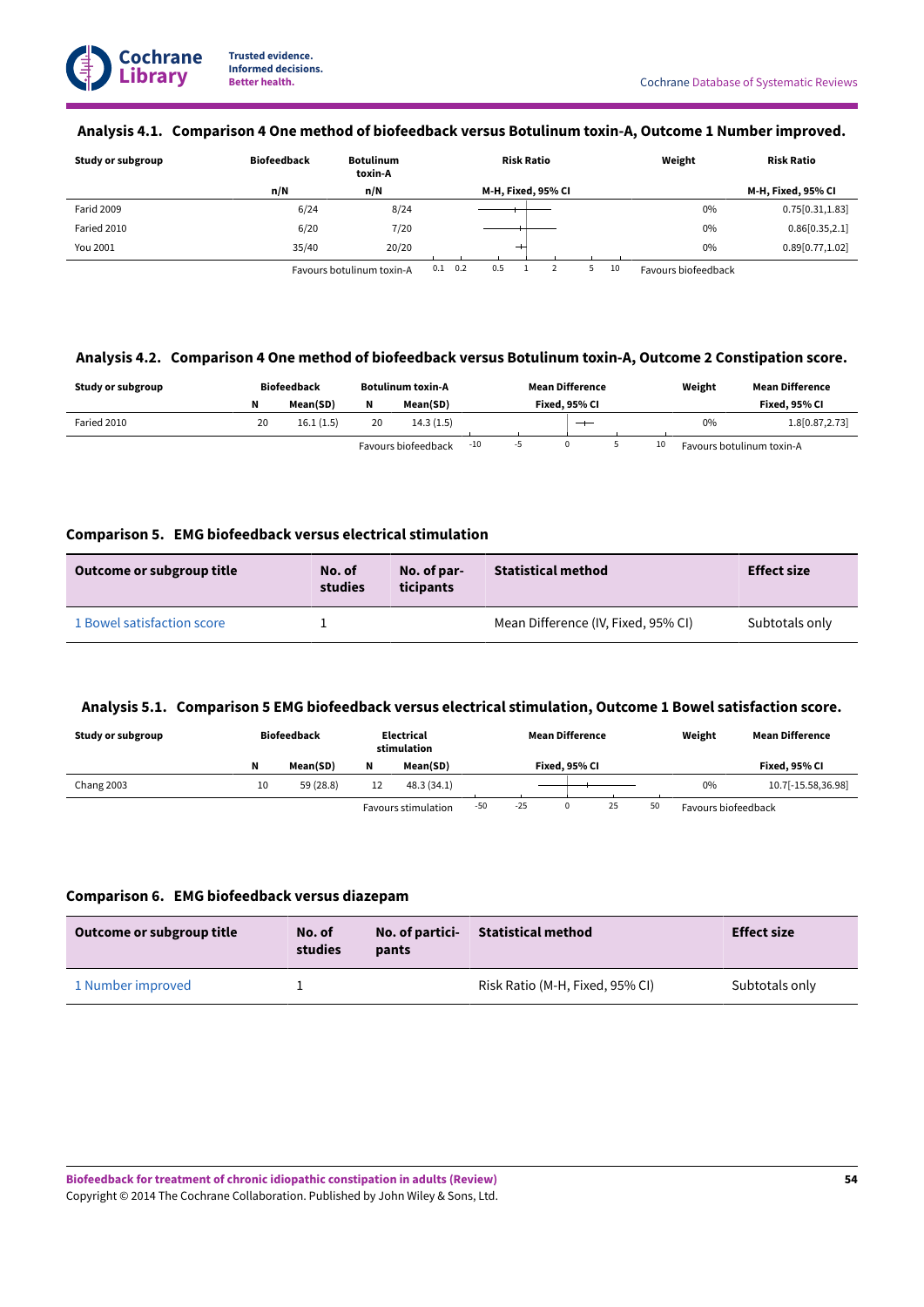# **Analysis 6.1. Comparison 6 EMG biofeedback versus diazepam, Outcome 1 Number improved.**

<span id="page-56-0"></span>

| Study or subgroup | <b>Biofeedback</b> | <b>Diazepam</b>  | <b>Risk Ratio</b>  |  |     |  |    |                    |    | Weight              | <b>Risk Ratio</b> |
|-------------------|--------------------|------------------|--------------------|--|-----|--|----|--------------------|----|---------------------|-------------------|
|                   | n/N                | n/N              | M-H, Fixed, 95% CI |  |     |  |    | M-H, Fixed, 95% CI |    |                     |                   |
| Heymen 2007       | 21/30              | 7/30             |                    |  |     |  | 0% | 3[1.51, 5.98]      |    |                     |                   |
|                   |                    | Favours diazepam | $0.1 \quad 0.2$    |  | 0.5 |  |    |                    | 10 | Favours biofeedback |                   |

# **Comparison 7. EMG biofeedback versus STARR procedure**

| Outcome or subgroup title     | No. of<br>studies | No. of<br>partici-<br>pants | <b>Statistical method</b>           | <b>Effect size</b>  |
|-------------------------------|-------------------|-----------------------------|-------------------------------------|---------------------|
| 1 Successful treatment        |                   |                             | Risk Ratio (M-H, Fixed, 95% CI)     | Totals not selected |
| 2 Obstructed defecation score |                   |                             | Mean Difference (IV, Fixed, 95% CI) | Subtotals only      |

# **Analysis 7.1. Comparison 7 EMG biofeedback versusSTARR procedure, Outcome 1Successful treatment.**

<span id="page-56-1"></span>

| Study or subgroup | <b>Biofeedback</b> | <b>STARR</b>                 | <b>Risk Ratio</b>  | <b>Risk Ratio</b>          |  |  |
|-------------------|--------------------|------------------------------|--------------------|----------------------------|--|--|
|                   | n/N                | n/N                          | M-H. Fixed. 95% CI | M-H, Fixed, 95% CI         |  |  |
| <b>Lehur 2008</b> | 13/39              | 44/54                        | $-\!$              | 0.41[0.26, 0.65]           |  |  |
|                   |                    | 0.01<br><b>Favours STARR</b> | 0.1<br>10          | 100<br>Favours biofeedback |  |  |

# <span id="page-56-2"></span>**Analysis 7.2. Comparison 7 EMG biofeedback versusSTARR procedure, Outcome 2 Obstructed defecation score.**

| Study or subgroup |    | <b>Biofeedback</b> |    | <b>STARR</b>        |       | <b>Mean Difference</b> |    | Weight               | <b>Mean Difference</b> |
|-------------------|----|--------------------|----|---------------------|-------|------------------------|----|----------------------|------------------------|
|                   |    | Mean(SD)           | N  | Mean(SD)            |       | Fixed. 95% CI          |    |                      | Fixed. 95% CI          |
| Lehur 2008        | 39 | 10.2(5)            | 54 | 4.7(5)              |       |                        |    | 0%                   | 5.5 [3.44, 7.56]       |
|                   |    |                    |    | Favours biofeedback | $-10$ |                        | 10 | <b>Favours STARR</b> |                        |

# **Comparison 8. One method of biofeedback versus control muscle relaxation**

| Outcome or subgroup title     | No. of<br>studies | No. of<br>partici-<br>pants | <b>Statistical method</b>           | <b>Effect size</b> |
|-------------------------------|-------------------|-----------------------------|-------------------------------------|--------------------|
| 1 Constipation severity index |                   |                             | Mean Difference (IV, Fixed, 95% CI) | Subtotals only     |
| 2 IBS-00L                     |                   |                             | Mean Difference (IV, Fixed, 95% CI) | Subtotals only     |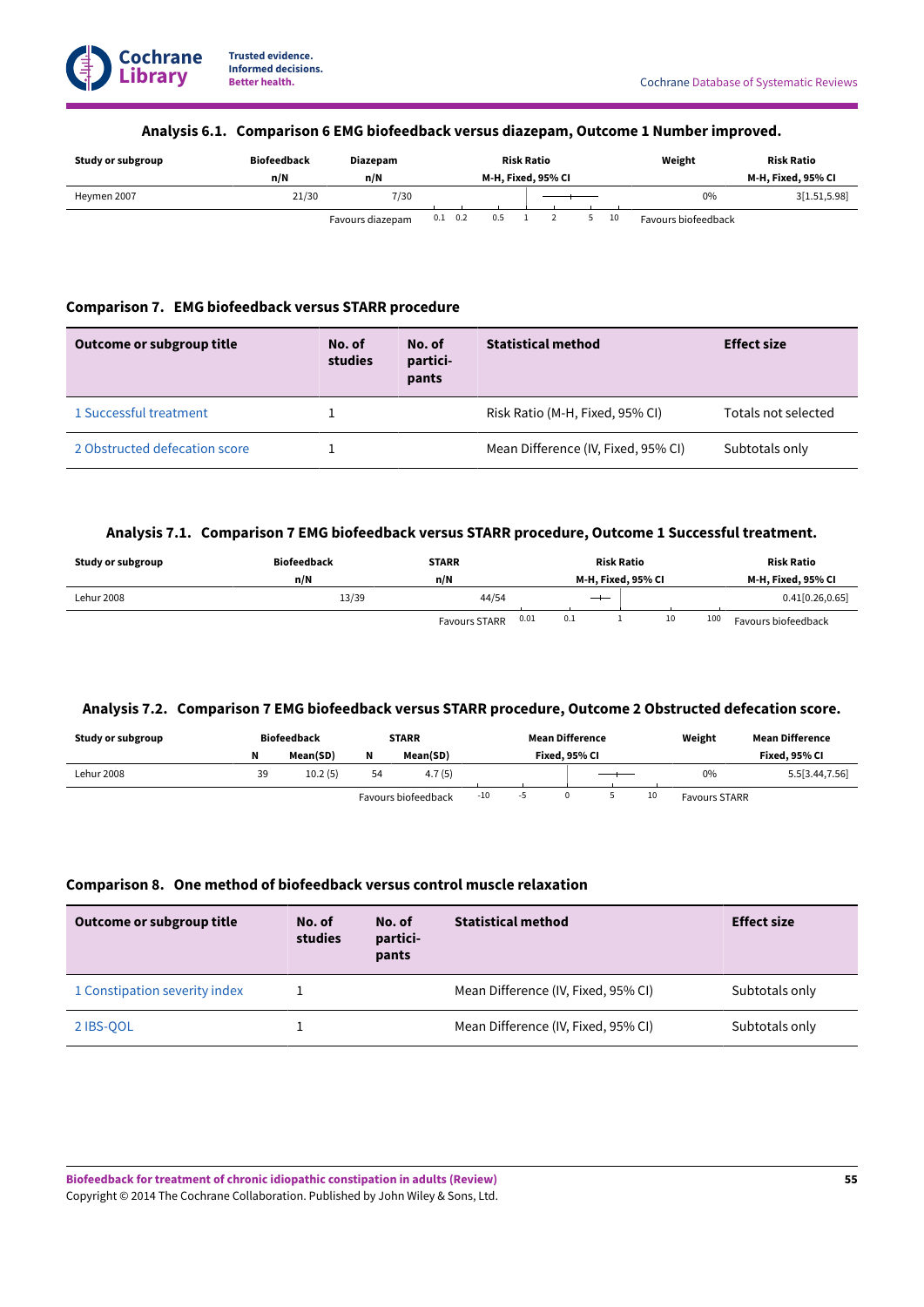# **Analysis 8.1. Comparison 8 One method of biofeedback versus control muscle relaxation, Outcome 1 Constipation severity index.**

<span id="page-57-0"></span>

| Study or subgroup | <b>Biofeedback</b> |   | control mus-<br>cle relaxation |       |       | <b>Mean Difference</b> |    |    | Weight          | <b>Mean Difference</b> |
|-------------------|--------------------|---|--------------------------------|-------|-------|------------------------|----|----|-----------------|------------------------|
|                   | Mean(SD)           | N | Mean(SD)                       |       |       | Fixed. 95% Cl          |    |    |                 | Fixed, 95% CI          |
| Hart 2012         | 30(14.1)           |   | 34.9(7.6)                      |       |       |                        |    |    | $0\%$           | $-4.9[-17.23, 7.43]$   |
|                   |                    |   | Favours biofeedback            | $-20$ | $-10$ |                        | 10 | 20 | Favours control |                        |

# <span id="page-57-1"></span>**Analysis 8.2. Comparison 8 One method of biofeedback versus control muscle relaxation, Outcome 2 IBS-QOL.**

| Study or subgroup | Biofeedback |   | control mus-<br>cle relaxation |       |     | <b>Mean Difference</b> |    | Weight          | <b>Mean Difference</b> |
|-------------------|-------------|---|--------------------------------|-------|-----|------------------------|----|-----------------|------------------------|
|                   | Mean(SD)    | N | Mean(SD)                       |       |     | Fixed. 95% CI          |    |                 | Fixed, 95% CI          |
| Hart 2012         | 96.1(42.1)  |   | 96.7 (27.4)                    |       |     |                        |    | 0%              | $-0.6[-38.75,37.55]$   |
|                   |             |   | Favours biofeedback            | $-50$ | -25 |                        | 25 | Favours control |                        |

# **Comparison 9. EMG biofeedback versus laxative (movicol)**

| Outcome or subgroup title    | No. of<br>studies | No. of par-<br>ticipants | <b>Statistical method</b>       | <b>Effect size</b> |
|------------------------------|-------------------|--------------------------|---------------------------------|--------------------|
| 1 Major clinical improvement |                   |                          | Risk Ratio (M-H, Fixed, 95% CI) | Subtotals only     |

# <span id="page-57-2"></span>**Analysis 9.1. Comparison 9 EMG biofeedback versus laxative (movicol), Outcome 1 Major clinical improvement.**

| Study or subgroup | Biofeedback | Laxative         | <b>Risk Ratio</b>  |  |     |  |  |  |    | Weight              | Risk Ratio |
|-------------------|-------------|------------------|--------------------|--|-----|--|--|--|----|---------------------|------------|
|                   | n/N         | n/N              | M-H. Fixed. 95% CI |  |     |  |  |  |    | M-H, Fixed, 95% CI  |            |
| Chiarioni 2006    | 43/54       | 12/55            |                    |  |     |  |  |  | 0% | 3.65[2.17,6.13]     |            |
|                   |             | Favours laxative | $0.1 \quad 0.2$    |  | 0.5 |  |  |  | 10 | Favours biofeedback |            |

# **Comparison 10. Manometry biofeedback versus sham**

| Outcome or subgroup ti-<br>tle | No. of<br>studies | <b>No. of partici-</b><br>pants | Statistical method                  | <b>Effect size</b> |
|--------------------------------|-------------------|---------------------------------|-------------------------------------|--------------------|
| 1 CSBM                         |                   |                                 | Mean Difference (IV, Fixed, 95% CI) | Subtotals only     |

# **Analysis 10.1. Comparison 10 Manometry biofeedback versus sham, Outcome 1 CSBM.**

<span id="page-57-3"></span>

| Study or subgroup |    | Biofeedback |    | Sham         |       |    | <b>Mean Difference</b> |    | Weight              | <b>Mean Difference</b> |
|-------------------|----|-------------|----|--------------|-------|----|------------------------|----|---------------------|------------------------|
|                   | N  | Mean(SD)    | N  | Mean(SD)     |       |    | Fixed, 95% Cl          |    |                     | Fixed. 95% CI          |
| Rao 2007          | 24 | 4.6(1)      | 28 | 2.8(1.1)     |       |    |                        |    | 0%                  | 1.8[1.25,2.35]         |
|                   |    |             |    | Favours sham | $-10$ | -0 |                        | 10 | Favours biofeedback |                        |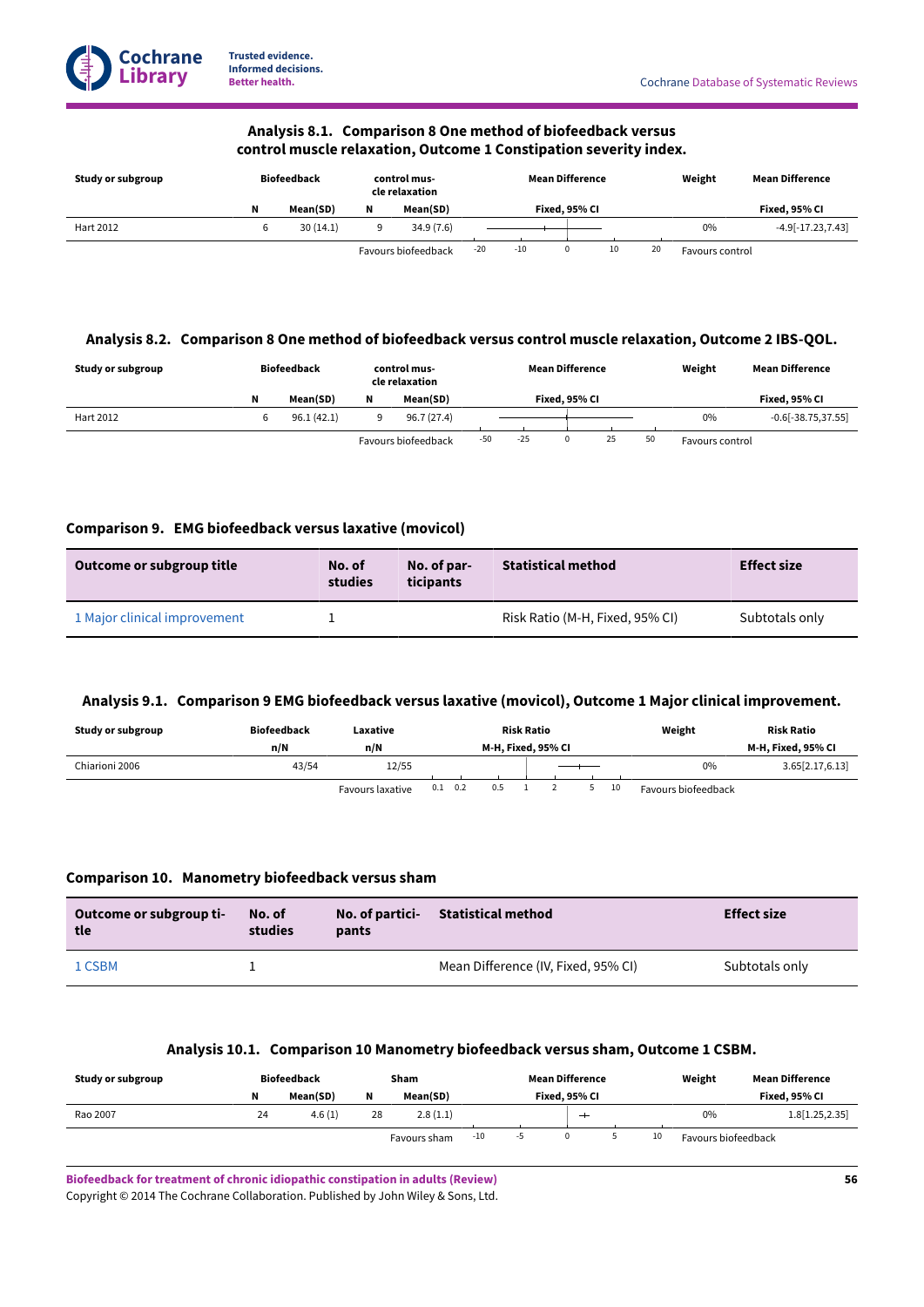| Outcome or subgroup ti-<br>tle | No. of<br>studies | No. of partici-<br>pants | Statistical method                  | <b>Effect size</b> |
|--------------------------------|-------------------|--------------------------|-------------------------------------|--------------------|
| 1 CSBM                         |                   |                          | Mean Difference (IV, Fixed, 95% CI) | Subtotals only     |

# **Comparison 11. Manometry biofeedback versus standard care**

# **Analysis 11.1. Comparison 11 Manometry biofeedback versus standard care, Outcome 1 CSBM.**

<span id="page-58-0"></span>

| Study or subgroup |    | <b>Biofeedback</b> |    | <b>Standard care</b>  |       | <b>Mean Difference</b> |    | Weight              | Mean Difference |
|-------------------|----|--------------------|----|-----------------------|-------|------------------------|----|---------------------|-----------------|
|                   | N  | Mean(SD)           | N  | Mean(SD)              |       | Fixed. 95% CI          |    |                     | Fixed. 95% CI   |
| Rao 2007          | 24 | 4.6(1)             | 25 | 1.9(1.5)              |       |                        |    | 0%                  | 2.7[1.99, 3.41] |
|                   |    |                    |    | Favours standard care | $-10$ |                        | 10 | Favours biofeedback |                 |

# <span id="page-58-1"></span>**A P P E N D I C E S**

# <span id="page-58-2"></span>**Appendix 1.Search strategies**

The search strategies used for each database are outlined below.

## **The Cochrane Central Register of Controlled Trials (CENTRAL)**

biofeedback AND constipation

### **The Cochrane Complementary Medicine Field**

biofeedback AND constipation

### **The Cochrane Inflammatory Bowel Disease and Functional Bowel Disorders Group Specialized Register**

biofeedback AND constipation

# **MEDLINE**

- 1. exp Constipation/
- 2. constipation.mp.
- 3. pelvic floor dyssynergia.mp.
- 4. exp Pelvic Floor/ or exp Defecation/ or exp Biofeedback, Psychology/ or exp Rectal Diseases/
- 5. anismus.mp.
- 6. exp Anus Diseases/ or exp Anal Canal/
- 7. 1 or 2 or 3 or 4 or 5 or 6
- 8. exp Biofeedback, Psychology/
- 9. biofeedback.mp.
- 10. 8 or 9
- 11. 7 and 10
- 12. limit 11 to yr="1966 -Current"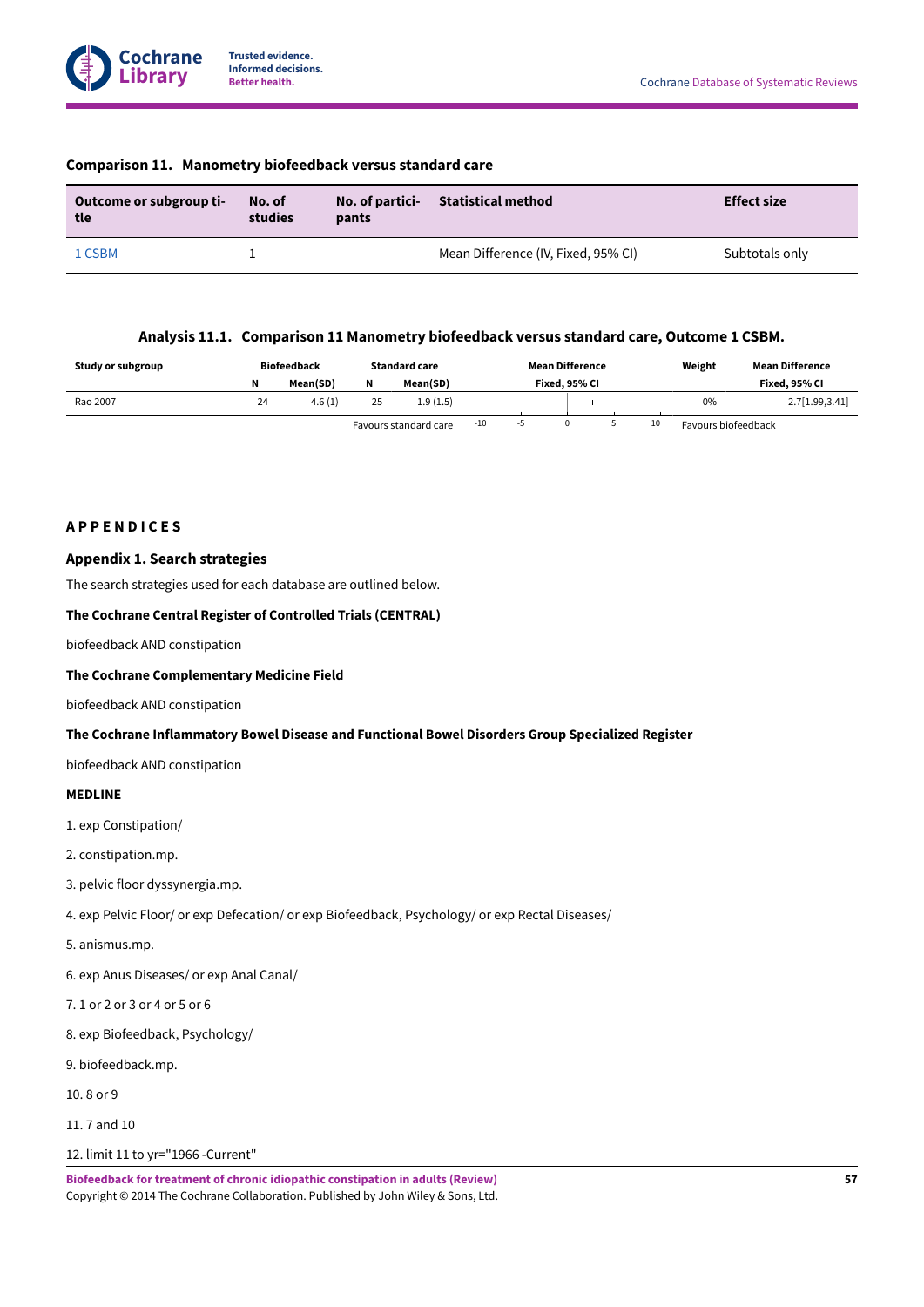

- 13. limit 12 to yr="1980 -Current"
- 14. randomized controlled trial.pt.
- 15. randomized clinical trial.pt.
- 16. randomised.ab.
- 17. placebo.ab.
- 18. randomly.ab.
- 19. trial.ab.
- 20. groups.ab.
- 21. 14 or 15 or 16 or 17 or 18 or 19 or 20
- 22. limit 21 to humans
- 23. 13 and 22
- 24. limit 23 to "all adult (19 plus years)"

# **CINAHL**

(MH "Constipation") AND (MH "Biofeedback")

# **British Nursing Index (BNI)**

- 1. exp Constipation/
- 2. constipation.mp. [mp=title, abstract, heading words]
- 3. pelvic floor dyssynergia.mp. [mp=title, abstract, heading words]
- 4. anismus.mp. [mp=title, abstract, heading words]
- 5. 1 or 2 or 3 or 4
- 6. biofeedback.mp. [mp=title, abstract, heading words]
- 7. 5 and 6
- 8. limit 7 to yr="1980 -Current"
- 9. randomized controlled trial.mp. [mp=title, abstract, heading words]
- 10. randomized.mp. [mp=title, abstract, heading words]
- 11. placebo.mp. [mp=title, abstract, heading words]
- 12. randomly.mp. [mp=title, abstract, heading words]
- 13. trial.mp. [mp=title, abstract, heading words]
- 14. 9 or 10 or 11 or 12 or 13
- 15. 8 and 14

# **EMBASE**

- 1. exp feedback system/
- 2. biofeedback.mp.
- 3. 1 or 2
- 4. exp constipation/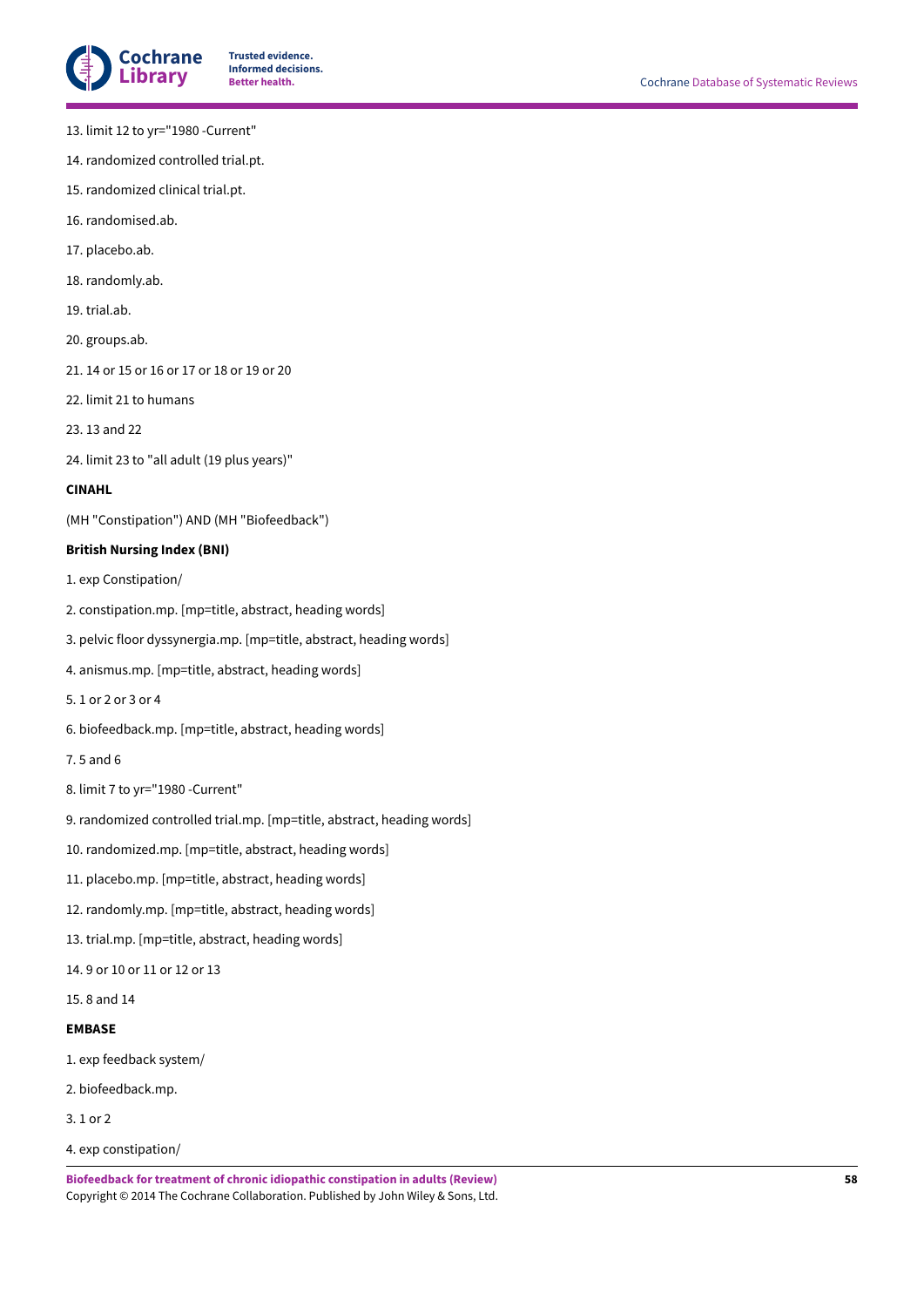

- 5. constipation.mp.
- 6. pelvic floor dyssynergia.mp.
- 7. anismus.mp.
- 8. 4 or 5 or 6 or 7
- 9. 3 and 8
- 10. limit 9 to yr="1980 -Current"
- 11. limit 10 to human
- 12. limit 11 to (adult <18 to 64 years> or aged <65+ years>)
- 13. random\$.mp.
- 14. factorial\$.mp.
- 15. crossover\$.mp.
- 16. cross over\$.mp.
- 17. cross-over\$.mp.
- 18. placebo\$.mp.

19. (doubl\$ adj blind\$).mp. [mp=title, abstract, subject headings, heading word, drug trade name, original title, device manufacturer, drug manufacturer name]

20. (singl\$ adj blind\$).mp. [mp=title, abstract, subject headings, heading word, drug trade name, original title, device manufacturer, drug manufacturer name]

- 21. assign\$.mp.
- 22. volunteer\$.mp.
- 23. 13 or 14 or 15 or 16 or 17 or 18 or 19 or 20 or 21 or 22
- 24. crossover procedure/
- 25. double blind procedure/
- 26. randomized controlled trial/
- 27. single blind procedure/

28. allocat\$.mp. [mp=title, abstract, subject headings, heading word, drug trade name, original title, device manufacturer, drug manufacturer name]

- 29. 23 or 24 or 25 or 26 or 27 or 28
- 30. 12 and 29

# **PsychINFO**

- 1. exp Constipation/
- 2. constipation.mp. [mp=title, abstract, heading word, table of contents, key concepts]
- 3. pelvic floor dyssynergia.mp. [mp=title, abstract, heading word, table of contents, key concepts]
- 4. anismus.mp. [mp=title, abstract, heading word, table of contents, key concepts]
- 5. 1 or 2 or 3 or 4
- 6. exp Biofeedback/

**Biofeedback for treatment of chronic idiopathic constipation in adults (Review)** Copyright © 2014 The Cochrane Collaboration. Published by John Wiley & Sons, Ltd.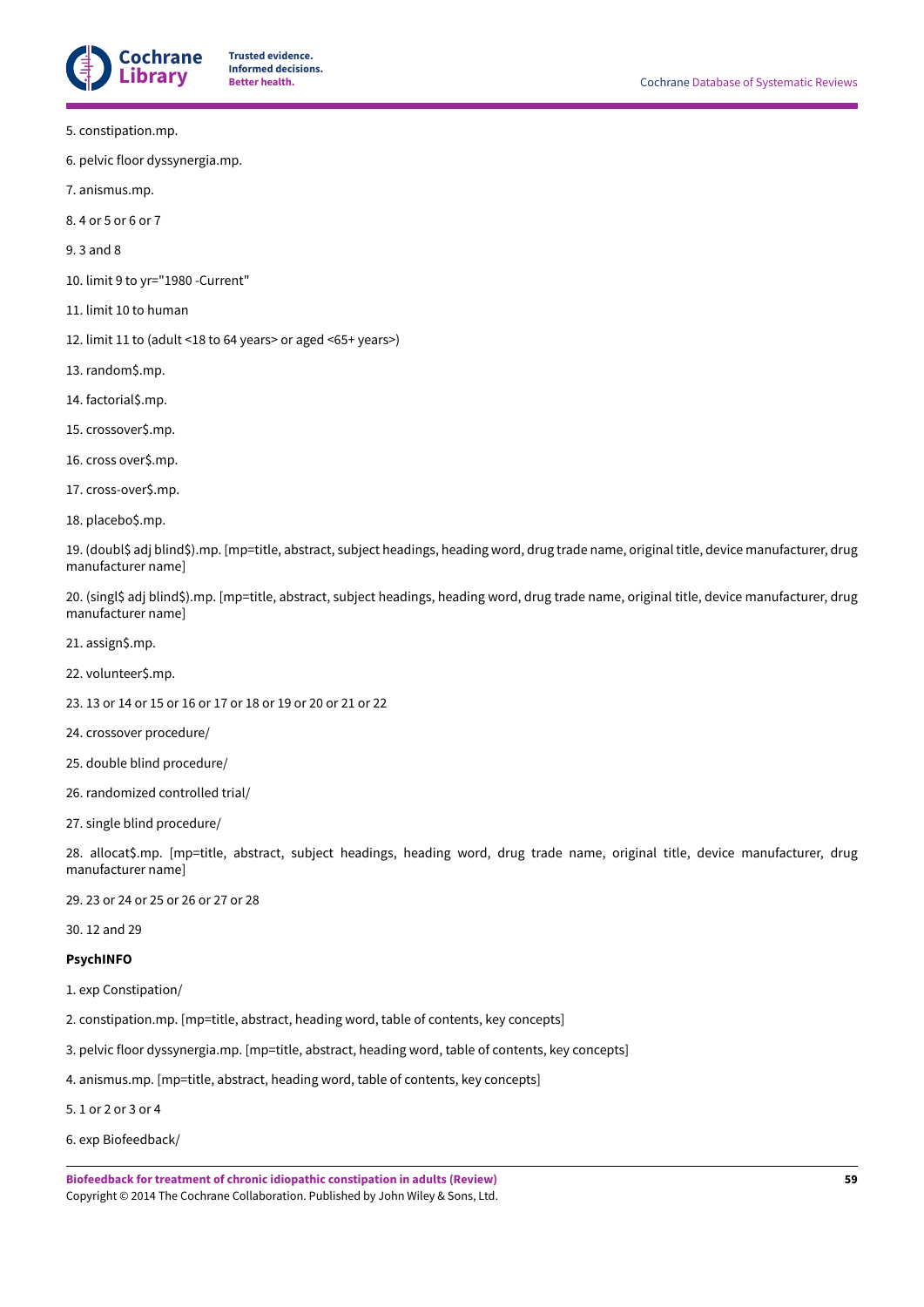

### 7. exp Biofeedback Training/

8. biofeedback.mp. [mp=title, abstract, heading word, table of contents, key concepts]

9. 6 or 7 or 8

10. 5 and 9

11. limit 10 to yr="1980 -Current"

12. limit 11 to human

13. limit 12 to "300 adulthood "

14. limit 13 to ("0400 empirical study" or "0430 followup study" or "0450 longitudinal study" or "0451 prospective study" or "0452 retrospective study" or 1800 quantitative study or "2000 treatment outcome/randomized clinical trial")

### **SCOPUS**

TITLE-ABS-KEY(constipation OR "pelvic floor dyssynergia" OR anismus) AND TITLE-ABS-KEY(biofeedback) AND PUBYEAR AFT 1979 AND ("randomized controlled trial")

# **Science Citation Index Expanded (SCI-EXPANDED)**

biofeedback AND constipation

### **Social Sciences Citation Index (SSCI)**

biofeedback AND constipation

# **Conference Proceedings Citation Index - Social Science and Humanities (CPCI-SSH)**

biofeedback AND constipation

### **Conference Proceedings Citation Index - Science (CPCI-S)**

biofeedback AND constipation

# <span id="page-61-0"></span>**F E E D B A C K**

# **Letter to editor from Rao et al**

#### **Summary**

The Editor

The Cochrane Collaboration Editorial Unit

Attn: Hilary Simmonds

Dear Sir/Madam:

Re: Woodward S, Norton C, Chiarelli P. Biofeedback for treatment of chronic idiopathic constipation in adults. Cochrane Database Syst Rev 2014; Issue 3: CD008486.

We are an international group comprising physiologists, biofeedback therapists, research investigators, gastroenterologists, and colorectal surgeons with a strong interest and published record of original scientific work in the field of dyssynergic defecation and constipation.

We have always appreciated the thorough and meticulous work of the "Cochrane Review" process. However, we believe that this review, although timely, is flawed and is potentially a disservice to the community of health care providerswho manage these patients. The authors have made unsupported and arguably incorrect assumptions in their review of the published studies , and at time have misquoted the studies or the interpretation of data. Based on this flawed evidence, the authors conclude that the studies are of low quality or carry significant risk of bias and that there is insufficient evidence to recommend biofeedback treatment.

The randomized controlled trials (RCTs) published in the past 7 years have employed rigorous selection criteria, appropriate diagnosis and well-defined outcome measures, and they included 370 patients<sup>1-3.</sup> These key RCT studies came from several major centers across the world and all groups working independently have concluded that biofeedback therapy is efficacious and superior to appropriate comparison groups. In contrast to the recommendations of this review, we believe that the evidence is compelling that biofeedback therapy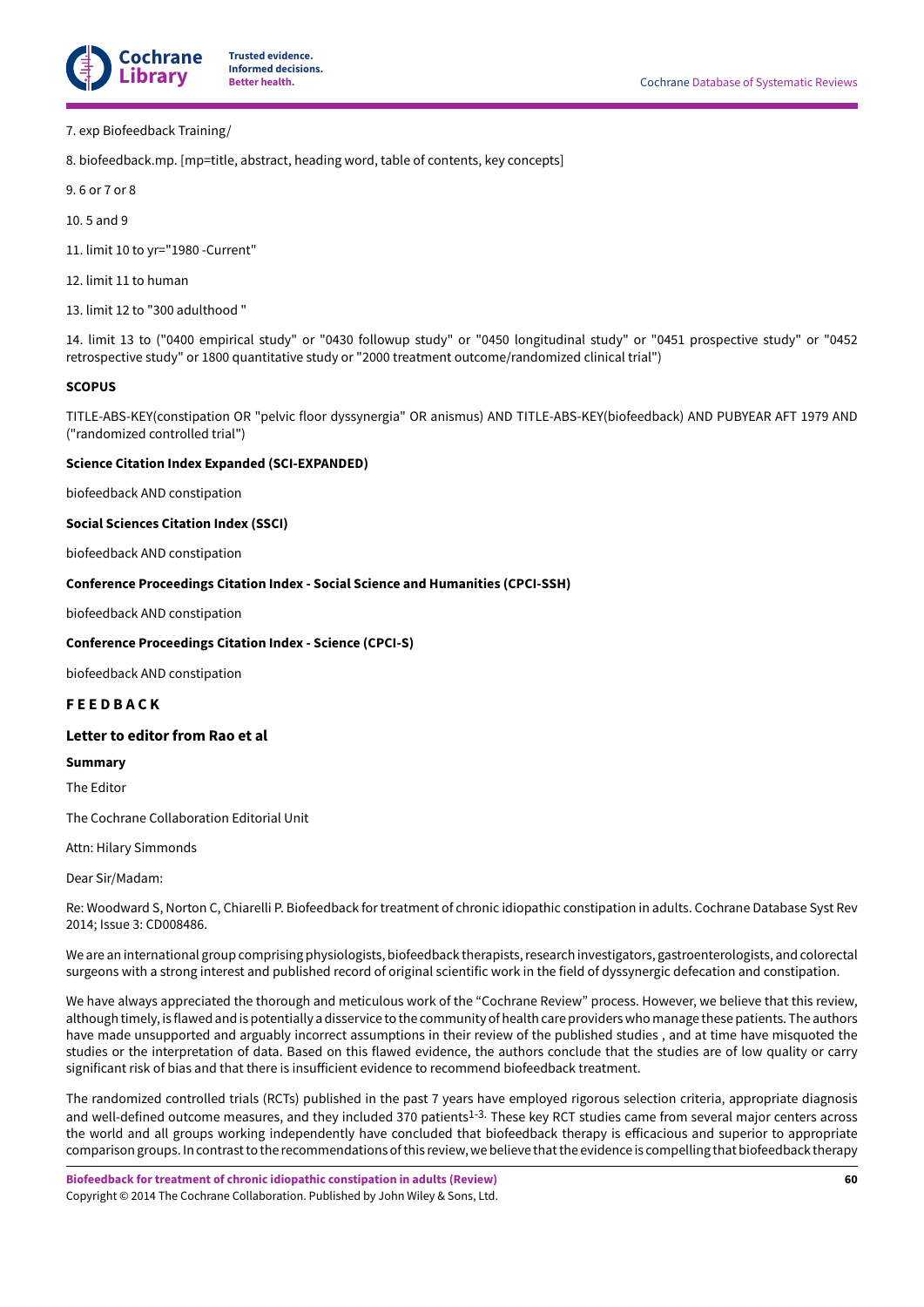

is efficacious both in the short-term and long-term management of disordered defecation. Major professional societies including the American College of Gastroenterology<sup>4</sup>, the American Gastroenterological Association<sup>5,</sup>, and the Rome Foundation<sup>6</sup> have reached similar conclusions.

Our concerns with the methods used by the reviewers are as follows:

**Heterogeneous groups:** In a number of cited studies, the authors have included patients with diverse conditions, many of whom have no clear rationale for biofeedback therapy. These include patients with isolated slow transit constipation, rectoceles, outlet obstruction, rectal mucosal intussusception, and rectal prolapse.

**Inclusion of early pilot studies:** The inclusion of studies performed decades ago is problematic, as the methodology and analyses were rudimentary, patient selection criteria were unclear and randomization was not performed. The deficiencies of these early studies should not negatively color the description of more recent rigorous studies and should have been excluded.

**Estimating Risk of Bias –** This is a very useful method if applied correctly. We believe that the authors have in some instances incorrectly interpreted the data and consequently arrived at erroneous conclusions. For example, the study by Rao et. al. 1 was a rigorously performed clinical trial that was sponsored by the NIH and to date, is the only sham controlled treatment trial of biofeedback. The study was considered to be a "high risk for bias" and the authors assumed the power calculations were not performed; this was puzzling, as this was an NIH sponsored clinical trial. Indeed, detailed sample size

Calculations formed the basis for the award of the grant. A consort diagram was provided in the manuscript giving a clear disposition of all subjects enrolled and screened, yet the review states that such was not provided. This was also true for the study by Heymen et al<sup>3</sup> and Chiarioni et al 2 , which were also described as "high risk of bias"; the target enrollment was specified and information was also published on clinical trials.gov. Finally, it was incorrectly stated by the authors that there was bias in subject selection in the Rao study. Subjects were randomly allocated to one of 3 treatments using a permuted blocks method using sealed envelopes and concealed allocation. When the data were compared, there was no difference among the three groups, with regards to demographics, non-compliance rates, number of therapy sessions, baseline bowel symptoms and in 8 of 12 manometric features. There were minor out significant differences in only 3 manometric features at baseline and these minor differences alone should not constitute grounds for a high risk of bias. Furthermore, the stated main concern was that patients who received biofeedback treatment had more severe symptoms. If so, one could hypothesize that they should have fared worse, but in fact they showed significant improvement in outcomes.

**Contacting authors for missing data and clarification:** The guidelines for conducting Cochrane reviews include an obligation to contact the authors of studies when important information is missing or unclear. The authors state that they did this. However, authors Rao<sup>1</sup>, Chiarioni2, and Heymen3 and their research teams were not contacted. If this had been done, it is likely that the reviewers would have drawn different conclusions regarding the risk of bias.

**Blinding:** The reviewers insist that the masking of active vs. control interventions from both the investigator and the patient, which is a feasible standard for study design in drug trials, should be applied to behavioral therapies such as biofeedback. However, it is not possible to double-blind a behavioral therapy trial, and alternative criteria have been recommended for managing this source of bias in behavioral trials7. These guidelines include choosing a comparison treatment that is credible to patients, randomizing patients only after eligibility has been confirmed, assessing the expectation of benefit b questionnaire in both the active and control arms of the study after initial exposure to the assigned treatment, and using independent blinded assessors to collect outcome data. These techniques were employed in several of the recent RCTs, but this is not mentioned by the reviewers.

**Inclusion of older abstracts:** While it seems reasonable to include recent abstracts whose findings have significant implication for treatment, patient management, outcome or safety, it seems inappropriate to include abstracts published in 2006 and 2007, none of which have been published in a peer reviewed manuscript and therefore are unavailable to clinicians and researchers in the Cochrane review.

**Surgical Therapies & STARR Procedures:** Rectal mucosal intussusception, excessive Pelvic floor descent, rectoceles etc, are not the same conditions as dyssynergic defecation should be omitted from this review.

Reporting of adverse-events: The authors state that firm conclusions cannot be made regarding potential side-effects of biofeedback treatment, but not a single trial has ever reported an adverse event and biofeedback is generally described as safe. To posit that this treatment may be unsafe suggests an overall negative bias by the authors.

In summary,there are serious methodological flaws with this systematic review. The conclusions are inaccurate. Contrary to the statement in the review, the signatories to this letter many of whom have authored some of the studies cited in the review were not contacted by the authors of the Cochrane review. Because of the many aforementioned reasons, this review should be retracted. A re-assessment would be appropriate, either by the original authors or by an independent external set of reviewers

Many thanks for considering our request. Please allow us to reiterate our firm support and confidence in the Cochrane Review process.

Sincerely,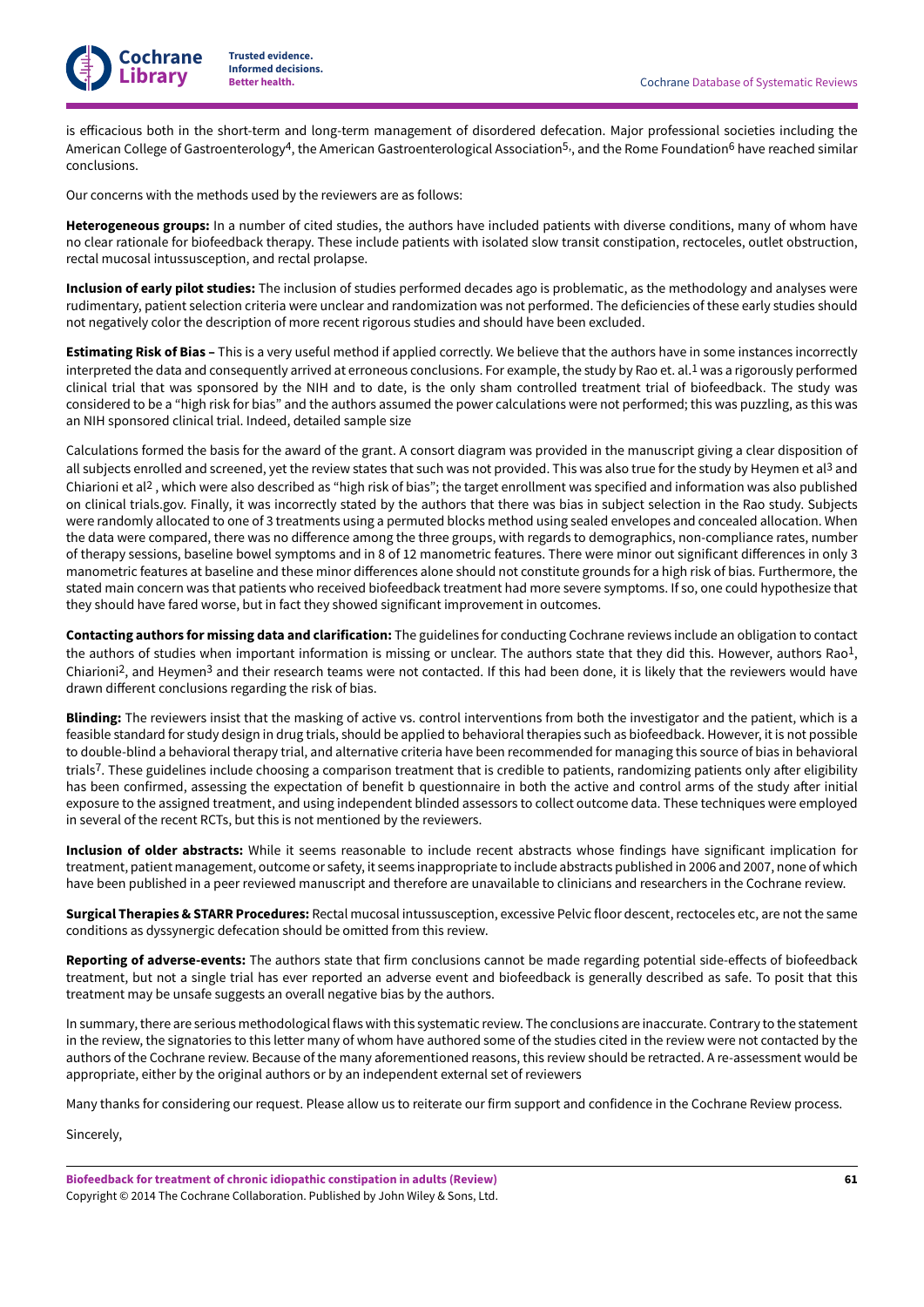

Satish Rao, USA

William Whitehead, USA

Steve Heymen, USA

G. Chiarioni, Italy

A. Wald, USA

A. Bharucha, USA

C. Knowles, UK

R.Felt Bersma, Netherlands

A. Malcolm, Australia

SJ Myung, Korea

S. Gonlachanvit, Thailand

References

1. Rao SS, Seaton K, Miller M, et al. Randomized controlled trial of biofeedback, sham feedback,

and standard therapy for dyssynergic defecation. ClinGastroenterol Hepatol 2007:5:331-8.

2. Chiarioni G, Whitehead WE, Pezza V, Morelli A, Bassotti G. Biofeedback is superior to laxatives

for normal transit constipation due to pelvic flor dyssynergia. Gastroenterology 2006;130:657-64.

3. Heymen S, Scarlett Y, Jones K, Ringel Y, Drossman D, Whitehead WE. Randomized, controlled

trial shows biofeedback to be superior to alternative treatments for patients with pelvic floor dyssynergia-type constipation. DisColon Rectum 2007;50:428-41.

4. Wald AB, A.; Cosman, B.C.; Whitehead, W.E. ACG Clinical Guidelines: Management of Benign

Anoretal Disorders. American Journal of Gastroenterology 2014; In press.

5. Whitehead WE, Bharucha AE. Diagnosis and treatment of pelvic floor disorders: what's new and

what to do. Gastroenterology 2010;138:123-5, 5 el-4.

6. Wald A, Bharucha AE, Enck P, Rao SSC. Functional anorectal disorders. In: Drossman DA,

Corazziari e, Delvaux M, et al., Rome III: The Functional Gastrointestinal Disorders. McLean, Virginia;

Degnon Associates; 2006:639-85.

7. Whitehead WE. Control groups appropriate for behavioral interventions. Gastroenterology

2004;126:S159-S63.

# **Reply**

Author and IBD/FBD group response to letter from Rao et al

Our review was clear in its scope: chronic idiopathic constipation of whatever origin. This is the condition for which biofeedback has been trialled and used in clinical practice in most of the world. We did not set out to do a more restricted review of biofeedback for obstructed or dyssynergic defecation and pre-specified subgroup analyses on patient subgroups was not possible due to an insufficient number of studies.We could consider doing this sub-group analysis in future updates, but as many studies have notreported these patients separately, this would inevitably be selective to mostly the USA studies. The comments take a very USA-focused approach, where clinical practice has evolved in some clinics, including those of the signatories, to include only patients who meet the arbitrary definition of "dyssynergic defecation". This is not the clinical or research practice in most of the rest of the world.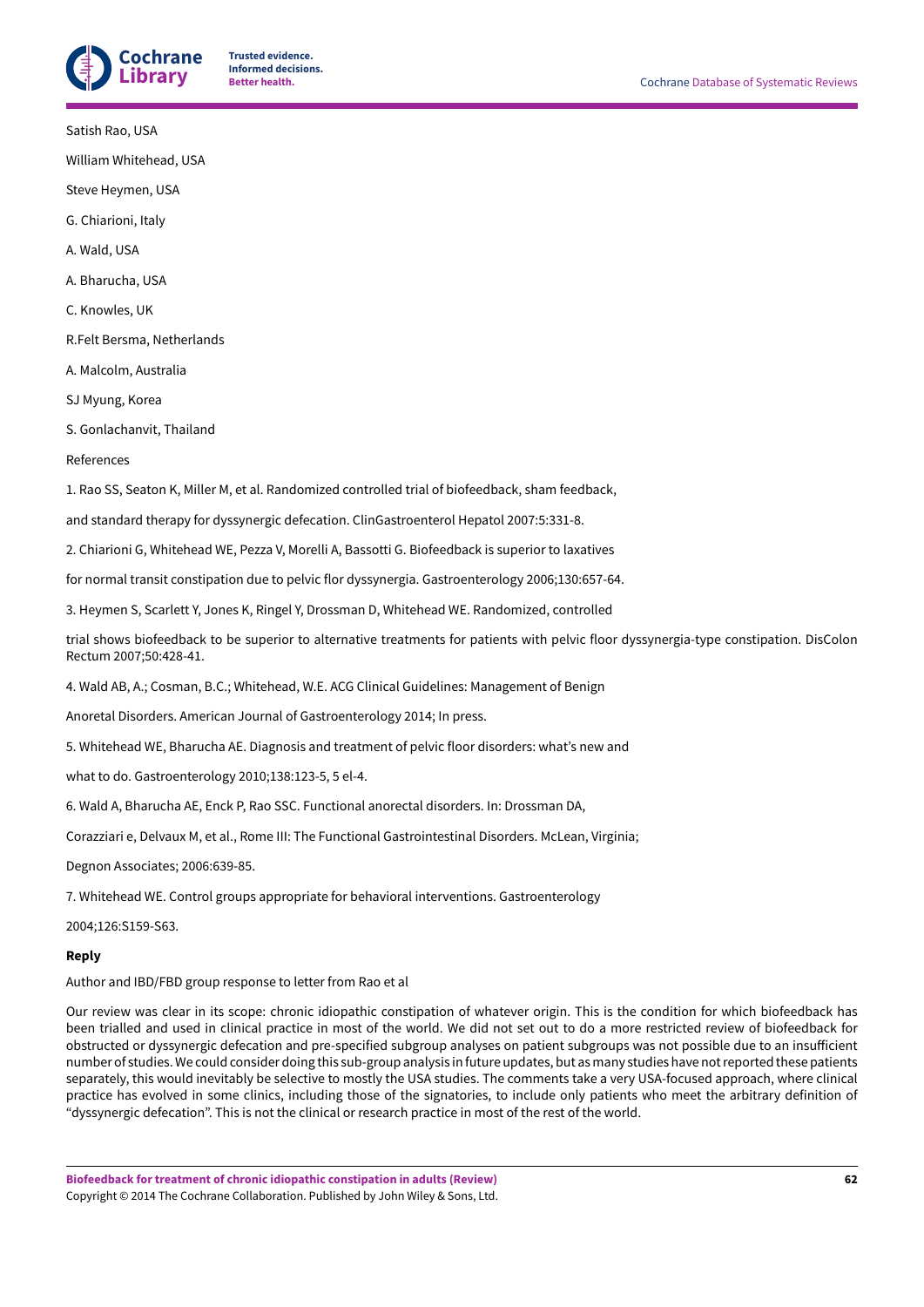

Some ofthe signatories have a vested interestin the outcome ofthis review as they have large private practice biofeedback clinics and large grants investigating biofeedback therapy. They are noted to be the authors of the studies they are defending (Heymen, Rao, Chiarioni).

The protocol for the review was published in 2010 in the Cochrane library (Issue 4. Art. No.: CD008486. DOI: 10.1002/14651858.CD008486), giving the signatories ample opportunity to comment on the methods prior to the publication of the review and yet none were received.

We address each of the points from the letter below (*see italic text* ).

---------------------------------------------------------

The Editor

The Cochrane Collaboration Editorial Unit

Attn: Hilary Simmonds

Dear Sir/Madam:

Re: Woodward S, Norton C, Chiarelli P. Biofeedback for treatment of chronic idiopathic constipation in adults. Cochrane Database Syst Rev 2014; Issue 3: CD008486.

We are an international group comprising physiologists, biofeedback therapists, research investigators, gastroenterologists, and colorectal surgeons with a strong interest and published record of original scientific work in the field of dyssynergic defecation and constipation.

We have always appreciated the thorough and meticulous work of the "Cochrane Review" process. However, we believe that this review, although timely, is flawed and is potentially a disservice to the community of health care providerswho manage these patients. The authors have made unsupported and arguably incorrect assumptions in their review of the published studies, and at time have misquoted the studies or the interpretation of data. Based on this flawed evidence, the authors conclude that the studies are of low quality or carry significant risk of bias and that there is insufficient evidence to recommend biofeedback treatment.

Response: We did not conclude that there was insufficient evidence to recommend biofeedback treatment. In the implications for treatment section we provided a general interpretation of the evidence so that it can inform healthcare or policy decisions. Our conclusion was, "Currently there is insufficient evidence to allow any firm conclusions regarding the efficacy and safety of biofeedback for the management of people with chronic constipation. We found low or very low quality evidence from single studies to support the effectiveness of biofeedback for the management of people with chronic constipation and dyssynergic defecation. However, the majority of trials are of poor methodological quality and subject to bias. Further well-designed randomised controlled trials with adequate sample sizes, validated outcome measures (especially patient reported outcome measures) and long-term follow-up are required to allow definitive conclusions to be drawn."

The randomized controlled trials (RCTs) published in the past 7 years have employed rigorous selection criteria, appropriate diagnosis and well-defined outcome measures, and they included 370 patients<sup>1-3.</sup> These key RCT studies came from several major centers across the world and all groups working independently have concluded that biofeedback therapy is efficacious and superior to appropriate comparison groups. In contrast to the recommendations of this review, we believe that the evidence is compelling that biofeedback therapy is efficacious both in the short-term and long-term management of disordered defecation. Major professional societies including the American College of Gastroenterology<sup>4</sup>, the American Gastroenterological Association<sup>5,</sup>, and the Rome Foundation<sup>6</sup> have reached similar conclusions.

Response: The letter implies that they want a review with only their three studies included. It is against all the principles of Cochrane to select studies in this way. All of the studies that were included in the review including the three cited studies met our pre-specified inclusion criteria *that were published in the protocol for the review.*

#### **Our concerns with the methods used by the reviewers are as follows:**

**Heterogeneous groups:** In a number of cited studies, the authors have included patients with diverse conditions, many of whom have no clear rationale for biofeedback therapy. These include patients with isolated slow transit constipation, rectoceles, outlet obstruction, rectal mucosal intussusception, and rectal prolapse.

Response: All of the studies included in our review met our pre-defined inclusion criteria. It is the authors of the included biofeedback studies. not the review authors, who included heterogeneous patient groups. This we believe reflects clinical practice around the world. It should be *noted* that meta-analysis was not possible due to differences between study populations, the heterogeneity of the different samplesand the large range of different outcome measures utilized in the included studies. If a sufficient number of randomised trials were identified, we planned a subgroup analysis by constipation sub-type. However there wasn't a sufficient number of studies to allow such an analysis. This *could be considered for future updates of the review.*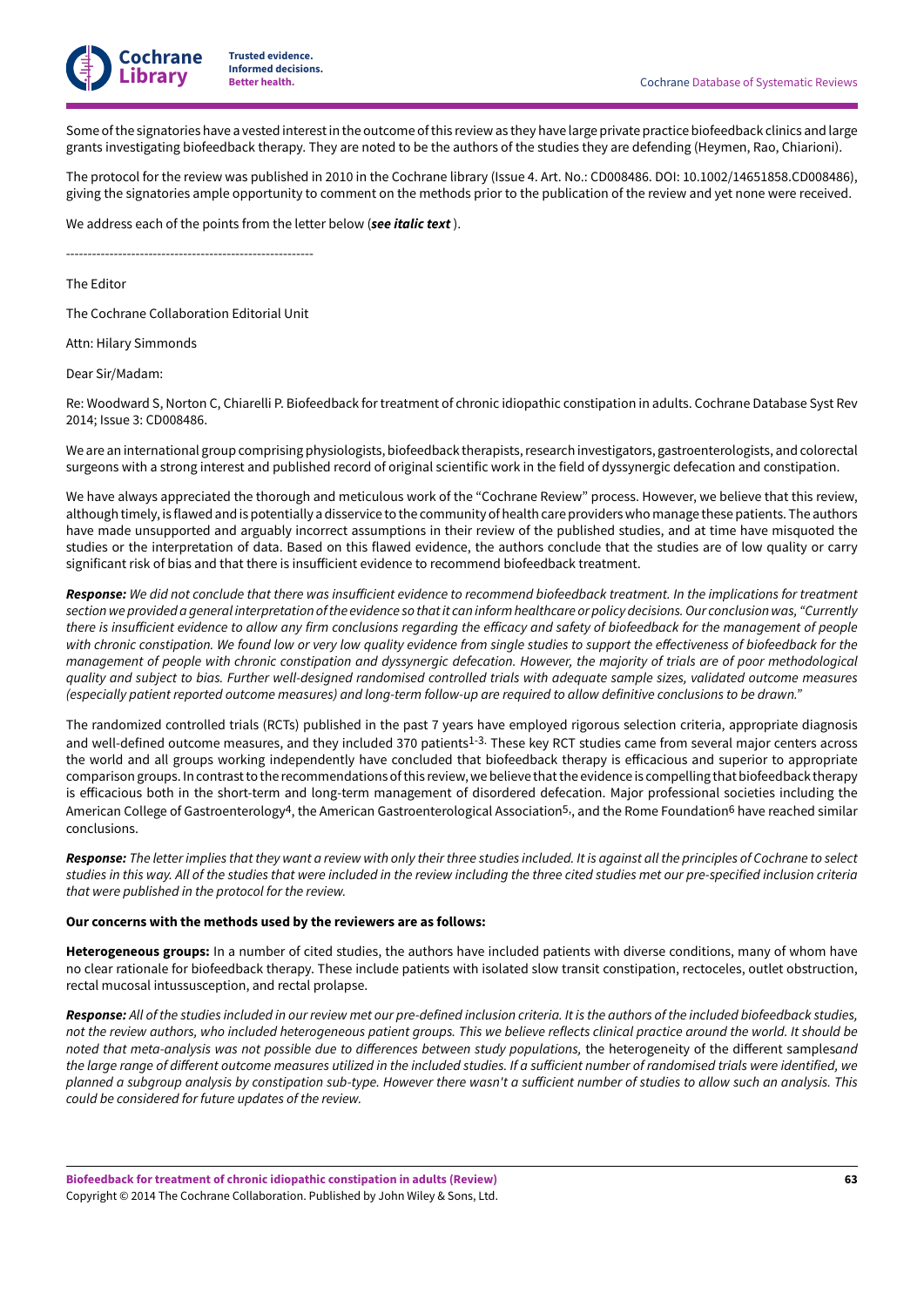

**Cochrane Library**

**Inclusion of early pilot studies:** The inclusion of studies performed decades ago is problematic, as the methodology and analyses were rudimentary, patient selection criteria were unclear and randomization was not performed. The deficiencies of these early studies should not negatively color the description of more recent rigorous studies and should have been excluded.

Response: All of the studies included in the review met the pre-defined inclusion criteria which were randomised controlled trials comparing one method of biofeedback for constipation with sham treatment, conventional treatment, no treatment or another method of biofeedback in patients with constipation were considered for inclusion. Arbitrary exclusion by publication date is not warranted. We followed Cochrane methods and searched systematically for all studies reported since the first case series report of biofeedback for this indication in 1980. We were deliberately non-selective as this was the first Cochrane review on the subject. We did not include any non-randomised studies. It is notable that some more recent studies also have rudimentary reporting and methods and the limitations of the included studies are clearly described *in the review and taken into consideration when drawing conclusions.*

**Estimating Risk of Bias –** This is a very useful method if applied correctly. We believe that the authors have in some instances incorrectly interpreted the data and consequently arrived at erroneous conclusions. For example, the study by Rao et. al. 1 was a rigorously performed clinical trial that was sponsored by the NIH and to date, is the only sham controlled treatment trial of biofeedback. The study was considered to be a "high risk for bias" and the authors assumed the power calculations were not performed; this was puzzling, as this was an NIH sponsored clinical trial. Indeed, detailed sample size

Calculations formed the basis for the award of the grant. A consort diagram was provided in the manuscript giving a clear disposition of all subjects enrolled and screened, yet the review states that such was not provided. This was also true for the study by Heymen et al<sup>3</sup> and Chiarioni et al 2 , which were also described as "high risk of bias"; the target enrollment was specified and information was also published on clinical trials.gov. Finally, it was incorrectly stated by the authors that there was bias in subject selection in the Rao study. Subjects were randomly allocated to one of 3 treatments using a permuted blocks method using sealed envelopes and concealed allocation. When the data were compared, there was no difference among the three groups, with regards to demographics, non-compliance rates, number of therapy sessions, baseline bowel symptoms and in 8 of 12 manometric features. There were minor out significant differences in only 3 manometric features at baseline and these minor differences alone should not constitute grounds for a high risk of bias. Furthermore, the stated main concern was that patients who received biofeedback treatment had more severe symptoms. If so, one could hypothesize that they should have fared worse, but in fact they showed significant improvement in outcomes.

### *Response: We believe that our risk of bias assessment is correct.*

Rao 2007 was rated as high risk of bias for 'blinding' and 'other bias'. The study was assessed as high risk for blinding for two reasons. This was a three arm trial that included a biofeedback group, a sham biofeedback group and a standard care group. It would be obvious to the patients in the groups that they were receiving biofeedback or standard care. We also had doubts about blinding for patients in the sham biofeedback group. In fact Rao et al state on page p332 of their manuscript, "Although the therapist and patient could not be blinded, the manometry reader was unaware of patient assignment or previous data." They did not report assessing the success of blinding and there is no report that they intended to assess this outcome. This statement in the paper by the authors themselves strongly suggests that patients were not blinded between the different interventions and that is why we came to the conclusion that the risk of bias for blinding was high. The Rao 2007 study was judged to be at high risk of bias for 'other bias' because of baseline differences between the biofeedback and sham groups in the defecation index and pelvic floor dysfunction. Other possible sources of bias in the Rao 2007 study were discussed in the review *but did not inform our risk of bias assessment.*

Heyman 2007 was rated as high risk of bias for 'blinding' and 'other bias'. The study was assessed as high risk of for blinding because both investigators and patients knew whether the patients were assigned to biofeedback or diazepam. The study was rated a high risk of 'other *bias' due to possible self-selection bias.*

Chiarioni 2206 was rated as high risk of bias for 'blinding' because both investigators and patients knew whether the patients were assigned *to biofeedback or laxatives.*

### *Other issues with these three studies are detailed below.*

Heymen (2007) compared biofeedback with diazepam and an inert placebo. The lead investigator/therapist telephoned the participants three months after treatment and asked if they "obtained adequate relief". This outcome measure is open to bias as the participants had by this time spent 6 x 30 minute sessions with the investigator. Futher this outcome does not appear to have been validated. The study included patients with slow transit constipation which the signatories suggest should have been excluded. Diazepam was used as a comparator with no previous published evidence for efficacy. The authors cite their own clinical practice as a justification. We have not been able to find any other studies using this intervention. Diazepam clearly did not work as hypothesised (see their Figure 4 p 437) as dyssynergia worsened rather than improved in these patients, and there was a high drop-out rate which the authors attribute to side effects. There is no empirical evidence that we are aware of that diazepam relaxes the pelvic floor. The authors report multiple secondary outcomes, mostly with non-significant *di4erences.Recruitmentwas stoppedearlybefore reaching targetrecruitment numbersbecausean interimanalysis indicatedthat 30patients* per group showed a significant difference for the primary outcome between biofeedback and the two pill groups. This is a pity because final completions were only 66 of the 90 needed rendering the study underpowered. The authors have erroneously summed the SF36 scores rather than reporting subscales. The authors conclusions that "instrumented biofeedback is essential to successful treatment" seems over-stated as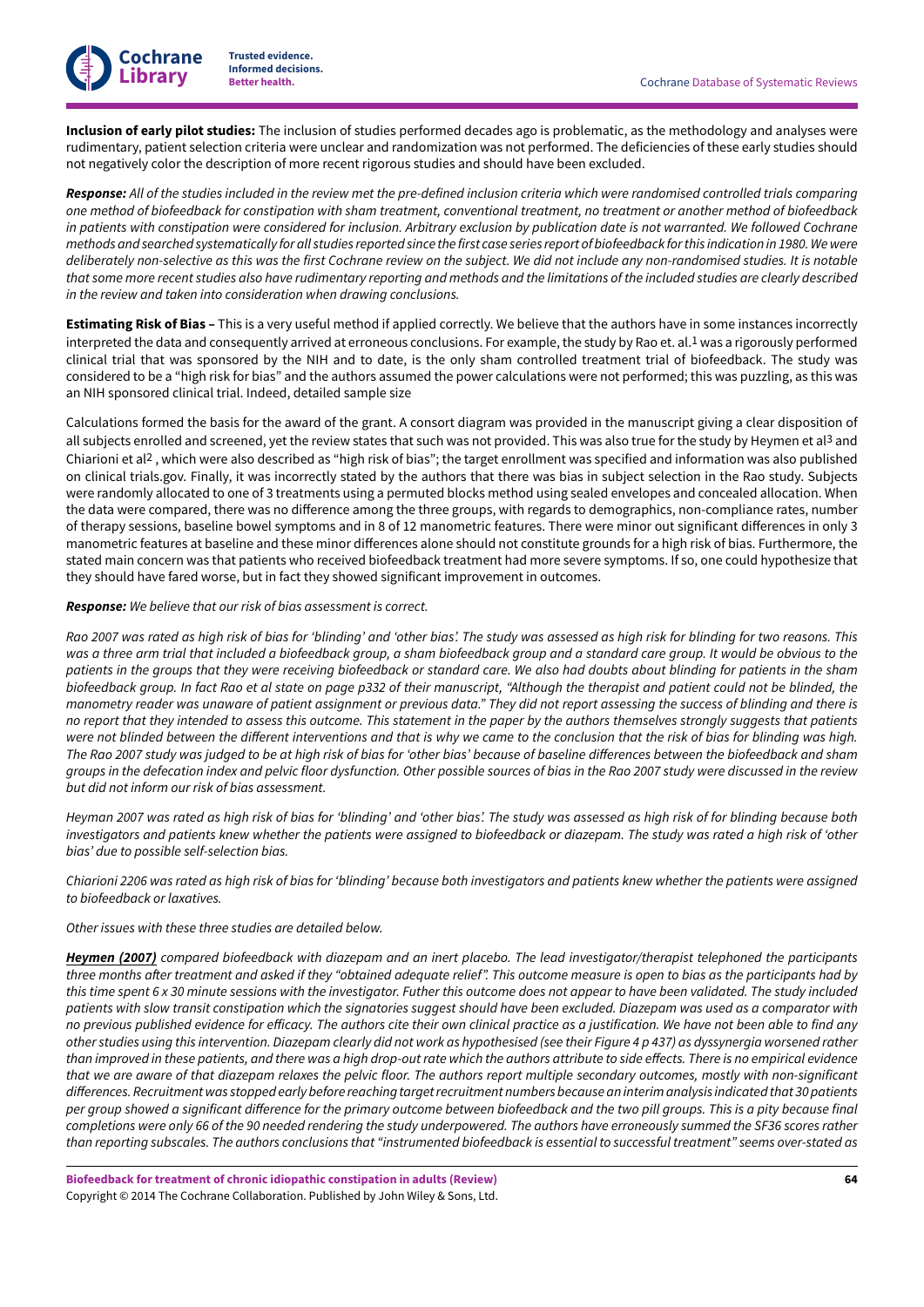**Cochrane Library**

there was only a trend in favour of biofeedback compared with diazepam (p=0.067) in number of unassisted bowel movements as highlighted in the abstract as a major outcome. Perhaps if the study had continued to full recruitment it would have yielded more definitive results. The authors state that follow up data collection is continuing, but we have found no published follow up results.

Chiarioni (2006) was on the whole a well conducted study. It did include slow transit constipation which the signatories felt should be excluded (we disagree). There is a sample size calculation, albeit on the un-supported presumption that 25% difference between groups would be clinically meaningful. However, to highlight in results that biofeedback group had a significantly greater reduction in laxative use than the comparison group whose intervention was laxatives seems a little biased in favour of biofeedback. To claim repeatedly in the paper that this *is a "large" study with just over 100 patients seems a little exaggerated.*

Rao (2007) report (and do not adequately explain) selective recruitment. Three hundred of 377 screened patients were excluded: 148 did not meet inclusion criteria (unstated which) and 152 refused. Seventy-seven patients were recruited. There was no a priori sample size justification in the paper nor on any of the updates published on the Clinicaltrials.gov website so it is unclear if target recruitment was met.

The long term follow up of the same study (Rao 2010) is reported largely as if it was a new study (citing "our earlier study" as if it were a different one), with only 2 of the 3 original randomized groups even mentioned (they have omitted to mention the sham group at all in the text and in the CONSORT diagram) and changing the primary outcome measure from the two primary outcomes in the primary study reference to a single primary outcome "complete spontaneous bowel motions" (CSBM), dropping satisfaction, in the manuscript reporting long term follow up results. There is no mention of power in either manuscript nor on the clinicaltrials.gov website. Of 77 patients originally randomized to three groups (or 52 to 2 groups as reported in the manuscript reporting follow up results) only 7/24 completed the laxative arm and 13/28 the biofeedback arm at 12 months (20/52, 38%, in the 2 arms). There is also no statistical comparison presented between the groups at one year, only a within group comparison, in groups which were not well matched at baseline. One of the primary outcomes (satisfaction) in the primary study reference was not significantly different between the groups in the follow up manuscript. It seems that this was selectively dropped as a primary outcome to give a positive report on biofeedback. The ROME group are keen to promote patient based outcome measures in functional bowel disorders. This author seems to be going against this and selecting the arbitrary CSBM as having primacy.

The concept of CSBM (i.e. laxative free defecation) when one of the intervention arms was a laxative intervention, inevitably makes biofeedback look better: the comparison group were instructed to take laxatives and then counted as worse if they did so. Rao et al selected a "sham" that would in some clinical practices be considered active biofeedback. Use of a manometry probe with progressive muscle relaxation and balloon distensions to "promote awareness for stooling and match sensory conditioning provided under biofeedback" is a comparator biofeedback protocol, not a placebo in our opinion. The more severe symptoms at baseline gave greater capacity to benefit in the biofeedback group. We have not been able to find the abstract quoted in the 2010 paper (Am J Gastro 2005), but did find one in Gastroenterology of the same study.

**Contacting authors for missing data and clarification:** The guidelines for conducting Cochrane reviews include an obligation to contact the authors of studies when important information is missing or unclear. The authors state that they did this. However, authors Rao<sup>1</sup>, Chiarioni<sup>2</sup>, and Heymen<sup>3</sup> and their research teams were not contacted. If this had been done, it is likely that the reviewers would have drawn different conclusions regarding the risk of bias.

Response: We contacted authors for additional information when we felt the available information was unclear or missing. We attempted to contact Farid/Faried, but received no reply. We also contacted Dr Peyman Adibi regarding the Pourmomeni 2010 study and received a response confirming duplicate publication of a single study. We did not feel it was necessary to contact the authors of Heyman 2007 for further information. Two of the cited studies (Rao and Heymen) had further information available on clinicaltrails.gov and we took this as definitive *information and we did not need to contact the authors for further information.*

**Blinding:** The reviewers insist that the masking of active vs. control interventions from both the investigator and the patient, which is a feasible standard for study design in drug trials, should be applied to behavioral therapies such as biofeedback. However, it is not possible to double-blind a behavioral therapy trial, and alternative criteria have been recommended for managing this source of bias in behavioral trials7. These guidelines include choosing a comparison treatment that is credible to patients, randomizing patients only after eligibility has been confirmed, assessing the expectation of benefit b questionnaire in both the active and control arms of the study after initial exposure to the assigned treatment, and using independent blinded assessors to collect outcome data. These techniques were employed in several of the recent RCTs, but this is not mentioned by the reviewers.

Response: We have nowhere insisted that blinding can or should be done in trials assessing behavioral interventions. However, blinding can be achieved by the use of an appropriate sham and it is possible to blind outcome assessors. We have simply reported on how blinding was utilized in the included studies for the risk of bias assessment. We clearly stated that "it is acknowledged that it is difficult to blind either participants or therapists in behavioural studies, however outcome assessors could have remained blind to treatment allocation."

**Inclusion of older abstracts:** While it seems reasonable to include recent abstracts whose findings have significant implication for treatment, patient management, outcome or safety, it seems inappropriate to include abstracts published in 2006 and 2007, none of which have been published in a peer reviewed manuscript and therefore are unavailable to clinicians and researchers in the Cochrane review.

Response: We did not pre-specify the exclusion of abstract publications in our protocol. Two abstract publications were included in the review (Hu 2006 and Jung 2007) and these studies are clearly described as abstracts in the text and characteristics of included studies table.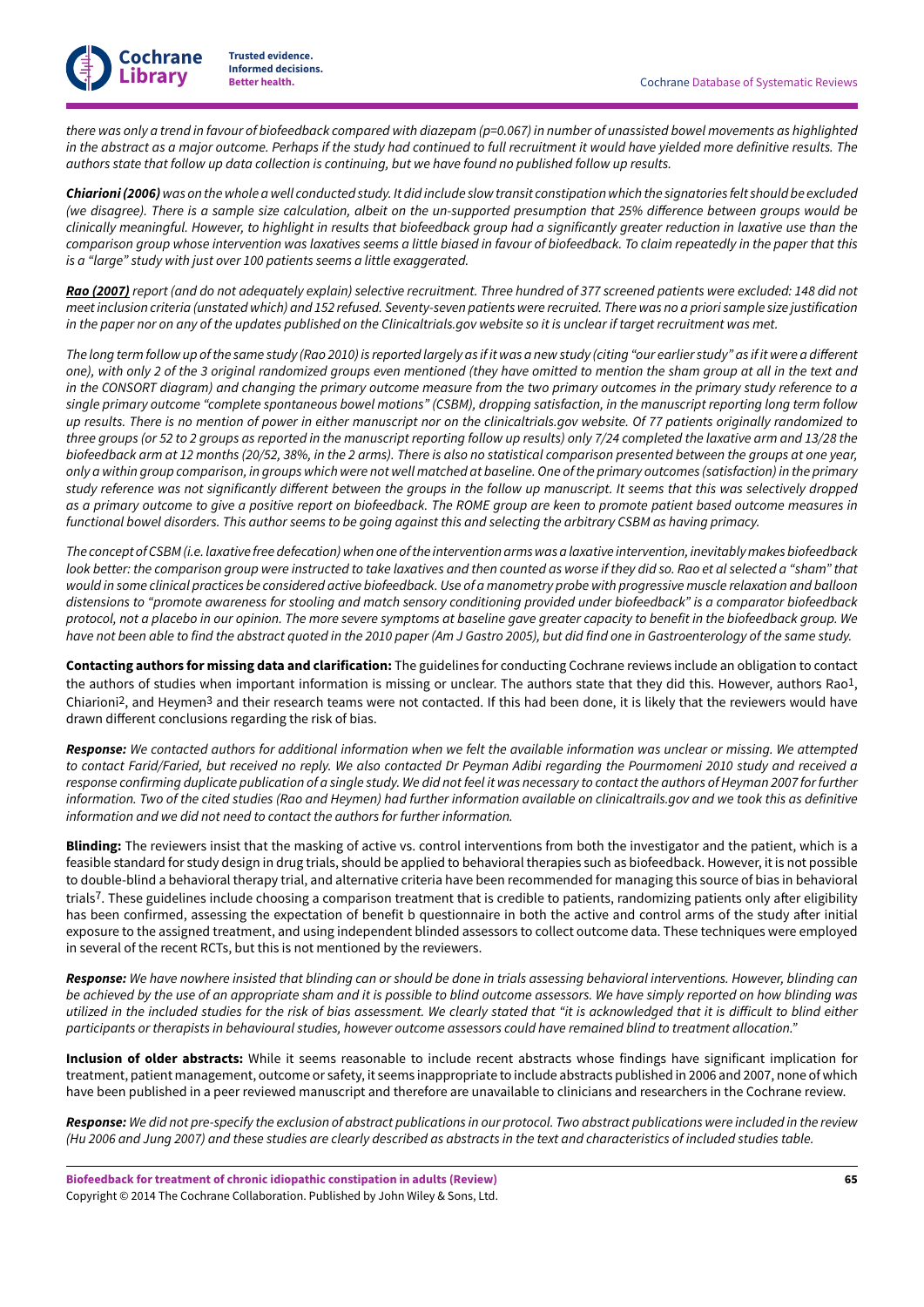

**Surgical Therapies & STARR Procedures:** Rectal mucosal intussusception, excessive Pelvic floor descent, rectoceles etc, are not the same conditions as dyssynergic defecation should be omitted from this review.

Response: The focus of our review focus was on biofeedback for the treatment of chronic constipation not necessarily constipation due to dyssynergic defecation. We included all RCTs that compared biofeedback to sham treatment, conventional treatment, no treatment or another method of biofeedback without selecting what we consider to be appropriate interventions or not. We utilized a pretty liberal interpretation of what constituted 'conventional treatment'. For example, we might as easily have decided that diazepam was not as appropriate as surgical procedures which are indeed used in clinical practice. We clearly stated our concerns about some of the surgical studies and highlighted the *high complication rates that occurred in the surgery groups in the review.*

Reporting of adverse-events: The authors state that firm conclusions cannot be made regarding potential side-effects of biofeedback treatment, but not a single trial has ever reported an adverse event and biofeedback is generally described as safe. To posit that this treatment may be unsafe suggests an overall negative bias by the authors.

Response: We concluded that there was insufficient evidence to draw any firm conclusions on safety because of the paucity of data on safety outcomes. In the abstract and plain language summary we clearly state "No adverse events were reported for biofeedback, although this was not specifically reported in the majority of studies." This point is reiterated in the 'Implications for Practice' section of the 'Authors' conclusions' where we state "There were no reports of adverse events from biofeedback in any of the studies and it is fairly unlikely that this intervention *will cause significant harm." At no point did we make any suggestion that biofeedback is unsafe.*

In summary,there are serious methodological flaws with this systematic review. The conclusions are inaccurate. Contrary to the statement in the review, the signatories to this letter many of whom have authored some of the studies cited in the review were not contacted by the authors of the Cochrane review. Because of the many aforementioned reasons, this review should be retracted. A re-assessment would be appropriate, either by the original authors or by an independent external set of reviewers

Response: We disagree - this review was subject to substantial editorial and peer review. We contacted authors as necessary but would be delighted to have additional information from the signatories if this is available. We strongly believe that this review provides a balanced assessment of the current state of knowledge regarding the use of biofeedback for the treatment of chronic constipation.

### **Contributors**

Sue Woodward, Christine Norton, Pauline Chiarelli, Nilesh Chande, John K MacDonald

### <span id="page-67-0"></span>**W H A T ' S N E W**

| <b>Date</b>      | Event                          | <b>Description</b>                                                     |
|------------------|--------------------------------|------------------------------------------------------------------------|
| 21 November 2014 | Feedback has been incorporated | Feedback from Rao et al                                                |
| 21 November 2014 | Amended                        | Feedback from Rao et al and response from authors and IBD/FBD<br>group |

# <span id="page-67-1"></span>**C O N T R I B U T I O N S O F A U T H O R S**

Two review authors (S. Woodward and C. Norton) wrote the initial review protocol. The same two review authors (SW and CN) examined all citations and abstracts derived from the electronic searches and independently screened the trial reports to identify those that met the selection criteria forthe review. Both SW and CN reviewed the methodological quality ofthe included studies. Allthree authors interpreted the results and contributed to the writing of the final version of the review.

# <span id="page-67-2"></span>**D E C L A R A T I O N S O F I N T E R E S T**

Sue Woodward: SW and CN have designed and recently completed an unfunded RCT comparing biofeedback with reflexology for constipation (being prepared for publication).

Christine Norton: CN has been paid an honorarium by Genesis Lt(UK), who market biofeedback equipment, for speaking at an educational event. CN is partly employed by St Mark's Hospital, Harrow UK, which provides treatment, including biofeedback, for patients with constipation.

Pauline Chiarelli: PC was part of a team of 15 Australian experts from various healthcare professions who developed the recently published 'Guidelines for the management of constipation and faecal impaction in older adults'. The development of these guidelines was instigated by Norgine Pty Ltd under the auspices of the Continence Foundation of Australia. PC was paid an honorarium for this work.